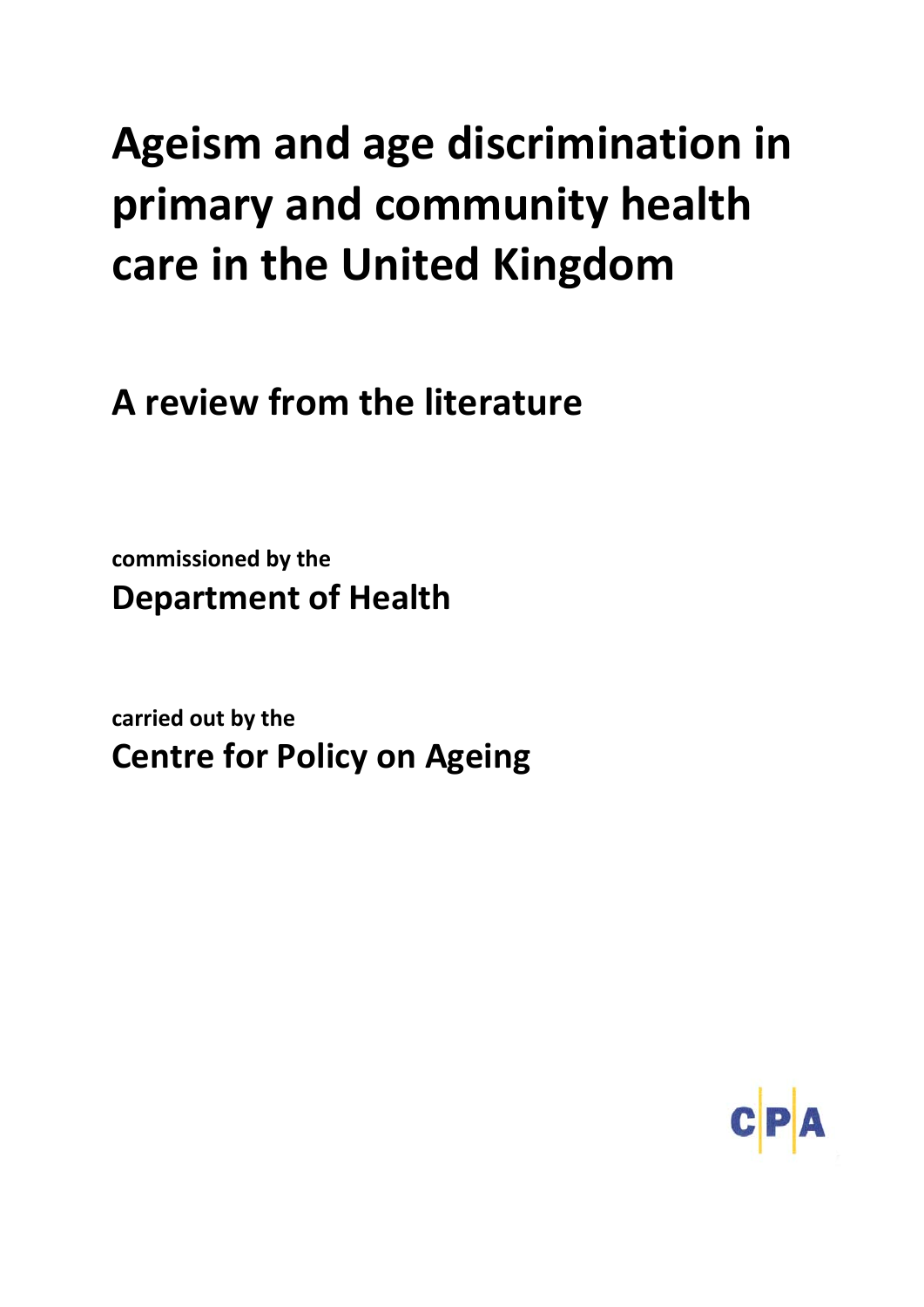**'Ageing, in all its complexity, is a central issue in human health and disease, and cannot be addressed as an afterthought.' (Lamb 2002)**

| Centre for Policy on Ageing<br>December 2009   |                                            |
|------------------------------------------------|--------------------------------------------|
| Initial review period:<br>Revised and updated: | February-April 2009<br>May – November 2009 |
| Principal author:                              | Angela Clark                               |
| Review team:                                   | Ruth Hayes<br>Kate Jones<br>Nat Lievesley  |
| Director:                                      | Gillian Crosby                             |

© 2009 Centre for Policy on Ageing

# Disclaimer:

The views in this report are those of the authors and do not necessarily represent the views of the Department of Health.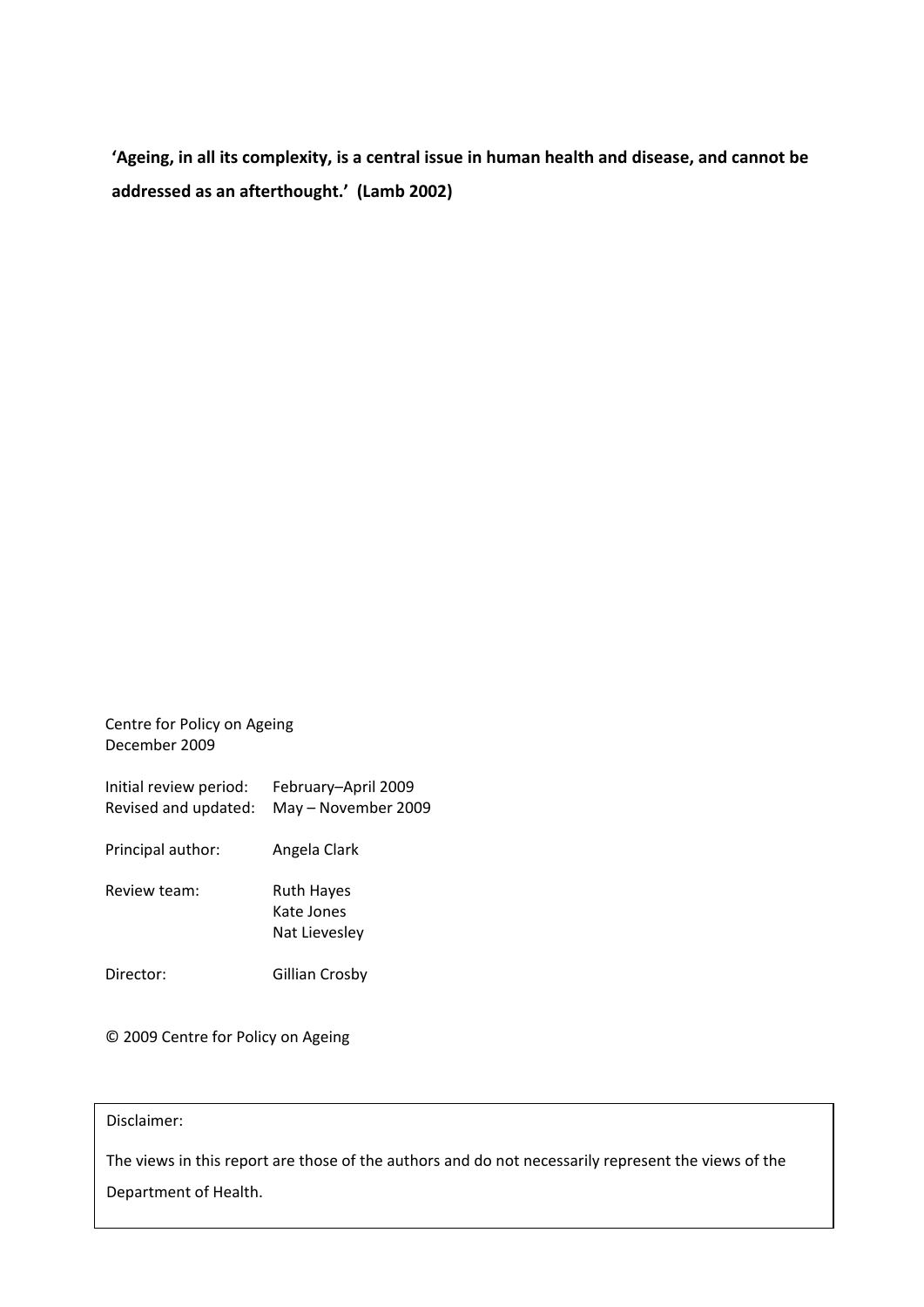# **Contents**

| $\mathbf{1}$   | Introduction                                             | 5  |
|----------------|----------------------------------------------------------|----|
|                | 1.1 Purpose of the review                                | 5  |
|                | 1.2 Government policies to support older people          | 7  |
|                | 1.3 Primary health care                                  | 8  |
|                | 1.4 Ageing population and health                         | 8  |
|                | 1.5 Ageism and age discrimination in health care         | 10 |
|                | 1.6 Equality Bill                                        | 11 |
|                | 1.7. Identifying age discrimination                      | 11 |
| $\overline{2}$ | <b>Ageist attitudes</b>                                  | 13 |
| 3              | <b>NSF for Older People</b>                              | 15 |
| 4              | <b>Access to GP services</b>                             | 17 |
|                | <b>4.1 Physical access</b>                               | 17 |
|                | <b>4.2 Making appointments</b>                           | 18 |
|                | 4.3 Time with the GP                                     | 19 |
|                | 4.4 Out of hours services                                | 20 |
|                | 4.5 Older people living in care homes                    | 20 |
|                | 4.6 Policies to improve access                           | 22 |
| 5              | Evidence of ageism and age discrimination in GP practice | 24 |
|                | 5.1 Treatment and quality of care                        | 24 |
|                | 5.1.1 Overview                                           | 25 |
|                | 5.1.2 Cancer                                             | 27 |
|                | 5.1.3 Cardiovascular disease                             | 28 |
|                | 5.1.4 Heart failure                                      | 29 |
|                | 5.1.5 Osteoporosis                                       | 30 |
|                | 5.1.6 Continence                                         | 30 |
|                | 5.1.7 Parkinson's disease                                | 32 |
|                | 5.1.8 Diabetes                                           | 32 |
| 6              | <b>GP</b> referrals                                      | 34 |
| 7              | <b>Preventative strategies</b>                           | 36 |
|                | 7.1 Vascular disease                                     | 36 |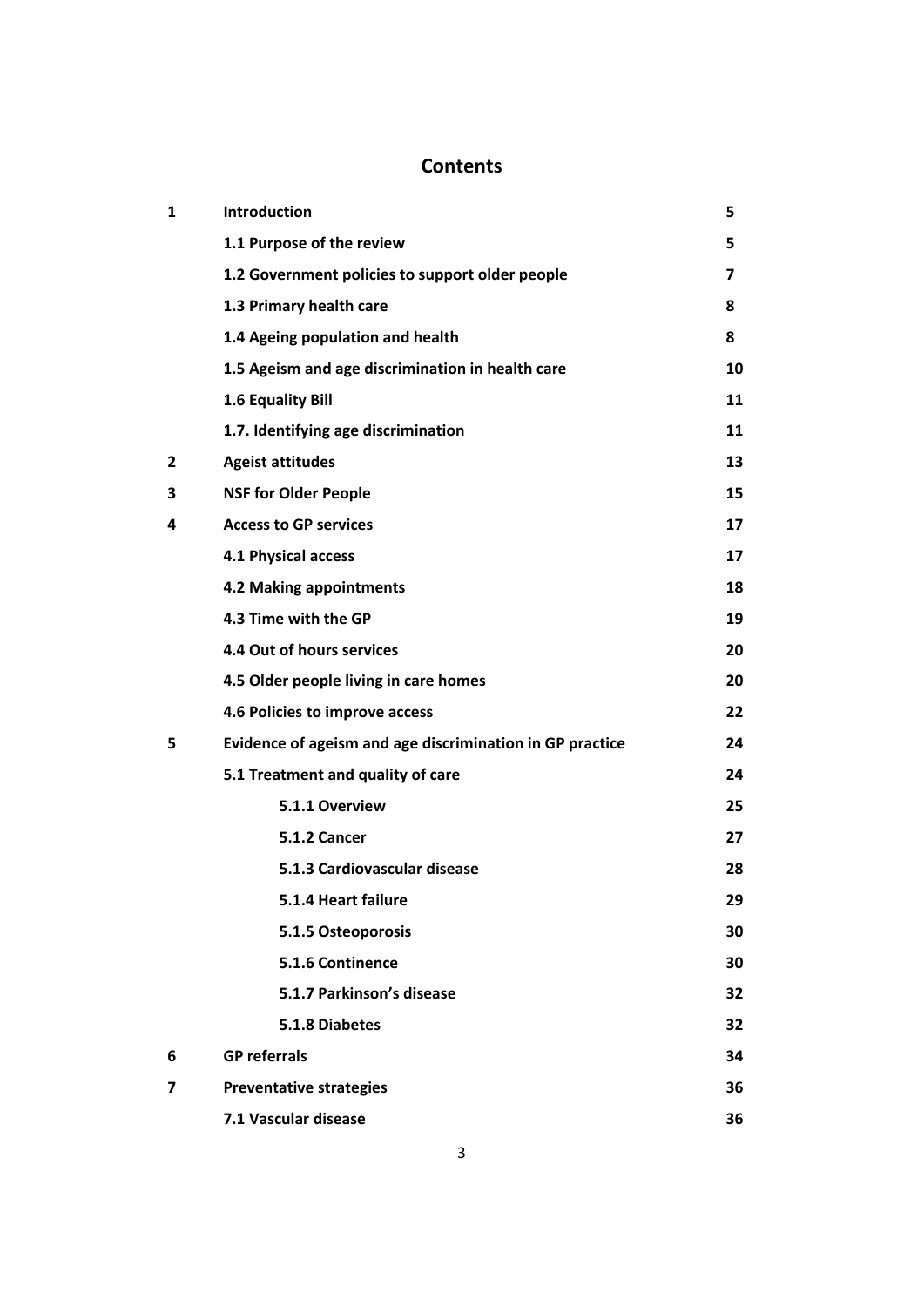|    | 7.2 Falls prevention                                                | 39 |
|----|---------------------------------------------------------------------|----|
|    | 7.3 Health promotion                                                | 40 |
|    | 7.4 Screening                                                       | 42 |
| 8  | Frail older people and multimorbidity                               | 44 |
| 9  | Prescribing rates and polypharmacy                                  | 46 |
| 10 | <b>Rehabilitation services</b>                                      | 47 |
| 11 | <b>Palliative care</b>                                              | 50 |
| 12 | <b>Dental care</b>                                                  | 51 |
| 13 | Eye care services                                                   | 53 |
| 14 | <b>Foot care services</b>                                           | 55 |
| 15 | <b>Hearing services</b>                                             | 56 |
| 16 | <b>GP Performance Contract</b>                                      | 57 |
| 17 | NICE guidelines and the use of QALYs                                | 60 |
| 18 | <b>Focus of the NHS</b>                                             | 62 |
| 19 | <b>Conclusion</b>                                                   | 64 |
|    | 19.1 Evidence of discrimination in policies and practice            | 65 |
|    | 19.2 Evidence of discrimination in systems and structures           | 66 |
|    | 19.3 Evidence of discrimination in resources                        | 67 |
|    | 19.4 Evidence of discrimination in health promotion and ageing well | 67 |
|    | 19.5 Future research                                                | 68 |
| 20 | <b>References</b>                                                   | 70 |

**Appendix 1 – Methods**

**Appendix 2 – Bibliography**

This review is one of four reviews of ageism and age discrimination in health and social care available from http://www.cpa.org.uk/reviews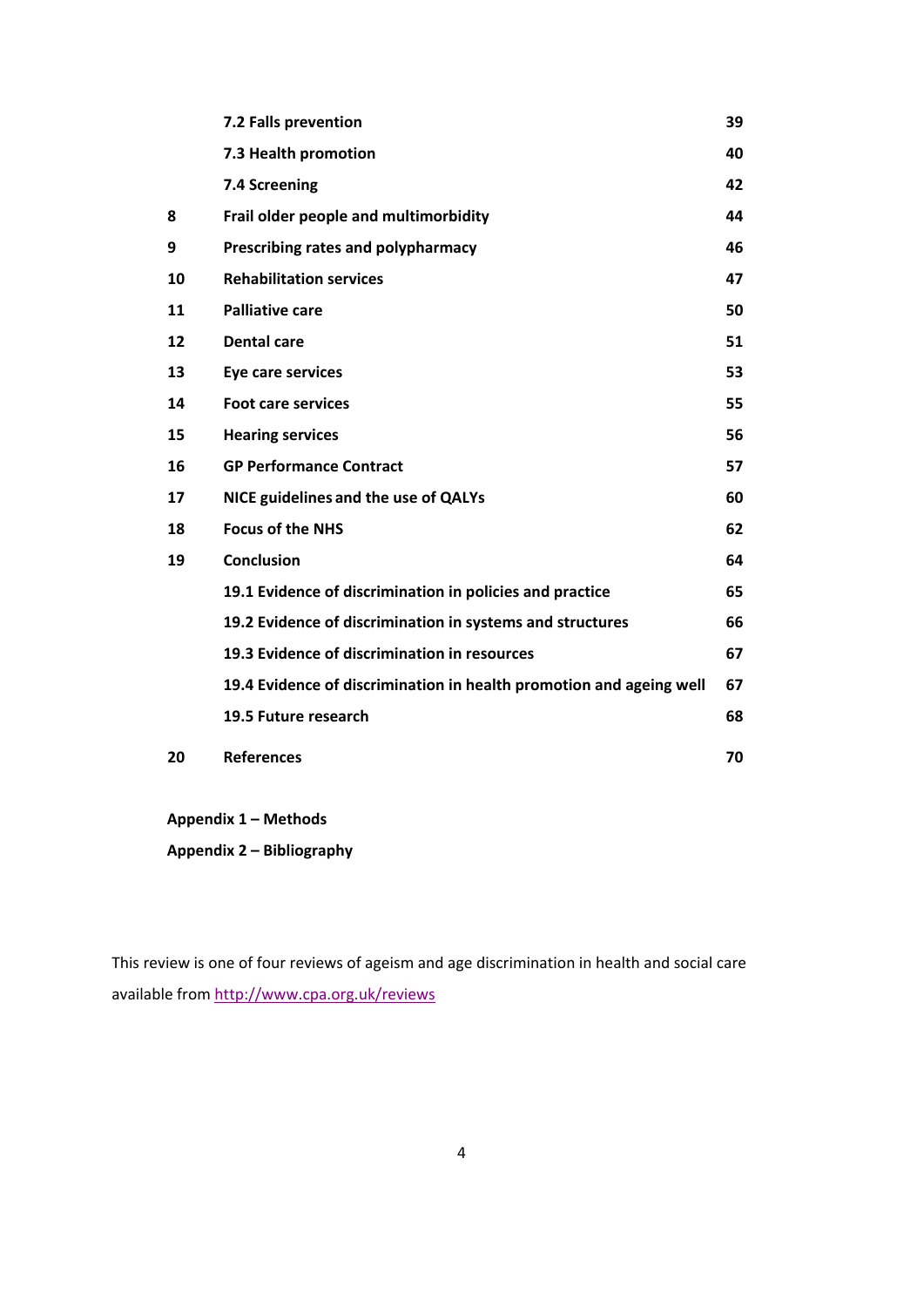# **1. Introduction**

#### *1.1. Purpose of the review*

The Department of Health (DH) commissioned the Centre for Policy on Ageing (CPA) to identify possible evidence of age discrimination in policy and practice in primary health care in the UK through a review from the literature. The remit for the review of primary care services was to signpost areas where negative discrimination may be occurring for service commissioners and providers to use as a starting point in reviewing and revising their practice.

Evidence from the review of primary care will support DH's activities to root out age discrimination in the context of the European Commission Draft Directive (July 2008) – COM (2008) 426 and the introduction in the UK Parliament of the Equality Bill (April 2009) and related secondary legislation that will set out details of the new age discrimination ban in the provision of goods and services. It informed the national review on age discrimination led from the South West region by Sir Ian Carruthers, Chief Executive of the South West Strategic Health Authority, and Jan Ormondroyd, Chief Executive of Bristol City Council. The national review produced a report in October 2009 with recommendations on the timing of implementation of the ban and on those areas of age-based differentiation that should be maintained under the new law (Carruthers and Ormondroyd 2009).

The DH commissioned CPA to undertake separate reviews from the literature to provide evidence of ageism and age discrimination in social care, secondary health care and mental health services. The four reviews are rapid semi systematic literature reviews and not systematic reviews. Each review was conducted over a period of ten weeks. While it is acknowledged that age discrimination can apply to all ages, this report on primary care, and the CPA reviews mentioned above, focus primarily on the experiences of older people. Issues around multiple discrimination, gender and minority ethnic groups are not singled out for special attention but are discussed within individual studies.

Mental health services, including dementia care, are specifically outside the remit of this review of primary care. It should be noted that mental health services, organised as separate services for younger and older people, can be viewed as an example of systemic age discrimination as 'older people do not have access to the range of services available to younger adults despite having the same, and often greater, need' (Royal College of Psychiatrists 2007, policy document). This is supported by a finding from an audit of mental health services in which older people reported a noticeable difference in their experience of accessing appropriate services as they reached and passed the age of 65 (Healthcare Commission et al 2006, study).

5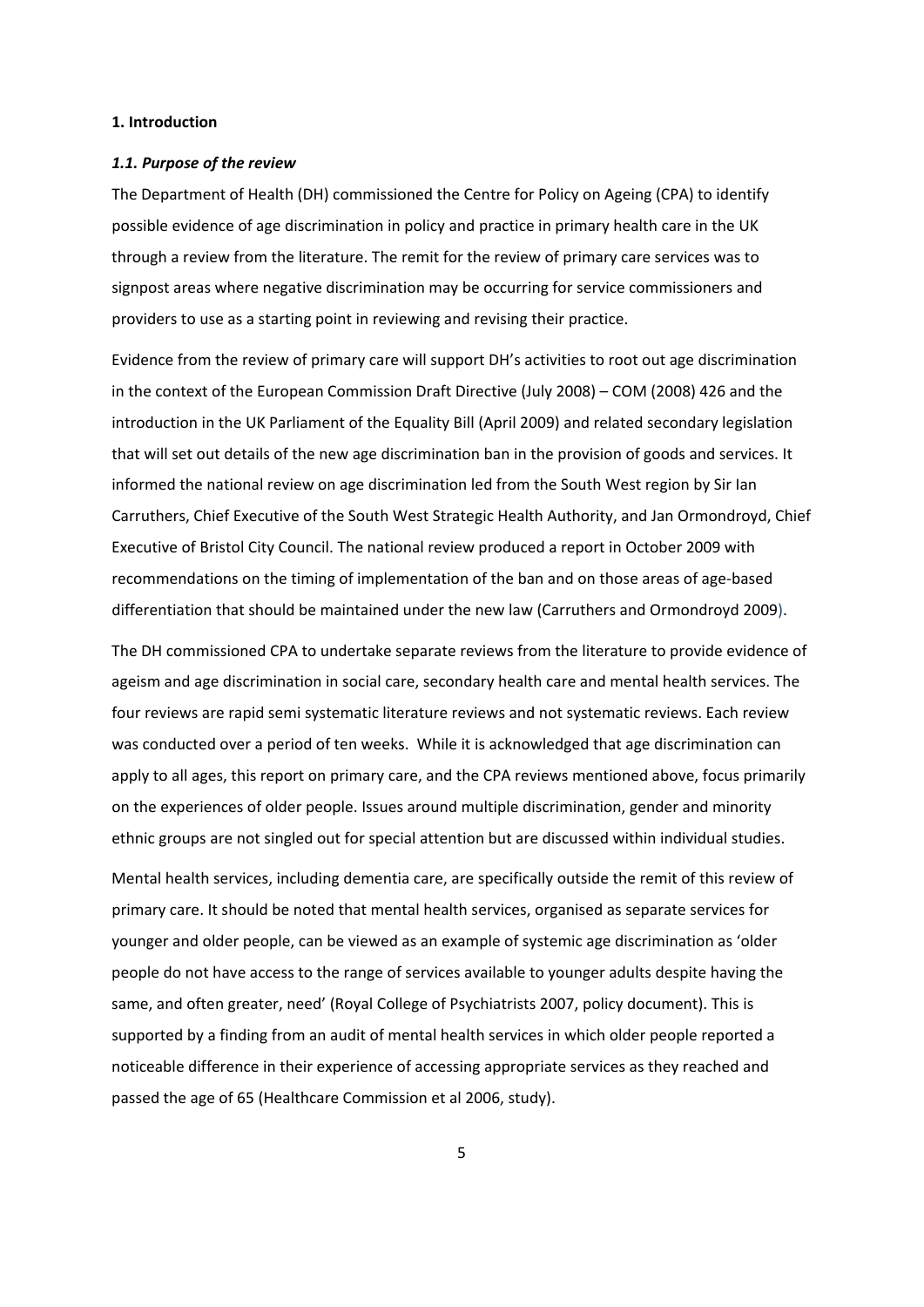This review of primary health care does not provide an economic or cost-benefit analysis of the removal of age discrimination in primary health services but does provide a starting point for such an analysis. Also it does not provide a critical and evaluative study of the nature and cause of discrimination in the health services set within a wider societal and cultural context, although reference is made to the presence and impact of health care professionals' ageist attitudes.

The studies considered in this review of primary care are from within the UK, except where findings have wider applicability, for example in the case of under representation of older people in drug trials. Reviews from the literature have their limitations. In order to fulfil the DH's remit, because of the paucity of systematic research on age related inequalities in primary care, it was necessary to scrutinise literature focusing on treatments for individual conditions, services and practices – following a citation trail – in an effort to unearth evidence of possible discrimination from patterns of differential access, referral and treatment (see methodology in appendix 1). It is not always possible to establish the reasons for differentiation where it occurs, although discrimination based on age may be a factor. We have been constrained by the studies addressing issues around age discrimination that have been carried out to date, the ability to search and find evidence in such a disparate and extensive literature within the given time frame and obviously the varied approach of each study. Although search processes have been rigorous, inevitably some relevant literature may have been overlooked.

To make it easier to assess the nature and weight of the evidence presented in this report we have, split the sources of the evidence into a small number of simple categories. Category labels have been added to the reference citations in the body of the text to provide an at-a-glance first indication of the weight of the evidence.

| Large survey      | Sample survey of 800+ from a large population                                                                                                                     |  |  |
|-------------------|-------------------------------------------------------------------------------------------------------------------------------------------------------------------|--|--|
| Survey            | Sample survey of 120-800 from a large population or 50%+ from<br>a small population. We will use the generic term survey to<br>include retrospective case audits. |  |  |
| Small survey      | Sample survey of less than 120 from a large population or less<br>than 50% of a small population                                                                  |  |  |
| Group study       | Focus group, panel or equivalent study                                                                                                                            |  |  |
| Study             | Individual research project, observational study or analysis not<br>carried out as a group study or survey                                                        |  |  |
| Opinion           | Opinion of a respected authority, editorial etc.                                                                                                                  |  |  |
| Systematic review | Systematic review, with or without meta analysis                                                                                                                  |  |  |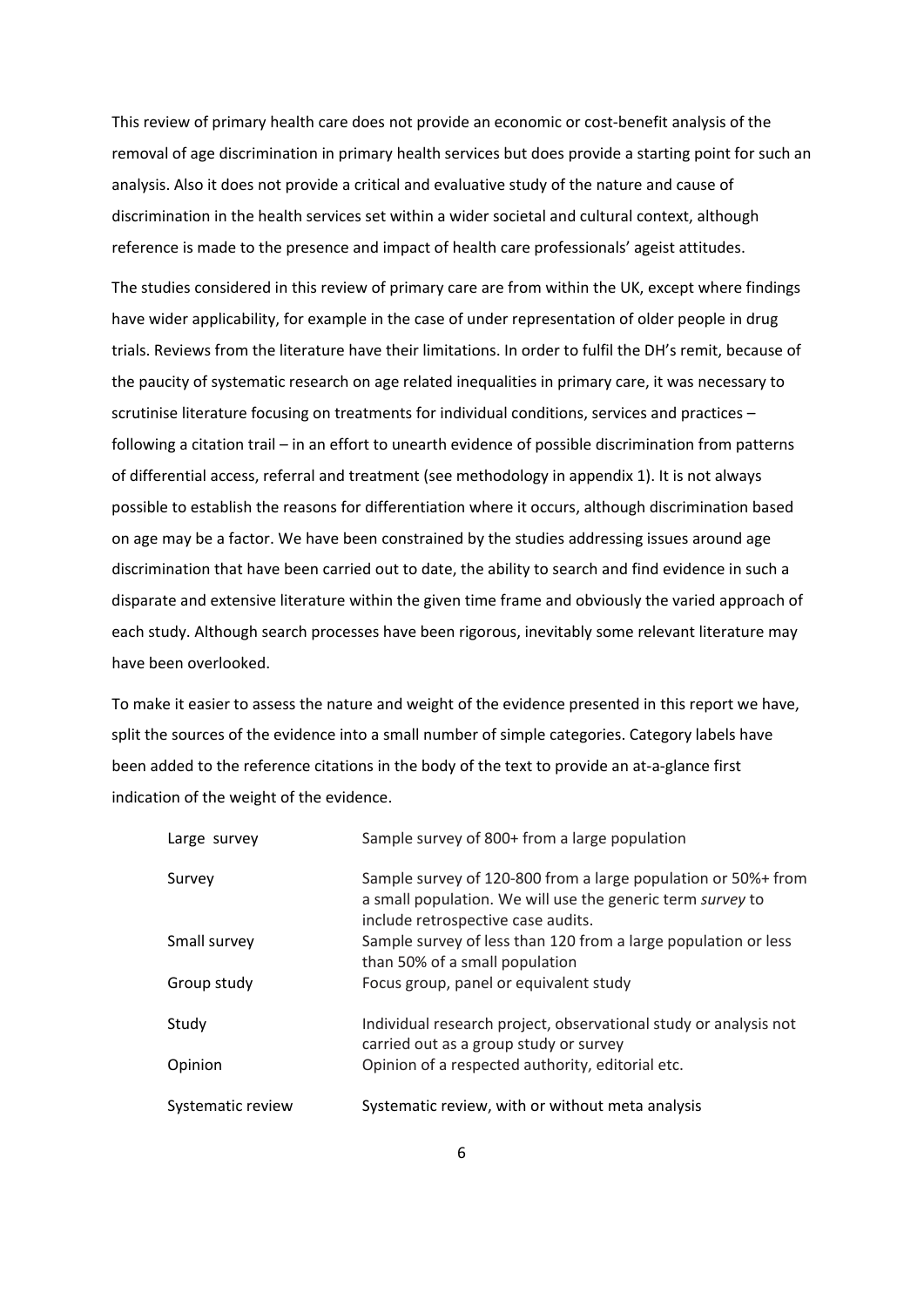| Review            | Literature and other reviews not structured as a 'systematic |  |
|-------------------|--------------------------------------------------------------|--|
|                   | review'                                                      |  |
| Policy document   | Government or professional overview                          |  |
| Campaign document | Document to promote a particular point of view               |  |
| Guide             | Guide, information pack or toolkit                           |  |

# *1.2. Government policies to support older people*

This review of primary care is part of a continuing process of developmental work comprising government research, strategies and initiatives that are designed to improve outcomes for older people and act as levers for tackling inequalities in services. Activities include the National Service Framework for Older People (NSFOP) (DH 2001); the cross government strategies on ageing ‐ Opportunity Age (2005) and Building a Society for All Ages (2009); the Dignity in Care campaign (2006); the End of Life Care strategy (2008); and the National Dementia Strategy (2009). The Prevention Package (PP) for Older People, launched as part of Building a Society for All Ages, prioritises better preventive care for older people and a renewed focus within the NHS at local level to work in partnership with social care, local authorities and older people. It encompasses a new focus on innovative healthcare, such as telecare; better services for falls, fractures and osteoporosis; a review of foot care services; and an ongoing commitment to reduce waiting times for hearing tests and the fitting of aids. Existing preventive measures cover flu vaccination, cancer screening, abdominal aortic aneurysm (AAA) screening, eye checks and vascular checks. A refresh of Intermediate care guidance is also included in the strategy.

Interim reports evaluating the Partnerships for Older People projects (POPPs) have provided some evidence that care initiatives that focus on early interventions can have a positive impact on people's health. The underlying aim of the 29 pilot sites is to create a sustainable shift in resources and culture away from the focus on institutional and hospital‐based crisis care toward earlier and better targeted interventions for older people within community settings. 'In the longer term, the findings from the NE will contribute to the evidence on effectiveness of initiatives aimed at promoting independence, prevention and early intervention as highlighted in the *White Paper Our Health, Our Care, Our Say: A new direction for community services* and more recently in *Putting People First ‐ Transforming Adult Social Care*' (Windle et al 2008, study).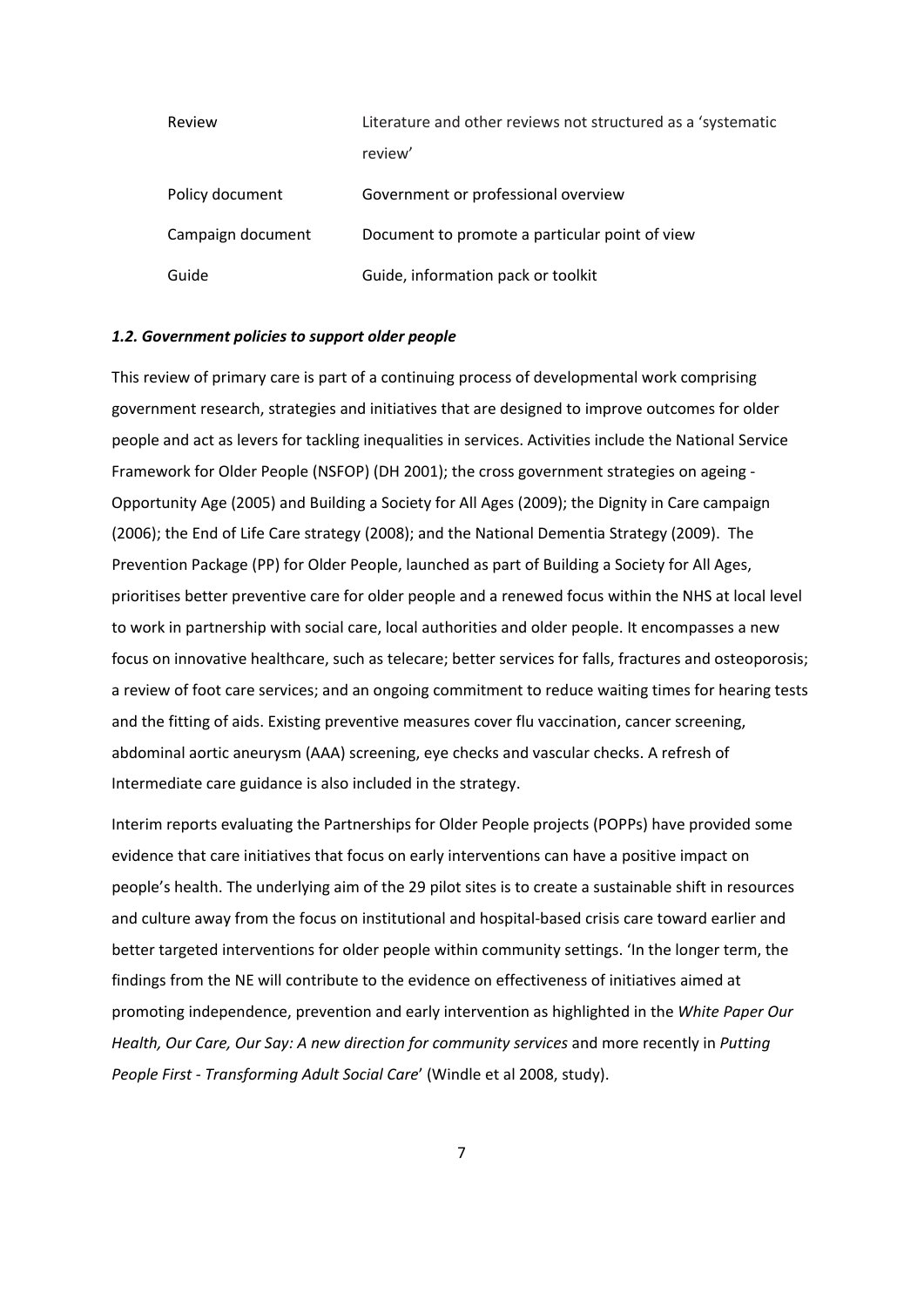#### *1.3. Primary health care*

Primary health care has a broad reach and the majority of the population are treated within a primary care setting. The principles of accessible, comprehensive, continuous, and coordinated personal care in the context of family and community are central to primary care.

'Primary care is first‐contact, continuous, comprehensive and co‐ordinated care provided to populations undifferentiated by gender, disease, or organ disease' (Starfield 1994, review).

The Department of Health (DH) describes primary care as health services that play a central role in the local community and are 'provided by family doctors, dentists, pharmacists, optometrists and ophthalmic medical practitioners, together with district nurses and health visitors' (www.dh.gov.uk).

Within this review, the General Practice, with an independent status, and certain community health services, run by PCTs and outreach services from hospitals are considered. Some of these services are proportionately more important for older people than younger people. The general practitioner (GP) is generally the first point of contact for people, providing immediate health care, and also acts as a gateway to further services including making referrals to secondary care. There is increasing integration and overlap between providers of health services arising from the need to address the management of long term conditions within the primary care setting and to provide holistic care. Sixty per cent of GP consultations relate to chronic diseases, such as arthritis, asthma, diabetes, heart disease or depression (APHO 2008) and the *National Service Framework for Older People* outlined key roles for GPs in the management of stroke, dementia and falls. Community nurses and matrons, specialist nurses (to manage continence, palliative care, heart failure, diabetes) and other allied health professionals work in parallel with the GP to deliver personal health care and meet the needs of people with multiple problems.

Primary care also encompasses the provision of preventative care services, which include screening and immunisation, health promotion, oral health care and foot care.

# *1.4. Ageing population and health*

Both men and women are living longer into older age. In 2003 those aged 50‐59 represented 37.8% and those aged 85 and over represented 5.5% of the 50 and over population. Projections indicate these proportions will be respectively 28.6 and 7.9% by 2031. Projections for 2031 indicate a more rapid ageing of the population over the next 30 years. People aged 85 and over will then comprise 3.8% of the UK population. Older women outnumber older men, as death rates are higher among men than among women, although the improvement in death rates among older men has led to a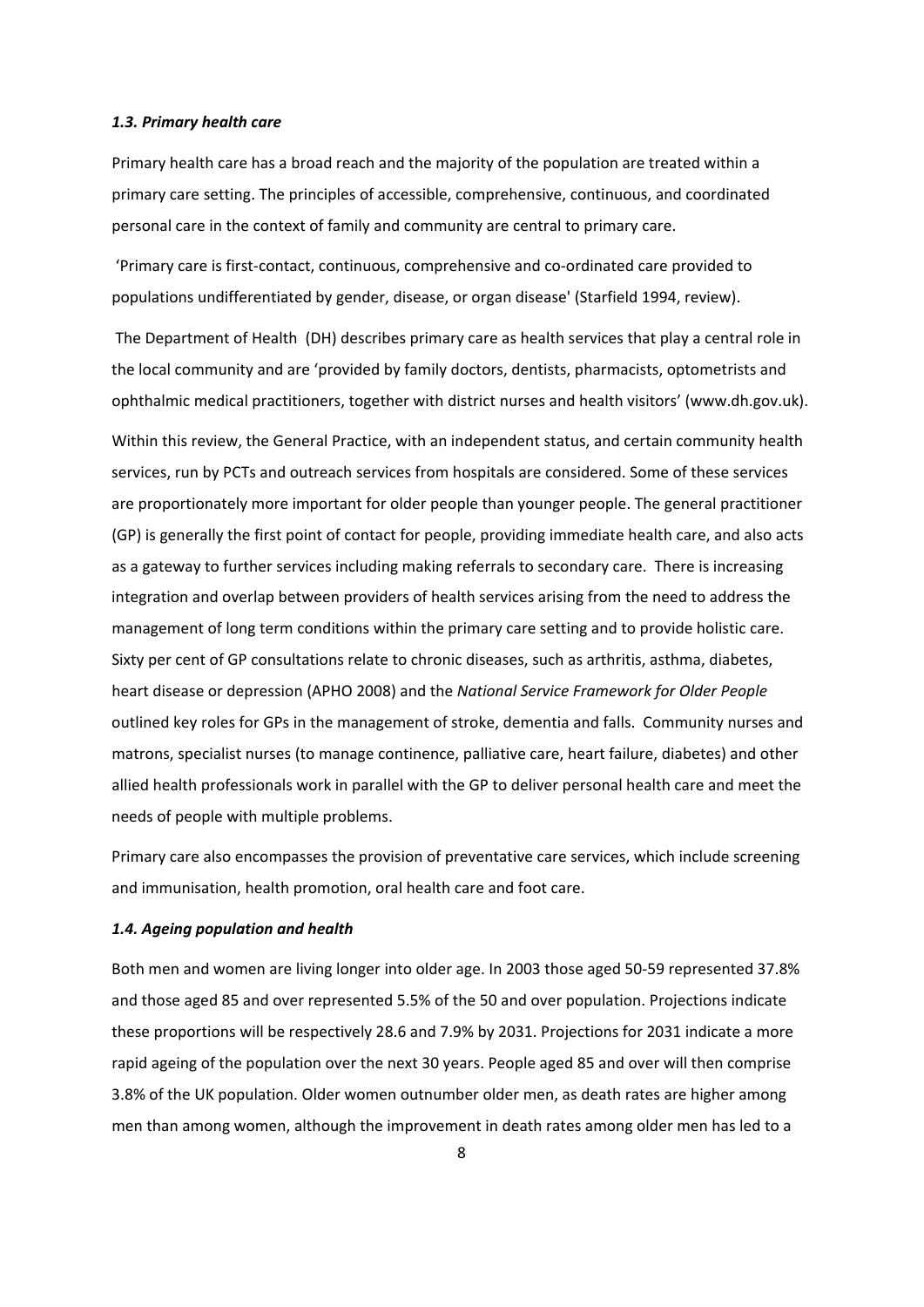narrowing of the gap. The greater number of women than men is most pronounced among the very old, as women tend to live longer than men, with life expectancy at birth in the UK being 75.9 years for men and 80.5 years for women in 2002. However, women are also more likely to have more years in poor health (www.statistics.gov.uk). Nearly half of those aged over 65 report their health as 'not good' and a similar proportion say they have a limiting long‐standing illness (Nat Cent Social Research 2007 [HSE 2005]).

The main causes of mortality in those aged 65 and over are cancer (29% in men, 21% in women), heart disease (21% in men, 15% in women), stroke (9% in men, 13% in women), other circulatory disease (9% in men, 10% in women), respiratory disease (16% in both men and women) and digestive disease (4% in men, 5% in women). For all these causes of death mortality rises steeply with age and at each age death rate is higher for men than for women, except for stroke and digestive disease. These figures are not comprehensive as many people with health conditions do not contact health services. In addition, most health service contacts are with primary care where data collected is limited. Many of the common diseases, to which older people are more susceptible, such as arthritis, hypertension, diabetes and Parkinson's disease are mostly treated in primary care. Nearly 47% of women and 32% of men aged 65 and over reported that they had arthritis while 13% of men and 10% of women reported having diabetes (data from APHO 2008).

The term 'older people' covers a hugely diverse population from the young old to very old. The National Service Framework for Older People identifies three groups of older people that may require different types of health care:

- *Entering old age* This is a socially‐constructed definition of old age, which, according to different interpretations, includes people as young as 50, or from the official retirement ages of 60 for women and 65 for men. These people are active and independent and many remain so into late old age.
- *Transitional phase* This group of older people are in transition between healthy, active life and frailty. This transition often occurs in the seventh or eighth decades but can occur at any stage of older age.
- *Frail older people* These people are vulnerable as a result of health problems such as stroke or dementia, social care needs or a combination of both. Frailty is often experienced only in late old age. (DH 2001, policy document)

9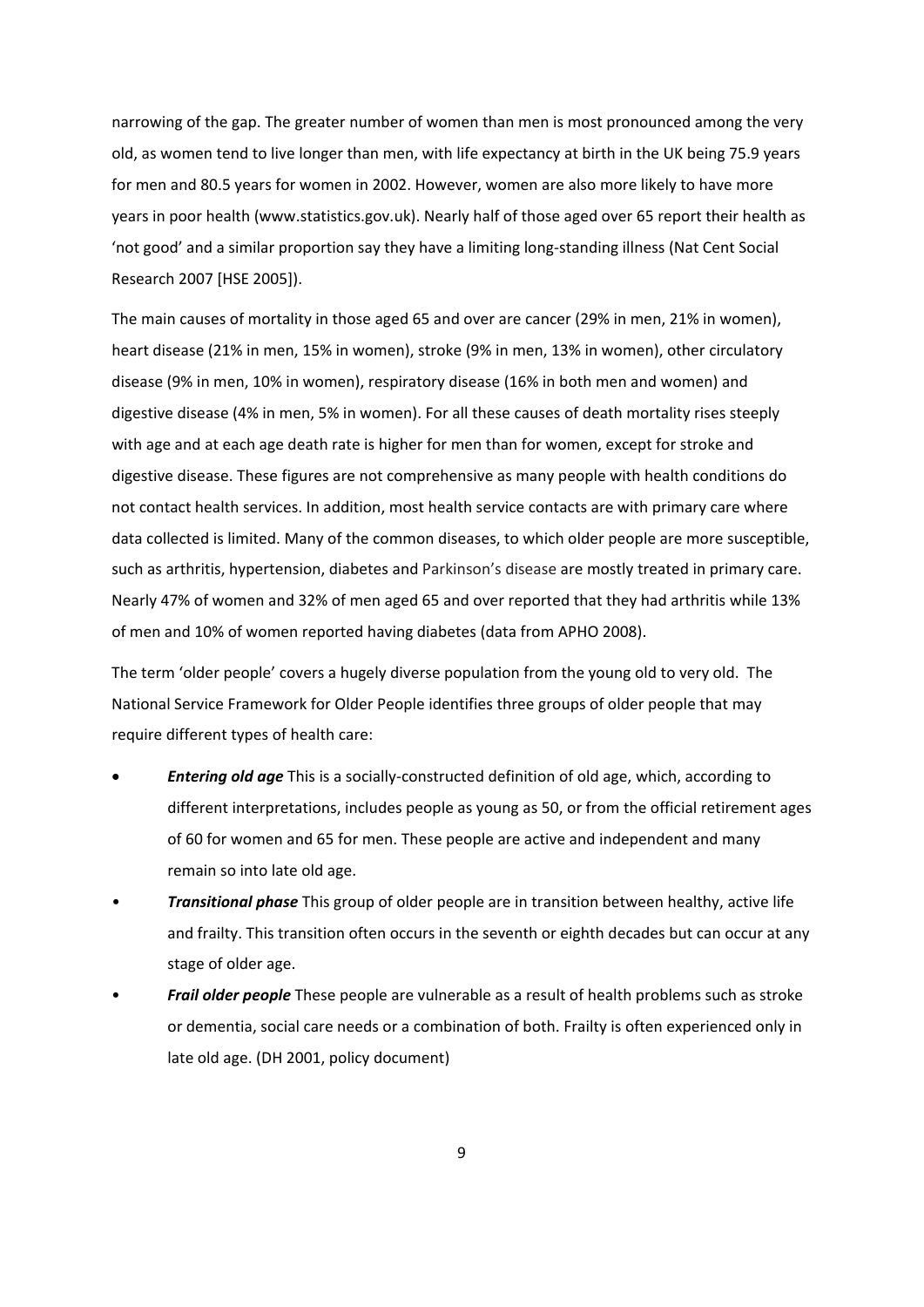# *1.5. Ageism and age discrimination in health care*

In 1969, Robert Butler introduced the term 'ageism' defined as 'a process of systematic stereotyping, prejudicial attitudes and direct or direct discrimination against people because they are old' (Butler 1969).

'Ageism is a set of beliefs ... relating to the ageing process. Ageism generates and reinforces a fear and denigration of the ageing process, and stereotyping presumptions regarding competence and the need for protection. In particular, ageism legitimates the use of chronological age to mark out classes of people who are systematically denied resources and opportunities that others enjoy, and who suffer the consequences of such denigration, ranging from well-meaning patronage to unambiguous vilification' (Bytheway 1995, in Bytheway and Johnson 1990

'Ageism is broader than age discrimination. It refers to deeply rooted negative beliefs about older people and the ageing process, which may then give rise to age discrimination. Such beliefs are socially created and reinforced, embedded as they are in functions, institutions, rules and everyday social life (Hewstone 1989, in McGlone and Fitzgerald 2005).

'Ageism is used to describe stereotypes and prejudices held about older people on the grounds of their age. Age discrimination is used to describe behaviour where older people are treated unequally (directly or indirectly) on grounds of their age' (Ray et al 2006). Ray et al identify three different types of discrimination:

- under representative passive/indirect discrimination by omission
- positive/protective special treatment to benefit group
- negative/overtly harmful direct discrimination.

Direct age discrimination occurs when a person is treated less favourably because of their age; indirect discrimination occurs when 'care is offered in such a way that older people are disadvantaged because they are disproportionately affected' (Roberts and Robinson 2000).

Adams et al (2006) describe indirect discrimination occurring when 'practitioners' or 'organisations' ageist attitudes and assumptions inform decision‐making and service provision, as when older people are seen as having lower priority than younger people and are therefore less likely to receive the care they need. This form of ageism is subtle and often covert or invisible, making it difficult to challenge.'

Some age related practices are based on evidence of actual age related changes that may require differential treatment.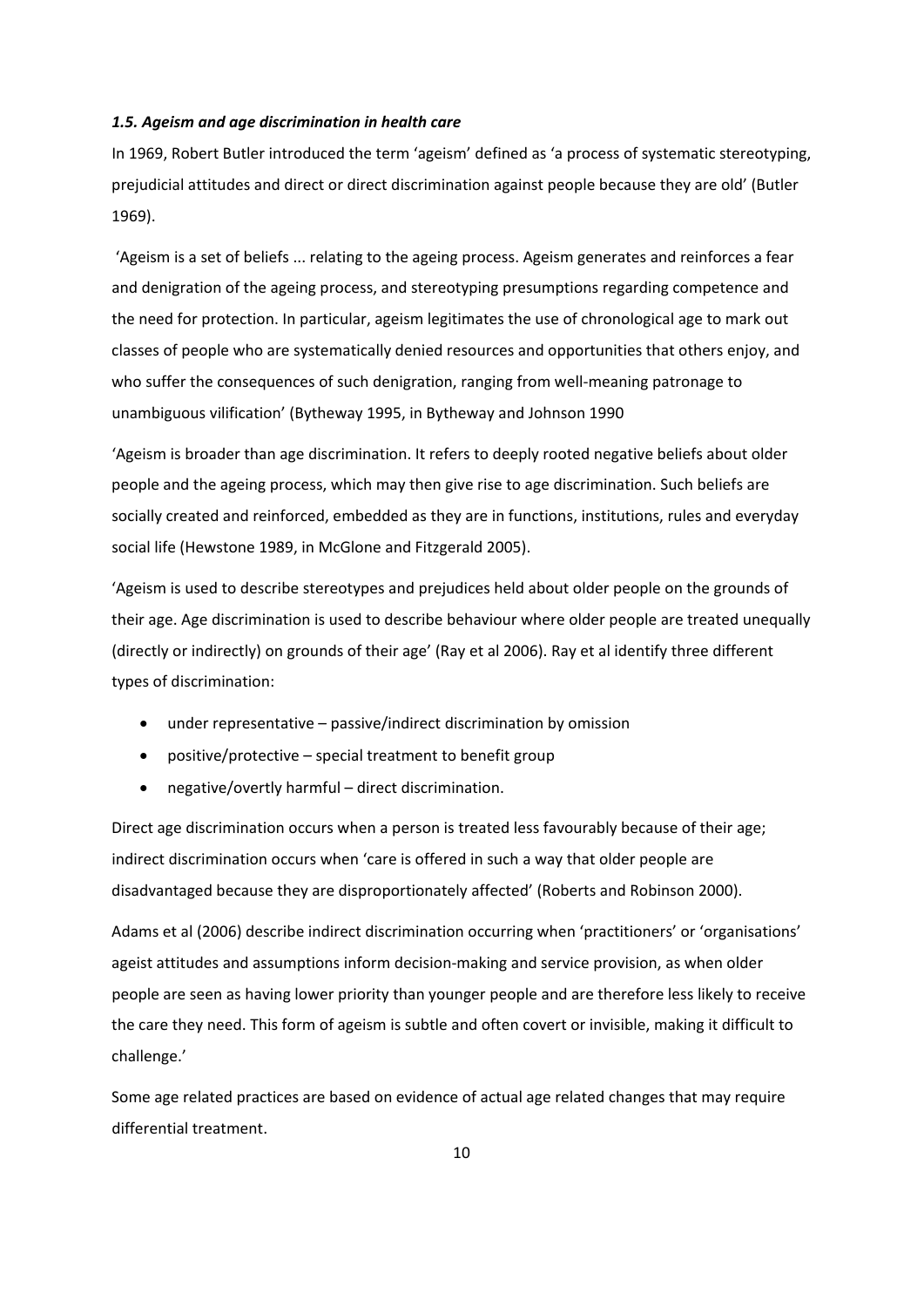'Ageist behaviour grows out of stereotypes, prejudices and stigmatization. Age‐differentiated behaviours are, however, an appropriate function of the age of the target person, based on an understanding of development and thoughtful recognition of age differences' (Hagestad and Uhlenberg 2005).

#### *1.6. Equality Bill*

The Equality Bill creates a single public sector equality duty, covering eight protected characteristics: age, disability, gender reassignment, pregnancy or maternity, race, religion or belief, sex, and sexual orientation. It establishes that discrimination is about relative rather than absolute standards. 'Discrimination law is about a person's treatment relative to that of a comparator (except pregnancy and maternity) including a hypothetical comparator (except equal pay), not about absolute standards.' Direct discrimination is treating someone *less favourably because of a protected characteristic*. This does not have to be the victim's own characteristic: association and perception are also covered. Indirect discrimination is applying to someone a provision, criterion or practice which puts them, and persons with whom they share a protected characteristic, *at a particular disadvantage*. When assessing evidence of discrimination it is important to be clear that disadvantageous discrimination that would otherwise be indirect discrimination (for any protected characteristic), and less favourable treatment that would otherwise be direct discrimination (for age only) is not discrimination if the person applying it can show it to be a proportionate means of achieving a legitimate aim (also referred to as 'objective justification').

# *1.7. Identifying age discrimination*

Age discrimination is challenging to indentify in practice as it takes many forms and may occur at the individual, clinical level and at a structural level. Age discrimination may be found in policies; custom and practice; access to specific services; attitudes; privacy and dignity; the environment; information; and staffing. The subtle manifestations of age discrimination can make it hard to pin down. Older people 'may have no way of knowing whether their experiences might have been different if they were younger, or whether the services are simply not good enough for anyone of any age' (Levenson 2003).

Age barriers are often implicit rather than explicit so that simply removing age criteria from clinical protocols and guidelines will not necessarily eliminate ageist practices. Implicit discrimination at the individual, clinical level is harder to assess.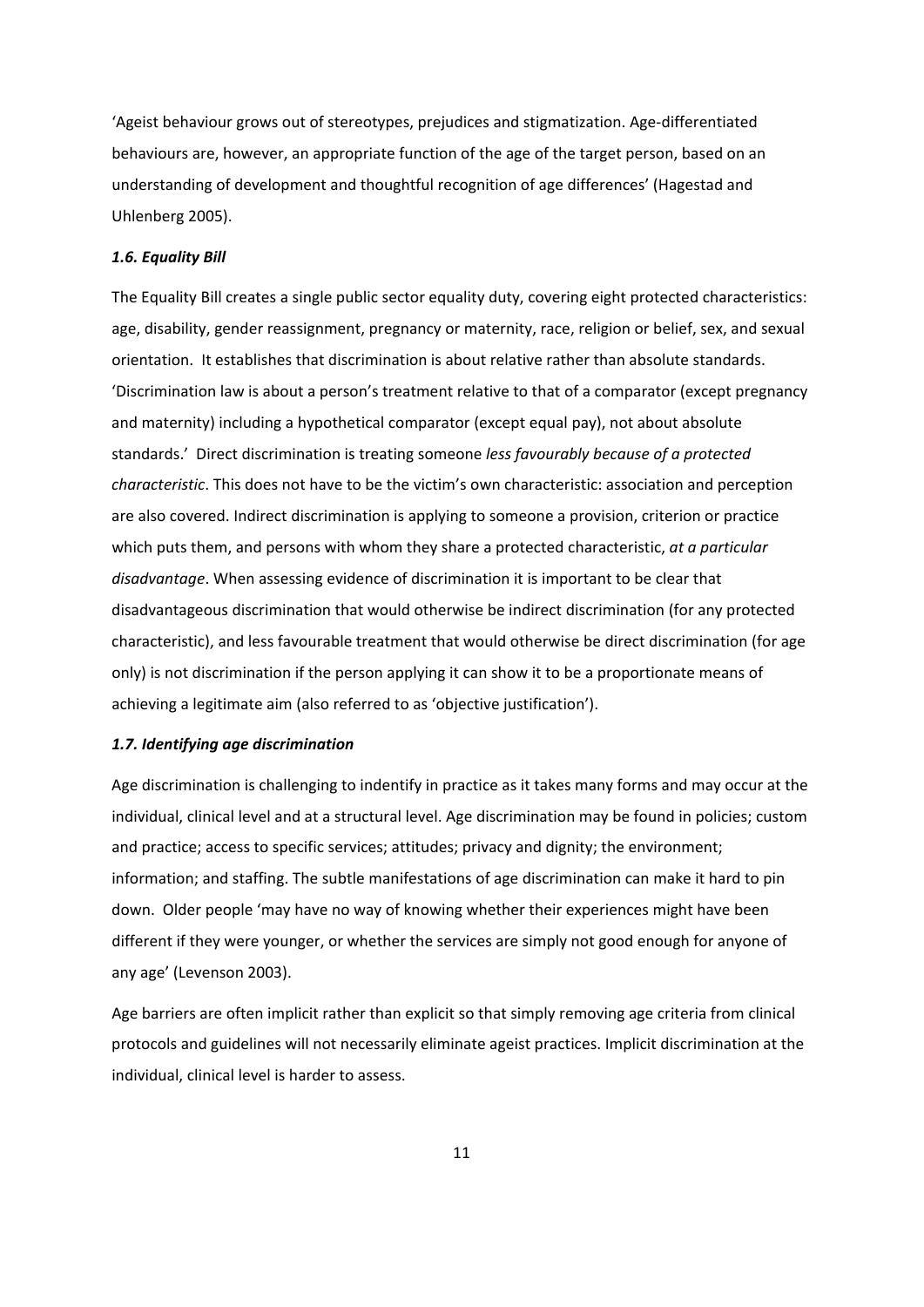Precisely because clinical judgment is meant to involve holistic assessment of individual needs, it is no easy matter to assess the way age is used at the clinical level. If clinical decisions involve age‐based rationing they are likely to be covert. Nevertheless, research suggests that covert discrimination by age is a pervasive feature of clinical practice. ... Those concerned to reduce rationing by age cannot take refuge in decision making at the clinical level, where discrimination seems rife but hard to challenge. (Dey and Fraser 2000)

There has been relatively little formal research on ageism and age discrimination in health care. *Adding Life to Years: Report of the Expert Group on Healthcare of Older People* (NHS Scotland 2001, study) provides an overview and description of the major health problems of older people in Scotland including a section on ageism and health inequalities between older and younger people. The Expert Group commissioned a review of the published literature expressly to feed into *Adding Life to Years* [*The Health and Wellbeing of Older People in Scotland* (Wood and Bain 2001, review)] around not for resuscitation orders, exclusion of older people from clinical trials, exclusion from breast screening, management in A&E units, cancer care and cardiology. It concludes that the research considered does not appear to support allegations of widespread discrimination, although it does provide evidence of episodes of poor care for older people. However this conclusion may be suspect due to the paucity of systematic research as 'absence of evidence is not evidence of absence' (NHS Scotland 2001, study).

While there are reports documenting older people's experiences of care, there is still 'little evidence on the scale of age discrimination or exactly how it affects access to services in general' (DH 2002, study). Ann Bowling (2007, opinion) discussing ageism in medicine agrees that 'there is insufficient research into the full extent of age‐related inequities in primary care'.

The Department of Health has developed benchmarking tools to measure and monitor age discrimination in social care, acute hospital and primary care (DH 2002, guide). In relation to primary care these include for example comparisons of procedure rates between different age groups, selected prescribing rates, dentist registration ratios and immunisation. Benchmark comparisons can be made with neighbouring PCTs, regional sectors and within the country as a whole. The limitations are that health needs differ between areas and optimal procedure rates for different age groups are not known. The data are helpful in raising questions about equity but are inconclusive in themselves. Equality Impact Assessment of policies and functions include consideration of age, as well as other factors such as race, disability, which will help to identify and root out unjustifiable age discrimination.

12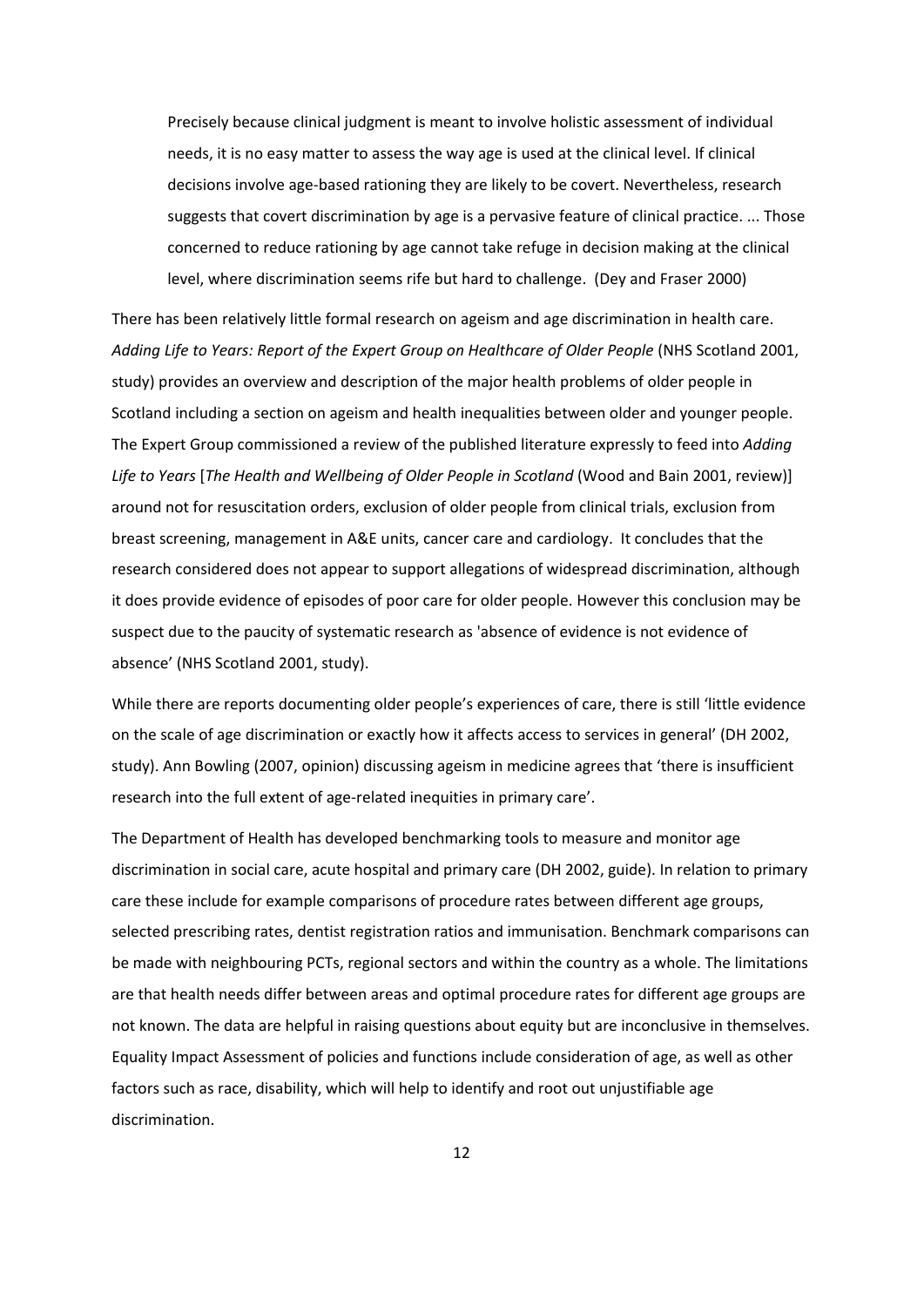#### *Summary*

The aim of the review is to signpost areas where discrimination may be occurring in primary care services leading to unfair treatment. Age discrimination is interpreted as an unjustifiable difference in treatment based solely on age. Direct age discrimination occurs if people with comparable needs are treated differently on the basis of age alone; indirect discrimination occurs when a service or practice has no explicit age bias, but still has a disproportionate impact on people in a particular age group. It is challenging to identify age discrimination in primary care as there is little formal research on the extent of age‐related inequities and benchmarking tools cannot provide conclusive evidence of age discrimination. This does not mean there is an absence of discrimination in primary care.

# **2. Ageist attitudes**

Levy (2001) argued that 'every person who has internalised the age stereotypes of their culture is likely to engage in implicit ageism, and it is for this reason that much ageism is hidden' (referenced in Adams et al 2006, study). According to Berkman et al (1994, study) 'health care professionals are particularly susceptible to ageist stereotyping and negative attitudes toward the elderly because they lack training in caring for older people'.

Ageist beliefs and attitudes of health practitioners can influence the decisions regarding which services and treatments are to be offered to older people. Dr Karen Kee, commenting on findings from new research on stroke care for older people laid the blame for unequal access on 'negative views, attitudes and behaviours of healthcare professionals towards older patients' (BBC News 16 April 2009). She concluded that 'A change in the attitude of healthcare professionals is needed to root out ageism.'

GPs ageist attitudes are identified as a barrier to implementing evidence‐based guidelines in the treatment of hypertension in older people (Cranney et al 2001, group study). In an interview study of GPs in Merseyside, many said they were more likely to treat hypertension in the young because they have more active and stressful lifestyles, although they recognised that these assumptions were not always justified.

*'Although we know what the benefits are, whether it's an innate conservatism or what, I don't know, but something does seem to hold us back a little bit.'*

A minority of GPs interviewed felt that older patients had reached their life expectancy and so pursuing treatment was unnecessary. Also treating people with dementia was not worthwhile because of their poor quality of life.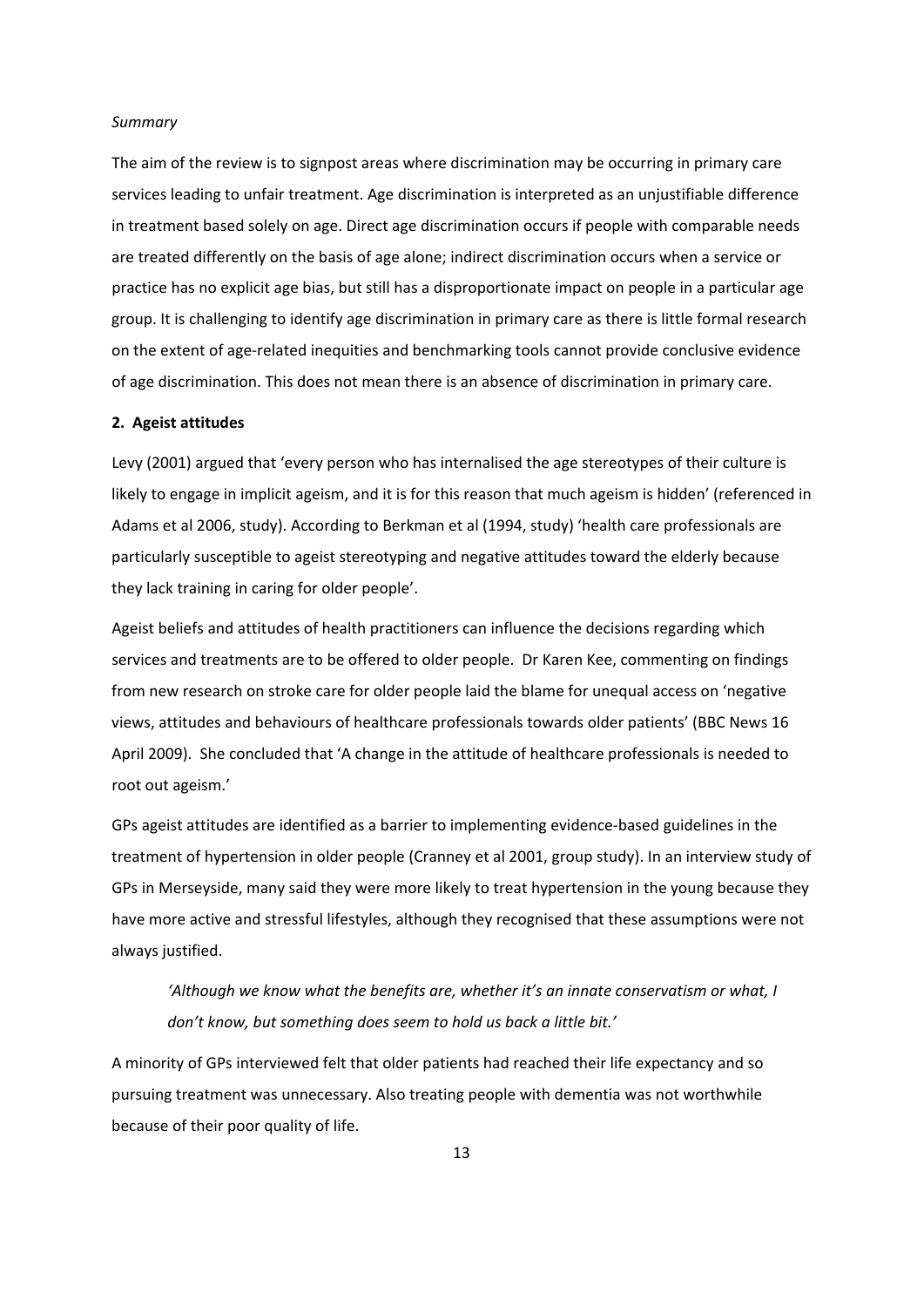Ninety 90 GPs and consultants took part in a study of hypothetical cases of 72 patients aged 45 to 92 presenting with symptoms of a heart problem. Age was a factor influencing their decision and nearly half of the doctors treated the over‐65s differently.

'*If they are in their 90s with chest pain and angina I might be less likely to refer' 'Age. I would be less likely to prescribe for an older patient'*

*'Age does come into it so the the oldest old are excluded. We would manage these ourselves.'*

'Age has a definite influence. I'd be more likely to refer a 65 than a 95 year old because they *probably wouldn't survive surgery at that age.'*

*'They wouldn't want an angiogram if they were over 70.'* (Bowling et al 2006, group study)

Billings (2003, group study) undertook a focus group study of 'staff perceptions of ageist practice in the clinical setting' covering both acute and community sectors. There was a consensus that older people were more likely to experience insensitive treatment such as excluding them from conversations, shouting at them and being patronising. 'The general issue of communicating inappropriately to them was a common experience across all groups.' Assumptions were also made about the needs and capabilities of older people that were perceived as 'small but significant examples of ageist practice'.

Research has shown that clinical professionals devalue the care specialties that are related to ageing, including social workers, physicians, psychologists, and nurses. Many professionals avoid clinical work with older adults because of fiscal disincentives and a lack of clarity that often exists about the professional's role with older adults (Rosowsky 2005, review).

A descriptive survey design was conducted, within a regional Cancer Centre, to evaluate oncology healthcare professionals' attitudes towards elderly people. Regardless of gender, profession and clinical experience persistently negative attitudes were displayed towards elderly people. No statistically significant difference was detected between gender, profession, clinical experience or specialist education (Kearney et al 2000, survey).

Among a survey of 870 family and hospital doctors, almost 60 per cent said the NHS could not provide full healthcare to everyone and that some individuals should pay for services. One in three felt care should be limited on age grounds and that elderly patients should not be given free treatment if it were unlikely to do them good for long (Telegraph, January 2008).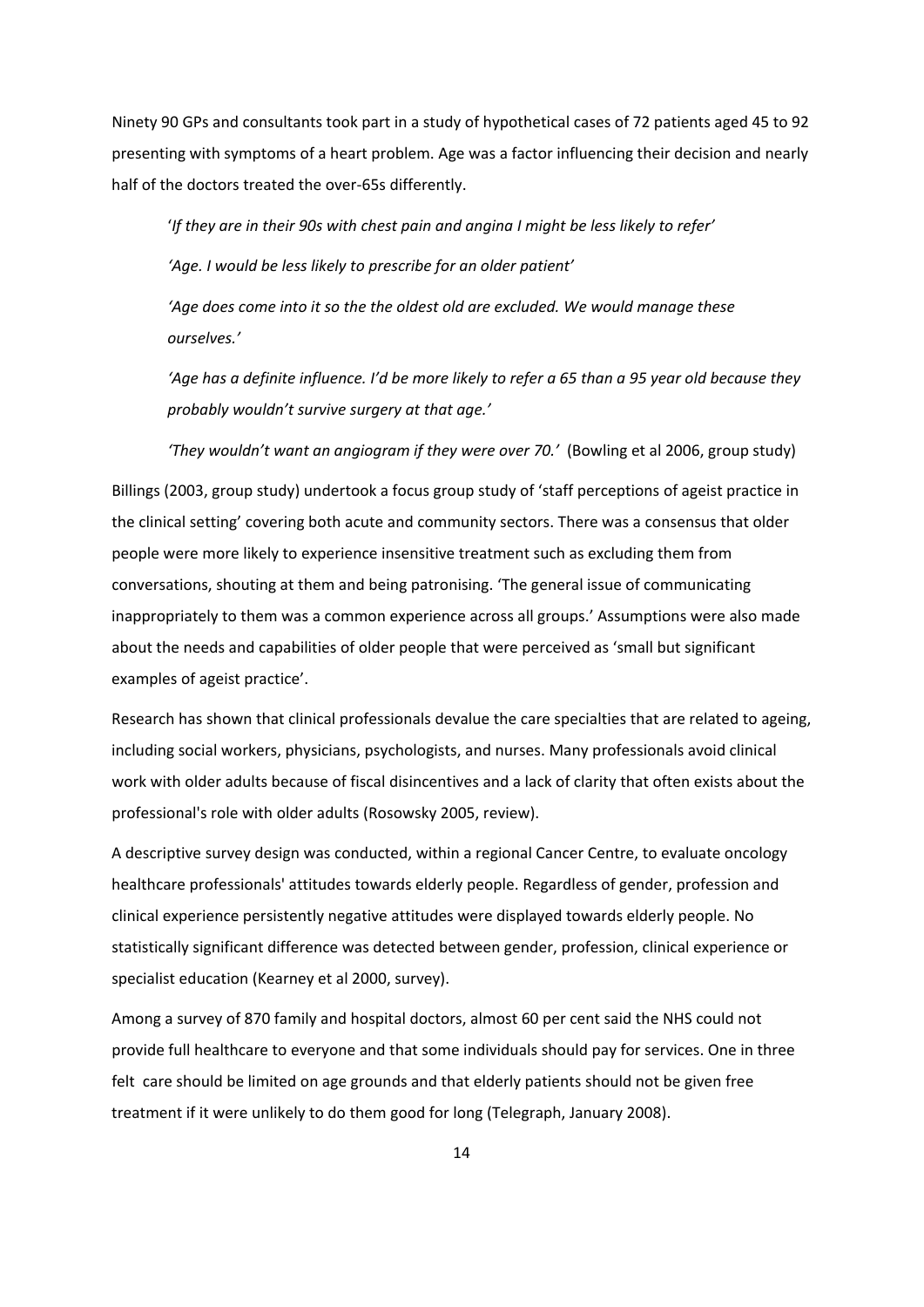A significant number of medical practitioners specialising in the care of older people believe ageism exists and age discrimination operates within the NHS. A survey of members of the British Geriatrics Society (Help the Aged 2009, small survey) concluded that:

- 47% think the NHS is institutionally ageist
- 55% said they would be worried about how the NHS will treat them in old age
- 66% agreed that in their experience older people are less likely to have their symptoms fully investigated
- 72% said older people were less likely to be considered and referred on for essential treatments

#### *Summary*

There is evidence some health care professionals hold negative views about older people influencing their behaviour towards them. GPs ageist attitudes can be a barrier to implementing evidence‐ based guidelines in treating older people and they may make assumptions about the needs and capabilities of older people. Older people are likely to experience insensitive treatment such as being excluded from conversations or 'talked over' as though they do not exist. Medical practitioners specialising in the care of older people believe ageism exists and age discrimination operates covertly within the health service and there is no evidence that GPs are not implicitly affected by wider cultural attitudes to ageing.

# **3. The National Service Framework for Older People (NSFOP)**

The National Service Framework (NSF) for Older People (DH 2001, policy document) is the key policy framework for ageing and older people's health care and set the standard that the treatment of older people should be based entirely on clinical need and not on age. The NSF acknowledged the existence of age discrimination within the NHS. 'Services sometimes fail to meet older people's needs – sometimes by discriminating against them, by failing to treat them with dignity and respect, by allowing organisational structures to become a barrier to proper assessment of need and access to care, and because best evidence-based practice is not in place across important clinical areas.'

Standard One in the NSF 'Rooting out age discrimination' seeks to prevent age discrimination and inequity in the treatment of older people within the NHS:

• Aim: To ensure that older people are never unfairly discriminated against in accessing NHS or social care services as a result of their age.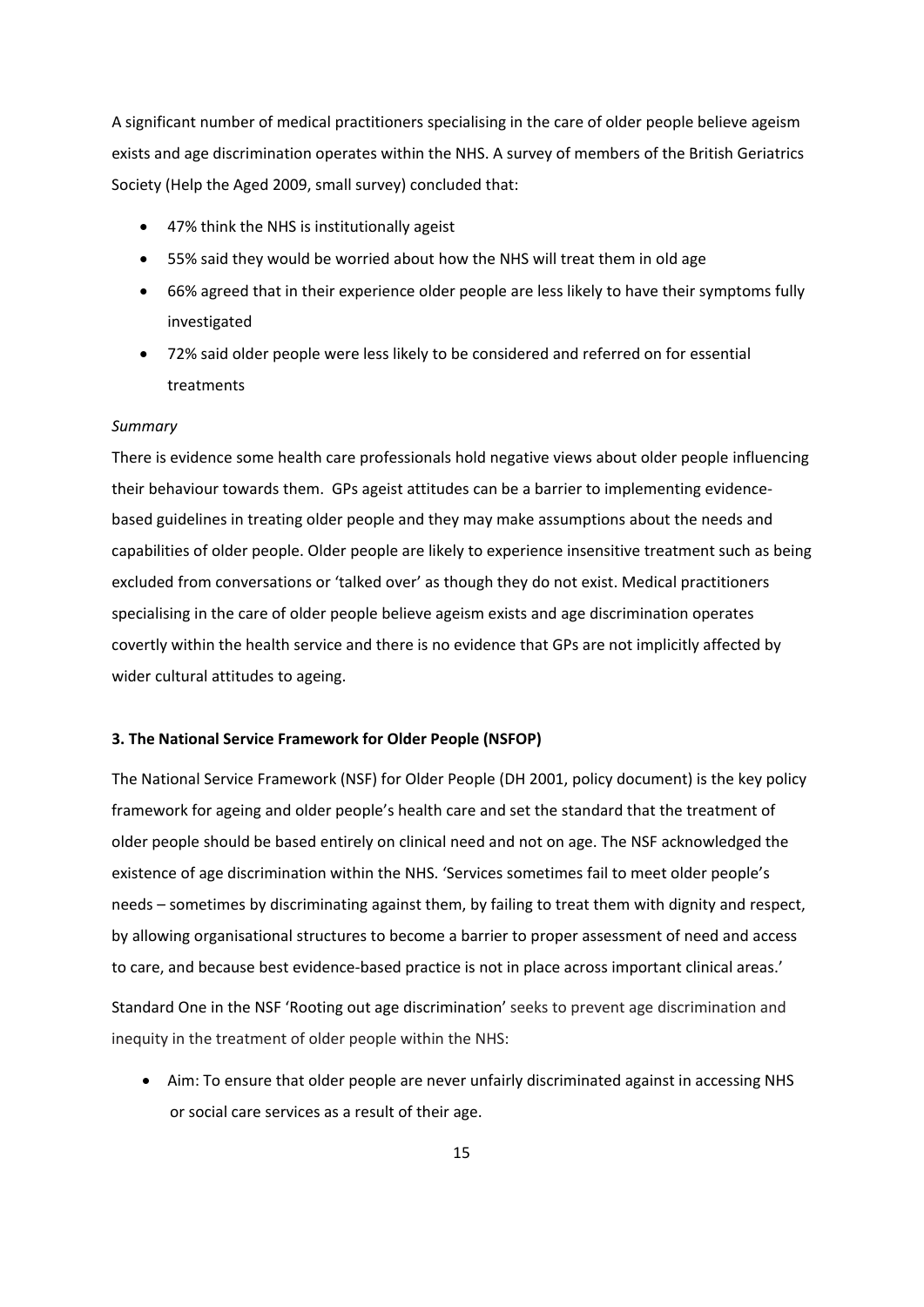• Standard: NHS services will be provided, regardless of age, on the basis of clinical need alone. Social care services will not use age in their eligibility criteria or policies, to restrict access to available services.

The NSF identified age discrimination locally in two key different forms:

- low overall rates of provision of those interventions which are relatively more important for older people – for example, hip and knee replacement, cataract surgery, occupational therapy, chiropody, community equipment, assistive technology, hearing aids or NHS dentistry.
- low relative rates of access of older people to specialist services compared with younger people or refusal of particular treatments or care – for example, revascularisation or expensive drugs

An audit of age related policies undertaken by the DH (2002, study) concluded that only a very small number of policies are explicitly age discriminatory. It identified a number of age-related national policies that have been considered to be based on good clinical evidence, but needed review at national level. However, the 'main problem is likely to be around implicit or unintentional discrimination', i.e. in the attitudes, custom and practice in the NHS. Concerns related to primary care include:

- Access to services in the community
- Identification and treatment for depression
- Overprescribing
- Access to alcohol dependency/addiction services
- Levels of home care available
- Rates of GP referral

# (DH 2002)

The report*, Living Well in Later Life: a review of progress against the National Service Framework for Older People* (Healthcare Commission et al 2006, study), concluded that explicit age discrimination has declined since the NSF was published. However, there was still evidence of age discrimination and ageist attitudes among health care professionals which had a negative impact on older people's lives. It suggests that 'progress needed to improve services used by older people can only come about through support from central government', particularly through helping to shape a more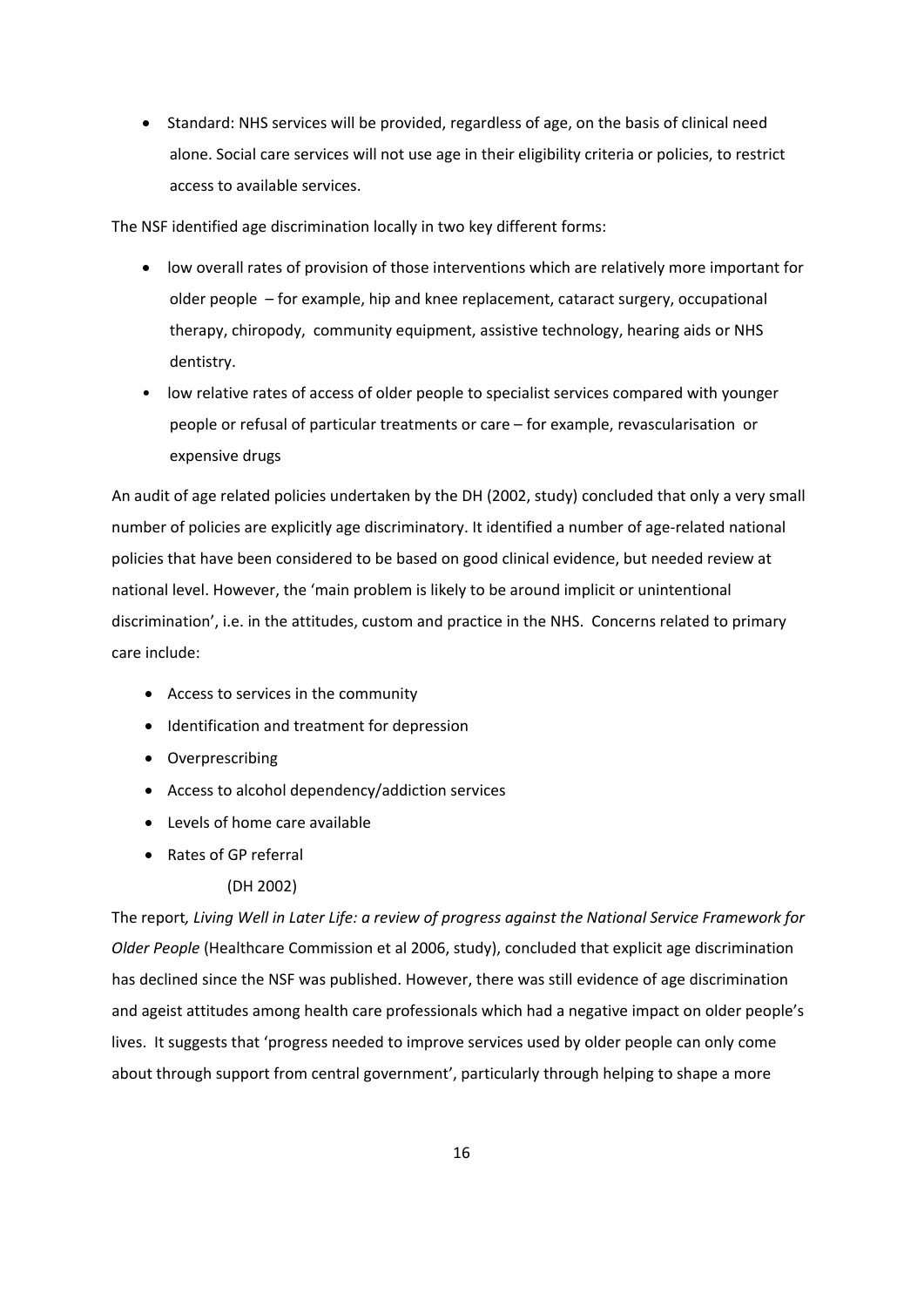positive culture on attitudes to ageing and giving a higher priority to services for older people in the community.

Suzanne Wait (2005, review) discussing age equality in the delivery of health care suggests how ageism manifests itself in the delivery of care is poorly understood 'Age barriers are often implicit rather than explicit. "Rooting out age discrimination" implies much more than simply removing age criteria from clinical protocols and guidelines. Instead, the values and principles that govern health care need to shift if health care systems are to foster healthy ageing.'

#### *Summary*

Standard One of the NSF for older people establishes that NHS services are to be provided, regardless of age, on the basis of clinical need alone. Few policies are explicitly age discriminatory – the main problem is around implicit or unintentional discrimination. Ageist practices in health care reflect a wider cultural attitude to ageing that needs to be combated by education, training and central government policies.

#### **4. Access to GP services**

This section looks at whether older people are disproportionately disadvantaged as a group by the way GP services are provided. Access to healthcare can be viewed in several ways. It refers to the potential for healthcare use and the act of using or receiving healthcare. Barriers to care delivery include availability, accessibility, affordability, acceptability and accommodation (Guagliardo 2004, review). There is no consensus as to what constitutes 'appropriate' access and what indicates a high degree of access. In general terms, good access exists when patients can get 'the right service at the right time in the right place' (Chapman et al 2004, systematic review).

Older people may be disadvantaged by their inability to access services or the services do not take into account their specific needs indicating indirect discrimination.

# *4.1. Physical access*

People aged 65 and over visit their GP on average seven times a year. This compares with an average of four visits a year by younger adults.

The transport implications of services and the costs that the individual has to meet are significant factors in access. *The Independent Inquiry into Inequalities in Health* report (Acheson 1998, study) found that lack of access to transport is experienced disproportionately by older people, limiting their access to goods, services, opportunities and social contacts. A review of transport services in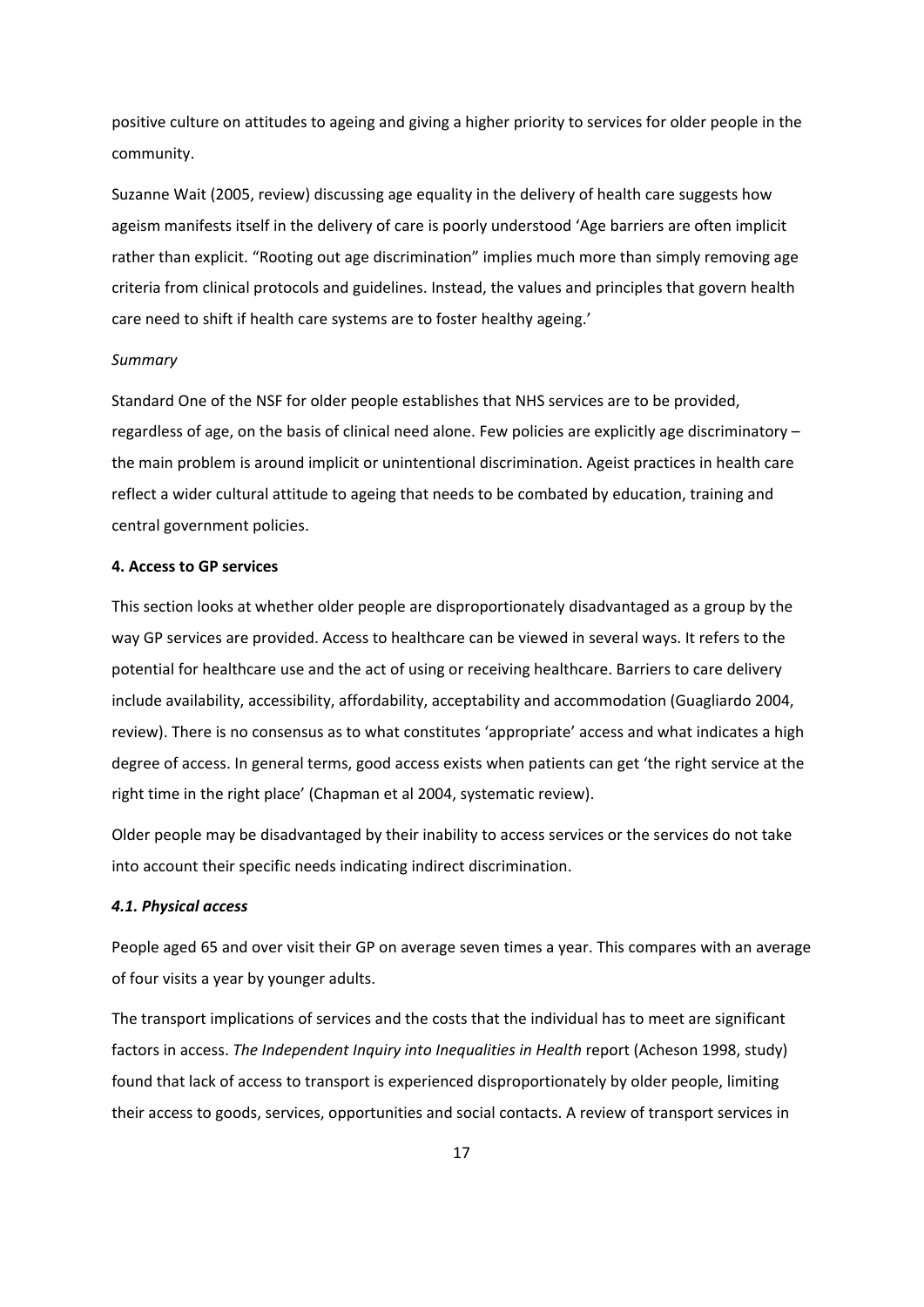*Living Well in Later Life* identified a lack of reliable and accessible transport in all areas visited (Healthcare Commission et al 2006, study).

Older people with severely reduced mobility and those caring for them, are not able to get to a surgery, however near and convenient, without help. A group study (Age Concern 2006) revealed that for those without personal transport, a visit to the doctor's surgery and back, stopping off at a pharmacy to pick up prescribed medicines, can take a whole day. It can then take another day if people are required to visit the hospital for blood tests, x‐rays, etc.

'There are a range of [health] centres and so on. But if you don't have transport to them and *there's not a decent bus service it's actually physically very difficult for people to get together.'* (Older person quoted in Murtagh et al 2003, study)

Manthorpe et al (2008, study) examine the particular perspectives of older people living in rural communities and note that changes in primary care, such as centralised out‐of‐hours services, affect both urban and rural dwellers in the same way. Similarly difficulties in accessing primary care services through lack of transport are not unique to those living in the country. In some cases developments had enhanced primary care services in rural areas thereby making access easier and reducing the need to travel to a regional hospital for services. Some newer proposed services might be harder to deliver in rural areas. 'Less easy to organise are the kinds of outreach services that bring the professional expertise to the person, ranging from telemedicine to "hospital at home".' The heterogeneity of rural areas leads the authors to caution against using 'rural' as an overarching category when analysing health service provision for older people, with the exception of transport concerns.

# *4.2. Making appointments*

Some surveys of older people's experiences suggest that only a small number of older people have problems making an appointment to see a GP (Age Concern 2008, survey; West Suffolk Older People's Voice et al 2008, group study). The type of problems older people experience in making an appointment by telephone include '*it's frustrating as you have to ring at 8.30 am*' and with automated systems '*I don't like using numbers [as options] as I can't see very well'* and confusion over options to select (West Suffolk Older People's Voice et al 2008, group study). Bristol Older People's Forum Family Doctor Survey 2007 (633 completed survey forms returned) found gaining access to the GP was a significant problem citing '*allowing sick older people to stand in a queue* outside your premises at 8am in the morning in all weathers in order to get an appointment'; 'asking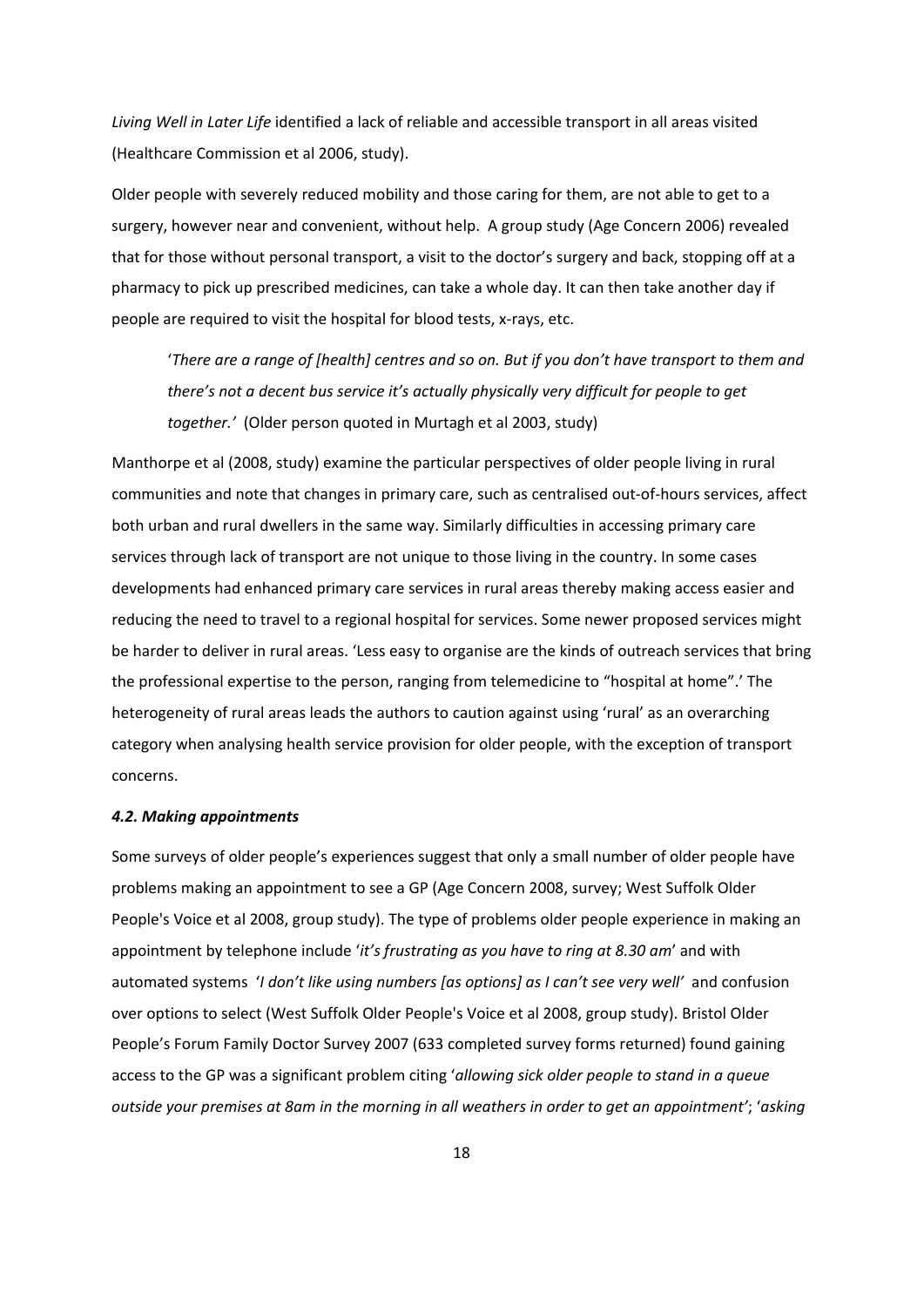*sick older people to sit in a crowded and uncomfortable waiting room for many hours for an appointment which may only take a few minutes*'; and '*operating appointments systems that are so* difficult for people to access that some sick older people give up trying'; 'told to try next day unless it *is urgent. What is urgent?*'(BOPF 2007, survey).

Opening hours during the week do not appear to be an issue but a strong preference is expressed for Saturday morning surgery appointments '*we all feel a bit funny with no surgery from Friday until Monday'* and '*there should be a Saturday surgery for emergencies*' (West Suffolk Older People's Voice et al 2008, group study); '*Saturday surgeries to be brought back'*; '*a weekend surgery'* (BOPF 2007, survey).

The GP Patient Survey 2006/2007 (DH 2007) around issues of access found that levels of dissatisfaction for older people increased around not being able to book a GP appointment in advance and for the GP surgery not being open on Saturday.

# *4.3. Time with the GP*

Older people may need more time than younger people in a consultation to describe presenting problems and discuss treatments for multiple conditions, and because of the complexity sometimes more time to assimilate information '*it takes me longer to understand the treatments'* (West Suffolk Older People's Voice et al 2008, group study). Older people reported in *Primary Concerns* (Age Concern 2008, group study) that time given during an appointment to discuss their needs were satisfactory. A similar positive response was given by West Suffolk Older People's Voice (2005), who were asked questions to assess their perceptions and experiences of age discrimination within their local health/social and voluntary services. Individual comments on GP services suggest that on occasions insufficient time is given to discuss their conditions *' they don't go into it enough with* older people', 'they haven't got time to listen to deaf old blokes', and 'they are too busy to listen to *you'*. Some panel members felt their opinions were disregarded while discussing treatments. Another complaint was that as you get older '*People decide for you*' and don't allow people to take control, '*they think they know best*'. A fairly large proportion of panel members had been told by GPs that their symptoms were '*just your age*'.

A conclusion of the researchers is that 'although older peoples' perception is that they have not been discriminated against ... their comments indicate that there is discrimination, but they are not aware of it', ie behaviours that older people accept as the norm in reality are ageist practices (West Suffolk Older People's Voice et al 2005, group study).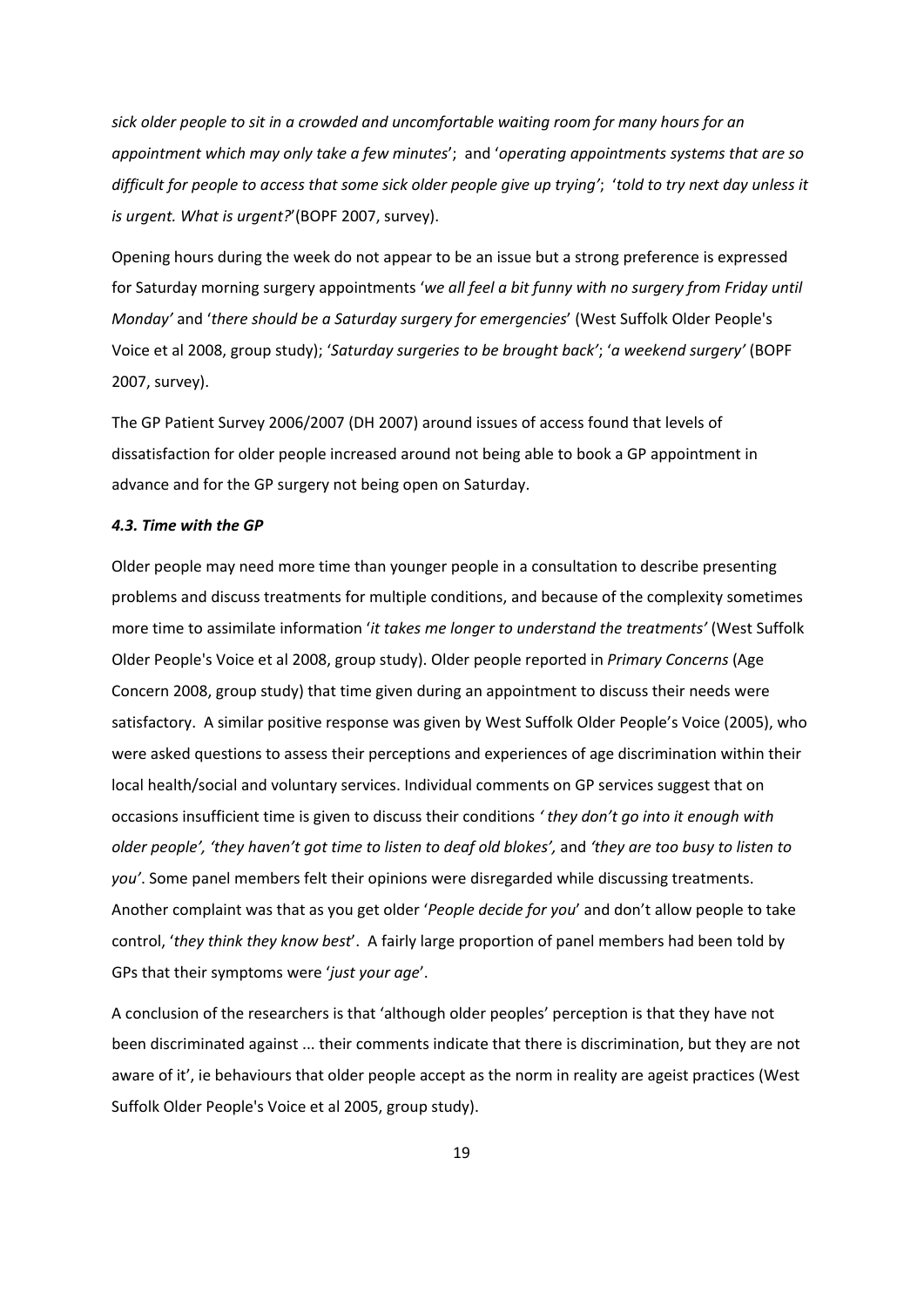#### *4.4. Out of hours services*

Since 2000, people calling their general practice in the evening or at weekends are redirected to the out of hours service which may offer telephone advice, a home visit or a visit to a treatment centre. Older people appear reluctant to make use of out of hours services particularly those based around less personal models of care and are critical of the trend away from out of hours care being delivered by a familiar GP. Barriers include fear of travelling at night, reluctance to make excessive demands on health services through out of hours and using telephone advice services (Foster et al 2001, group study).

A study by Richards et al (2007, study) 'Exploring users' experiences of accessing out‐of‐hours primary medical care services' found 'A common perception was that home visits were discouraged by the out of hours service.' Foster et al (2001, group study) suggest that home visits are particularly appreciated by older people and that the new model of out of hours care may not suit them. Older people may therefore under‐use the service, despite their higher morbidity and likelihood of living alone. Some older people experienced real difficulty in knowing which agency to contact initially – out of hours or the emergency services (West Suffolk Older People's Voice et al 2008, group study). Others expressed concern of using out of hours '*if you are ill in the evening or weekend, God Help You!*' (West Suffolk Older People's Voice et al 2008, group study); '*I would like our own doctors to* revert to 24-hour care, and not to use the services of outside doctors who have no knowledge of us'; '*Sort the confusing complexity of access to out of hours medical or nursing help. As older folk we need to deal with a human being, not an automated telephone or an NHS "message taker"*' (BOPF 2007, survey).

# *4.5. Older people living in care homes*

There is evidence that the 400,000 older people living in care homes have difficulty accessing the services of a GP and other primary care services. The Care Quality Commission, the new healthcare regulator, announced on 1 April 2009 that it is to launch a major review on healthcare standards in care homes. The review will look at standards across both the public and private sector after reports that residents do not get sufficient access to dentists, GPs, nurses and dementia specialists. Currently, 14% of care homes do not meet national standards covering access, but the regulator will also be looking at quality of care and the choice that patients are being offered. The regulator stated care homes should be ensuring these 'vulnerable people' are given exactly the same service as those in the rest of the community (BBC News, 1 April 2009).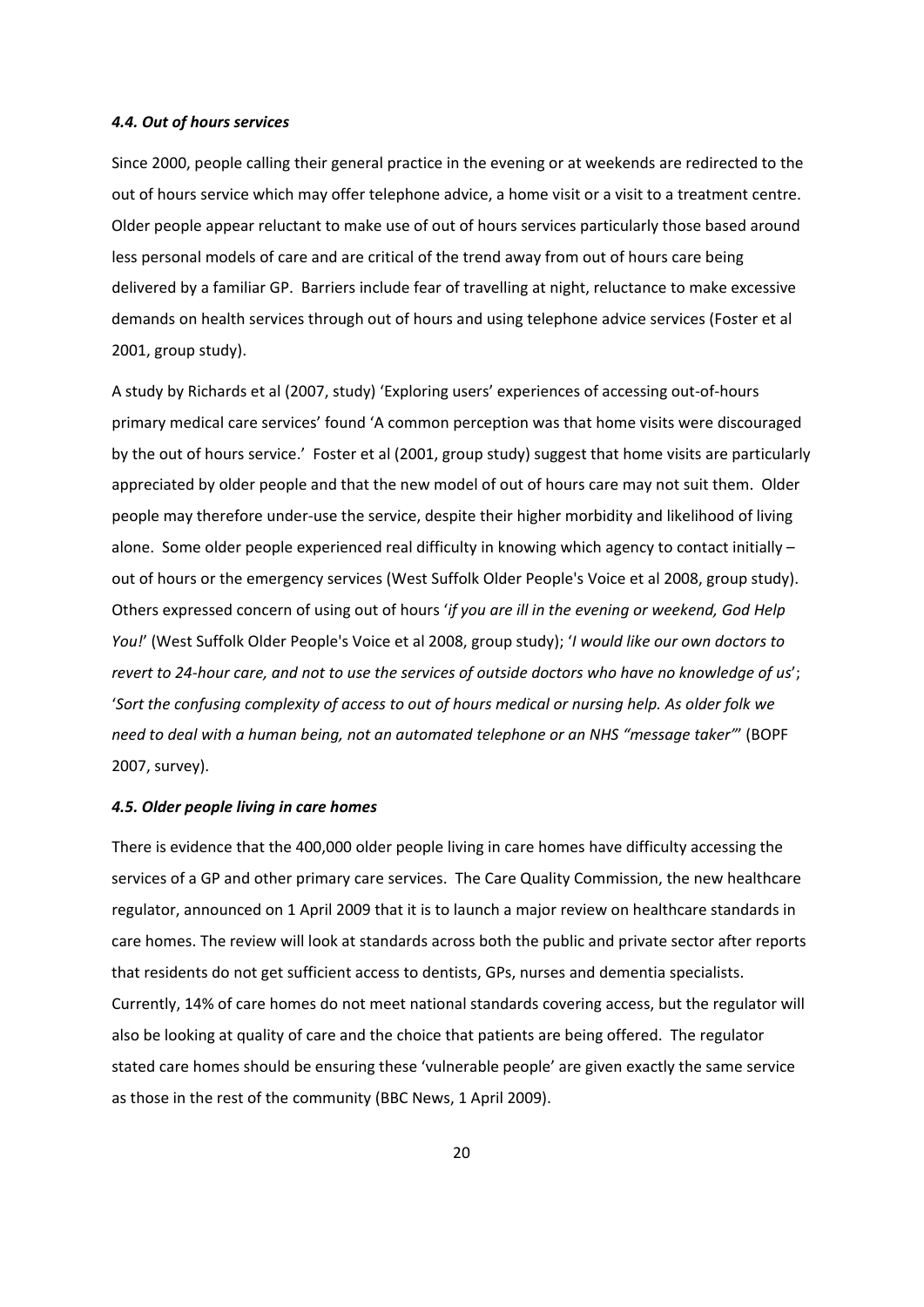The British Geriatrics Society 's (BGS, policy document) submission to the UK Parliament, Joint Committee on Human Rights drew attention to potential shortcomings in care home residents accessing primary care services. The population of care homes has become increasing frail and dependant over the last 20 years. Only 40% of the GPs will have received any postgraduate training in the care of frail older persons with multiple pathologies. This can result in older frail persons in care homes receiving sub‐standard treatment. Some GPs and District Nurses regard their responsibilities in care homes as additional to their normal workload and an area for which they have not received any specialist training. Many older persons in care homes who would benefit from multi‐disciplinary rehabilitation and medical treatment for their chronic diseases cannot access it (BGS 2007, policy document).

Glendinning et al (2002, survey) note there is little systematic information about access to medical care for nursing and residential home patients. They conducted a survey to investigate patterns of access within a nationally effective sample of 765 homes drawn from 72 English primary care groups/trusts (PCG/Ts). 'Extensive variations in homes' policies and local GP services raise serious questions about patient choice, levels of GP services and, above all, equity between residents within homes, between homes and between those in homes and in the community'. They recommend PCTs responsibilities for developing systems of clinical governance should extend to cover the range of services provided by GPs to care homes; and PCTs should review ad hoc arrangements for paying GPs for services to care homes. Some GPs are being paid to provide basic services that are part of the GMS contract with costs being passed to residents. The management of frail elderly people in nursing homes has been regarded by some GPs as beyond the scope of the general medical services contract and as a non‐core activity.

The English Community Care Association (ECCA) produced two reports on access to primary care and retainer fees. *Can We Afford the Doctor?* and *PostCode Tariff* (Patterson 2008; ECCA Press Release January 2009) found that many care homes have to pay a GP retainer just to secure NHS medical care for residents in the home and there were wide variations in fees. *PostCode Tariff* provides examples of initiatives to improve access to health care in care homes ‐ Salford PCT has commissioned a new practice for all residents of nursing and residential homes in Salford. It will provide enhanced services in the areas of medicine management, end of life care, active case management and dementia care. Lambeth PCT has developed a service level agreement for GP practices to work with care homes with nursing.

21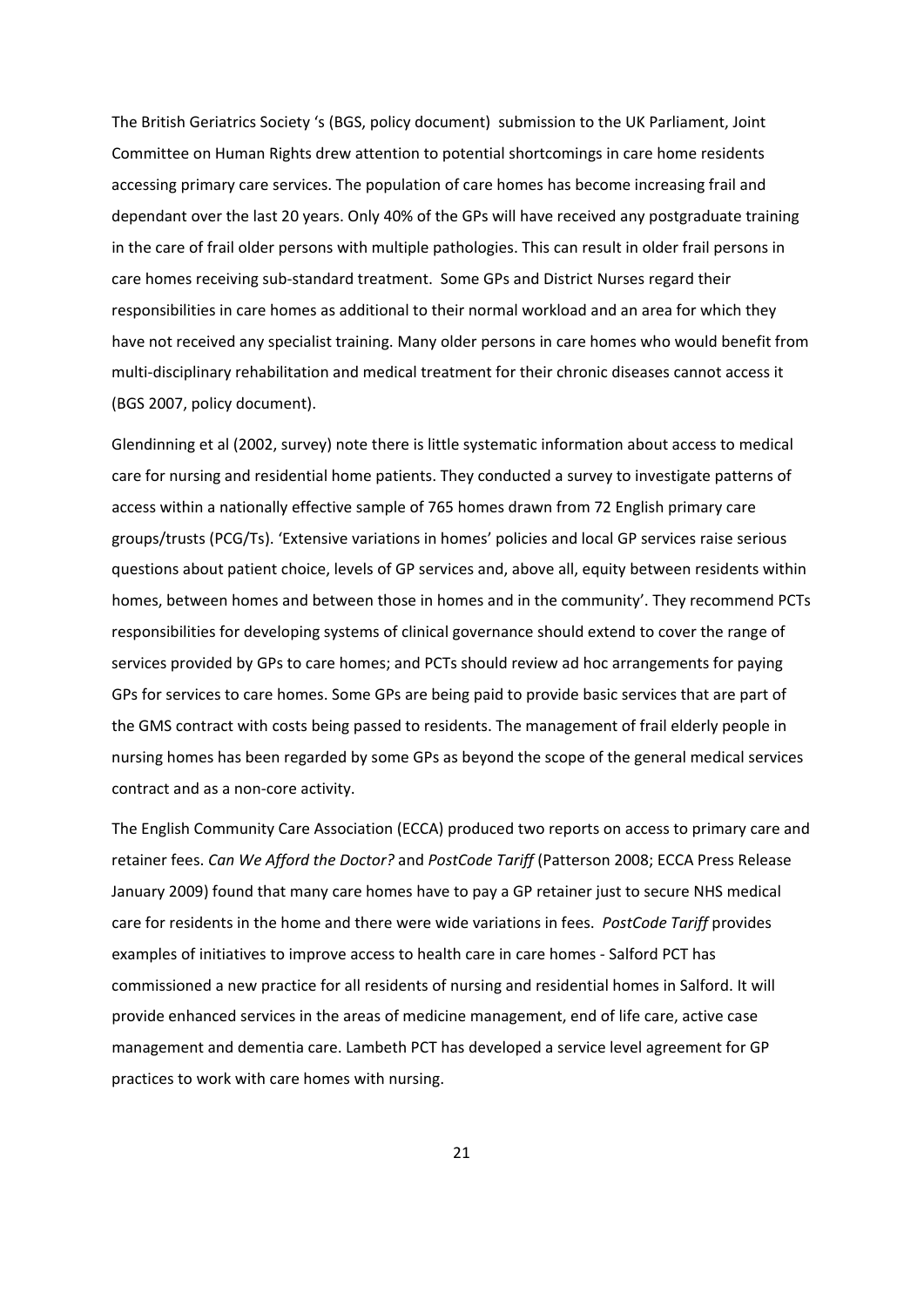The demarcation between nursing (health) and personal (social) care in care homes may lead to the redefinition of the needs of older people suffering from a combination of chronic conditions from health care to social care 'relocating the source and solution of their pain and suffering away from disease and illness. Social care puts a barrier between people who suffer the greatest and most complicated burden of illness and the specialist healthcare professionals that they need' (Heath 2002, review).

Most older people living in care are unable to initiate a referral for a medical review although they often have complex medical problems. They depend on care staff to act on their behalf and determine whether a presenting problem should be 'assessed, diagnosed and managed' (McMurdo and Witham 2007, review). 'Both health and palliative care are often poorly organised in these settings and are associated with out of hours' crises and resultant high anxiety and unpredictability for staff and residents. The lack of clarity around clinical leadership for care homes may result in GPs only visiting when called' (Morris et al 2007, opinion).

There are pockets of good practice but there are difficulties securing basic medical support for care home residents. 'Focused investigations on the health needs and health service response to care home residents could reasonably be anticipated to report serious failures or at the least uncover "unmet need" that would initiate new commissioning criteria and consequent innovation in provision' (Bowman 2007, opinion).

#### *4.6. Policies to improve access*

Improving access to primary care is a key National Health Service priority. Chapman et al (2004, systematic review) in a review of provision to improve access to primary care note that while 'Innovative ways of delivering primary care have been introduced to facilitate and broaden access, ... little is known about the ways in which these interventions improve access and which methods are most effective in reaching different groups.' They single out older people as benefiting particularly from Personal Medical Services (PMS); pilots of PMS 'made small but significant improvements in the quality of mental health care and the care of older people (where these were the focus of the pilot)'.

It is important for the needs of different populations to be recognised in developing policies to improve access to health services. Walk in Centres may increase access for younger adults but for example the availability of home visits from health practitioners is of particular importance to older people. The percentage of consultations undertaken as home visits fell from 22 per cent in 1971 to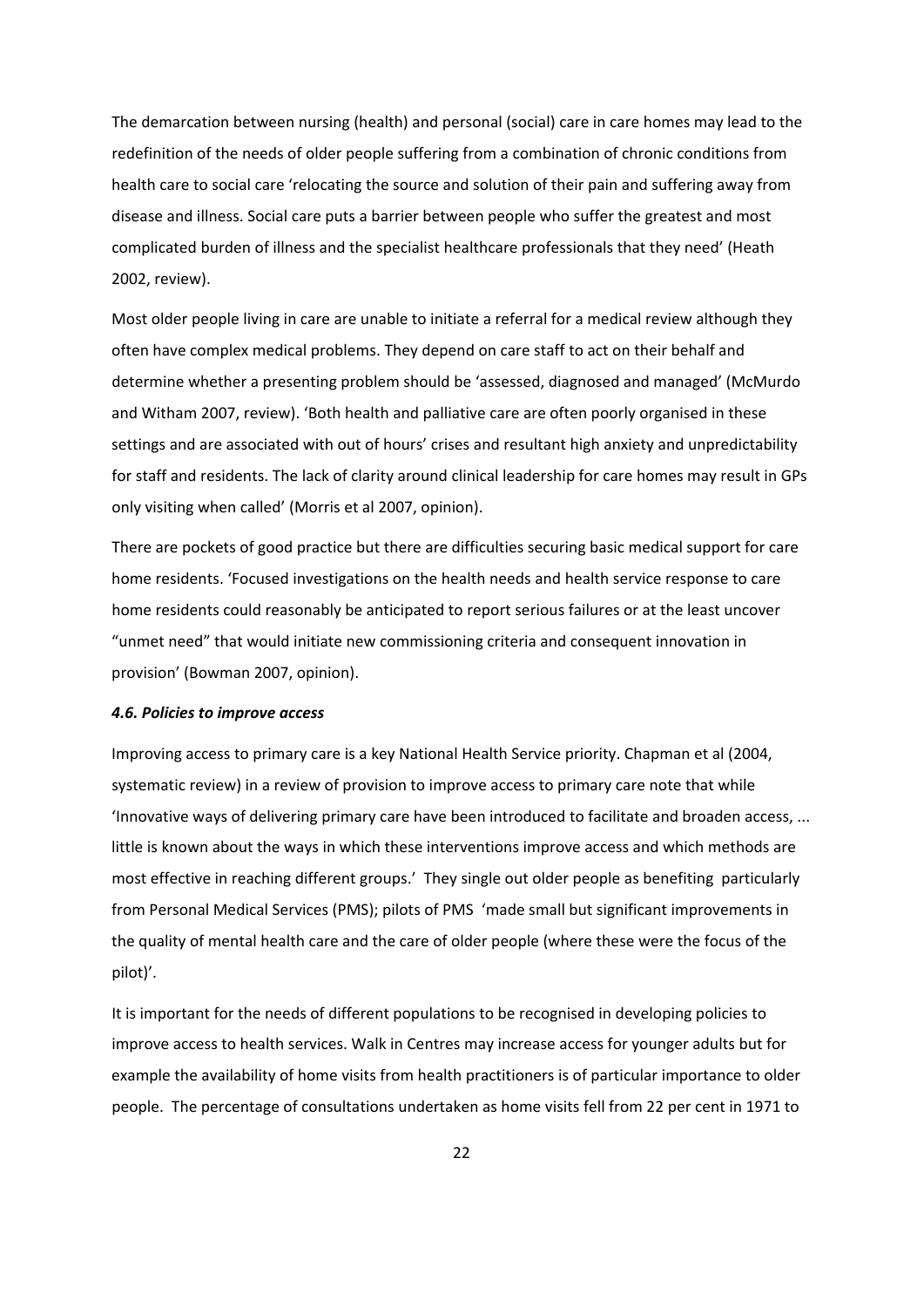4 per cent in 2006 (Age Concern 2008, survey). 'Although Department of Health policy has emphasised the importance of "care closer to home", less attention has been paid in policy to the requirement for care in the home for those who need it' (Age Concern 2008, survey). Older people have specifically expressed desire for more home visits '*a willingness to make a home visit without* having to be quite firm that you require one'; 'very poor response to home visits - more needed'; 'if you are over 70 years old and ill or in pain and have to walk to the surgery more chance of a home *visit from a doctor would be nice'* (BOPF 2007, survey).

In a survey (Age Concern 2008, survey) older people expressed support of polyclinics, in principle, but were sceptical that all appointments would be scheduled on the same day to avoid making several trips. They also expressed reservations about continuity of care and developing relationships with specific GPs, which is especially important to them in view of their sometimes complex conditions. Older people favoured primary care services in one site to include physiotherapy, podiatry, dietician, exercise activities, eye and hearing services dental services and GPs (BOPF 2007, survey; West Suffolk Older People's Voice et al 2008, group study). Reforms of health services delivery have not explicitly recognised the fact that older people are the main users of services and 'there is a significant risk that changes will be made which will not tackle the problems that some older people face in accessing health services in their local areas' (HtA 2008, policy document).

Choice is a key goal in the White Paper, *Our Health, Our Care, Our Say* (DH 2006, policy document). Assumptions have been made that older people do not want the responsibility of making personal healthcare choices and there is a paucity of literature examining whether current choice mechanisms (including Choose and Book) are either appropriate or desired by older patients. A study by Weir and colleagues based in a GP practice revealed that choice was very relevant to older patients (75+) but perceived barriers included lack of information to make an informed choice and the lack of time to make a decision limited to the length of the consultation. Older people require additional support to make choices which is beyond the means of the GP because of workload pressures and no remunerative incentives for the additional workload involved (Weir et al 2007, study).

#### *Summary*

Good access could be said to exist when patients can get 'the right service at the right time in the right place'. Older people have particular problems accessing GP services for physical reasons, ie lack of mobility and suitable transport. They prefer continuity of care with someone who is familiar with their medical history and home visits when they are particularly unwell. Out of hours services can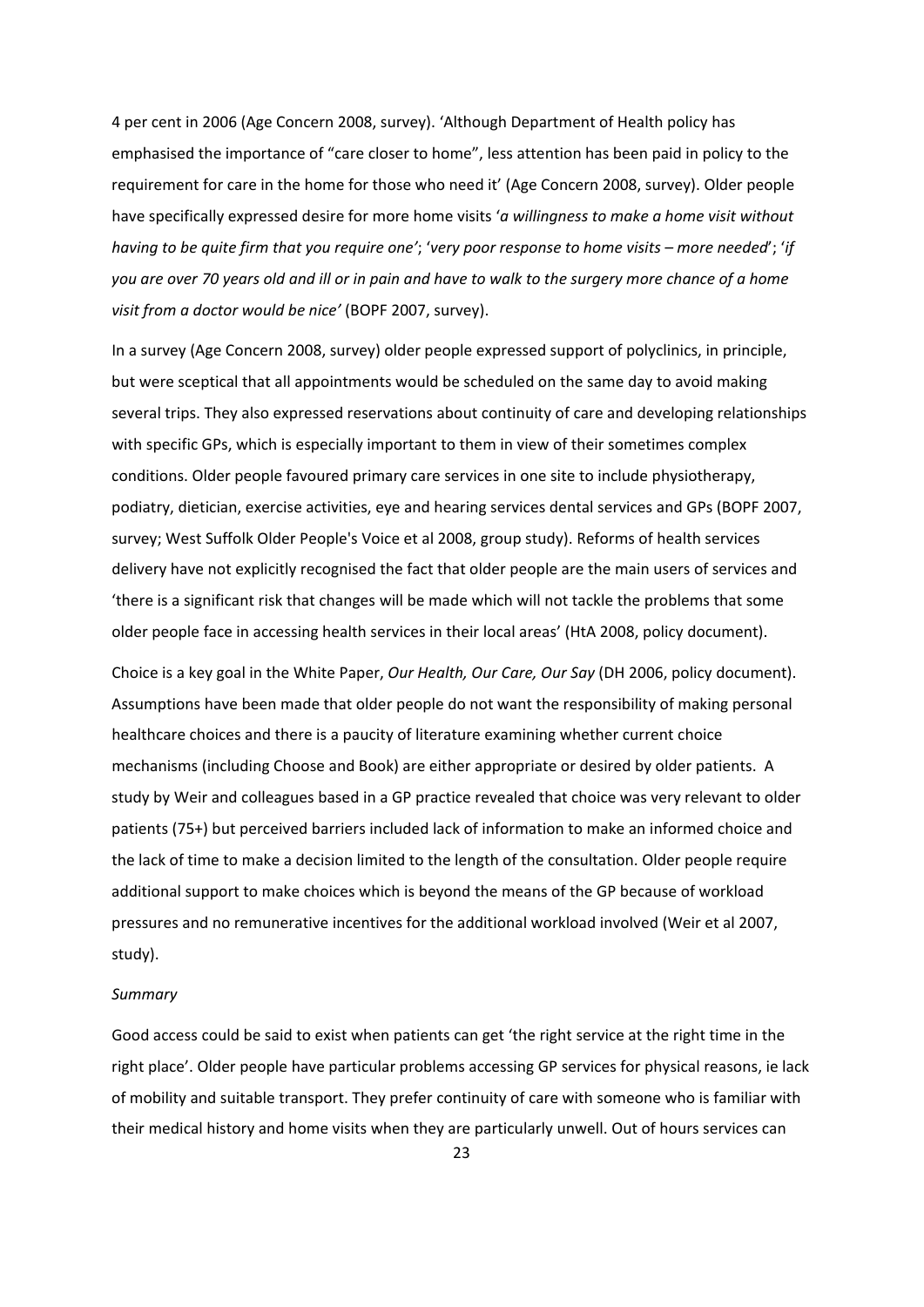create barriers to access for older people who prefer face to face contact and fear travelling at night to treatment centres. There is strong evidence of unmet need and difficulties accessing GP and primary care services for care home residents.

#### **5. Evidence of ageism and age discrimination in GP practice**

GPs perform a wide range of tasks to include acute curative care, care management for people with chronic disease and preventative activities. They also coordinate care for patients among different service providers and for different patient concerns, responding to the fact that many patients have multiple problems.

Evidence of direct and indirect age discrimination in the provision of services is not clear‐cut and different patterns of treatment for patients of different ages do not necessarily imply discrimination on the basis of age. Absence of data on age related differences in treatments and services does not mean an absence of discrimination.

*Living Well in Later Life* (Healthcare Commission et al 2006, study) noted that 'Assessing whether services are provided fairly between age groups is not straightforward, not least because many organisations cannot provide detailed data on who uses their services. In addition, for many health procedures used chiefly by older people, the comparison with younger age groups is unlikely to be helpful.' In general the prevalence of most health problems increases with increasing age hence older people may be expected to receive more care (Wood and Bain 2001, large survey).

This section considers treatment of conditions, unmet need in the older population and quality of care to determine whether there is any evidence of discrimination based on age. The topics are divided into treatments and quality of care; referrals; preventive strategies and screening; and meeting the needs of older people who are frail and with several concurrent medical conditions. Indirect discrimination may be occurring when services that are proportionately more important to older people are shown to be inadequately resourced and provided with poor levels of care measured against accepted quality indicators.

# *5.1. Treatment and quality of care*

The 2003 general medical services contract signalled the government's determination to invest in evidence based interventions in primary care and to encourage further expansion of chronic disease management into general practice. A recent investigation found GPs are 'hugely' under‐represented on academic papers suggesting that the primary care perspective may not be adequately reflected within the evidence base. A snapshot showed fewer than a fifth of academic papers in major medical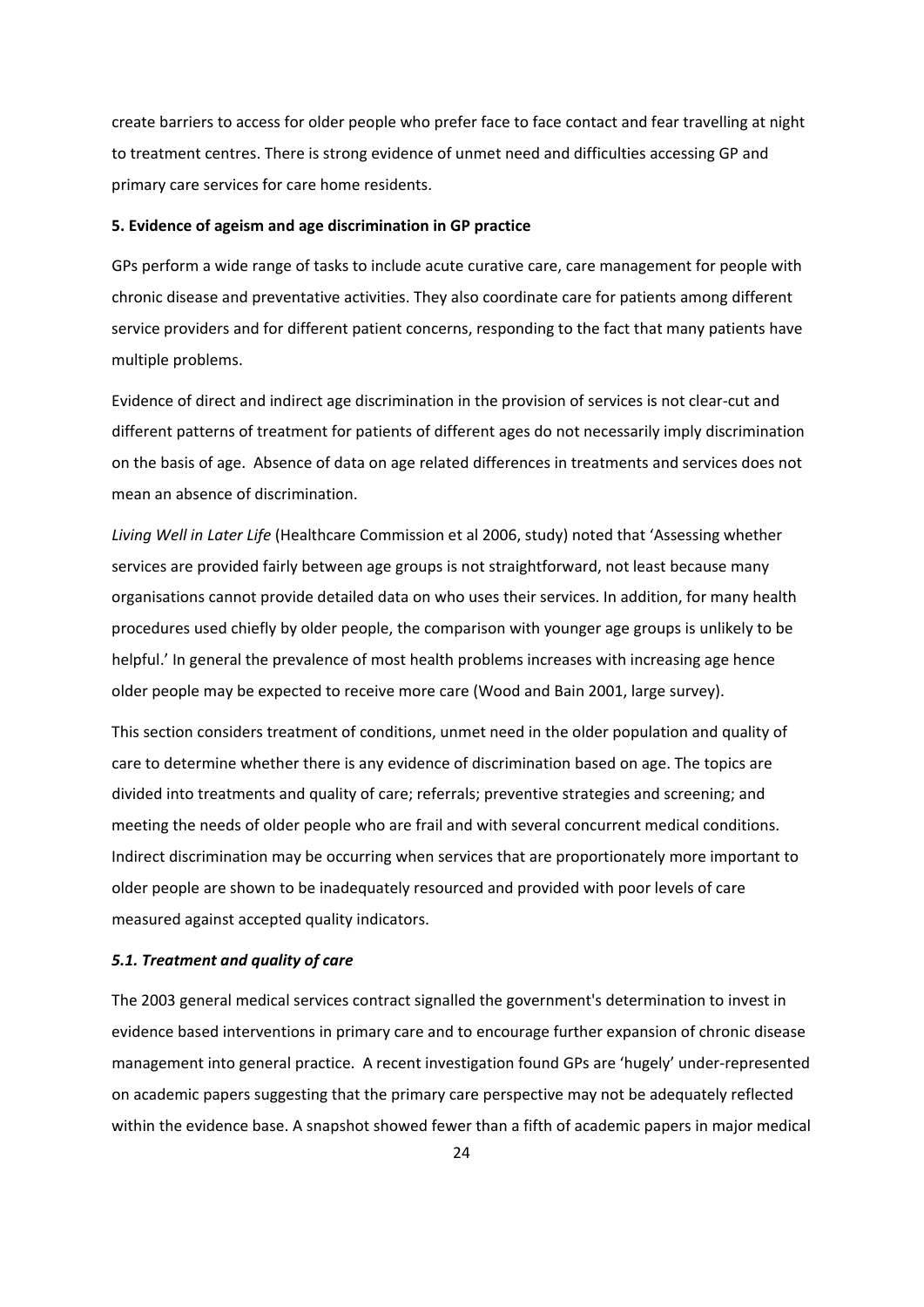journals included any primary care input. Only 14% of research and review papers published in the *British Medical Journal* in November 2009 were by primary care researchers, none of those in *The Lancet* and 16% in *Journal of the American Medical Association*. It suggested that the UK was 'very poor' at conducting primary care research and that this had a direct effect on the quality of care GPs offered (*Pulse* 9 December 2009).

# *5.1.1. Overview*

In his article, '"Acopia" and "social admission" are not diagnoses: why older people deserve better', Dr David Oliver states the acute, the rare, the high tech and the curative are prioritised over the reality of modern medical practice treating the majority with illnesses which are long‐term and common and treatments which are low-tech and palliative or disease-modifying. He gives as examples poor recognition, diagnosis and delivery of evidence based treatments for common conditions of ageing such as osteoporosis, falls, incontinence or delirium (Oliver 2008, review).

Nicholas Steel et al (2008, large survey) carried out a study to assess the receipt of effective healthcare interventions by adults aged over 50 with serious health conditions living in private households in England. Information on quality of care was collected from 8688 participants in the 2004‐5 wave of the English longitudinal study of ageing, of whom 4417 reported diagnoses of one or more of 13 conditions. Thirty two quality indicators were included for: cerebrovascular disease (stroke), depression, diabetes mellitus, falls, hearing problems, hypertension, ischaemic heart disease, osteoarthritis, osteoporosis, pain management, smoking cessation, urinary incontinence, and problems with vision (cataract). The quality indicators were classified into one of three domains of care: screening and prevention, diagnosis, and treatment and follow‐up. Each of the 13 conditions was classified into one of two clinical categories, general medical or geriatric care.

The study found that the care people received varied substantially by condition. 'The percentage of indicated care received by eligible participants was highest for ischaemic heart disease (83%), followed by hearing problems (79%), pain management (78%), diabetes (74%), smoking cessation (74%), hypertension (72%), stroke (65%), depression (64%), patient centred care (58%), poor vision (58%), osteoporosis (53%), urinary incontinence (51%), falls management (44%), osteoarthritis (29%), and overall (62%). Substantially more indicated care was received for general medical (74%), than for geriatric conditions (57%), and for conditions included in the general practice pay for performance contract (75%), than excluded from it (58%).'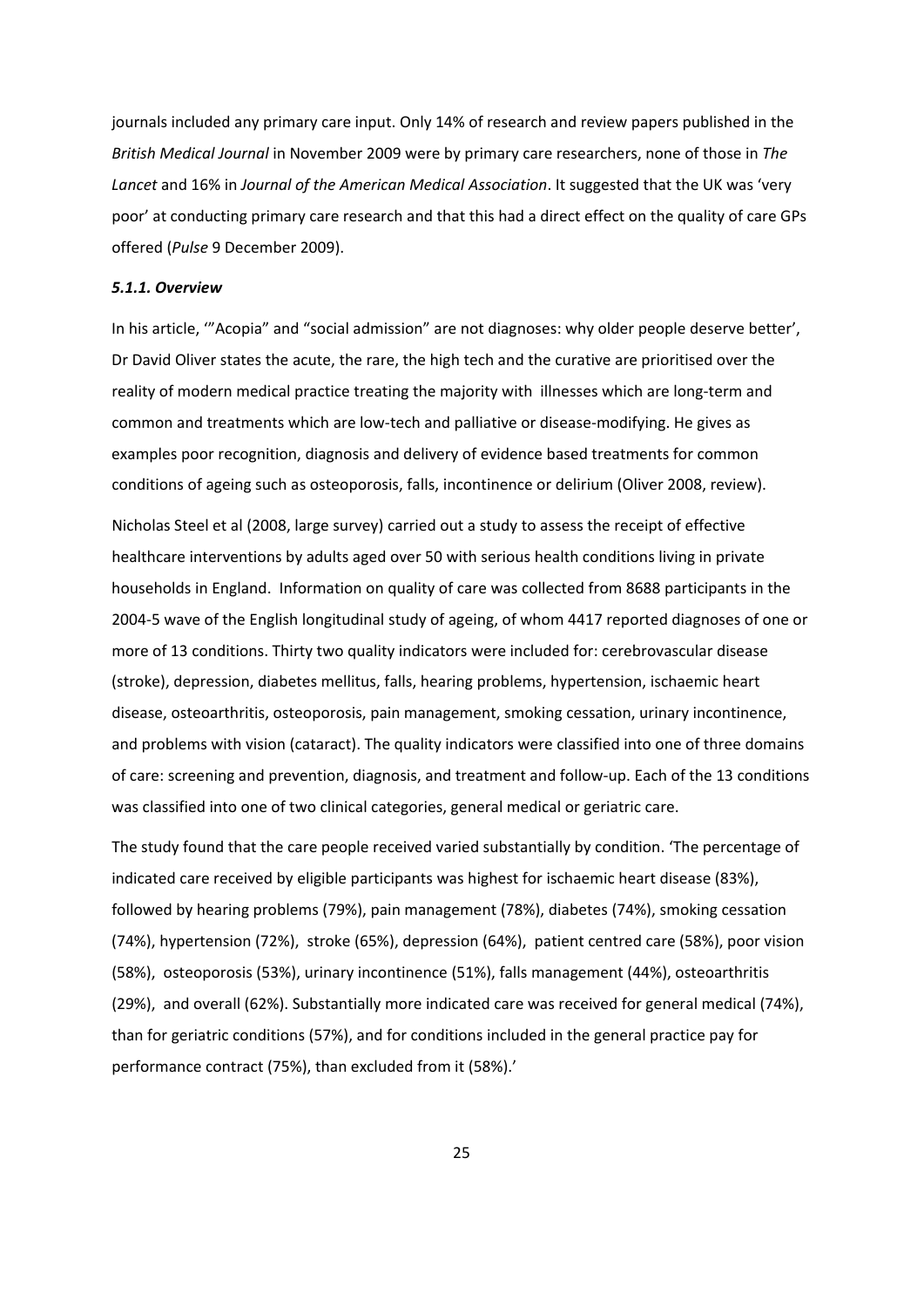The authors conclude 'Shortfalls in receipt of basic recommended care by adults aged 50 or more with common health conditions in England were most noticeable in areas associated with disability and frailty, but few areas were exempt. Efforts to improve care have substantial scope to achieve better health outcomes and particularly need to include chronic conditions that affect quality of life of older people.'

Fahey et al (2003, study) undertook a study to assess the quality of care given to older people in Bristol and compare the care given to 172 residents in nursing homes with 526 people living in their own homes. They found that overall standard of care was inadequate when judged against the quality indicators, irrespective of where patients lived. The overall prescribing of beneficial drugs for some conditions was deficient, for example only 38% of patients were prescribed beta blockers after myocardial infarction. Nursing home residents received poorer quality care in terms of underuse of beneficial drugs, overuse of inappropriate drugs (such as neuroleptics), and poor monitoring of chronic disease such as diabetes.

A national survey of 1600 health service managers 'rated older people and those with mental health needs as the most neglected groups in the service and those which had benefitted least from NHS reforms' (Roberts and Seymour 2002, survey). Another survey of British Geriatrics Society (BGS) members commissioned by Help the Aged (2009, survey) found 47% of geriatricians think the NHS's systematic failure to provide older people with an acceptable standard of care is a form of discrimination that amounts to institutional ageism. The BGS members comprise consultants in geriatric medicine, the psychiatry of old age, public health medicine, general practitioners, nurses, allied health professionals, scientists engaged in the research of age‐related disease and others with a particular interest and expertise in the care of the frail older person and in promoting better health in old age. The two surveys reflect the opinions of experts from a wide range of settings in health care.

The studies above indicate that measured against independently verified quality indicators the healthcare interventions for older people in many cases can fall below recommended levels of care and the greatest scope for improvement is in chronic conditions that affect the quality of life of older people. 'Arguably barriers to implementing evidence based practice for geriatric conditions are greater, despite the national service framework for older people, than for the high mortality conditions that are the focus of much medical practice, and the clinical skills required for these conditions may be less well taught to doctors' (Steel et al 2008, large survey).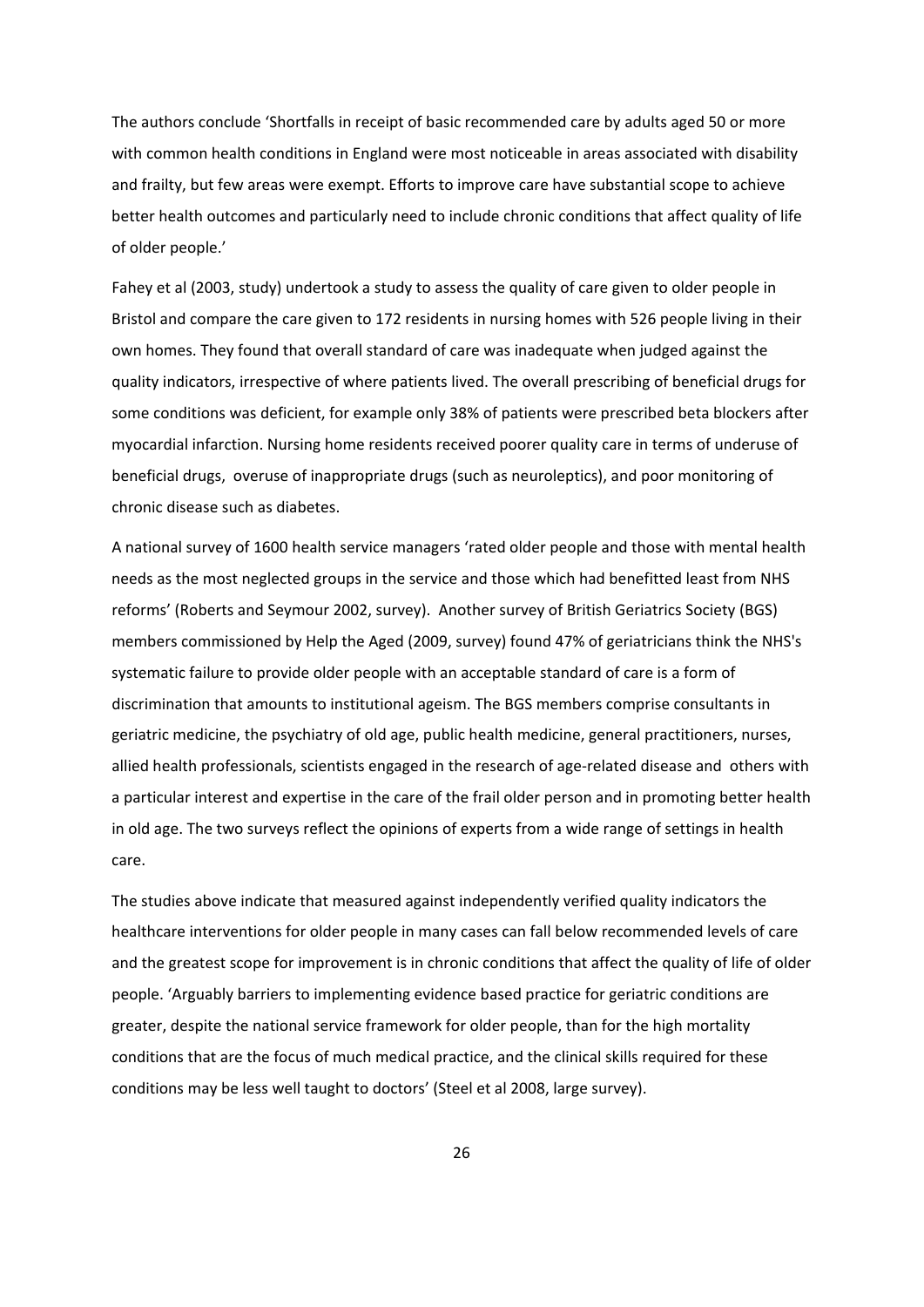#### *5.1.2. Cancer*

GPs play a significant role in the diagnosis of cancer and post diagnosis management of cancer. It is widely recognised that late presentation and delayed diagnosis are major contributors to poorer survival rates in the UK compared to other European countries. The combination of patient and primary care delays are responsible for at least two thirds of total diagnostic delays (Neal et al 2008, study). A National Awareness and Early Diagnosis Initiative (NAEDI) was established by the Cancer Reform Strategy (DH 2007) to address the problem. The national target is a reduction in death rates from cancer by 20% by 2010 in people under 75 (from the 1995‐97 baseline). People over 75 are excluded from the targets. Primary Care Audit templates to measure the incidence or extent of delays in primary care amongst patients subsequently diagnosed with cancer may highlight variances by age.

A comparison of cancer death rates in the UK with Europe and America found that over the past decade the numbers of people dying from cancer in the under 75s has dropped in the UK but little progress has been made in the over 75s and the gap in death rates is getting wider. 'Cancer is largely a disease of older people, with about half of all cancers diagnosed in those aged 70 or older. Most 75 year olds could be expected to live for at least another ten years and we would expect them to benefit from improvements in treatment', Dr Tony Moran, lead researcher from The North West Cancer Intelligence Service (NWCIS) (NWCIS Press Release, 25 June 2009).

In older people 'the diagnosis work-up is often less extensive compared to their younger counterparts, so that there is a higher proportion of unstaged disease in the elderly'. Reasons given include 'lack of knowledge of the normal process of ageing and of life‐expectancy, stereotyped opinions, and therapeutic nihilism' which contribute to 'referral filters, of which the exact magnitude and underlying mechanisms still have to be unraveled' (Wymenga et al 2001, review).

A study of the relevant literature by Turner et al (1999, review) 'Cancer in old age – is it inadequately investigated and treated?' revealed that 'Although more than a third of cancers are diagnosed in people over 75, this group is less extensively investigated and receives less treatment than younger patients; reduced levels of intervention are not wholly explained by appropriate adjustment for comorbidity or frailty'. They conclude that 'Ageism in healthcare staff, lack of awareness of life expectancy and treatments available, and beliefs and fears about cancer and its treatment in elderly patients and their relatives may be factors in this disparity.'

27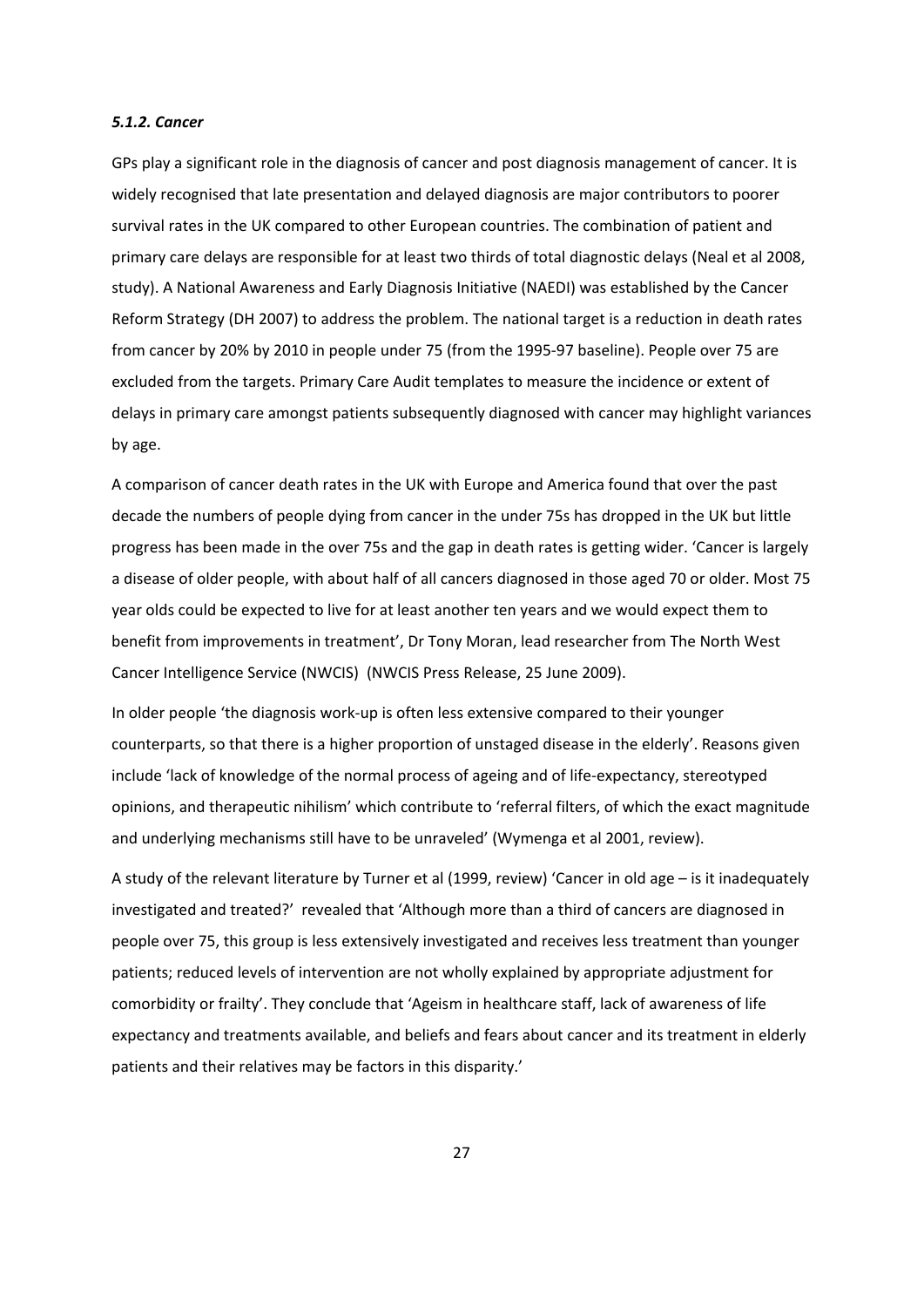# *5.1.3. Cardiovascular disease*

There is evidence that older people with cardiovascular disease are relatively undertreated and undertested compared to younger people. Harries et al (2007, group study) compared angina treatment in general practice, cardiology and gerontology to determine which doctors are influenced by a patient's age. They found 46% of GPs and care of the elderly doctors, and 48% of cardiologists treated patients aged 65+ differently to those under 65, independent of comorbidity. This effect was evident on several decisions: elderly patients were less likely to be prescribed a statin, given a cholesterol test, referred to a cardiologist, given an exercise tolerance test, angiography and revascularisation; instead they were more likely to have their current prescriptions changed and to be given a follow‐up appointment. Age, independent of comorbidity, presentation and patients' wishes, directly influenced decision‐making about angina investigation and treatment by half of the doctors in the primary and secondary care samples. Doctors explicitly reasoned about the direct influence of age and age‐associated influences.

Adams et al (2006, study) investigated the influence of patient's age on primary care clinical decision‐making about coronary heart disease (CHD). A review of the literature showed that while GPs were more likely to diagnose older people with CHD than younger people with identical chest pain symptoms, 'the higher probability diagnosis did not give older patients more access to appropriate care interventions'. Older people, compared with younger people, were more likely to receive both delayed and fewer diagnostic interventions; fewer prevention drugs; fewer prescriptions for drugs that are known to be effective cardiac treatments; and have more limited access to specialist care facilities.

Their analysis of GP decision making does not establish that there was substantial ageism in the doctors' decisions, but rather suggest that diagnostic processes pay insufficient attention to the significance of older patients' age and its association with the likelihood of co-morbidity and atypical disease presentations. The doctors also demonstrated more limited use of 'knowledge structures' when diagnosing older than midlife patients (Adams et al 2006, study).

Research commissioned by the House of Commons Health Committee inquiry into health inequalities found that, in 2005, patients aged 75 years and over with coronary heart disease were less likely to be prescribed a beta blocker, aspirin or an ace inhibitor than younger patients.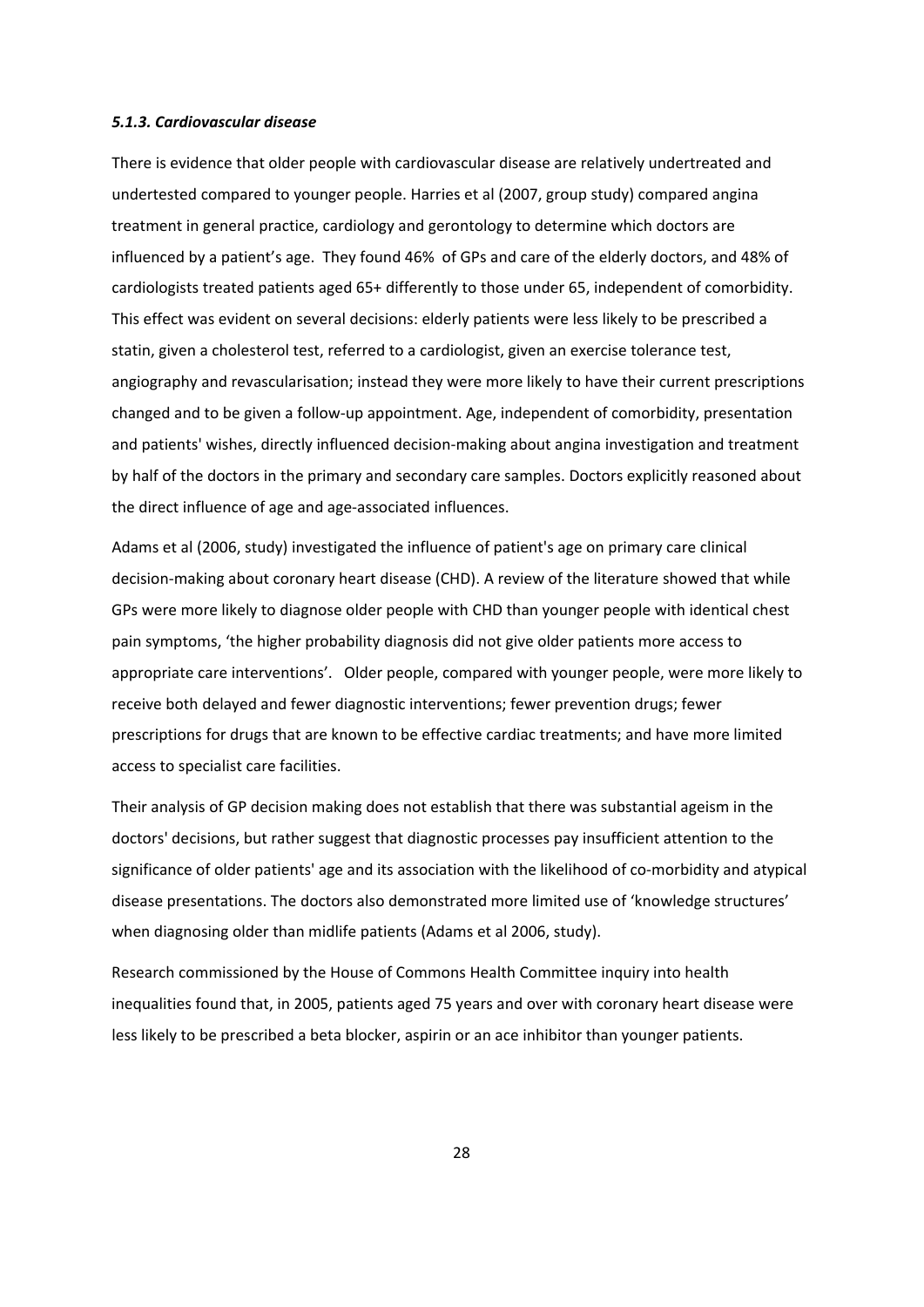| Age   | Beta blockers | Aspirin        | Ace inhibitors |
|-------|---------------|----------------|----------------|
| 45-54 | 58% (n=208)   | $90\%$ (n=208) | 67% (n=92)     |
| 55-64 | 48% (n=630)   | $90\%$ (n=630) | 66% (n=221)    |
| 65-74 | 48% (n=986)   | $90\%$ (n=986) | 68% (n=368)    |
| $75+$ | 39% (n=1231)  | 85% (n=1231)   | 61% (n=479)    |

(Parliament. House of Commons Health Committee 2008, study)

# *5.1.4. Heart failure*

Heart failure affects around 900,000 people in the UK and is particularly common among older people, with prevalence expected to increase over the next 20 years, partly as a result of an ageing population. Current treatments for heart failure can relieve symptoms and slow the progression of the condition. In its review of progress for the management of heart failure, the Healthcare Commission (2007, study) found that services remain underdeveloped. In particular, little progress had been made on the identification of people with heart failure in primary care - the national recorded prevalence (1.8%) was lower than expected (2.3%) based on estimates, and there was considerable variation by PCT (0.19% to more than 5%). The establishment of registers to identify and monitor the care heart failure patients receive is poor compared to other coronary heart disease patients. This could mean that there is a largely unseen demand for investigations, clinical assessment and care.

GPs experienced specific problems diagnosing and treating older people with heart failure according to Fuat et al (2003, group study). There is uncertainty about clinical practice, including lack of confidence in establishing an accurate diagnosis and worries about using angiotensin converting enzyme inhibitors, blockers, and spironolactone in patients who are often elderly and frail, with comorbidity and polypharmacy. There is also a lack of awareness of relevant research evidence in what was perceived to be a complex and rapidly changing therapeutic field. Doubts about the applicability of research findings in primary care, and fear of information overload also emerged. Fuat et al conclude that simply establishing national guidelines is unlikely to have an impact on clinical outcomes. Young (2006, opinion) commenting on the research suggests 'From an older person's perspective this apparently benign form of age discrimination is just as damaging as blatant ageism because older patients are still denied potentially beneficial treatments openly available to younger people.'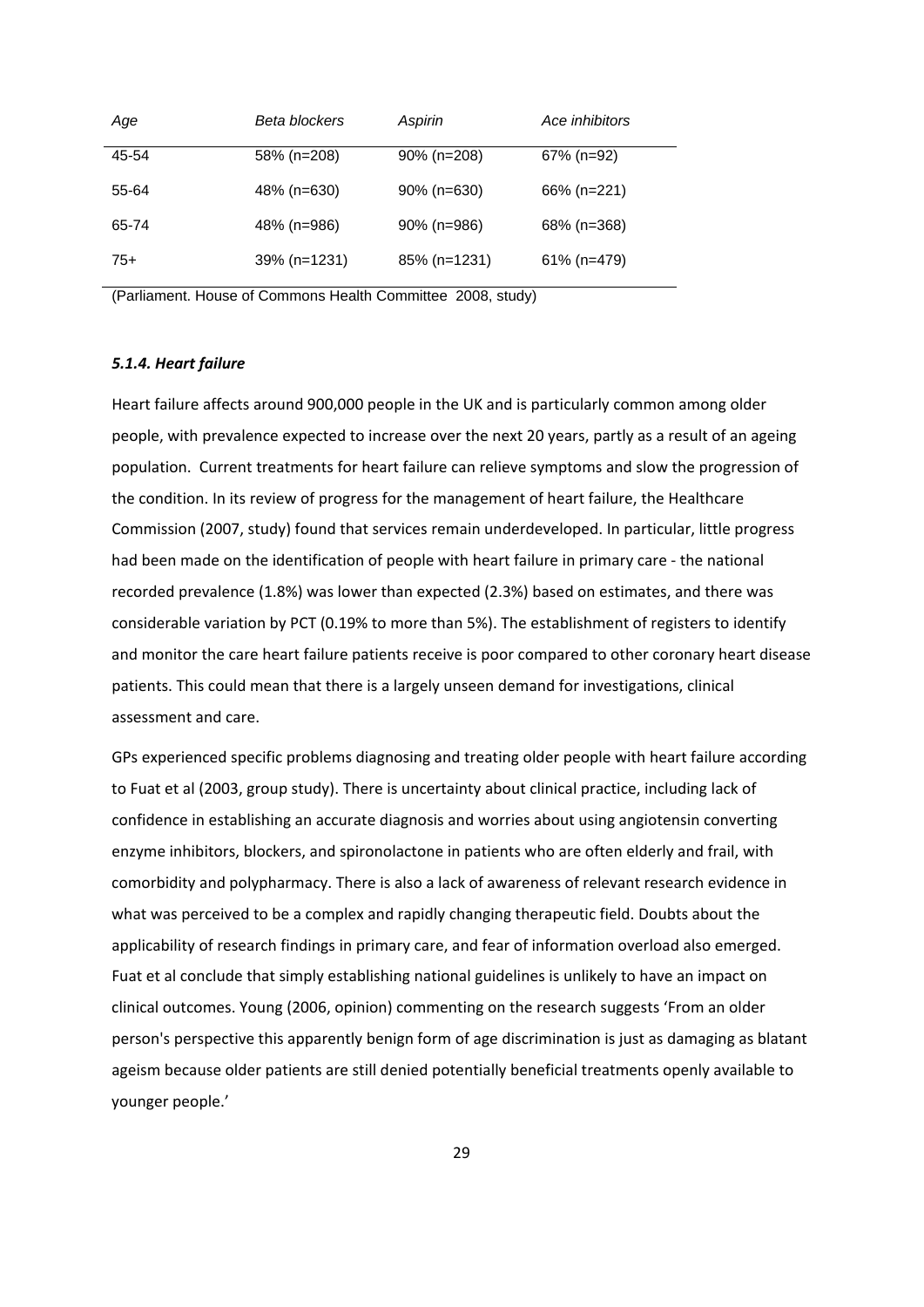#### *5.1.5. Osteoporosis*

The annual number of osteoporotic fractures is predicted to increase considerably with the continued ageing of the population in future decades. In the UK around 230,000 people every year suffer a fracture because of osteoporosis, many of whom are elderly and very vulnerable. As a public health concern osteoporosis continues to be under recognised, undertreated and largely preventable. 'Although therapy that can reduce the risk of osteoporotic fractures is available, osteoporosis often remains undiagnosed until a fracture occurs. In addition, patients with osteoporosis‐related fractures often are not evaluated or treated for osteoporosis and sustain additional fractures' (Mauck and Clarke 2006, review).

An audit of 1600 women with a fracture attending a specialist clinic showed that 31% had suffered a previous break but only 28% had been on recommended bone‐protective drugs. Only 45.1% of women aged 75 years and over with a previous history of fracture were receiving bone protective therapy. The results of the audit demonstrate low rates of treatment in postmenopausal women with a history of low trauma fracture (Premaor 2009, survey).

There is some concern about the effectiveness of NICE guidelines on osteoporosis. The National Osteoporosis Guideline Group, a group of UK osteoporosis specialists, has published national guidelines for the diagnosis and management of osteoporosis to provide evidence based recommendations on issues not dealt with by current guidance from NICE. These take into account advances in the management of osteoporosis over the past few years, including new techniques for measuring bone mineral density, better methods for assessing the risk of fracture, and new treatments that reduce the risk of osteoporotic fractures. 'All we have at the moment is very restricted, out of date guidance on the secondary prevention of fractures in postmenopausal women. This leaves out the primary prevention of fractures, men, steroid induced osteoporosis, and the newer treatments', Juliet Compston, professor of bone medicine at the University of Cambridge School of Clinical Medicine and Addenbrooke's Hospital (Mayor 2008).

# *5.1.6. Continence*

Incontinence is a distressing problem that afflicts a large number of older people. Urinary incontinence is particularly prevalent in women and older people. In the UK, over a one year period, over a third of people aged 40 and over have symptoms of urinary incontinence, urgency, frequency, nocturia or bladder storage problems. Incontinence has been linked in various studies to depression and even suicide (APHO 2008).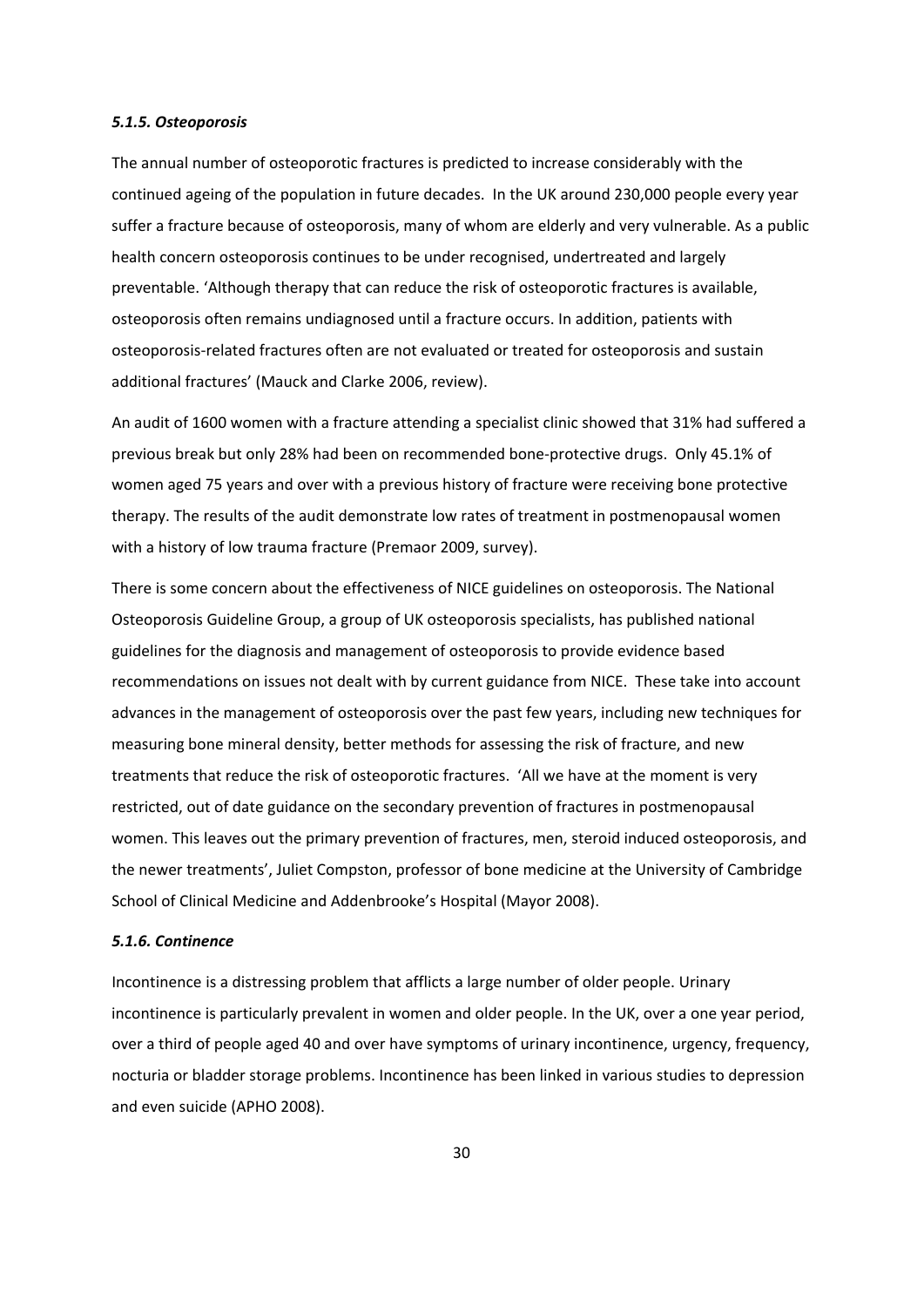The National Audit of Continence Care for Older People (65+) in England, Wales and Northern Ireland (Wagg et al 2005, large survey) showed variations in service provision, a widespread failure to establish the cause of incontinence, with inadequate use of routine assessments, such as bladder diaries and the measurement of residual bladder volumes. The audit report concluded that an emphasis on containment (through pads and catheters), rather than treatment of incontinence, was expensive, and suggested a missed opportunity to assess, treat and reduce the numbers of incontinent people. Whilst basic provision of care appeared to be in place, the audit identified deficiencies in the organisation of services, and in the assessment and management of urinary incontinence in the elderly. 'There is an urgent need to re‐establish the fundamentals of continence care into the practice of medical and nursing staff and action needs to be taken with regard to the establishment of truly integrated, quality services in this neglected area of practice' (Wagg et al 2008, study).

Stoddart et al (2001, study) undertook a study to investigate unmet need in relation to the prevalence and impact on everyday life of urinary incontinence in men and women over the age of 65 years. They took a stratified random sample of 2000 community‐living older people (equal numbers of men and women, aged 65 to 74 years and over 75 years) in 11 general practices in a British city. The response rate was 79%. The overall prevalence of incontinence in the previous month was 31% for women and 23% for men. Only 40% of men and 45% of women with incontinence had accessed health services. The authors conclude 'There is the opportunity to improve the lives of many older people with urinary incontinence, by a combination of increased public, patient, and professional awareness that should lead to earlier presentation and initiation of effective care.' These findings are supported by the Steel at al (2008, large survey) study reported above.

*HSE 2000 Health of older people survey* reported that people in care homes were more likely to have bladder problems than those in private homes ‐ 30% of men and 28% of women in care homes aged 65 and over complained of bladder problems compared to 15% of both sexes living at home (Hirani and Malbut 2002, survey). De Laine et al (2003, study) look at continence care in relation to the NSF eliminating discrimination and promoting person centred care. Practice examples 'appear to reflect an attitude that incontinence is an acceptable and expected consequence of ageing'. They go on to say that 'rather than perpetuating the idea that nothing can be done, healthcare professionals should actively encourage recognition of continence difficulties'. NHS Trusts have varied policies on providing continence services to care homes and 'differences in provision could mean that clients do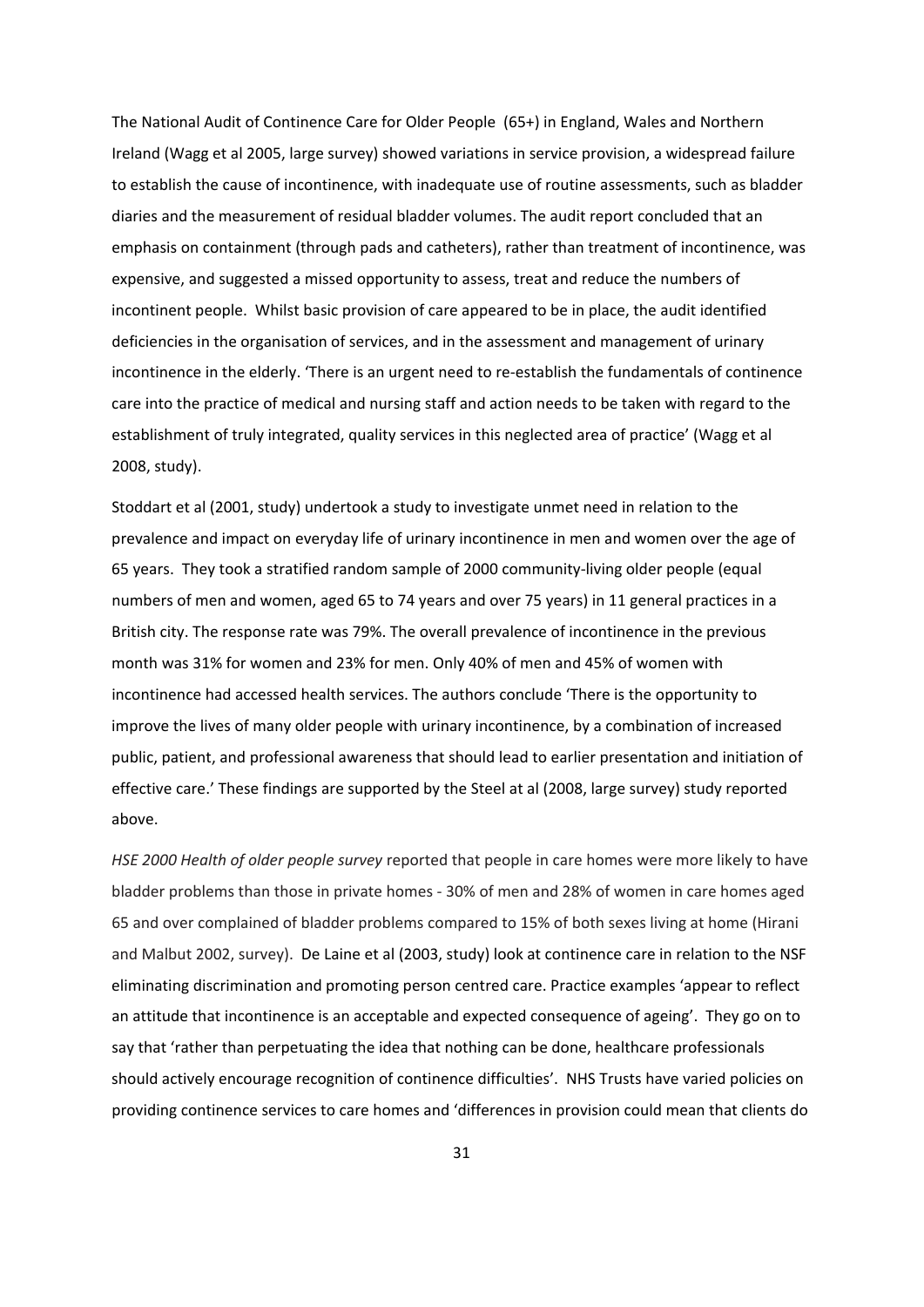not receive a standardised assessment and that their treatment and management is subsequently poor.'

# *5.1.7. Parkinson's disease (PD)*

Parkinson's disease is a progressive neurological condition affecting movements. The average age of onset is around 60 years and the risk of getting PD increases with age (up to around 2% of the population aged 80 and over). There is evidence of both under treatment and over-treatment of Parkinson's disease in the community. The relationship between the patient's age and the GPs decision whether to treat or refer provides a strong indication of age discrimination among GPs.

A survey undertaken by the Parkinson's Disease Society (PDS) in 2001, conducted among approximately 400 randomly selected GPs throughout Great Britain, showed that GPs were less likely to prescribe older people newer, more expensive medicines such as dopamine‐agonist drugs which produce fewer side effects (Turner 2006, review). Key points from the survey regarding treatment are:

- A quarter of GPs always initiate drug treatment in all new patients
- 57 per cent of GPs said age is a contributing factor in the decision to treat
- 47 per cent always treat patients aged over 71
- 90 per cent sometimes or always treat patients aged 61–70
- 38 per cent never treat patients aged under 50, while only 5 per cent never treat patients aged 71–80 (quoted in Thomas and MacMahon 2002, study)

People with Parkinson's in England are more likely to have their medication review conducted by a GP rather than a specialist, despite their lack of specialist knowledge (MacMahon et al 2006, review). Also see section 5 on GP referrals.

The over use of neuroleptics in nursing homes means that the likely prevalence of drug-induced parkinsonism is high (McGrath and Jackson 1996 quoted by Thomas and MacMahon 2002, study). Nearly half of those now living in residential care feel that staff do not fully understand Parkinson's and how it affects them (PDS 2008).

# *5.1.8. Diabetes*

The majority of people with diabetes are aged > or =65. The greatest increases in numbers of total cases of diabetes is occurring among older people. This is because of the ageing of the overall population as well as a greater absolute increase in the prevalence of diabetes among older people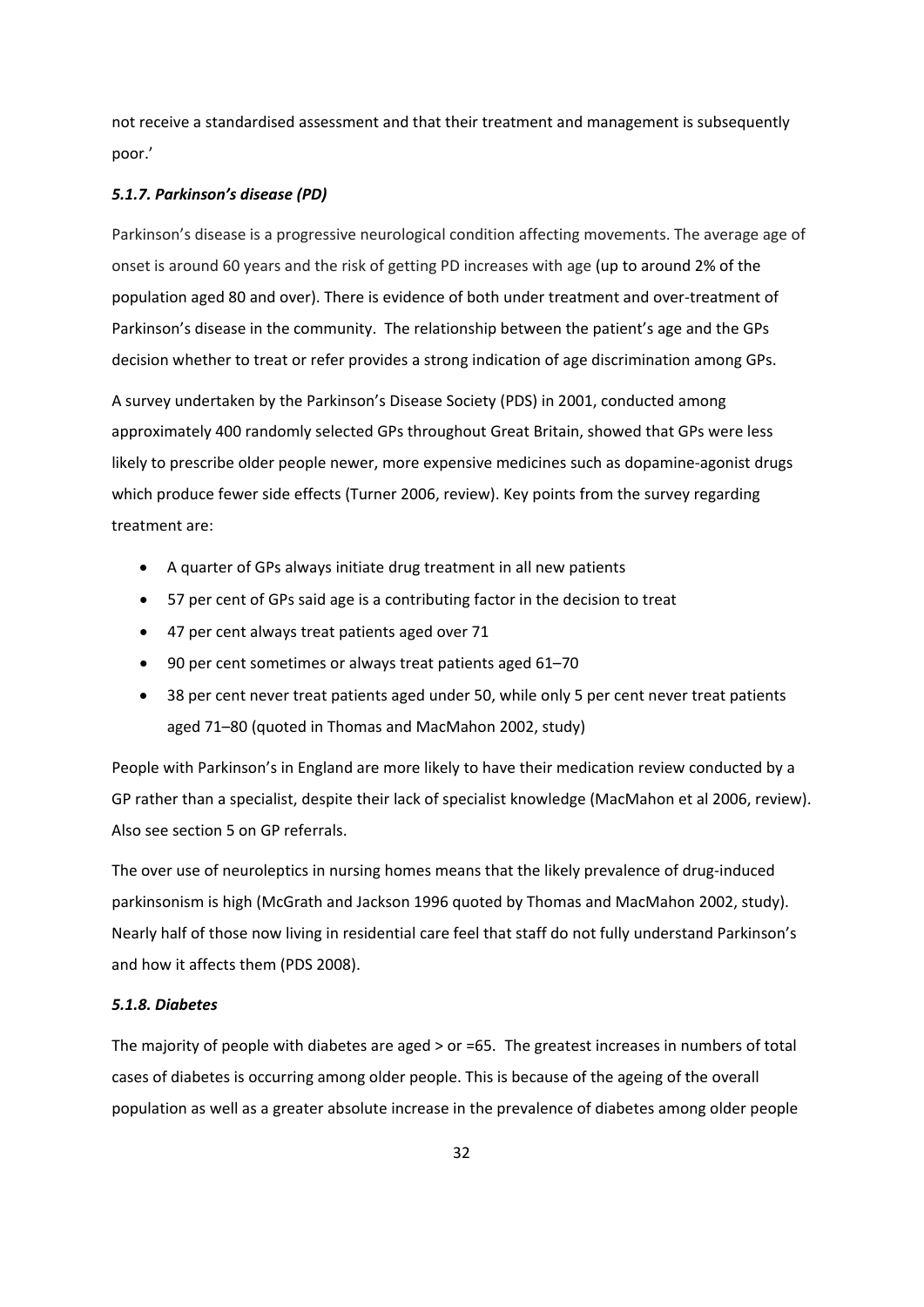than among young people. Few recent studies have examined the relationship between age and the quality of care received for diabetes. Gray et al (2006, survey) undertook a survey to determine the quality of diabetes management in primary care in 36 practices in South West London with 635 adult patients over 18 years (16.6% ‐18‐44 yrs; 15.2% ‐ 45‐54 yrs; 24.7% ‐ 55‐64 yrs; 26.6% ‐ 65‐74 yrs; 16.9% ‐ 75+ yrs). They found large variations in diabetes management between general practitioner practices with poorer recording of care in younger patients (18‐44). Younger patients had a worse cholesterol and glycaemia profile, although hypertension was more common in older patients. 'These differences may reflect tighter management policies for older patients within practices and better treatment compliance amongst this patient group'. They also found that patients aged 75+ years did not appear to receive poorer quality care when compared to younger patients.

Studies of diabetes in older age do draw attention to its underappreciated complications that include cognitive disorders and physical disability, falls and fractures. 'Such outcomes, as well as having a direct impact on quality of life, loss of independence, and demands on caregivers, may ultimately be as great a concern to older people with diabetes as the more traditionally recognised vascular complications. The specifics of how to manage elderly patients with diabetes, prioritise their problems, and implement effective interventions for functional outcomes are not clear.' Guidelines for the quality of care in diabetes are based primarily on research conducted among middle aged populations, and their appropriateness in the face of complex complications related to ageing is less clear (Gregg et al 2002). A large community based study by Sinclair et al (2008, study) to examine the nature of functional impairment in older people with diabetes concluded that they would benefit from comprehensive geriatric assessment and tailored diabetes management.

DiabetesE is an online self assessment tool designed to promote continuous improvement in the quality of diabetes services in line with the Diabetes National Service Framework (NSF). The fourth national report analysing the findings from DiabetesE stated that 'the module that seeks to encourage the improvement of diabetes services for elderly people that are housebound or in institutional care remains the lowest scoring one for the fourth year. This position suggests that more concerted effort and action is needed at local and national levels if this element of the NSF, and the inequalities agenda, is to be realised within the timescale of the NSF.' (Innove 2009, report).

Residents of care homes with diabetes are likely not to be receiving adequate treatment for their condition. In a study conducted by Benbow et al (1997, survey) of 1611 residents in 44 homes, 159 (9.9%) had diabetes. Fifteen (14%) diabetic residents received diabetic care solely from the GP and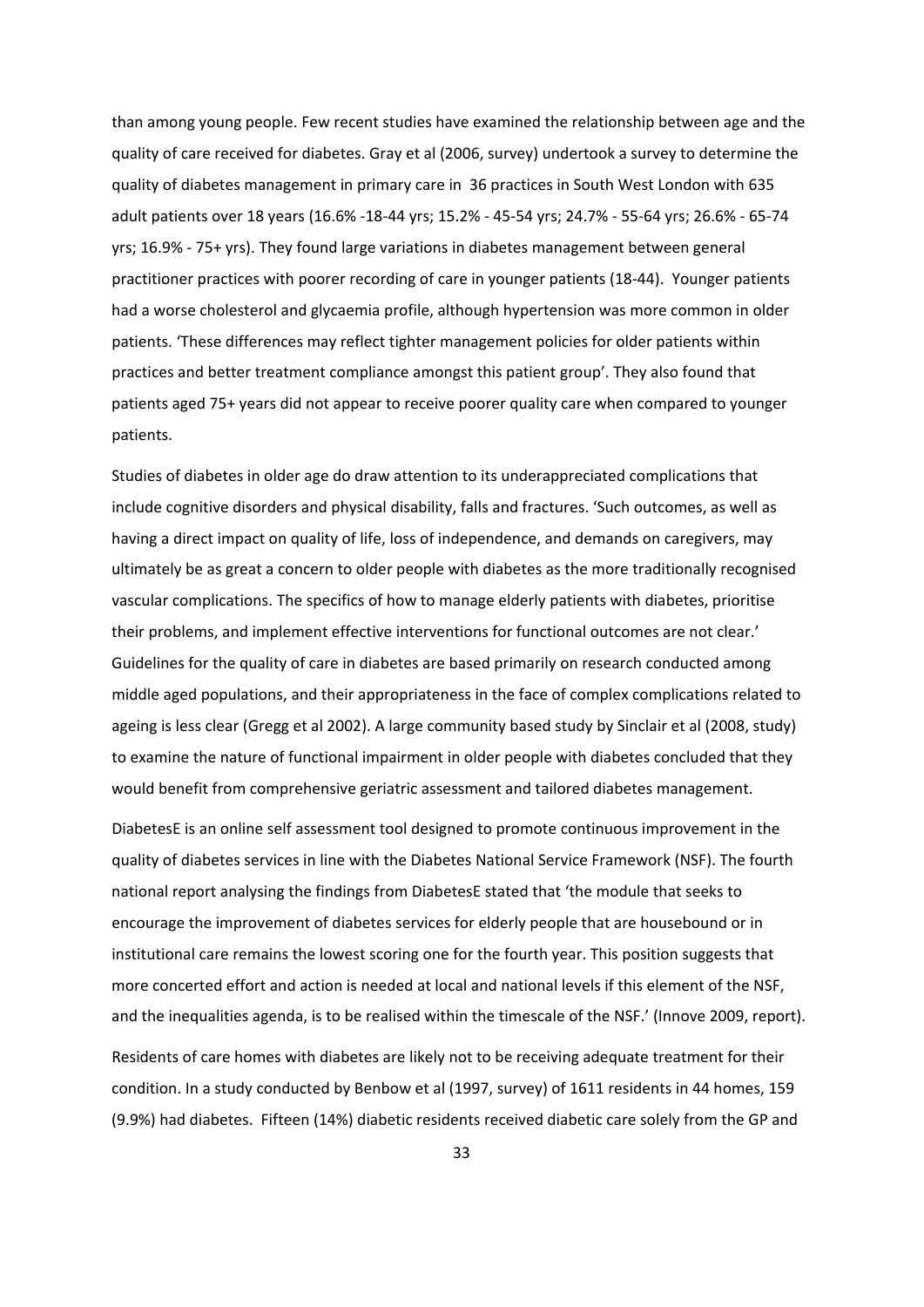27 (25%) received care from a hospital clinic. Seventy (64%) patients had no record of anyone being medically responsible for diabetes review and management the previous year. Diabetic residents with mental illness were significantly less likely to be receiving formal diabetic care than other residents. Many residents had no medical team responsible for their diabetic care and had not been assessed for the presence or risk of diabetic complications.

#### *Summary*

Evidence shows shortfalls in receipt of basic recommended care by adults aged 50 or more with common health conditions and poor recognition, diagnosis and delivery of evidence based treatments for common conditions of ageing, such as osteoporosis, falls, incontinence. Failure to provide older people with acceptable standards of care amounts to institutional ageism. Older people with cancer and cardiovascular disease are relatively undertreated and under tested compared with younger people. Lack of knowledge of the ageing process and life expectancy amongst health care practitioners may lead them to misjudge older people's quality of life in a negative way.

#### **6. GP referrals**

GPs have a central position in the health care system. The GP is generally the first professional confronted with a patient's problems and the first to decide which kind of services are required. Other care professionals, such as medical specialists, are accessible only after referral by a GP. In this way GPs control the use of specialist, hospital or other expensive services thereby acting as a mechanism for rationing services. Studies suggest there is a large variation in the referral rates of GPs to specialist services amongst all age groups. Patient characteristics explain <40% of the observed variation; practice and GP characteristics <10%. The availability of specialist care does affect referral rates, but its influence on the observed variation of referral rates is not known. Variation in referral rates amongst GPs remains largely unexplained (O'Donnell 2000, review).

A King's Fund survey of health managers on age discrimination found the role of GPs as gatekeepers was rarely referred to. The authors concluded that this 'may be because practice-level data, e.g. referral patterns by age, tends not to be systematically monitored by PCT managers, or, indeed, by anyone' (Roberts and Seymour 2002, survey).

Studies by Adams et al (2006, study) and Harries et al (2007, group study) draw attention to the low referral rates of older people for cholesterol testing, angiography and revascularization. A related study on variations in cardiac interventions by Bowling et al (2006, group study) showed that not all

34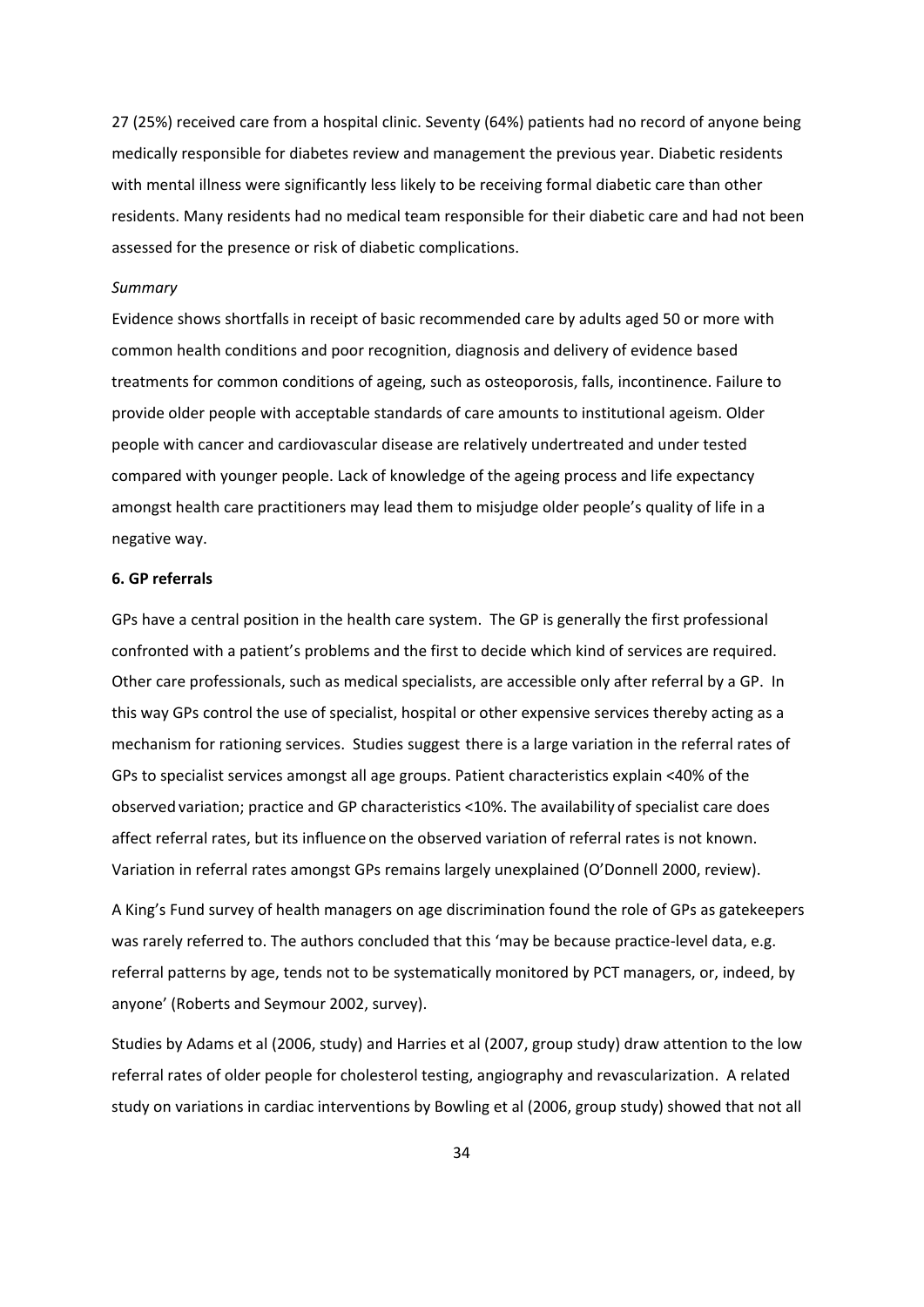patients who were eligible for specific investigations or treatments received them. Almost a fifth of doctors interviewed (total 76) were influenced by the patient's socio-demographic characteristics. They note that 'failure to take equity of patient access into account when analysing intervention and referral rates leads to false conclusions and wrong policy decisions.'

Parkinson's disease, one of the commonest neurological conditions to affect older people, is difficult to diagnose and diagnostic errors are common. It is best practice to refer patients with a suspected diagnosis of PD for specialist assessment by an experienced clinician, ideally before treatment is started (BGS online). The Parkinson's Disease Society survey of GPs in 2001 showed that age of the patient appeared to be central in decision making, with 94% of GPs referring all patients aged 50 and under for specialist advice compared with 58% who said they always referred patients aged 71 and older to specialist care; 11 per cent never refer patients aged over 81. Forty four per cent of GPs said age is a contributing factor in the decision to refer indicating that ageism could be common in primary care for people with Parkinson's disease (Thomas and MacMahon 2002, study). Another PDS survey in 2005 highlighted that a third of GPs were not referring patients to secondary care, despite admitting a lack of specialist knowledge in Parkinson's disease. A report by the Royal College of Physicians revealed a 47% error rate for GPs diagnosing PD (Turner 2006, review). In 2007 the PDS undertook a large scale survey of people with Parkinson's and their carers with 13,000 responses (PDS 2008, large survey). It showed widespread failings in service provision with 46% of patients never referred to physiotherapy, 63% not receiving speech and language therapy and 66% not being referred to an occupational therapist. One in five people with Parkinson's diagnosed in the last year was diagnosed by their GP and not by a specialist; over half of those diagnosed in the last year and referred by their GP to a neurologist waited more than six weeks for the appointment.

Early referral to nephrologists is critical because mortality rates for late-referred patients entering End Stage Renal Disease (ESRD) programmes are very high. Examining patient characteristics associated with late referral of patients with chronic kidney disease to nephrologists, Navaneethan et al (2008, systematic review) found old age was consistently associated with late referral in several studies. One study showed that even age > 55 years is associated with late referral and several others showed age > 75 years as a major predictor of late referral. The renal registry report for the United Kingdom for 2002 indicates the acceptance rate for dialysis for patients over 65 is approaching 300 patients per 1 000 000 population, compared with 72 per 1 000 000 population in those aged 18‐64 years. 'It is now clear that age alone should be no contraindication to dialysis and that good outcomes can be achieved. It is the responsibility of nephrologists to communicate this so

35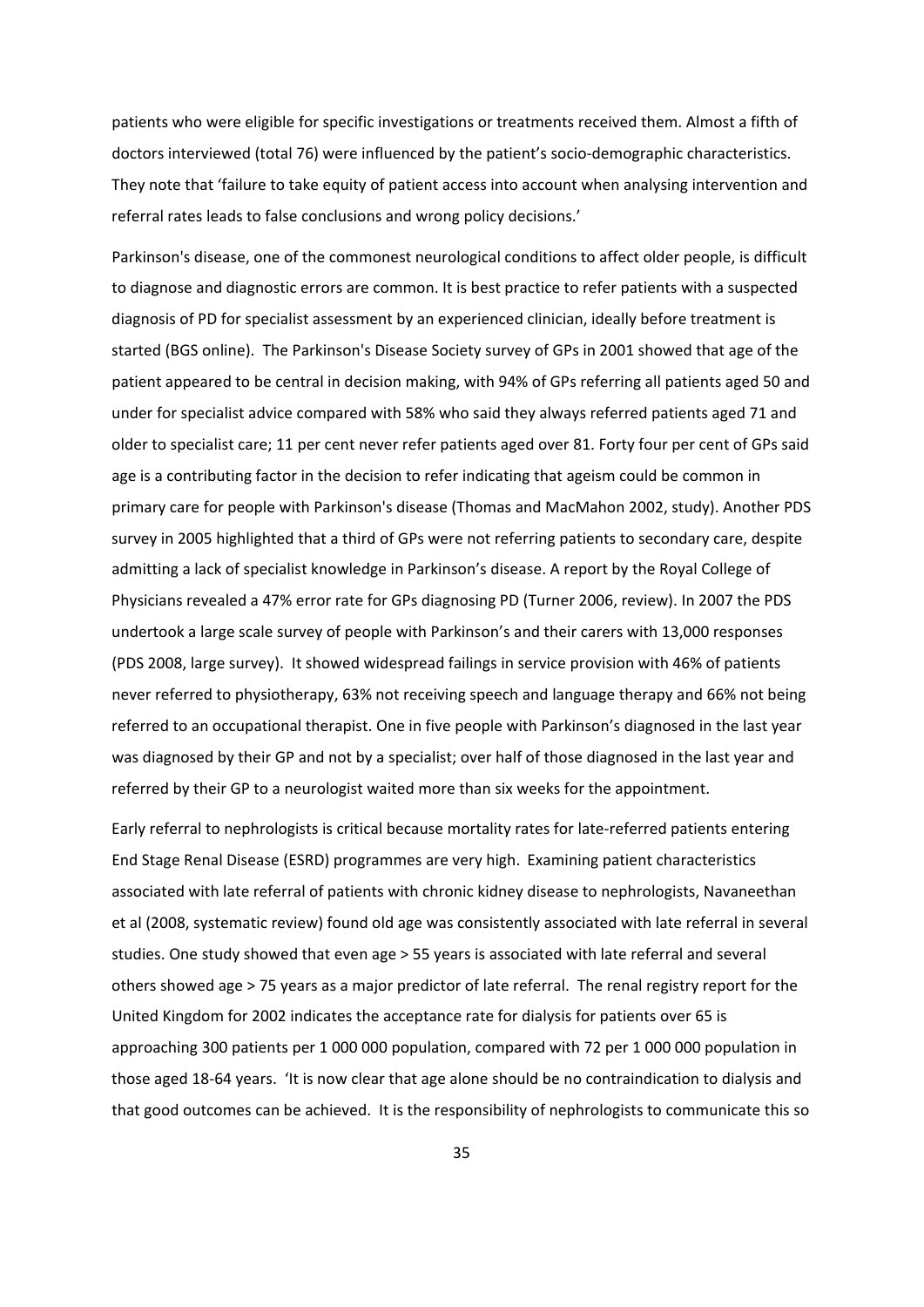that renal services are not rationed on the basis of age at point of referral' (Sims et al 2003, study). This view is supported by a study on 'the quality of life by age with renal replacement therapy' by McKee et al (2005, study).

A 2000 study of seven Leicestershire general practices found that older patients were less likely to be referred to a specialist hospital diabetes clinic and more likely to receive a diabetes review in general practice, which might be an indication of covert age discrimination. The main predictors of attending for review in general practice were older age, less co-morbidity, and being white (Goyder, McNally and Botha 2000, survey).

In relation to rehabilitation referrals Seymour (1998, study) finds a disregard for older people means that they are less likely to be given access to rehabilitation services, either because of explicit policies that ration services or because the service they are presented with in the community lacks professionals with the appropriate skills.

#### *Summary*

Variation rates in referral rates among GPs remain largely unexplained. There is evidence of low referral rates for older people in particular areas such as cholesterol testing, angiography and revascularisation; younger adults with Parkinson's disease are more likely to be referred for specialist treatment than older adults; old age has been consistently associated with late referral of patient with chronic kidney disease to nephrologists; older patients may be less likely to be referred to a specialist diabetes clinic.

#### **7. Preventative strategies**

In recent years, concerns about equity of access to treatments, including preventative interventions, have focused on ageism. A key issue is that women and older people remain underrepresented in published trial literature relative to their disease prevalence (Rehwagen 2005). It is common for drug trials to exclude older people, usually over 65 or 70. As a result healthcare professionals either do not prescribe the medications to those in the excluded age groups because of the lack of age‐ relevant data, or they prescribe, off-label, despite the lack of systematic collection of age-relevant data (Godlovitch 2003). For example, statin drug trials have suffered from age and gender bias, having been mainly conducted in middle-aged male populations (Bandyopadhyay et al 2001).

# **7.1** *Vascular disease*

Stroke affects approximately 120,000 people per year in the UK with another 30‐40,000 having transient ischaemic attacks (TIA). The average age of stroke patients is 75 years. Stroke accounts for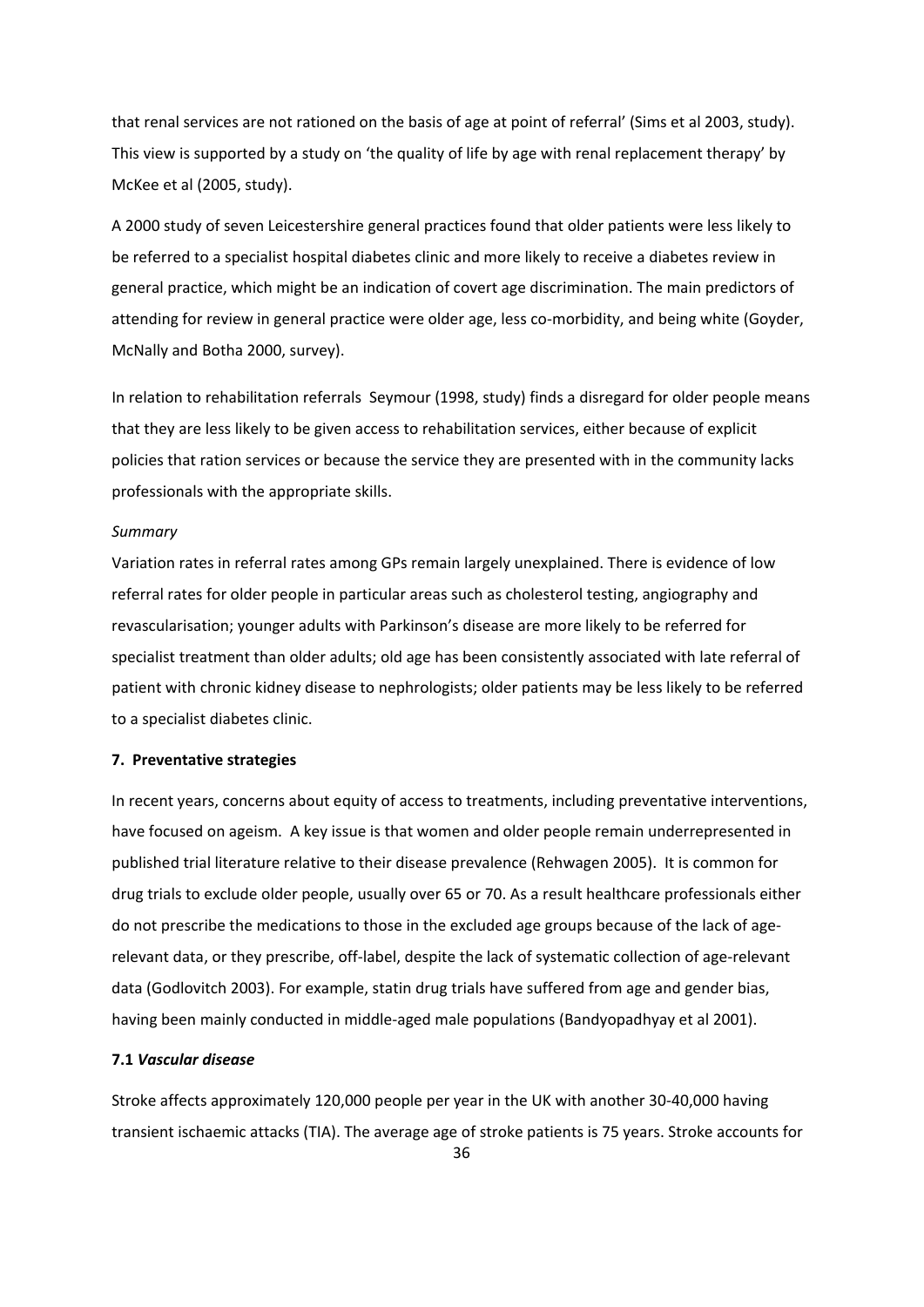10% of deaths in England (50,000 per year) and although good data are lacking, there are probably 900,000 people living with the consequences of stroke. One in four people can expect to have a stroke if they live to 85 years. Stroke is in most cases a preventable disease, through aggressive management of hypertension, hyperlipidaemia, atrial fibrillation and other vascular risk factors (BGS 2007, policy document).

Many patients who may benefit from anticoagulation still do not receive it, whereas others at lower risk of stroke do, while the likelihood of receiving it decreases sharply with age after 75 years. The lower likelihood of women receiving anticoagulant is of particular concern (De Wilde et al 2006, study).

The national service framework for cardiovascular disease aims to reduce the number of people dying from coronary heart disease (CHD) by 40% by the year 2010 with advice that standards set out in this framework apply to all people, irrespective of age:

- General practitioners and primary care teams should identify all people with established cardiovascular disease and offer them comprehensive advice and appropriate treatment to reduce their risks.
- General practitioners and primary care teams should identify all people at significant risk of cardiovascular disease but who have not developed symptoms and offer them appropriate advice and treatment to reduce their risks.

Older people are at particularly high risk of recurrent and fatal CHD. There is robust evidence to support the use of statins in older people, including those over 75 (Turnbull 2001, study; Hippisley-Cox et al 2005, study; Roberts et al 2007, review; Strandberg 2008, opinion). Several studies examine age inequality in the prescribing of preventative cardiovascular therapies to older people in primary care.

Reid et al (2002, study) investigated possible inequities in the use of statins for 760 people with coronary heart disease. Only 19.9% of subjects with coronary heart disease were receiving lipid lowering drugs (151 of 760; 95% confidence interval (CI) 17.0% to 22.7%). The likelihood of receiving statins was greatly reduced for older age groups: compared with those aged less than 65 years, the odds of receiving statin treatment were 0.53 (95% CI 0.35 to 0.80) for subjects aged 65–74 years, and 0.11 (95% CI 0.06 to 0.21) for subjects aged 75 years and over.

There is an 'ageism' bias in the treatment of hypercholesterolaemia (Jacobson 2006, review). Because older people have a higher attributable risk of coronary heart disease as a result of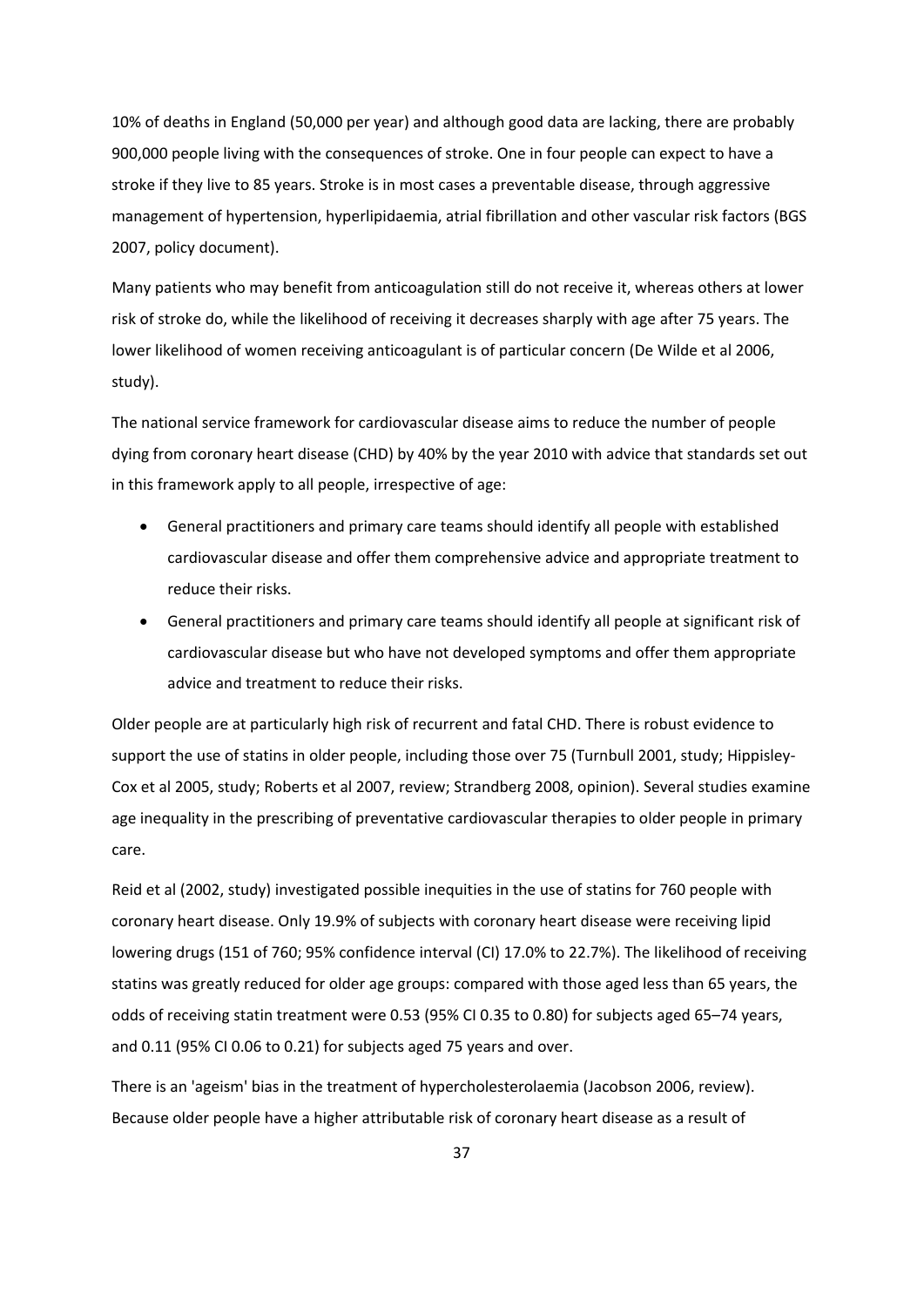hypercholesterolaemia, more coronary deaths and overall events can be prevented via treatment in this age group compared with younger persons with hypercholesterolaemia. The efficacy, safety and tolerability of HMG‐CoA reductase inhibitors (statins) have been confirmed in randomised, controlled, multicentre trials involving large numbers of patients aged > or =65 years. These favourable clinical findings should help clinicians counter highly prevalent 'ageism' bias in statin prescribing, whereby elderly patients, particularly those at highest cardiovascular risk, are often denied the benefits of statins without any meaningful foundation. Marshall (2000, opinion) supports this view on the basis that 'statins reduce the risk of ischemic heart disease by 30% and are recommended for patients at >30% annual risk of the disease. We know that everyone over 75 in the UK has this annual risk of the disease; therefore everyone over 75 should take statins'.

Hippisley‐Cox et al (2005, study) compared uptake of coronary prevention in patients aged 75 years and over with younger patients. Improvements were demonstrated in the recording of coronary risk factors and of disease control measures. However, compared with patients aged <75 years, older patients were significantly less likely to have a serum cholesterol level recorded at baseline; to be on lipid lowering drugs; to be on beta blockers post myocardial infarction and to have well controlled blood pressure. These differences persisted at follow‐up.

Ramsay et al (2005, survey) in a study of secondary prevention of coronary heart disease in older British men found that prevalence of use of all drugs increased in 2003 and was markedly higher in patients with a history of myocardial infarction than angina. However, older age was related to lower prevalence of drug use, particularly statins. Marked age inequalities in statin use were present both in 1998‐2000 and 2003.

Mangin et al (2007, study) suggest that general practitioners may not be comfortable about applying the national service framework for heart disease in elderly people and are reluctant to follow guidelines for cholesterol measurement and lipid lowering agents in people over 75. They argue that single disease models should not be applied to preventive treatments in elderly people as ' By using preventive treatments to reduce the risk of a particular cause of death in elderly people are we simply changing the cause of death rather than prolonging life?' They conclude 'We need a way to assess prevention and treatment of risk factors in the elderly that takes a wider perspective when balancing potential harms against putative benefits.'

A study by De Wilde et al (2003, study) of trends in the use of lipid lowering drugs in the UK, concluded that although prescribing has increased, many patients who may benefit from lipid lowering drugs either do not receive it or are undertreated, possibly because of lack of awareness of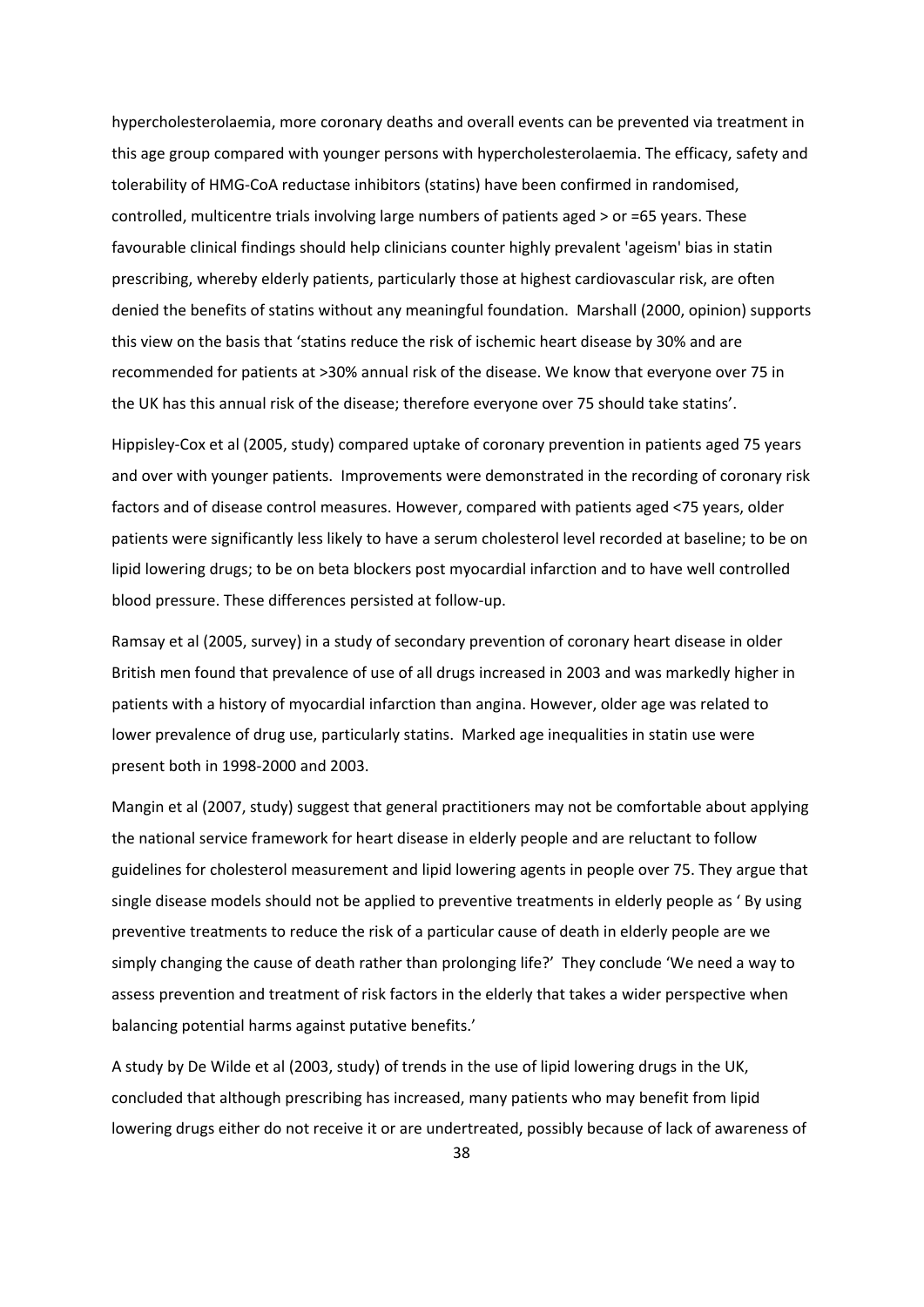the relative potency of the different statins. Patients with angina and the elderly are less likely to receive treatment that may prevent a coronary event

An age and gender bias exists in the prescription of important secondary preventive therapies in primary care that may lead to increased mortality from ischaemic heart disease in these groups (Williams et al 2003, study; Usher et al 2004, study).

## *7.2. Falls prevention*

Falls, falls-related injuries and fear of falling are important health issues for older people. Falls represent the most frequent and serious type of accident in the over‐65s and are a serious cause of morbidity and mortality. Thirty per cent of community dwelling people over 65 and 50% of those over 80 years will fall in 12 months with 60% of those who fall once, falling again within the same year. A proportion of these will fracture. Half of those who suffer a hip fracture never regain their former level of function (Parliament. House of Commons Health Committee 2008, study). Deaths from accidental falls rise steeply with age and over 2200 people aged over 65 in England were recorded as having died as a result of falls in 2005. Sixty per cent of those admitted to hospital because of a fall are aged 65 or over and 40% are aged 80 or over (APHO 2008). There is now a clear understanding of the factors contributing to risk of falling in older adults and preventing falls depends on identifying those most at risk. Despite this few general practitioners will have assessed the risk of falling among their older patients or even know how to do it (Järvinen et al 2008, study).

Falls prevention is also linked to diagnosis and treatment of sensory impairments in older people. Older people with sight problems are not only more likely to fall, but are at a greater risk of multiple falls, compared to their fully sighted peers. Thirty-six per cent of participants in an identification project mentioned they had fallen, or tripped, as a result of their sight loss reported by Campbell (2005, study), *Deterioriating Vision, Falls and Older People: The Links.* Some participants in the study commented that 'when visiting their GP after a fall, they had been told to expect to fall as they get older and were told that nothing can be done to help'. (See section 12 on vision in this report.)

The second national clinical audit to investigate the organisation of services for patients who have fallen and fractured bones (hip, wrist, arm, pelvis or spine) shows that commissioning of falls services is very variable, rarely providing a co-ordinated falls and fracture strategy (Martin et al 2009, large survey). 'This audit demonstrates that the services provided for older people at risk of falls and fractures fall short of the services that the evidence supports, that national guidelines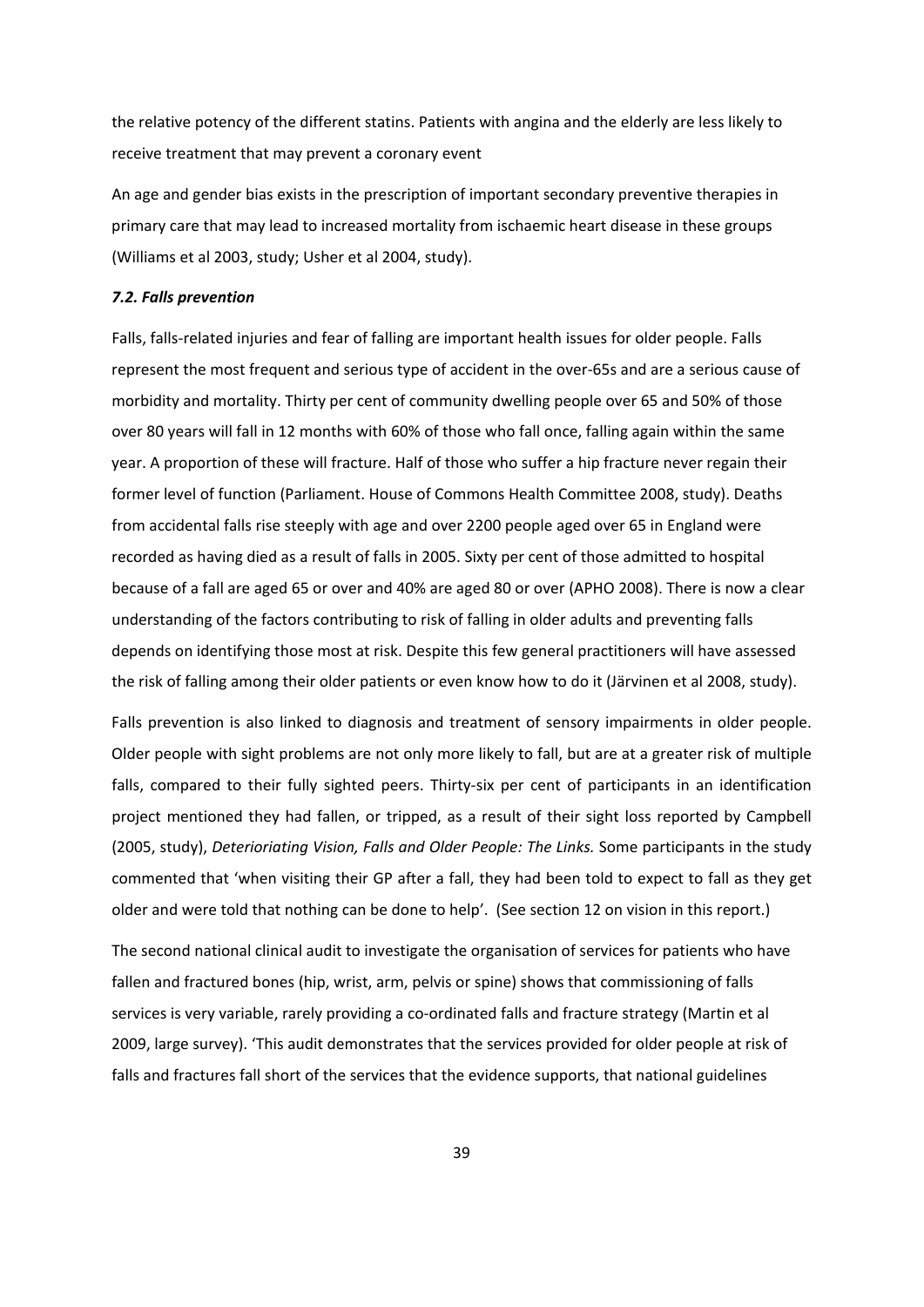dictate, and that older people deserve' Dr Jonathan Treml, Associate Director of the National Falls and Bone Health Audit Programme.

The situation does not appear to have improved since the previous audit in 2006. The results of the first national audit suggest that most areas have the infrastructure with potential to identify need and for provision of specialist falls assessment and treatment. Despite this, the amount of clinical activity is surprisingly low, there are notable gaps in provision, and arrangements in hospitals for case finding and secondary prevention are inadequate (Husk et al 2006, review).

### *7.3. Health promotion*

Guidelines for health promotion of older people are covered in the NSF for Older People, Standard Eight: 'The health and well-being of older people is promoted through a co-ordinated programme of action led by the NHS with support from councils'. It states that older people should have access on the basis of need, not age, to health promotion activities announced in the Mental Health NSF, Coronary Heart Disease NSF and the NHS Cancer Plan as well as health promotion activities of specific benefit to older people, tailored where necessary to reflect cultural diversity. Breast cancer screening, smoking cessation and hypertension management have the best evidence for effectiveness in older people.

Health promotion and active ageing are key to reducing health inequalities and improving the gap between life expectancy (and quality of life) in the next ten years (Bowers et al 2003, study). Promoting health in the 'younger' population will have a knock on effect in later years. Behavioural risk factors such as smoking, diet and physical activity have an impact on diseases of later life, such as cancers, heart disease and respiratory illness. Evidence suggests that adopting a healthy life style in later years can produce greater wellbeing and slow down decline (Lauder 1993, review; Killoran et al 1997, study). Older people can benefit from key lifestyle changes such as smoking cessation, improved nutrition and diet, physical exercise and reducing alcohol consumption.

Studies show that smoking and alcohol and safe drinking are rarely tackled in health promotion for older people (Chiva and Stears 2001, review).

The percentage drinking heavily (for men >21 units/wk for women >14) decreases with age but the percentage drinking frequently increases with age. In contrast to the number of units drunk per week, the percentage drinking on five or more days is higher in older people than in younger people. As with units consumed, the percentage of men drinking frequently is higher than for women. It can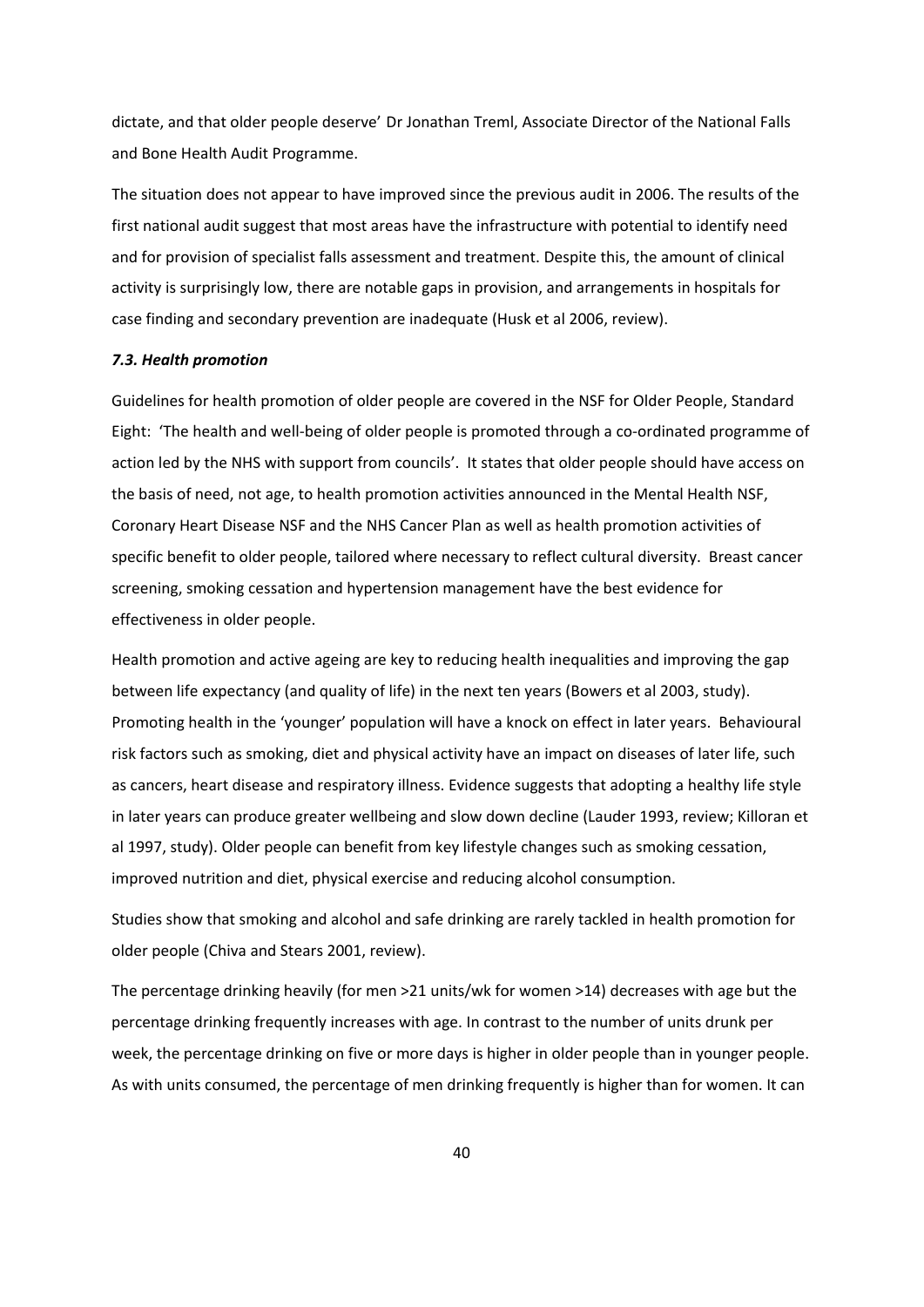be seen that an average of 23% of the over 65 age group drink on at least five days per week compared to 18% of all adults aged 16 and over (data from APHO 2008).

Drink‐related hospital admissions for the over 65s are increasing. In 2002/03 admissions for over 65s were just over 197,000 but by 2006/07 were 323,595 and amounted to 40% of the total 800,000 admissions (BBC News, 5 March 2009). However, GPs are more likely to ask about alcohol consumption and smoking, and more likely to give advice to 55 year olds than to otherwise identical 75 year olds (Arber et al 2004). The current national alcohol strategy does not mention drinking in later life (Parliament. House of Commons Health Committee 2008).

Smoking greatly increases the risk of numerous diseases including heart disease, stroke, and several types of cancer and older smokers still stand to gain extensive health benefits by quitting. There is evidence that age is strongly related to chances of success in stopping smoking with people over 65 years having a high probability of success, while those aged 25‐64 have a medium probability of success (West et al 2009, study). A small study of 20 current and former smokers aged over 65 years found knowledge of local cessation services was generally poor and many had received little help and support from health professionals when attempting to stop smoking (Kerr et al 2006, group study).

Adapted exercise even for very frail older people can help strength and balance and reduce the risk of falling. After the age of 40 muscle mass is lost at a rate of 1‐2% per year, however a three month exercise programme can rejuvenate muscle mass by a 15 year equivalent, so community based training programmes for healthy older people can have profound effects in reversing muscle wasting. The House of Lords Science and Technology Committee suggested that local authorities should improve facilities for exercise and make them suitable for older people to use. The Social Exclusion Unit found that lack of physical activity contributed to several aspects of social exclusion. Lack of physical activity can be due to poor transport network, limited mobility and lack of local services (APHO 2008). Seventy per cent, 82% and 92% of 65‐74 year olds, 75‐84 year olds and 85+ year olds respectively have very low levels of physical activity. The number of people walking for 30 minutes continuously at least once in the last four weeks remains fairly steady at around 70% up to the age of 65 but thereafter decreases with age so that only 32% of those aged 85 and over walk even this much (APHO 2008). Many generally available facilities, e.g., leisure/exercise, exclude older people by not accounting for their needs as the special needs of younger people are accounted for. Older people are not considered in many lifestyle initiatives by local authorities, including nutrition, exercise and leisure programmes (Murtagh 2003, study).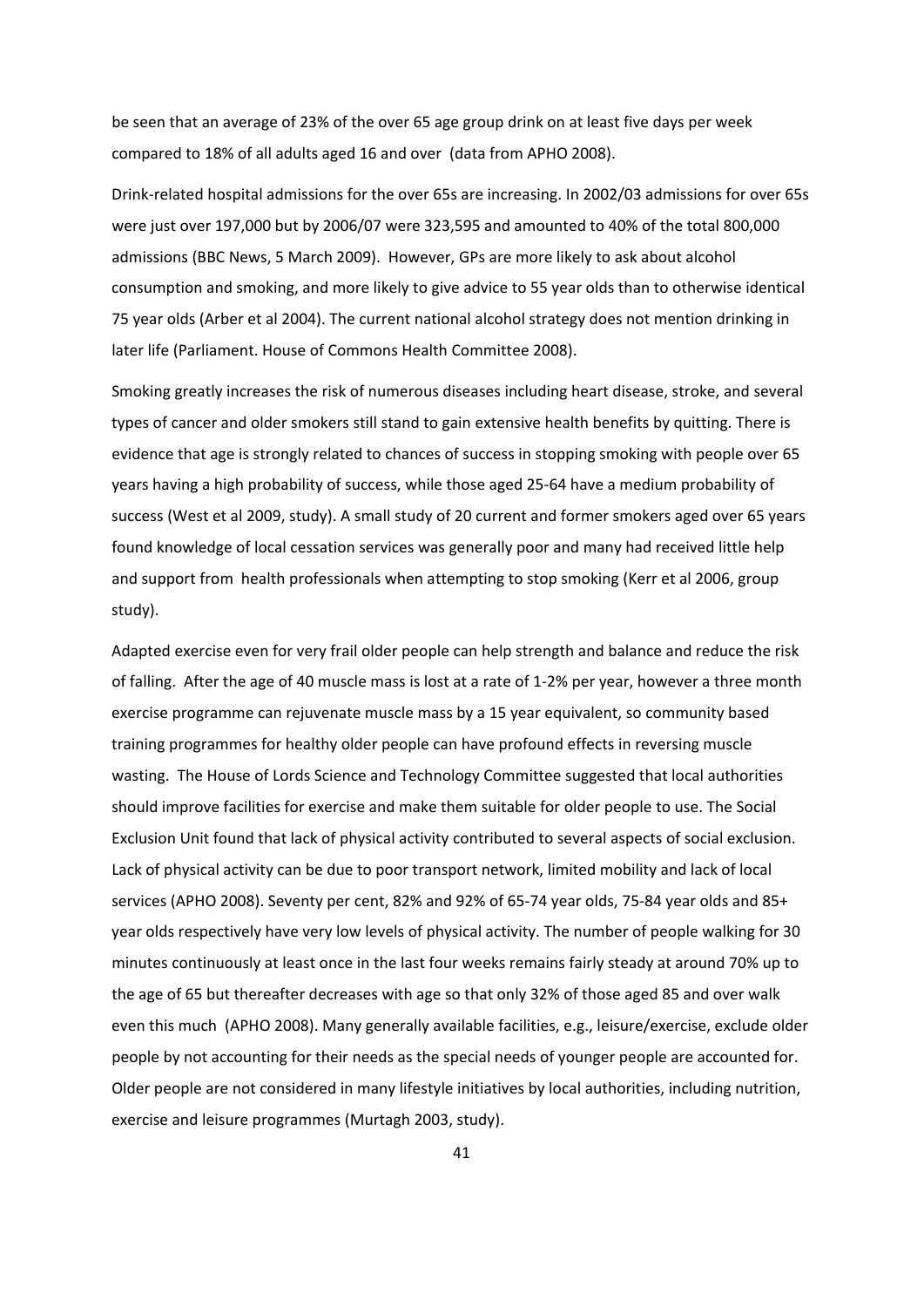Research on stroke care for older people confirmed that older patients do not receive same levels of lifestyle advice with a third of younger patients counselled about weight reduction compared with just over one in 10 older patients (BBC News 16 April 2009). GPs being interviewed about hypertensive treatment for older people said they would not discuss lifestyle changes with them as only young hypertensive patients were considered likely to modify their lifestyles (Cranney et al 2001, study).

Information on sexual health and health related behaviour in older people is limited. Studies have shown that older people seeking advice on sexual problems are most likely to see their GP, but that many do not seek help because they believe that it is due to normal ageing or because of embarrassment. However health professionals may not be aware of older people's sexual health needs, or may be reluctant to discuss a topic which they did not feel to be legitimate (Gott et al 2004, group study). The majority of older people surveyed reported receiving very little information on sexually transmitted disease and HIV (APHO 2008).

## *7.4. Screening*

Upper age limits for screening programmes appear to be an explicit example of discrimination on the basis of age.

The new UK vascular screening programme for 40‐74 year olds was launched in April 2009. The upper age limit has been capped at 74, which excludes a large number of people who may benefit as vascular problems intensify with age. 'Most strokes occur in people over 75. To prevent stroke, it is important to ensure that hypertension is controlled in this age group' (Xavier 2009).

Women from 50‐70 are routinely invited to breast screening; once women reach the upper age limit for routine invitations for breast screening, they are encouraged to make their own appointment. In December 2007, the Department of Health's Cancer Reform Strategy announced that from 2012 the NHS Breast Screening Programme would be extended to cover women between the ages of 47 and 73. To date there is no clear evidence on the extent to which it is beneficial to extend the age range for breast screening as no trial has looked at the added value of one extra screen within an existing screening programme. Research reported by White (1999, study) showed that breast and cervical cancer screening offer the most benefit and that extending breast cancer screening to the age of 74 would be more effective than cervical screening at any age. It also indicated that cervical screening policy should be extended to the age of 69 because more lives are lost to cervical cancer among women in their 70s than among women under 30 years. Bennett et al (2009) investigated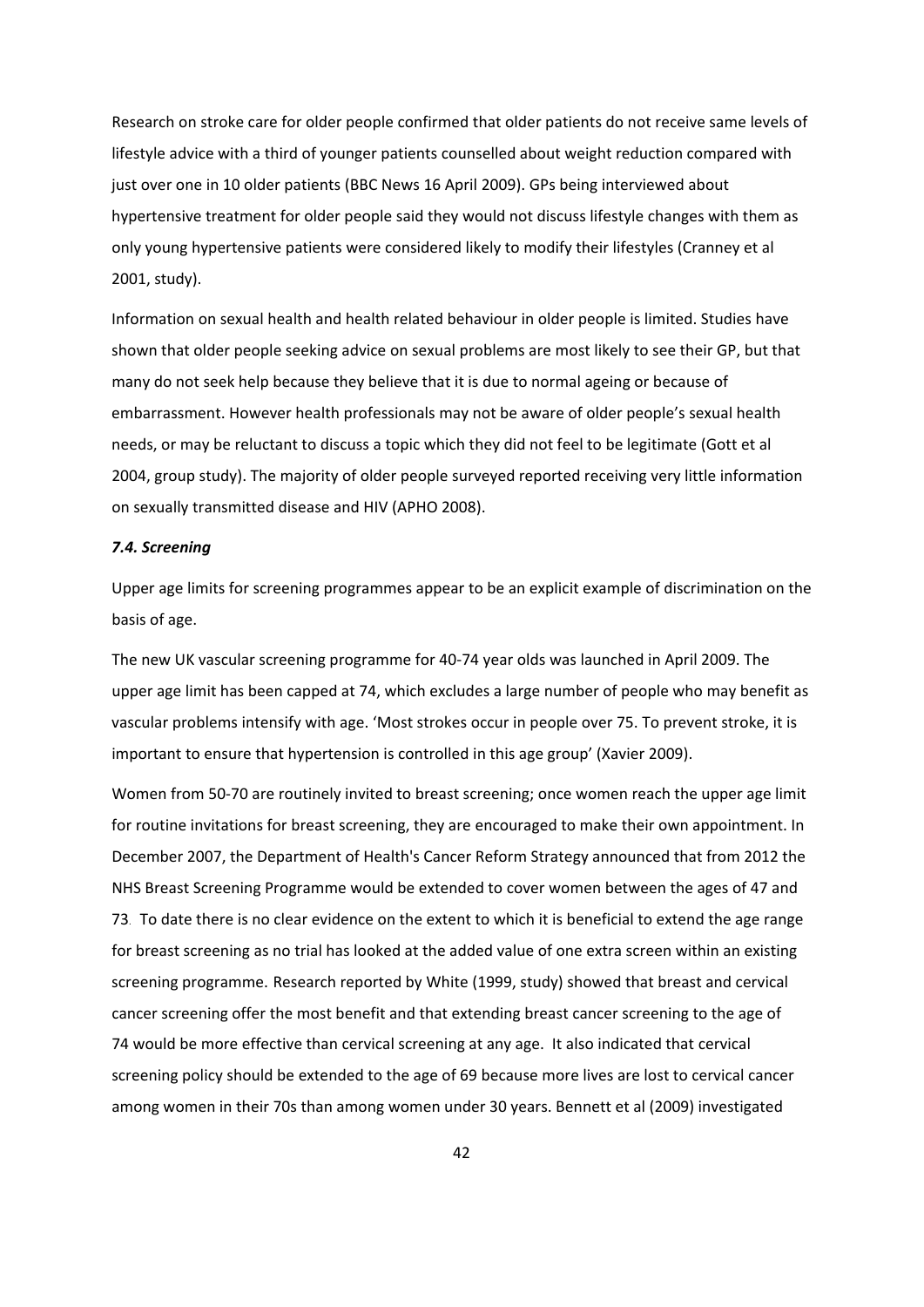breast screening performance measures in the English screening units that began inviting women aged 65–70 between 1 April 2001 and 1 April 2004 and results for women aged 65–70 were compared to women aged 50–64 and 60–64. Uptake rates are high in older women, and many more older women attend screening following an invitation than had previously self‐referred. The cancer detection rate is higher in the older age group ‐ for women previously screened within five years the invasive cancer detection rate was 17% higher in the 65–70 age group than in the 60–64 age group. In screening for cancers – breast, cervical, bowel - significant age-related disparities appear to exist for both evidence‐based and non‐evidence‐based cancer‐screening interventions (Jerant et al 2004, large survey).

The UK's national bowel screening programme has an age span of 60‐69 although there are plans to extend this to 75 at the end of 2010; people outside the upper age limit have to be highly proactive and request a screening kit by telephone. There is no clear evidential base for the upper age limit in the bowel screening programme (Quarini and Gosney 2009, review).

Prostate cancer is a significant health problem mostly affecting older men and is the second leading cause of cancer‐related mortality after lung cancer. Although the disease can be cured if discovered early, it is a slow-growing malignancy that leads to death if left untreated. Differential diagnosis often is complicated by co-morbid conditions that are part of the normal ageing process. Screening initiatives remain controversial, partly because of the risks of over diagnosis and potential treatment side effects of impotence and incontinence (McDougall et al 2000, study; Donovan et al 2005,opinion; Lee and Patel 2002, opinion; Martin 2007, study). The UK National Screening Committee (NSC) has not recommended population screening for prostate cancer as at present the available evidence of benefits does not outweigh the potential harm arising from screening (Burford et al 2009, review).

Osteoporosis is common among older adults and results in costly osteoporotic fractures. It is a disease in which screening of asymptomatic individuals may be beneficial because it has a long preclinical course before the onset of fracture and because of the availability of both a reliable test to establish the diagnosis and treatments that have been shown to reduce the risk of fractures. General consensus exists regarding the recommendation that osteoporosis screening with Bone Mineral Density measurements should be individualized, but how this individualized approach to screening should be achieved remains controversial. 'Disagreement among the published guidelines reflects, at least in part, variances in expert opinion and gaps in the available evidence to support these recommendations. Most guidelines recommend using risk factor assessment to help select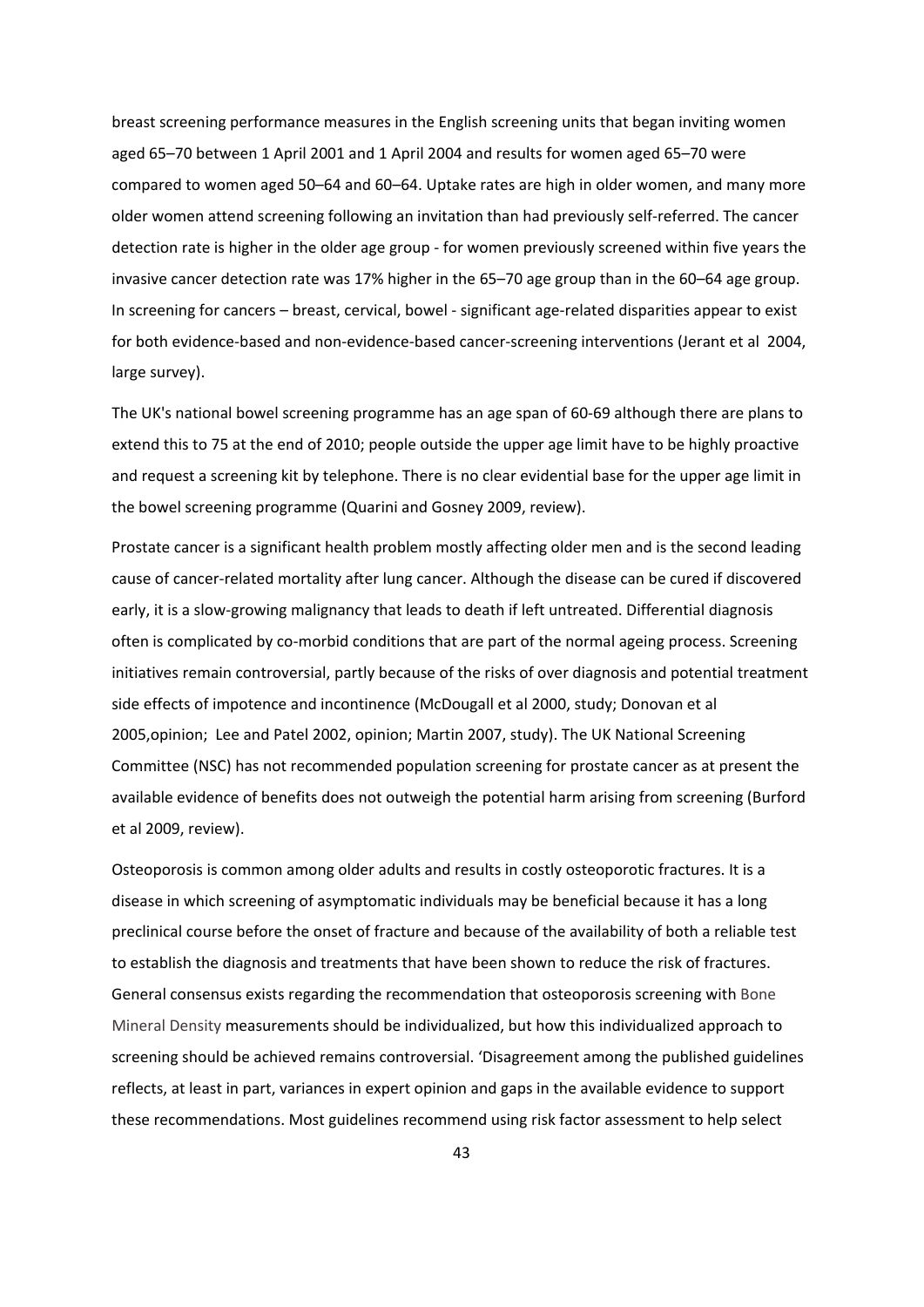patients for bone density testing, but because of inadequate data, no consensus exists about which risk factors are most important to consider' (Mauck and Clarke 2006, review). Several groups have suggested guidelines for BMD testing in postmenopausal women, the population group for which the most evidence is available. The UK NSC has concluded that to date there is insufficient evidence to support screening for osteoporosis. This policy is due to be reviewed again in 2009/10 following review of NICE guidelines.

### *Summary*

There is evidence of gender and age inequality in the prescribing of preventative cardiovascular therapies to older people in primary care and some GPs appear reluctant to follow guidelines for cholesterol measurement and lipid lowering agents in people over 75. Few GPs assess the risk of falling among their older patients or know how to do such an assessment. GPs are less likely to discuss life style changes like weight reduction, smoking, alcohol and safe drinking with older people than younger people. One of the most explicit forms of age discrimination in healthcare in the NHS is the age limits applied to screening programs by invitation. While some have a sound evidence base and for others there is no available evidence, some are clearly discriminatory and are not justifiable by disease prevalence or any other clinical indicator.

### **8. Fail older people and multimorbidity**

Due to technological progress and improvements in medical care and health policy the average age of patients in primary care is continuously growing. An increasing proportion of mostly elderly primary care patients present with multiple coexisting medical conditions.

'To date, the number and diversity of articles on multimorbidity are both insufficient to provide scientific background for strong evidence‐based care of patients affected by multiple concurrent chronic conditions. Research is needed to increase knowledge and understanding of this important clinical topic.' (Fortin et al 2005, systematic review).

Frailty in older people can be defined through traits such as unidentified weight loss, weakness and slow walking; or through a multiple of vulnerabilities and instabilities in a process of deficit accumulation (Flicker 2008, review). The DH defines frailty as 'living with disability through multiple long-term conditions although the consequences are a tendency towards exacerbations of these long term conditions' (DH 2009, policy document).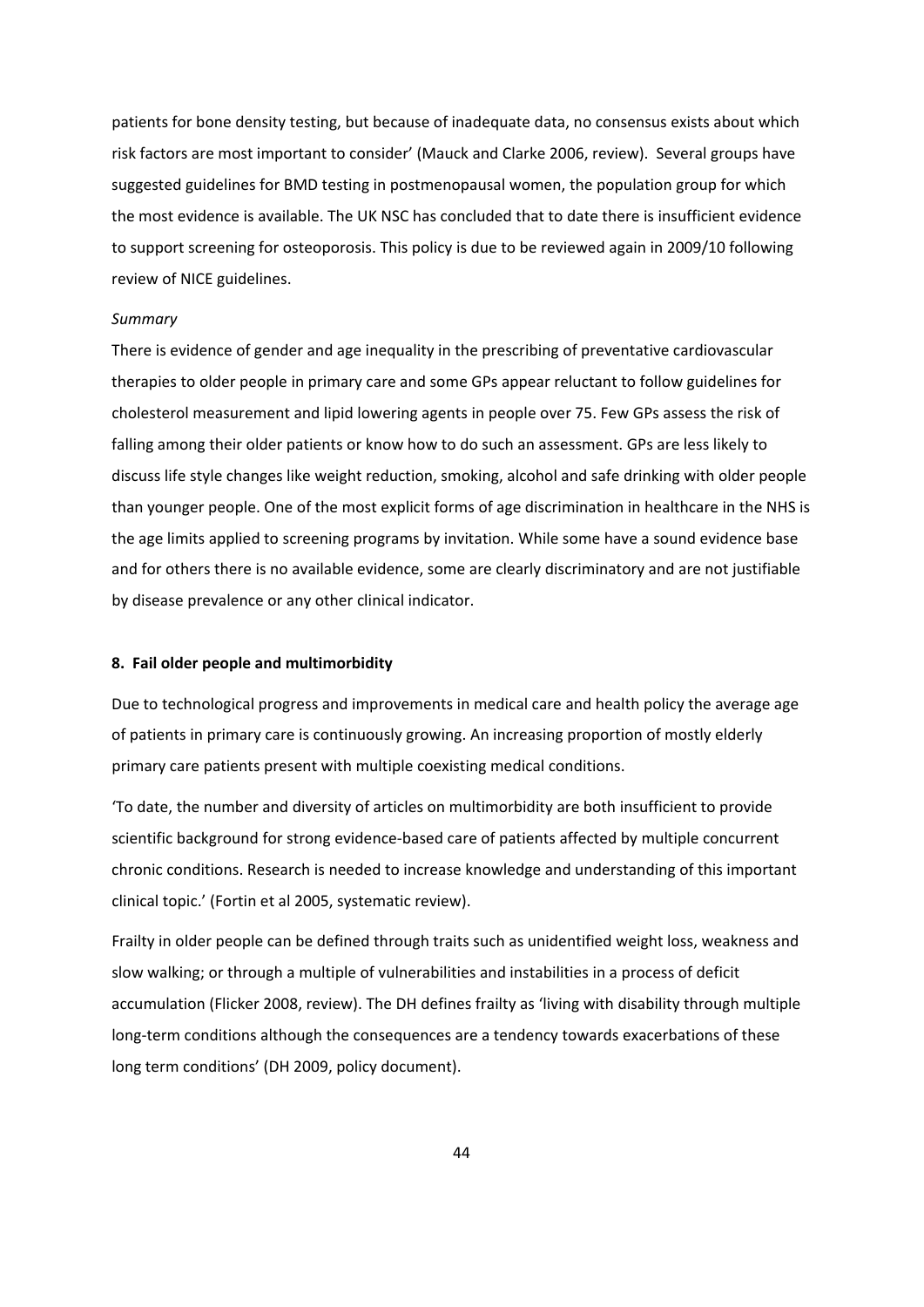Older people with multiple chronic illnesses and concomitant functional disability may be prone to medical neglect. Common syndromes such as falling, immobility, confusion and incontinence can be wrongly attributed to the ageing process, denying the person a correct diagnosis and treatment, which is a form of age discrimination.

Older patients with chronic illness and multimorbidity require continuity of care that cross traditional medical boundaries and care settings (Wait 2005, study). 'When such patients are seen by several specialists, each of which has expertise in a single condition, the sum of the advice can be both conflicting and excessively burdensome to the patient' (Heath et al 2009, study). However, the most underdeveloped aspects of clinical care for older people are multidisciplinary working and the limited knowledge and skill base in general practice (Iliffe et al 1998, study). 'There is a need to examine the health care of patients with multimorbidity, as they often receive fragmented specialist care which does not meet their needs, or indeed support their professional carers, especially in primary care' (Smith and O'Dowd 2007, review). Research highlights difficulties accessing care and problems with healthcare providers, particularly specialists (Noel et al 2005, study; Bayliss et al 2003, group study).

There is limited information on 'best' processes of care for persons with multimorbidities. In a study by Bayliss et al (2008, group study) of how older patients with multimorbidities would prefer to be treated, participants expressed a desire for convenient access to providers (telephone, internet or in person), clear communication of individualised care plans, support from a single coordinator of care who could help prioritise their competing demands and continuity of relationships.

There is evidence that 'older patients do benefit from medical interventions, coupled with the judicious use of therapies to increase functional status and introduction of community support' (Flicker 2008, review) even though frail older people continue to remain under‐represented in clinical trials (Habicht et al 2008, study). Results of the Hypertension in the Very Elderly Trial (HYVET) demonstrates that treating high blood pressure in those aged 80 and over can be beneficial (Birmingham 2008, study).

## *Summary*

Older people who are frail and have multiple chronic illnesses require special care to meet their specific care needs. The knowledge base for treating people with multimorbidities is limited leading to fragmented specialist care and possibly neglect of medical conditions perceived as part of the ageing process but that can be treated.

45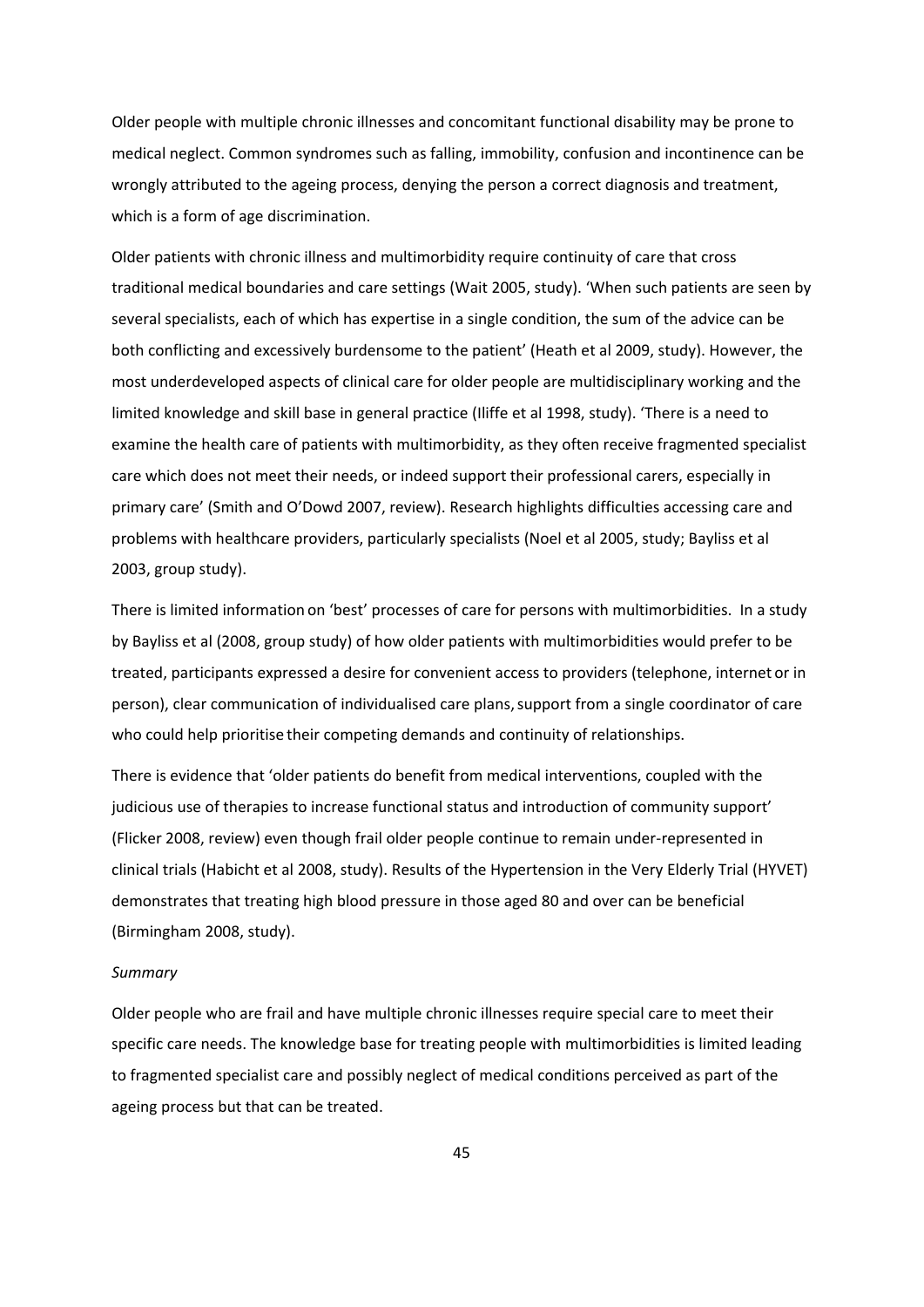#### **9. Prescribing rates and polypharmacy**

The Health Survey for England 1998 found that about two in five men (39%) and half of all women (49%) were taking prescribed medicines. From age 45, use of prescribed medicines rose steeply with age. From age 75, 81% of men and 86% of women received prescribed medication, with more than two in five of those on medication taking four or more medicines. The evidence base for prescribing to frail and older people is small and disproportionate to the level of prescribing. Only 3% of randomised, controlled trials and 1% of meta‐analyses are published about people over 65 years of age (Le Couter et al 2004, review).

Inappropriate prescribing encompasses acts of commission i.e. giving drugs that are contraindicated or unsuitable, and acts of omission i.e. failure to prescribe drugs. The lack of evidence of efficacy, coupled with perhaps a natural reluctance to prescribe potentially toxic medication, may lead to under prescribing (Crome and Natarajan 2004, study). While the evidence base is increasing 'even when the evidence base does not extend to a particular age group, effective treatments should not be withheld purely on the basis of age, just as treatments would not be denied to specific ethnic groups who are under‐represented in clinical studies' Milton et al (2008, systematic review).

Inappropriate medication use is a major patient safety concern for the older population. Polypharmacy and use of inappropriate drugs in this group increase the risk of adverse drug reactions (ADRs) (Crome and Pollock 2004, review; Mukhopadhyay et al 2007, review). O'Mahony and Gallagher (2008, review), reviewing the causes of inappropriate prescribing, suggest that it could be minimised by regular scrutiny of medicines of older patients and the introduction of a screening tool that will enable the review to be undertaken in a systematic and orderly way.

Routledge et al (2003, study) argue that the occasional unavoidable occurrence of adverse drug reactions in the elderly should be set against the knowledge that dose-related failure of existing therapy to manage the condition adequately may be one of the most important reasons for admission of older people to hospital. Thus, age is not a reason for withholding effective therapies since, although the risk of death due to several common diseases (e.g. coronary heart disease, stroke, and cancer) is greater with increasing age, the proportional reduction in mortality is often as great or greater in older rather than in younger people.

Ward et al (2004, study) undertook a study of GP practice prescribing rates for five major coronary heart disease (CHD) drug groups. They concluded 'Differences have been found between PCTs and between CHD drugs, although the main point is that GP prescribing rates seem to be inequitable on

46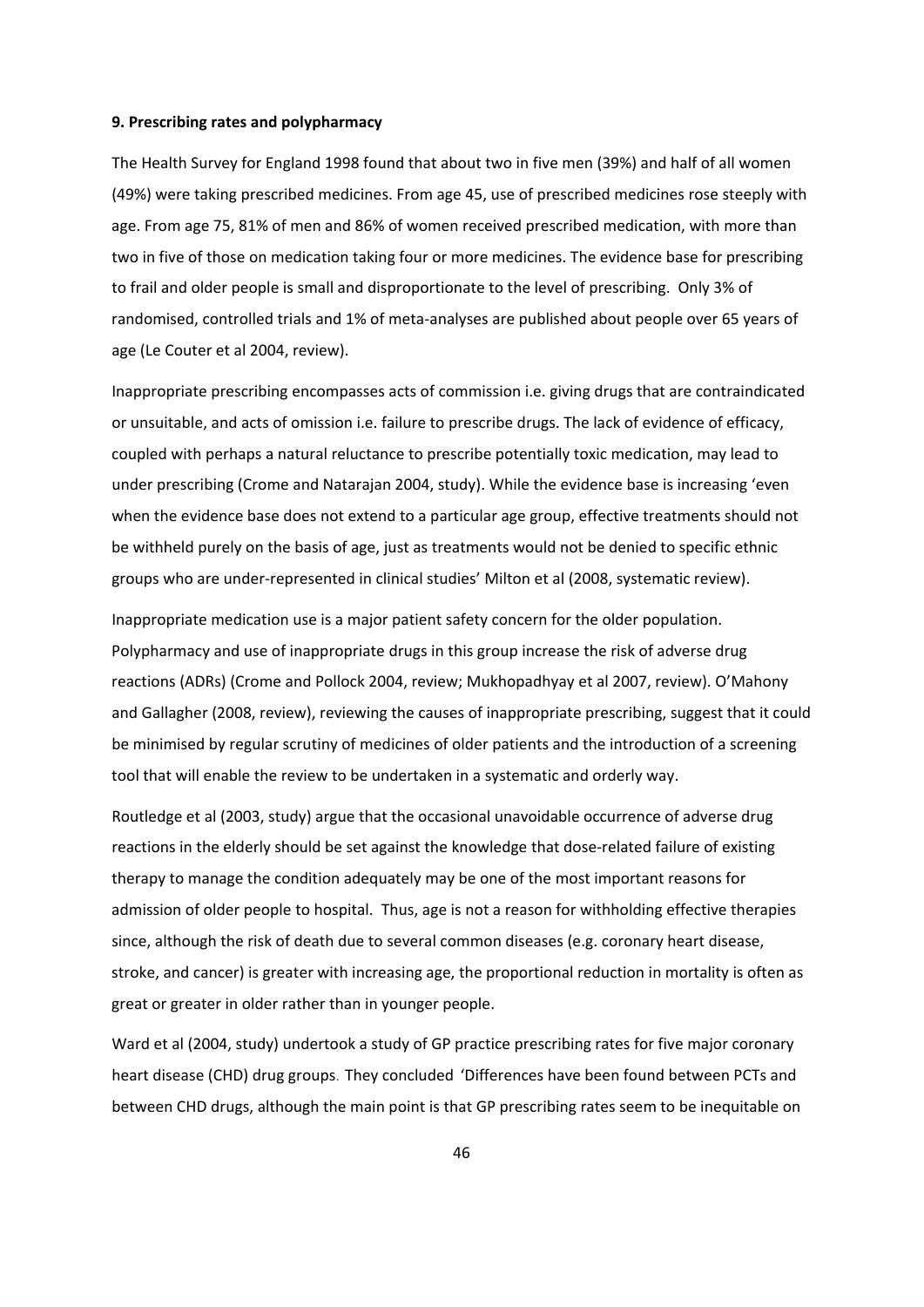the basis of patient age (patients aged over 75 years) and ethnicity, levels of deprivation and SMRs for CHD. Indeed, the NSF for CHD recognised that "many people with CHD are not receiving treatments of proven effectiveness" and there are "unjustifiable variations in the quality and access to some CHD services". This study adds weight to these assertions and may form the baseline for further studies to assess the effectiveness of the NSF for CHD in reducing the inequities in prescribing rates.'

In another study Ward et al (2005, study) looked at actual and expected prescribing rates for statins, beta blockers, and ACE inhibitors for each GP practice, ie the interface between who could benefit (eg, older populations, South Asian populations, deprived populations, populations with a high prevalence of CHD and/or high mortality rates from CHD) and who actually receives the drugs. 'Whilst the clinical and epidemiological data on statins, beta‐blockers, and ACE inhibitors has allowed for the development of evidence‐based guidelines and evidence‐based prescribing, this paper suggests that in practice, actual prescribing rates may not be related to healthcare need.' This study advances the suggestion of inequities in prescribing rates for coronary heart disease (CHD) drugs.

The Commission for Social Care Inspection investigation of medicine management in care homes (CSCI 2006, large survey) found that nearly half of care homes are failing to meet national minimum standards for how they give persons their medication, prescribed by their doctors, to treat their medical conditions. This can result in older people being given the wrong medication, someone else's medication, medication in the wrong doses or no medication at all. Those living in nursing homes appear to receive poorer care than those living at home in terms of underuse of beneficial drugs, poor monitoring of chronic disease, and overuse of inappropriate or unnecessary drugs.

### *Summary*

The exclusion of older people from drug trials that study efficacy and safety can lead to treatments being withheld purely on the basis of age even though the use of effective therapies for older people can lead to a proportional reduction in mortality as great as or greater than that for younger people. Standards of medicine management in care homes are poor leading to residents being denied prescribed medicine or medicines being improperly administered and monitored.

## **10. Rehabilitation services**

Stroke, cardio‐respiratory diseases and fractured neck of femur become more common as people age leading to chronic disease and disability. Older people are likely to require more time than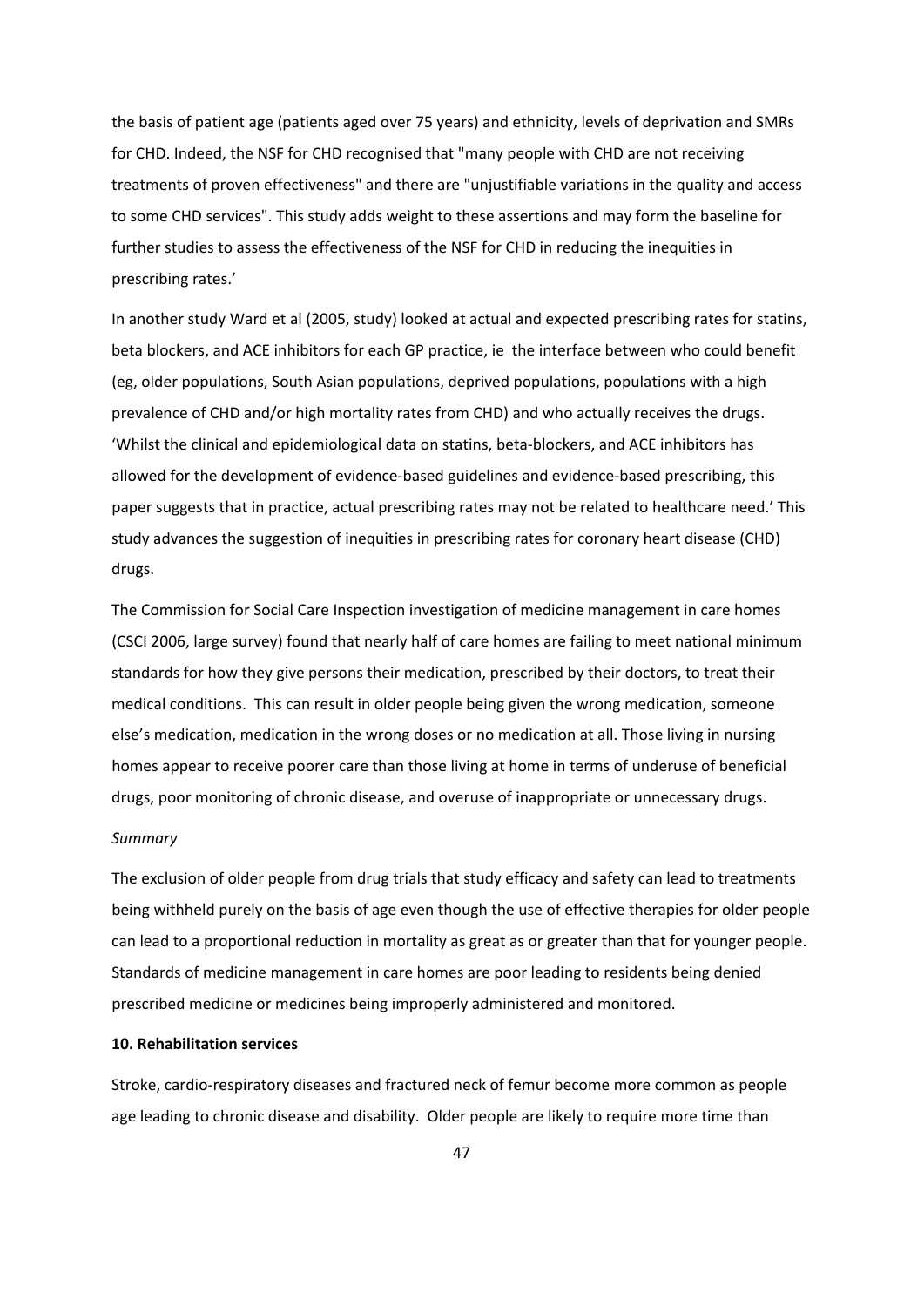younger patients to make a full recovery or regain some functional ability through a process of multidisciplinary assessment and appropriate rehabilitation services.

Two studies show that health professionals appear to have knowledge of the benefits of cardiac rehabilitation for older people, but that the scarcity of resources prevented them from offering more accessible and appropriate services. The implication is that older people face specific barriers to rehabilitation because of their age despite evidence that 'older people acquire similar benefits to those of younger people after cardiac rehabilitation' (Clark et al 2002, study).

A case study by Tod et al (2002, study) explored what barriers exist for patients in accessing cardiac rehabilitation services within the South Yorkshire Coalfield locality. A comprehensive and individualised cardiac rehabilitation programme by suitably trained staff has been shown to reduce mortality by as much as 20% to 25% over 3 years. The study revealed a limited service capacity creating a fundamental barrier to the many people accessing cardiac rehabilitation after a heart attack. Older people were among the groups who fared worse in terms of access to services, along with women and those in traditional working class coalfields communities. Older people also experienced specific barriers in accessing cardiac rehabilitation. Staff and patient participants thought existing services inappropriate for older people, often because of the hospital base. Frailty because of age or comorbidity may exacerbate problems with travel, transport and distance to services in this case the distance between the ex-mining villages and the hospital where cardiac rehabilitation services were based. Older participants also emphasized the importance of routine in their lives and the security this offered. If cardiac rehabilitation attendance disrupted their routine, they would not attend.

I refused help from the hospital...I said, 'Well, what's the times?' He said, 'Mornings.' I said, ' That's out. (Patient)

'Limited capacity and inflexibility prevented staff offering an appropriate range of services to ensure access' (Tod et al 2002, study).

The study by Clark et al (2002) investigated the role of age in affecting access to cardiac rehabilitation in Scotland. A national survey of rehabilitation centre coordinators found that although all respondents thought that there should not be an age limit for entry to cardiac rehabilitation programs, 77% believed that rationing by age still occurred. Criteria influencing selection for rehabilitation were all more common during old age, i.e. the presence of other medical ailments, lower initial exercise tolerance and poor access to private or public transport. Older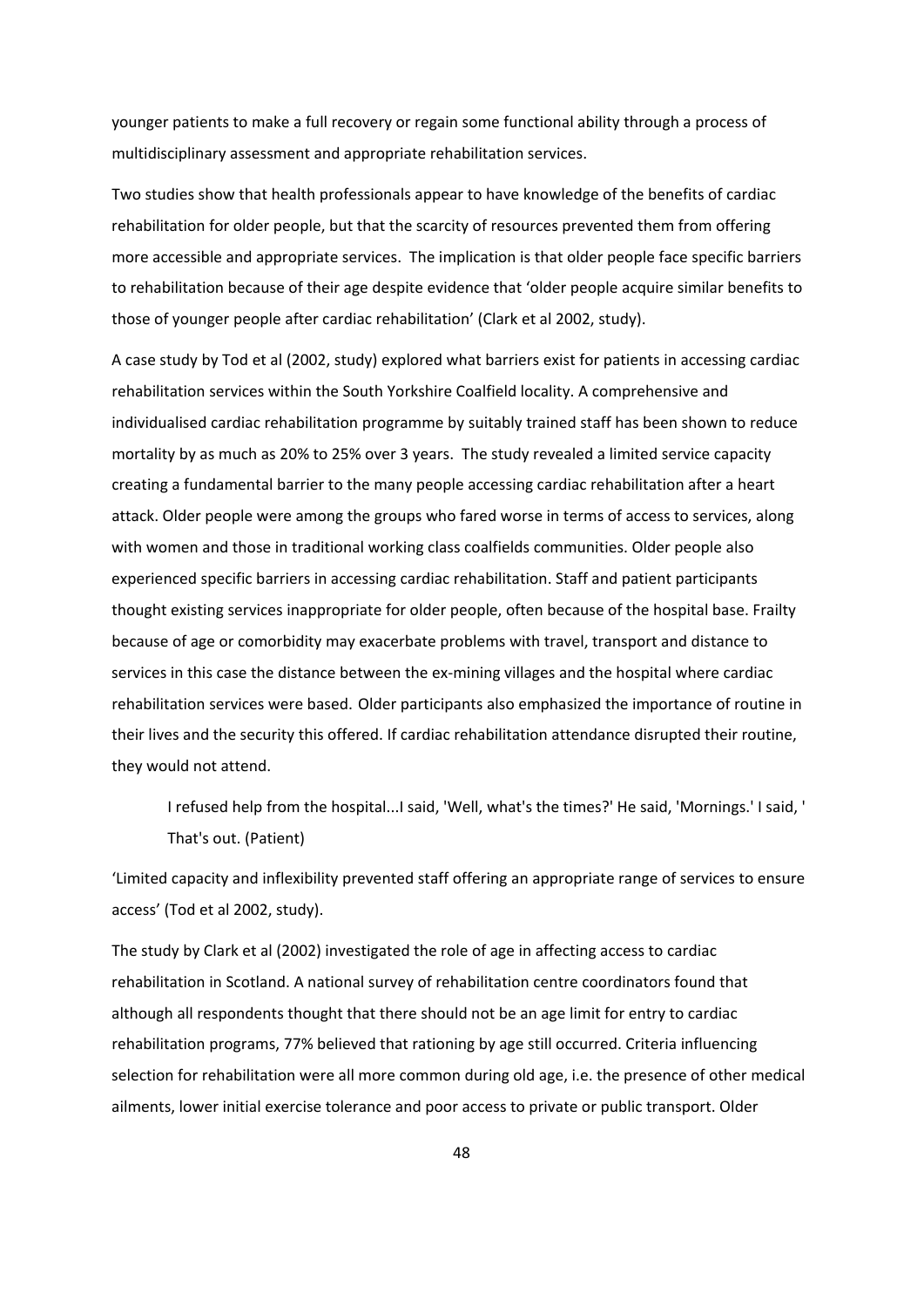patients were seen as requiring more staff time, the provision of transport, and dedicated programme choices and locations. The participants in both focus groups agreed that cardiac rehabilitation was often inadequately funded and that older patients suffered most from the resource constraints.'

Morris et al (2007, opinion), in response to an article by McMurdo and Witham (2007, review) discussing the health and welfare of older people in care homes state 'Many older people are moved into care homes without a comprehensive geriatric assessment or opportunity for rehabilitation. ... Failure to identify and treat reversible conditions may lead to a loss of dignity, progressive functional decline, urinary and faecal incontinence, sepsis, pain, malnutrition.'

A large proportion of people with Parkinson's, a disease mostly occurring in older age, have never been assessed or had treatment from therapists even though therapies are increasingly part of a holistic approach to managing the condition: 46% have never had physiotherapy; 63% have never had speech and language therapy; and 66% have never had occupational therapy. In addition, over a quarter of people with Parkinson's in the UK have never talked to a Parkinson's Disease Nurse Specialist (PDS 2008).

Stroke is a major cause of disability. A significant number of survivors experience disabilities of varying degree and require ongoing care and rehabilitation. Mold et al (2003, review) reviewed the qualitative literature to explore social factors of patients' uptake and professionals' delivery of stroke services, 'A key concern has been to investigate attitudes towards the older stroke survivor and whether age dictates willingness to provide medical and rehabilitation services.' There was some evidence of negative attitudes among professionals which hindered access to preventative health initiatives and healthcare information restricting the options available to older stroke survivors. In turn, older people themselves might view stroke as a consequence of old age and be less inclined to seek services.

Older adults in long‐term care can benefit from exercise and activity. In a study of care homes many respondents (managers, owners) were willing, in theory, to refer residents to physiotherapy, yet physiotherapy was seldom regarded as having an integral role within homes (Chesson and Duthie 2000, survey).

## *Summary*

Older people may face specific barriers to rehabilitation services because of their age and a high proportion of service providers believed that rationing by age has occurred restricting access to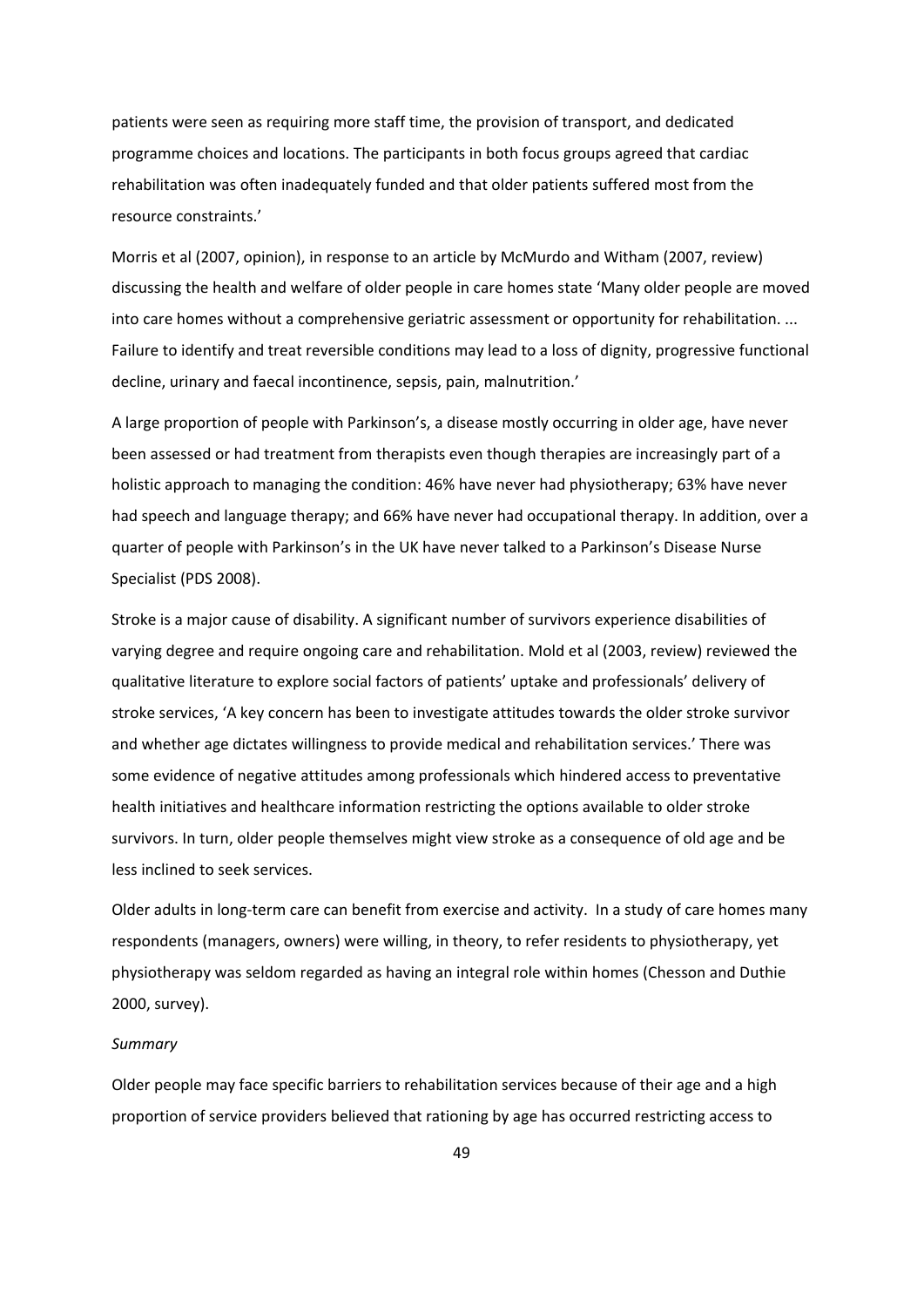cardiac rehabilitation programmes. A large proportion of people with Parkinson's disease, a disease primarily of older age, have not been offered physiotherapy, speech and language therapy, and occupational therapy. Older people can be moved into care homes from hospital without a comprehensive assessment and opportunity for rehabilitation.

### **11. Palliative care**

A considerable body of evidence shows that older people suffer unnecessarily owing to widespread underassessment and under treatment of their problems and lack of access to palliative care. As a group older people have many unmet needs in palliative care (Davies and Higginson 2004a,b, studies). There are concerns about ageism and attitudes to older people in pain management; especially problematic is the pain experienced by older people in nursing homes; and pain in the person with dementia (Lavelle 2003, study).

Age discrimination is evident in access to palliative care. People under 65 with terminal conditions have disproportionate access to palliative care. This is partly explained by the higher allocation of resources to patients with cancer, rather than other terminal illnesses which are the main cause of death in older people. However, even within specialist palliative care for people with cancer, younger people receive proportionately more care than older people from every type of service (DH 2008, policy document; National Council for Hospice and Specialist Palliative Care Services 2004, review; Fallon and Dunlop 2002, study; Addington‐Hall and Altmann 2000, study).

The prevalence of symptoms in people with a non-cancer diagnosis has many similarities to that for people with cancer. But only 1% of those with a non-cancer diagnosis have access to specialist community teams in the last year of life compared with 40% of those with cancer. (National Council for Hospice and Specialist Palliative Care Services 2004)

A comprehensive needs assessment for palliative care education within nursing homes revealed inequalities across the network with regard to educational provision and uptake of palliative care services (Mathews and Finch 2006, study). In residential care homes palliative care is often poorly organised and is associated with crises and unpredictability for staff and residents (McMurdo and Witham 2007, review).

The issue of pain management in primary care is a concern of older people highlighted by panel members discussing experiences of general practices '*my pain is not an area where we seem to progress, I have tried to discuss this on numerous occasions'; 'I would like the opportunity of discussing my pain relief'* (West Suffolk Older People's Voice et al 2008, group study). Many stoically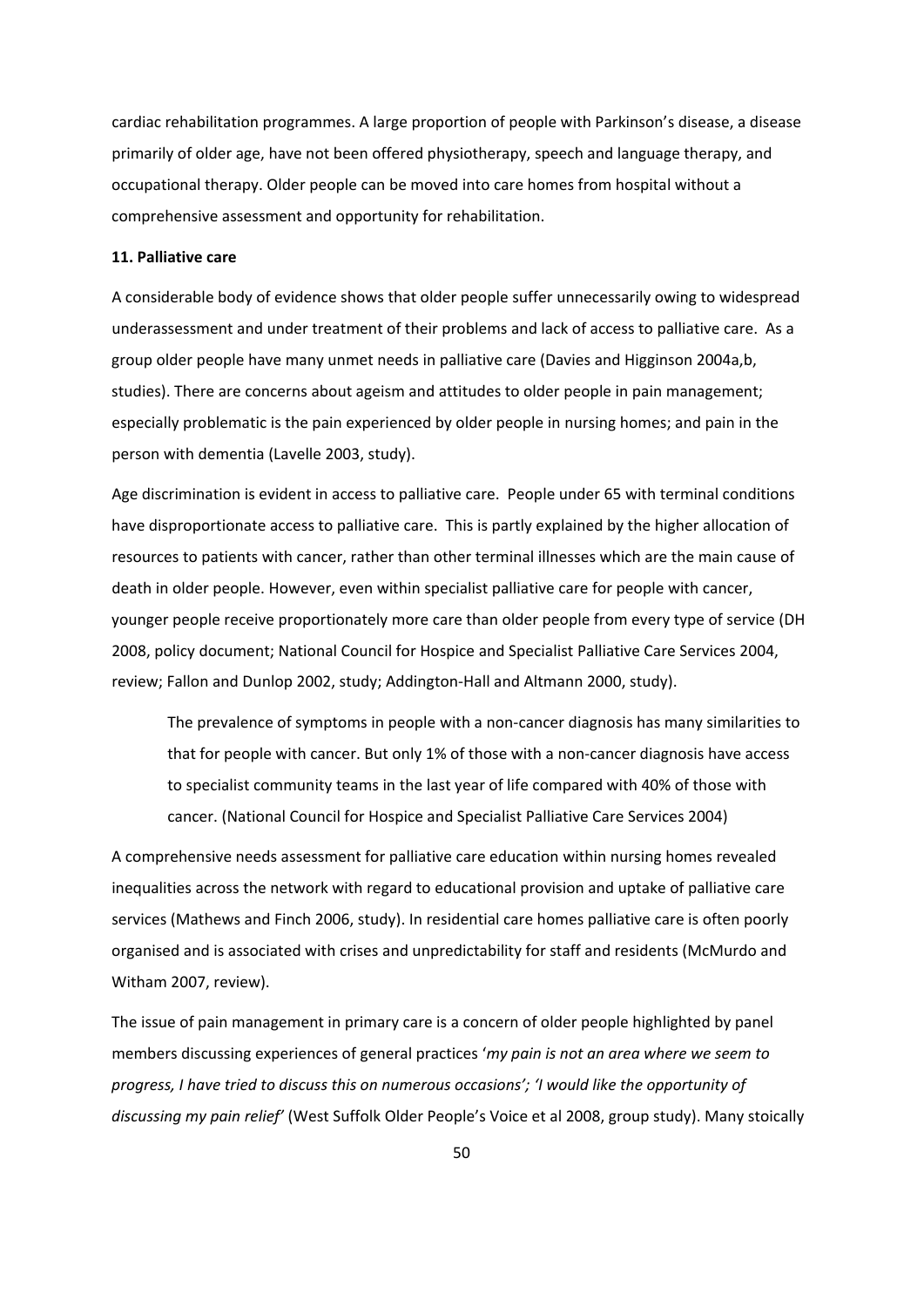accepted pain even though it could be treated. 'Pain in older people is highly prevalent and widely accepted as something to be expected and regarded as "normal" in later life. Hence, suffering associated with persistent pain in older people often occurs without the appropriate assessment and treatment' (Kumar and Allcock 2008, group study).

### *Summary*

People under 65 have disproportionate access to palliative care and older people have unmet needs in palliative care and pain management. There is evidence palliative care in nursing homes for older people is poorly organised. Older people can experience persistent pain without appropriate assessment and treatment.

## **12. Dental care**

Oral health care is as important for older people as any other age group and an integral part of any general health checks (Help the Aged 2008, policy document). Older people are retaining natural teeth for longer and these teeth will require regular maintenance to provide good oral health. The results of the last three Adult Dental Surveys indicated that the percentage of people in each age with no teeth is reducing each decade. In the 65 and over age group the percentage has decreased from 79% in 1978 to 46% in 1998 (APHO 2008). Oral health problems have a profound impact on quality of life and overall health for older people. There is evidence that older people are particularly vulnerable to nutritional and diet imbalances if their oral condition deteriorates. Poor oral health is also linked to infections, including aspiration pneumonia, to which older people are particularly susceptible; periodontal disease and diabetes; and cardiovascular disease and stroke. There is a concern that oral health care for older people has not been given sufficient priority in service commissioning (Gerodontology Association 2005, review; Help the Aged 2006, study; BDA 2003 and 2009, policy documents).

It is well documented that access to NHS dental services can be problematic for older people (Help the Aged 2008, policy document; BDA 2003 and 2009, policy documents). The barriers older people face preventing them from receiving adequate dental care include mobility problems, illness, inconvenience, the scarcity of NHS dentists and the cost, or fear of the cost, of treatment (Age Concern 2008, survey; Gerodontology Association 2005, review). Those living in rural areas experience particular difficulties with limited access to preventativeive dental healthcare and treatment and 'There is a clear disadvantage to those who cannot afford to pay for treatment' (Healthcare Commission 2006, study). Analysis of national data indicates that 'the level of contact between older people and dental services is relatively low, and definitely lower than for adults in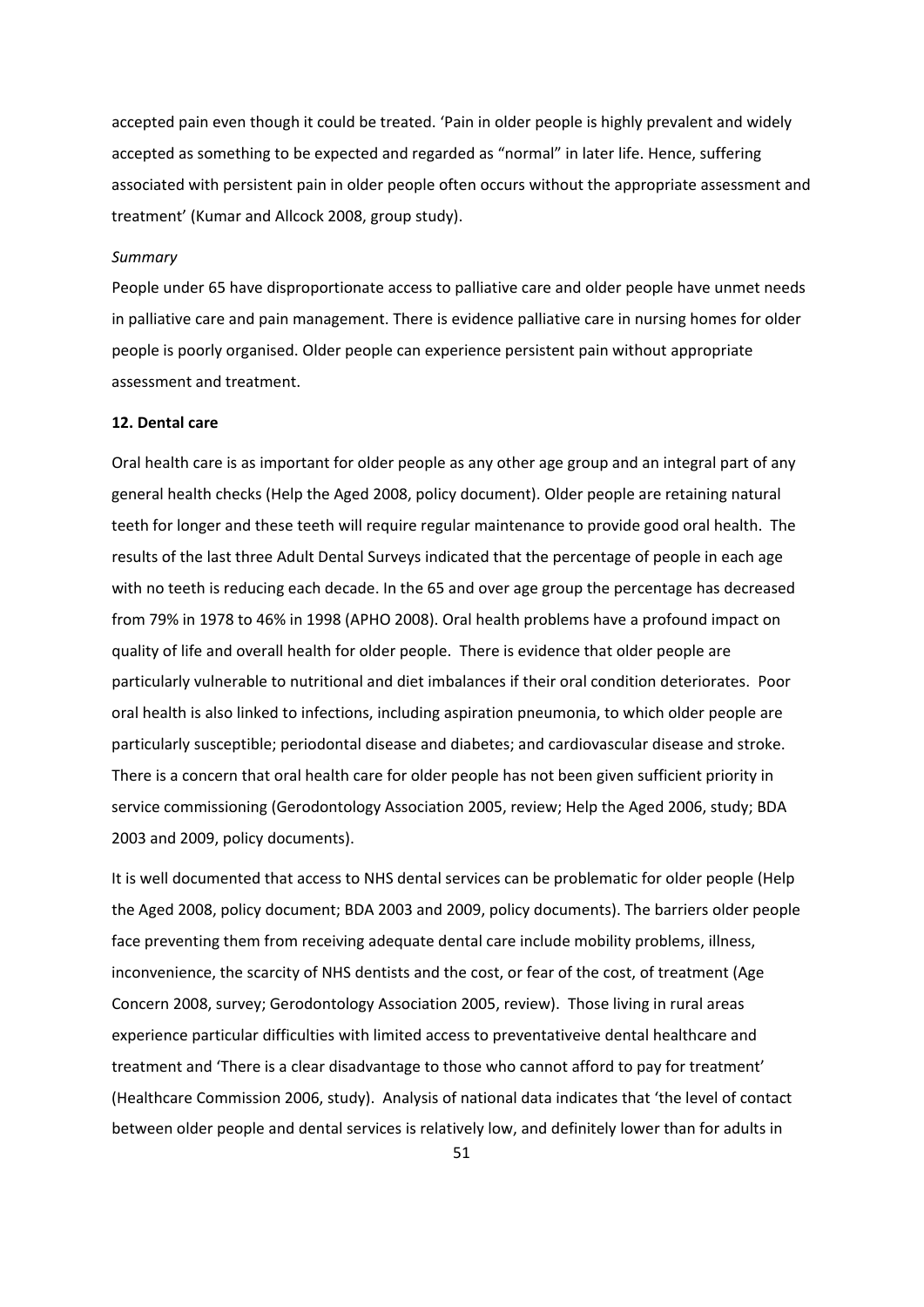general' (Gerodontology Association 2005, review). The data also shows compared with other treatment types, preventative treatment is rarely undertaken for older people even though it is likely to be appropriate for almost every older person with their own teeth.

A study by Bristol South and West Primary Care Trust (2006, large survey) on 'Commissioning better dental services for older people' found high levels of unmet need in the older population. Existing dental services had developed over time without strategic direction. The majority of older people live independently in the community throughout the PCTs, including rural areas, with problems of access. Twenty per cent of the older population are functionally dependent; amongst this group there is a low uptake of dental services.

Redditch and Bromsgrove PCT undertook a health equity audit into age discrimination looking at access to NHS dentistry (Redditch and Bromsgrove PCT 2005, study). The audit found there is evidence to support the view that there is poorer access to NHS dentistry for older people than younger people and thought it likely to be due to a combination of factors, which may include age discrimination. Under some circumstances, NHS dentists may view older people's treatment as less economically attractive compared with younger counterparts. Equally treatment of older people can be more time consuming due to co-existing morbidity, disability and limitation of mobility. The dentists may therefore be more inclined to recruit and retain younger people on their lists than the older age groups. The audit concludes that interpretation of the information is difficult. 'In all likelihood, the findings represent a dearth of NHS dental provision for all the population. Within this, older people may be worse off and this could be due to patients demanding less, or dentists discriminating against older people.'

Frail older people unable to go to a dentist surgery and people living in care homes with dementia or other debilitating health conditions are particularly vulnerable. The DH commissioned strategic review of oral health care for older people found that only 4% of all claims for older people involved domiciliary care in the last year [2004]. The situation is getting worse as the rate is 44% lower than it was 5 years ago (Gerodontology Association 2005, review). The Community Dental Services (CDS) only manage to treat a very small percentage of the total older population and there is considerable geographic variation in the provision of this service.

The oral health of older people living in care homes can deteriorate rapidly. Studies over the past 25 years have shown that dental neglect occurs at a significant level in long term care settings, with many older people experiencing debilitating dental diseases and infections. This is due in part to lack of assessment, professional dental visits and education on part of care staff (Paterson 2000, study).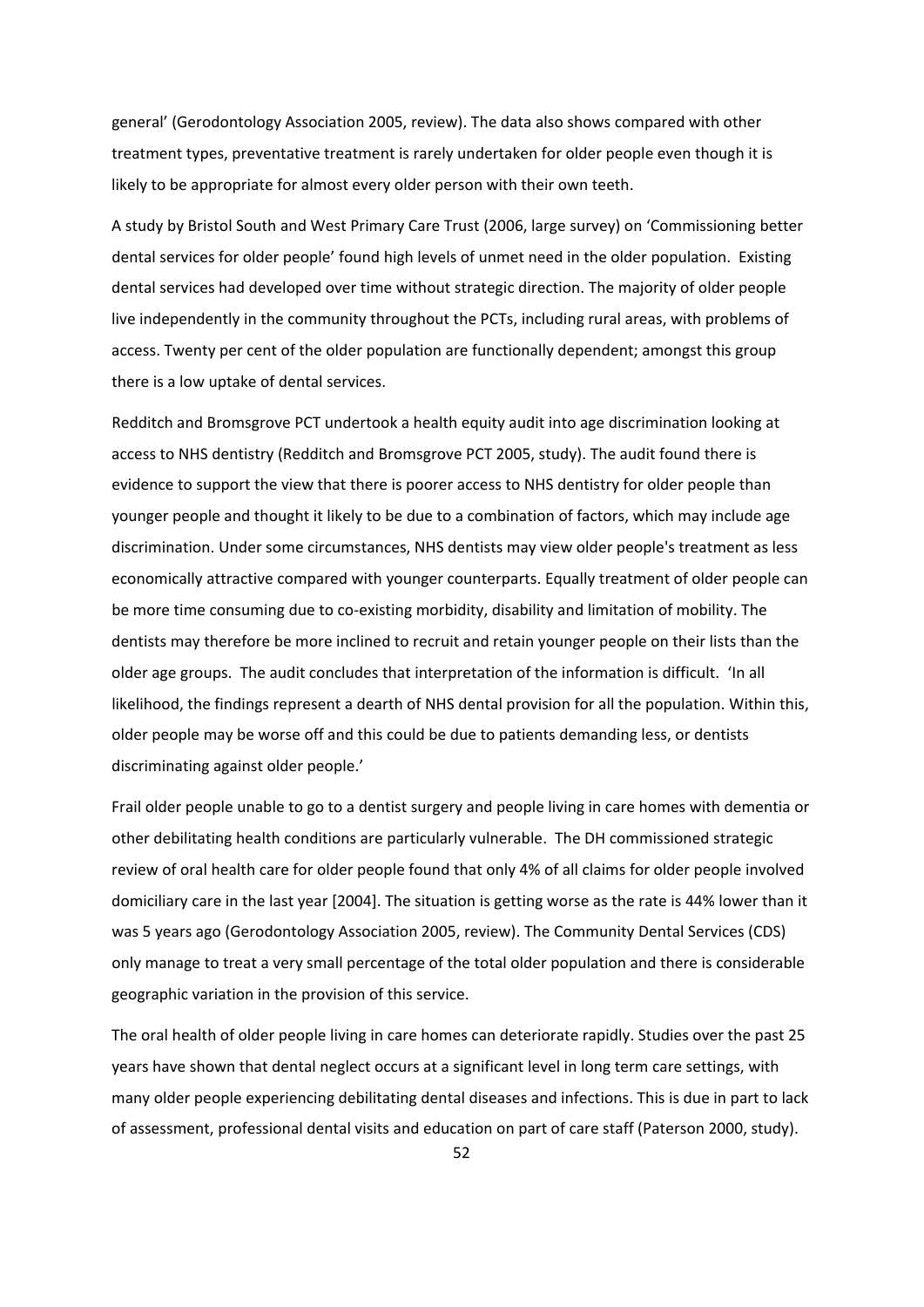In a key policy paper the BDA (2003, policy document) said that the configuration of dental services should take greater account of the needs of older people; this may include the use of mobile services to ensure people can access dentistry. The BDA also called for residential care homes to take a more proactive approach to ensuring their residents have good dental health with homes compelled to comply with a set of basic local standards, for instance scheduled visits by a dental professional.

#### *Summary*

The level of contact between older people and dental services is relatively low, and definitely lower than for adults in general. Barriers older people face include mobility problems, illness, inconvenience, the scarcity of NHS dentists, the cost or fear of cost. There is evidence to support the view that there is poorer access to NHS dentistry for older people than younger people, factors for this may include age discrimination. Dental neglect occurs at a significant level in long term care settings, due in part to lack of assessment and professional dental visits.

### **13. Eye care services**

Prevalence of sight loss increases significantly with age. Nearly all (98%) of visually impaired adults are aged over 65 years. Only an eye examination can separate a serious visual impairment from 'normal' ageing changes. Age related eye conditions include cataracts, the leading cause of blindness in older people, uncorrected refractive errors, glaucoma, macular degeneration, and diabetic retinopathy. The majority of older people with sight problems have some useful vision and with appropriate low-vision support can be helped to use their remaining vision. 'The effects of such problems can be lessened considerably by better health care and appropriate and timely intervention and support' (Smith 2006, study). Smith states that 'age discrimination is a factor in both identification of visual impairment in older people and provision of services and support to meet the needs of older people with sight problems. Because impaired vision is seen as an acceptable consequence of ageing – an 'acceptable' condition rather than a severe disability – the potential for older people to experience prejudice and unfair treatment is high'.

Studies carried out in the 1990s identified a major problem of preventable or treatable visual problems in the older population in the UK (Campbell 2005). An example is Reidy et al's 1998 study of 1547 people in north London, which estimated that 88% of older people over 65 with visual impairment due to cataract are not in contact with any eye services and 75% of people over 65 with glaucoma are not in contact with an eye specialist (Gray et al 1999).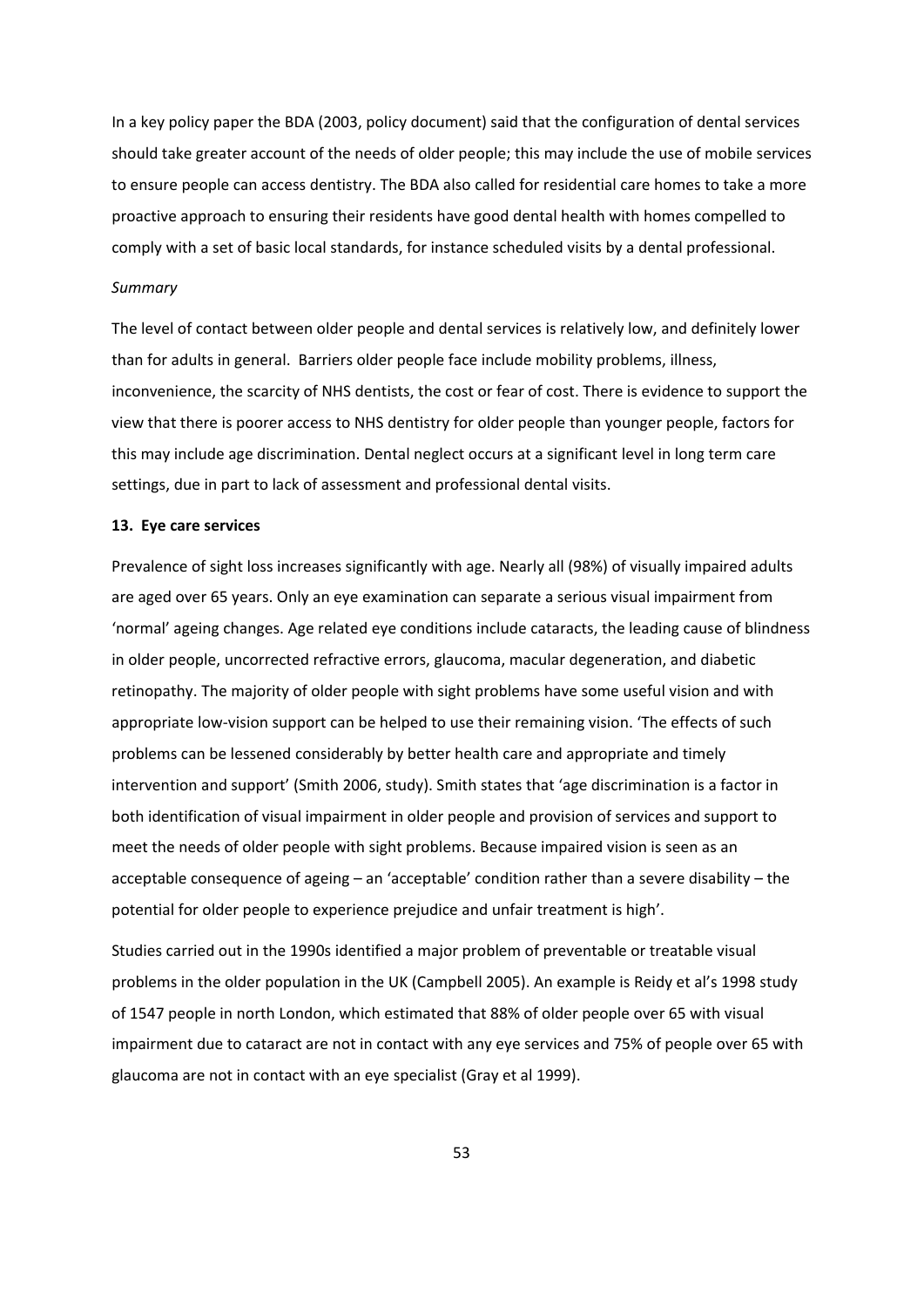Evans and Rowlands (2004, review) undertook an extensive review of the literature to determine the prevalence of correctable visual impairment (VI) in older people in the UK and to find out why so many older people have correctable but untreated visual impairment. Studies suggest that visual impairment affects about 10% of people aged 65–75, and 20% of those aged 75 or older. There is a strong relationship between impaired vision in older people and both reduced quality of life and increased risk of accidents, particularly falls. The literature on the prevalence of undetected reduced vision in older people reveals that between 20 and 50% of older people have undetected reduced vision. The majority of these people have correctable visual problems (refractive errors or cataract). Reasons for this include people assuming nothing can be done; being told nothing can be done; and long waiting lists for assessments. Primary care optometric services are widely available in the community yet this review clearly shows that many older people have undetected poor vision. 'The notion that older people with poor vision will all regularly attend optometrists for refractive corrections and the detection of ocular pathology is clearly little more than just an ideal. Even the cases where pathology is diagnosed and they are seen by an ophthalmologist often fail to receive appropriate low vision services.'

Macular degeneration (MD) is a chronic, progressive eye condition that mainly affects people over the age of 50 years. It is a major cause of blindness among those of European descent over the age of 60 years. It is estimated that, in the UK, between 182,000 and 300,000 people are blind or partially sighted because of MD (Fletcher et al 2001, review). For the majority there is no treatment and, where treatment is available, it does not cure the condition but instead slows or halts its progress for an indeterminate period. Evidence from a survey of 2000 randomly selected members of the Macular Disease Society (MDS) indicates that 'many people with macular disease have unsatisfactory experiences with health professionals around the time of diagnosis and subsequently. The data point to shortcomings in the provision of information and in the affective quality of interactions with ophthalmologists and other health professionals' (Mitchell et al 2002, survey).

Immediate referral and fast tracking of people with symptoms of exudative (wet) age related macular degeneration to specialist retinal centres provides access to a range of treatments that can help to minimise damage to the macula (Chopdar 2003, study). Evidence collected by the Macular Disease Society shows that '7,500 people who develop wet AMD every year are being lost in the system. ... [and] over the last 12 months 30% of people throughout the UK who could have benefited from PDT (photodynamic therapy) have not been treated' (MDS 2005, large survey). The MDS also reports that only half of patients reach the appropriate clinician within the three‐month window of

54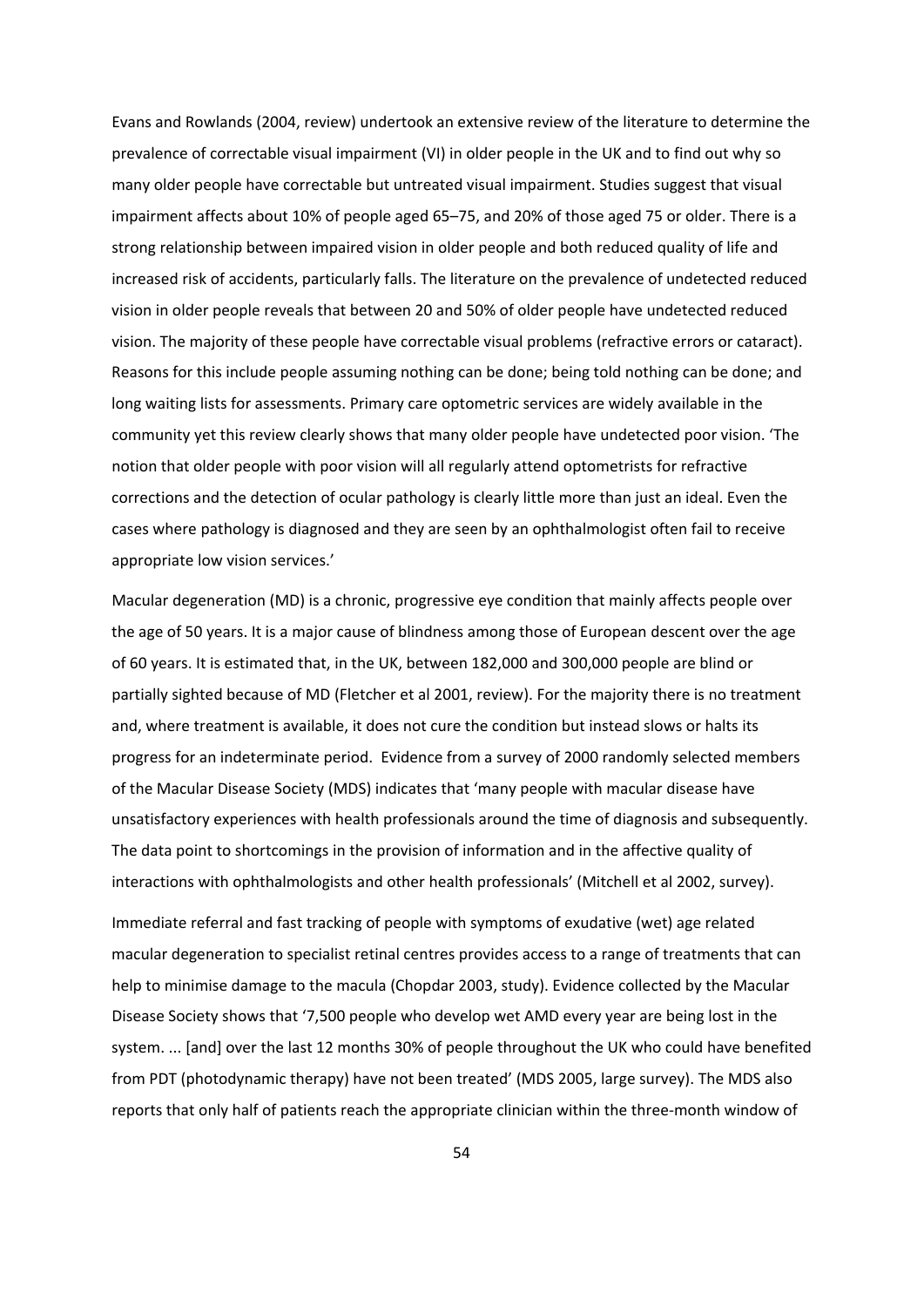opportunity (before irreversible eye damage and blindness sets in), partly because of delays in the referral process and long waiting times for appointments; many GPs and support staff in surgeries and eye clinics are not aware of the need for speed for treating suspected wet AMD (MDS 2005, large survey).

#### *Summary*

The majority of older people with sight problems have some useful vision and with appropriate low‐ vision support can be helped to use their remaining vision. Between 20% and 50% of older people have undetected reduced vision, most of which can be corrected. Low vision services are fragmented and there is a wide disparity in the quantity and quality of services between different parts of the UK. Age discrimination can be a factor in both identification of visual impairment in older people and provision of services and support to meet the needs of older people with sight problems. Older people with macular degeneration have reported negative experiences in the provision of information and quality of interactions with ophthalmologists and health professionals. Many people with wet AMD reach treatment centres too late to prevent irreversible eye damage and blindness.

## **14. Foot care services**

Chiropody services are important for the well being and continued mobility of older people and levels of available services affect older people disproportionately. Many older persons in the UK cannot get help with podiatry from the NHS, as eligibility criteria have been tightened, leaving them in pain, housebound and at increased risk of falls and in extreme cases unable to mobilise. 'PCTs with financial deficits have made cuts to foot care services by raising eligibility criteria to exclude people who were previously offered a service' (Age Concern 2008, survey). In a review of progress against the NSF for older people, 'podiatry services appeared under resourced in all the areas inspected' (Healthcare Commission 2006, study). Older people reported how they had to use private services or wait very long times for NHS treatments. In the same review, people reported frequent delays in providing low cost services such as toe nail clipping.

In a report on access to primary care services, Age Concern noted that there were very significant geographical variations in access to NHS services and consequent use of private services. 'Only 22% of older people who needed foot care in the South West region had used an NHS service compared to 59% in the Northern region.' This is confirmed in the APHO report on older people's health (2008)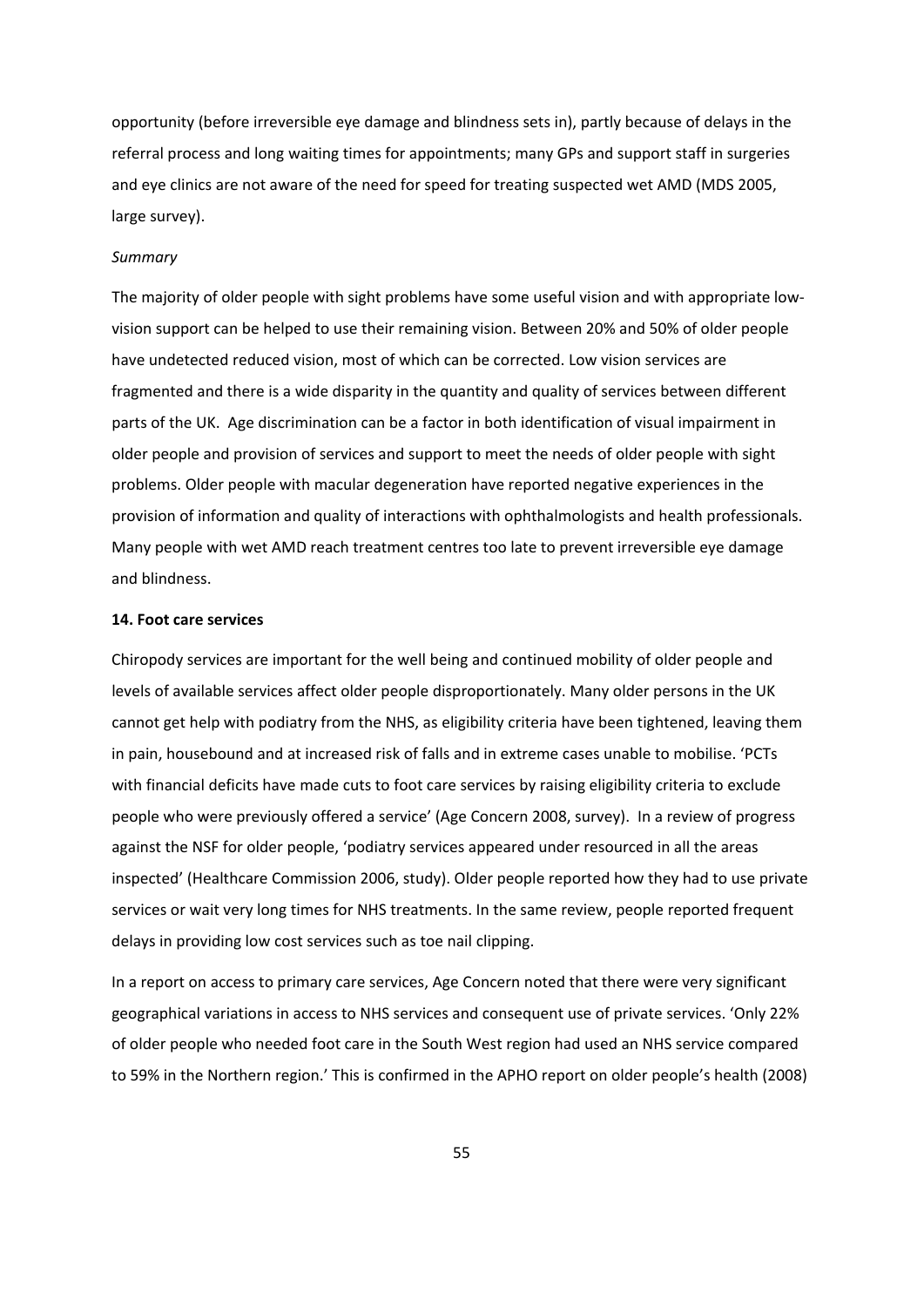'There is wide variation between regions in the care episode rate which is highest in London and West Midlands and lowest in East of England and South East regions.'

The majority of the need for footcare is not being met by the NHS. Fifty-eight per cent of older people needing foot care services used private services, while 35% used the NHS. One per cent uses services provided by voluntary/charity sector and 6% had no service at all (Age Concern 2008, survey). In a study of the treatment of people with diabetes in care homes, Benbow et al (1997, study) found out of 159 people with diabetes, within the previous four months 97 (89%) had seen a chiropodist (non‐state registered in a quarter of cases), though payment for this was made by 68 (62%).

Waiting times for chiropody services are not subject to any government targets for improvement and data is not maintained centrally. The NHS appears to give low priority to foot problems although health economic assessment suggests that the cost effectiveness of chiropody surpasses other interventions. Bryan et al (1991, study) applied a QALY measurement to chiropody ‐ a 'low‐tech' life‐ quality enhancing area of health care. Information on changes in quality of life following chiropody interventions was obtained from both practitioners and patients and the authors found the apparently low benefit, but low cost service of chiropody to be a potentially cost-effective use of NHS resources.

It is not clear whether delivery of service is targeted to those in greatest need. A study by Harvey et al (1997, study) suggests that rationing of chiropody occurs through inability to access services out of the home and 'this mismatch between the capacity to benefit from care and the pattern of provision of that care affects a number of common but low status health problems'.

#### *Summary*

Foot care services appear to be under resourced and in many areas have been reduced, which affects older people disproportionately. Foot problems are given low priority in the NHS and chiropody services are not subject to any government targets for improvement. Fifty‐eight per cent of older people needing foot care services used private services, while 35% used the NHS. Rationing of chiropody can occur through inability to access services out of the home

## **15. Hearing services**

The majority of people with hearing loss are in the older age group. There is no formal examination procedure required in order to register as deaf or hard of hearing. Being deaf is defined as: those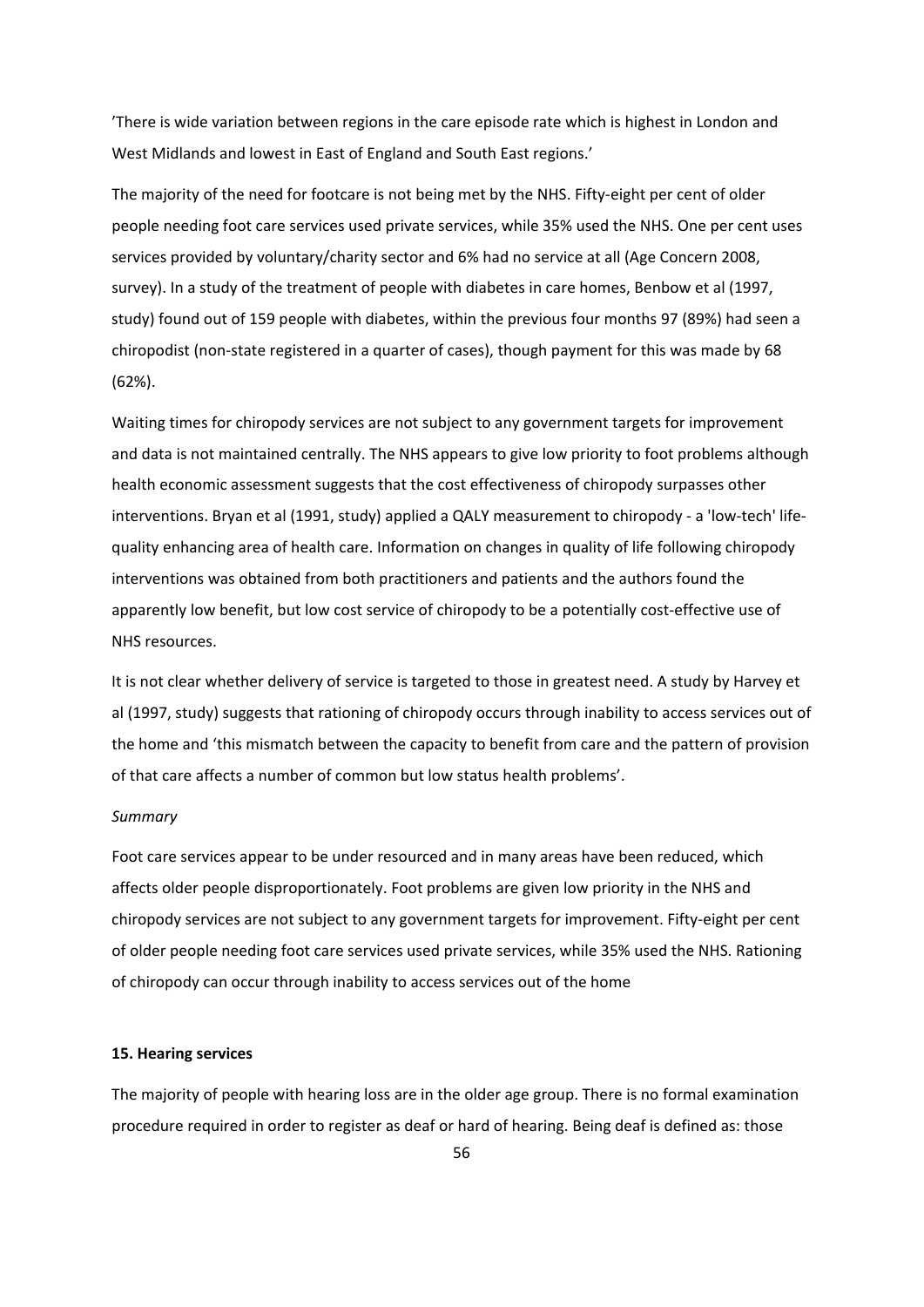who (even with a hearing aid) have little or no useful hearing, and the definition of being hard of hearing is: those who (with or without a hearing aid) have some useful hearing and whose normal method of communication is by speech, listening and lip reading.

Hearing problems can compromise safety because of difficulty hearing fire alarms, traffic and pedestrian crossings etc. Other practical problems include hearing doorbells, telephones and other devices and difficulty with communication can lead to social isolation. Up to six million people in the UK would benefit from a hearing aid, but only two million have one, according to the Audit Commission. It includes nearly 20% of people aged between 51 and 60; 36% of people between 61 and 70; 80% of 71 to 80-year-olds and 92 per cent of those aged over 81 (Parliament. House of Commons Health Committee 2007, study).

Waiting times for hearing aids continue to be a major problem. Although there is no national data on waiting times to obtain hearing aids, the charity RNID has evidence that – despite improvements in some parts of the country – in other areas people are still waiting between one and two years between GP referral and having their first hearing aids fitted (Parliament. House of Commons Health Committee 2007, study). The report by the Health Committee, *Audiology Services*, said audiology services had not been seen as a priority in the NHS modernisation programme and at a local level some primary care trusts failed to give audiology services the priority they deserved. Audiology is excluded from the general 18 week waiting time target.

A separate survey by the British Society of Audiologists in 2007 (www.bshaa.com) reported long delays for patients seeking to swap old-fashioned analogue hearing aids for modern digital ones recommended by the NHS. In total, 59 hospitals had waiting times longer than a year for patients in need of a digital upgrade.

## *Summary*

Many older people would benefit from hearing aids but do not have them. Waiting times from referral to having aids fitted can be up to two years. At a local level some primary care trusts fail to resource audiology services and they are excluded from targets for waiting times

## **16. GP Performance Contract**

The Quality and Outcomes Framework (QOF) provides performance indicators and incentives for primary care organisations in the NHS in England. The QOF of the 2004 UK General Medical Services (GMS) contract links up to 20% of practice income to performance measured against 146 quality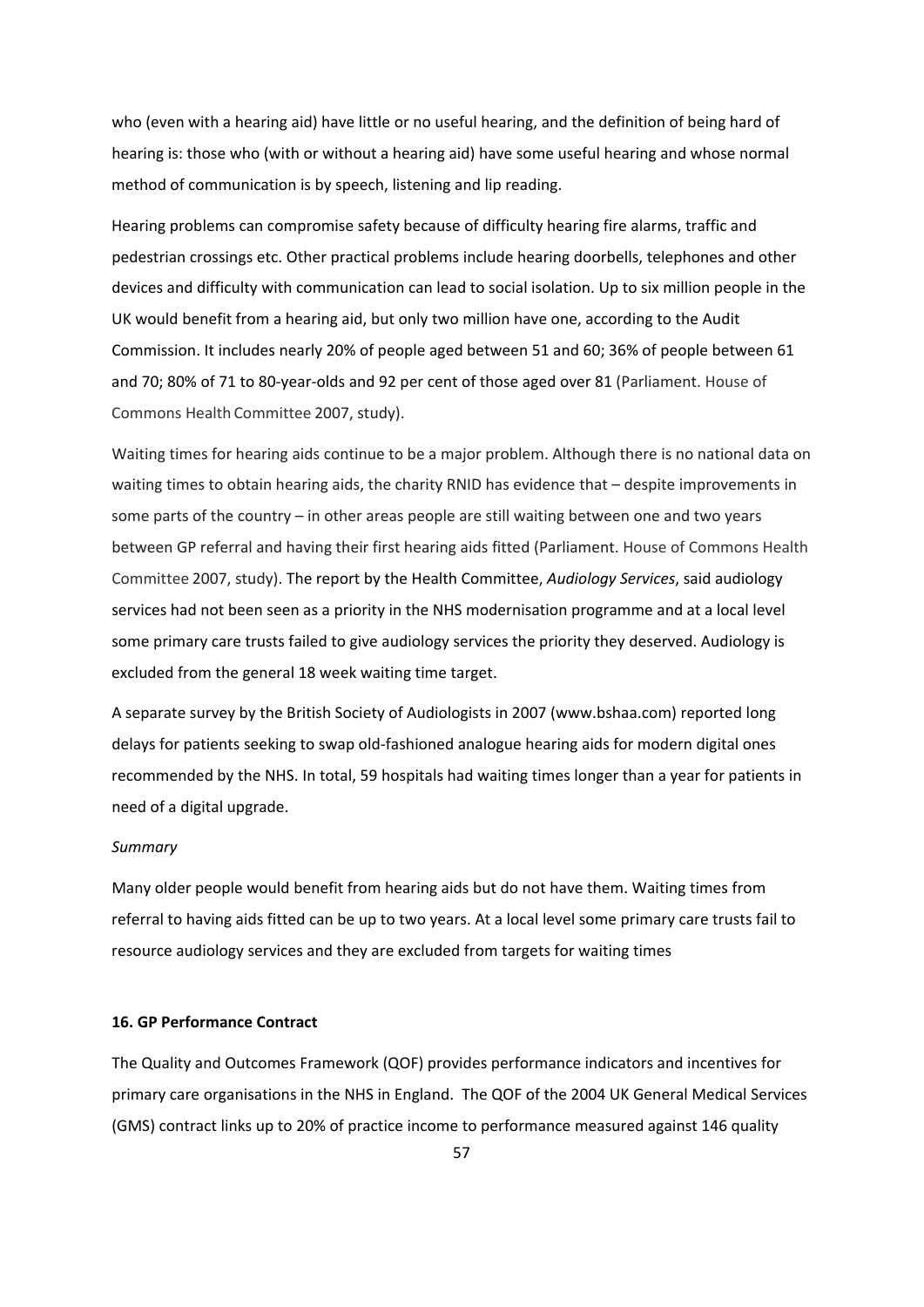indicators. The intention is to drive up standards of care using evidence-based interventions but there is some concern that the GP performance contract could skew preventive care/treatment in favour of certain areas excluding areas that may also be of considerable concern to older people. Coronary heart disease, hypertension and diabetes are the most heavily weighted domains of care. 'Will such heavy reliance on the explicit use of incentives make GPs less willing to respond in the best interests of patients when not directly rewarded?' (Smith and York 2004, study).

For example, there are few performance targets to incentivise more joined‐up and proactive care for frail older people. ''Urinary incontinence affects 25% of women over 65; 50% of people over 80 fall at least once a year, and women have a 50% lifetime risk of osteoporotic fracture; over 1 million people in the UK currently have dementia—yet none of these appear. Clearly such prevalent and debilitating conditions are of major importance, but as they primarily affect older people they haven't been at the forefront of thinking' (Oliver 2008, review).

In Steel et al's (2008, large survey) review of quality of care for older people, quality for geriatric conditions specifically was relatively poor. They suggest that inclusion of geriatric conditions in future payment for performance schemes could improve quality. This is linked to making information on performance available for a wider range of conditions which can be seen as an essential component of quality improvement. In a separate study, Steel et al (2007, study) report that care has not changed for conditions which were not included in the QOF. There is very little research evidence in this area, but it is a significant issue for GPs. 'Has the QOF turned GPs from health professionals interested in the patients in front of them to mere box tickers? Or will it increasingly do so in future? This is perhaps the most fundamental and insidious threat that the QOF presents' (Roland 2007, review).

A cross sectional study carried out with 310 general practices in Scotland investigated the effect of QOF on the management of patients with coronary heart disease in primary care (McGovern et al 2008, study). The subjects were patients with CHD as identified by their GP. Main outcome measures were the recording of CHD-related health indicators and prescribing of medicines at pre- and postcontract time points (covariates: gender, age, co-morbidity, deprivation and practice size. Post contract, the 'oldest patients (75+) were less likely than the youngest patients (under 65) to have a referral for an exercise test and/or specialist assessment after a new diagnosis of angina, receive smoking cessation advice, have a record of beta‐blocker or ACE inhibitor therapy and have a record of blood pressure or cholesterol measurement'. The study also found a substantial increase in the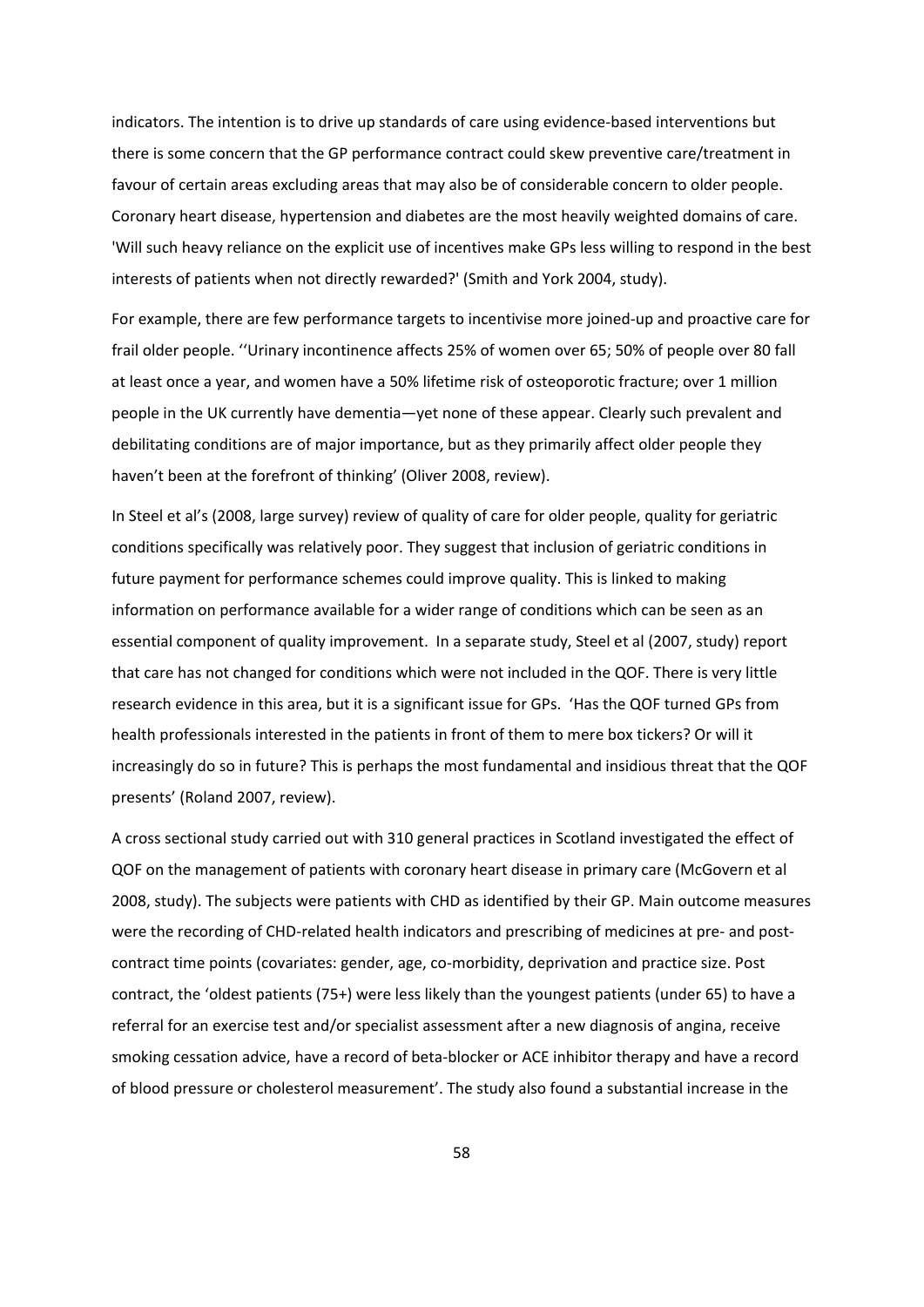use of exception reporting and suggested further investigation is required to ascertain reasons for this.

There is considerable unmet need among the older population that is ignored by the QOF. Bayley (2005, review) argues that until the identification and appropriate management of older people prone to falling, and those at high risk of osteoporotic fractures, are targeted as a domain within QOF, there will not be system wide improvements in the standards of management within primary care. Bayley asks 'If GPs were able to identify the expected numbers of recurrent fallers that we know are out there, would the currently resourced level of integrated falls services cope? Are there enough properly trained professionals to deliver the complex evidence‐based interventions that reduce falls? If not, is there any hope in the present financial climate that we could expect sufficiently increased service provision?'

In assessing the benefits and shortcomings of the QOF, Roland (2007, review) raises issues that may impact on older age groups such as the mechanism of 'exception reporting' whereby GPs can say that an indicator does not apply to a particular patient where evidenced based guidelines are not applicable; GPs may concentrate on patients who are easier to treat; and the holistic and caring aspects of the GP's roles may be undermined. Sigfrid et al (2006, review) examining the QOF and data on diabetes management conclude that 'high levels of exception reporting may be disguising unmet need, particularly in practices with deprived populations.

Also crucial for older people presented with an array of possible treatments is 'enabling people to engage in meaningful decisions about their care, an area where the performance of GPs is lower than GPs in other countries' (Roland 2007, review). This is supported by research which found that two quality aspects of care not incentivised – doctor-patient communication and continuity of care declined after the QOF was introduced 'This could be an unintended and perverse effect of the scheme and is a concern since continuity is an aspect of family practice that patients value'. (Campbell et al 2009, study). One possible explanation isthat practices focused on meeting rapid‐ access targets in which access to any doctor in the practice within 48 hours was linked to incentives but access to a particular physician was not.

The potential for benefit for medical interventions increases with age but so do the risks of harm. The clinical activities that are measured and rewarded by the QOF are mostly evidence based; however the majority of trials focus on younger patients excluding older patients (Heath et al 2007, study). The difficulty is that the evidence base about risk and benefit in the older population is still limited (Bowling 2007, opinion).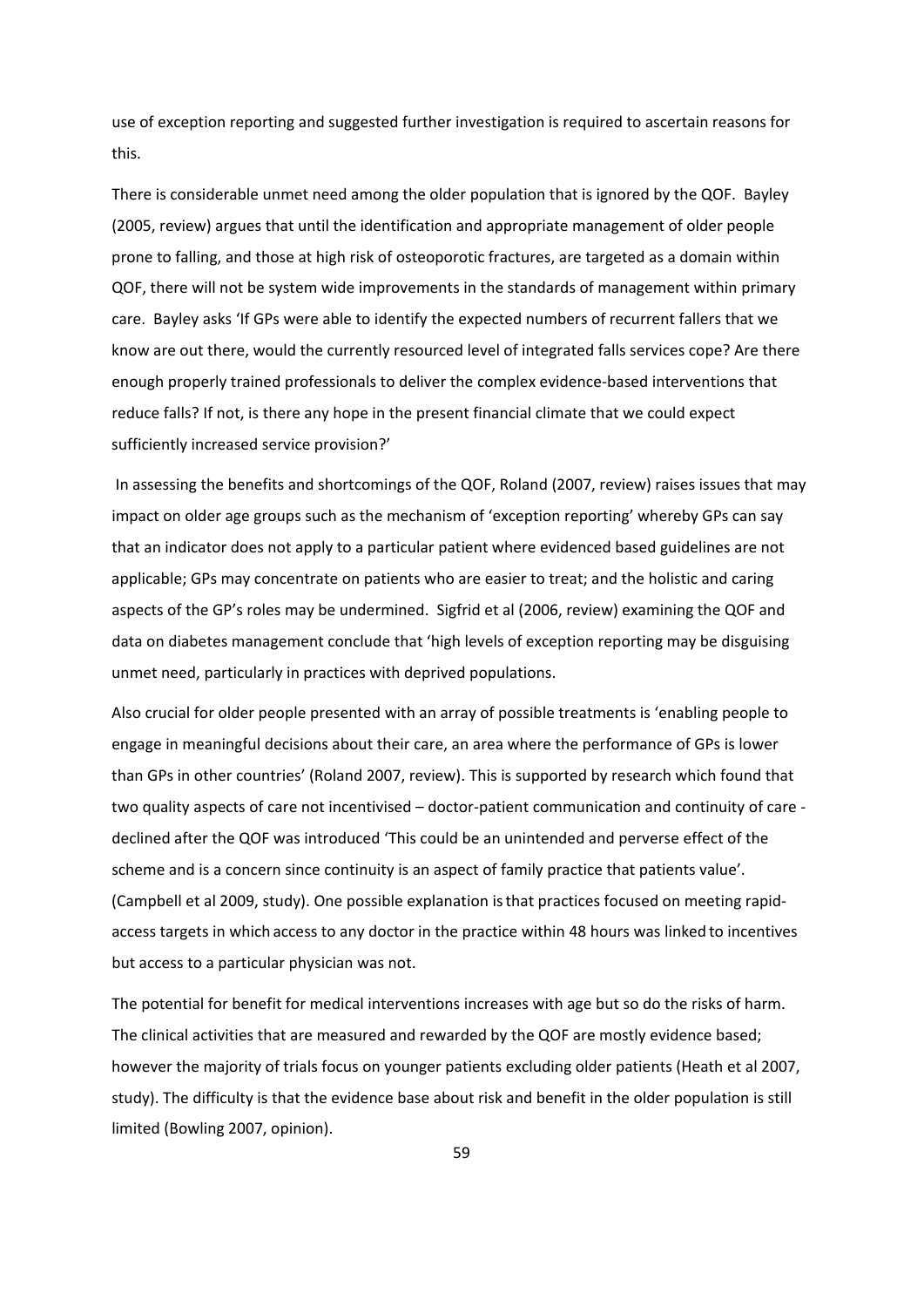#### *Summary*

GP performance contract could skew preventive care/treatment in favour of certain areas excluding areas that may also be of considerable concern to older people. There are few performance targets to incentivise more joined‐up and proactive care for frail older people. 'Exception reporting' may impact on older people where evidenced based guidelines are not applicable. Two quality aspects of care not incentivised – doctor-patient communication and continuity of care – declined after the QOF was introduced.

## **17. NICE guidelines and the use of QALYs**

The National Institute for Health and Clinical Excellence (NICE) is responsible for providing national guidance on the promotion of good health and the prevention and treatment of ill health in public health, clinical practice and health technologies. NICE uses Quality Adjusted Life Years (QALYs) to assess the relative cost effectiveness of health outcomes as a mechanism for distributing scarce resources. The QALY combines life expectancy after treatment with measures of the expected quality of that life. QALYs are used to determine not only which rival treatments to give a particular patient or group of patients, but also 'whether or not to offer any treatment at all to some patients, or whether to offer a particular treatment to some patients even when no alternatives are preferred' (Harris 2005).

In primary care the QALY has been used to assess the cost-effectiveness of treatments ranging from acupuncture and arthritis management to screening programmes for cancer, age related macular degeneration and vascular disease. The age discriminatory implications of the use of the QALY is examined in more detail in CPA's companion review 'Ageism and age discrimination in secondary health care'.

Some argue that the QALY is inherently age discriminatory while others do not – opinion remains divided as indicated below. NICE believes that their guidance overall is not discriminatory towards older people and suggest that local implementation of guidance may require closer examination.

'It is the fact that younger people usually (though not always) have more life expectancy to gain from treatment that makes the QALY "inherently ageist"' (Harris 2005 in Taylor 2007, study).

'If the effects of treatment are expected to last for life, patients with a short life expectancy cannot expect to come out as favourably as those with long to live. ...

NICE openly works to a utilitarian model, but this is not to say it endorses discrimination. The discretion applied after the application of the QALY and the other stages of appraisal are intended to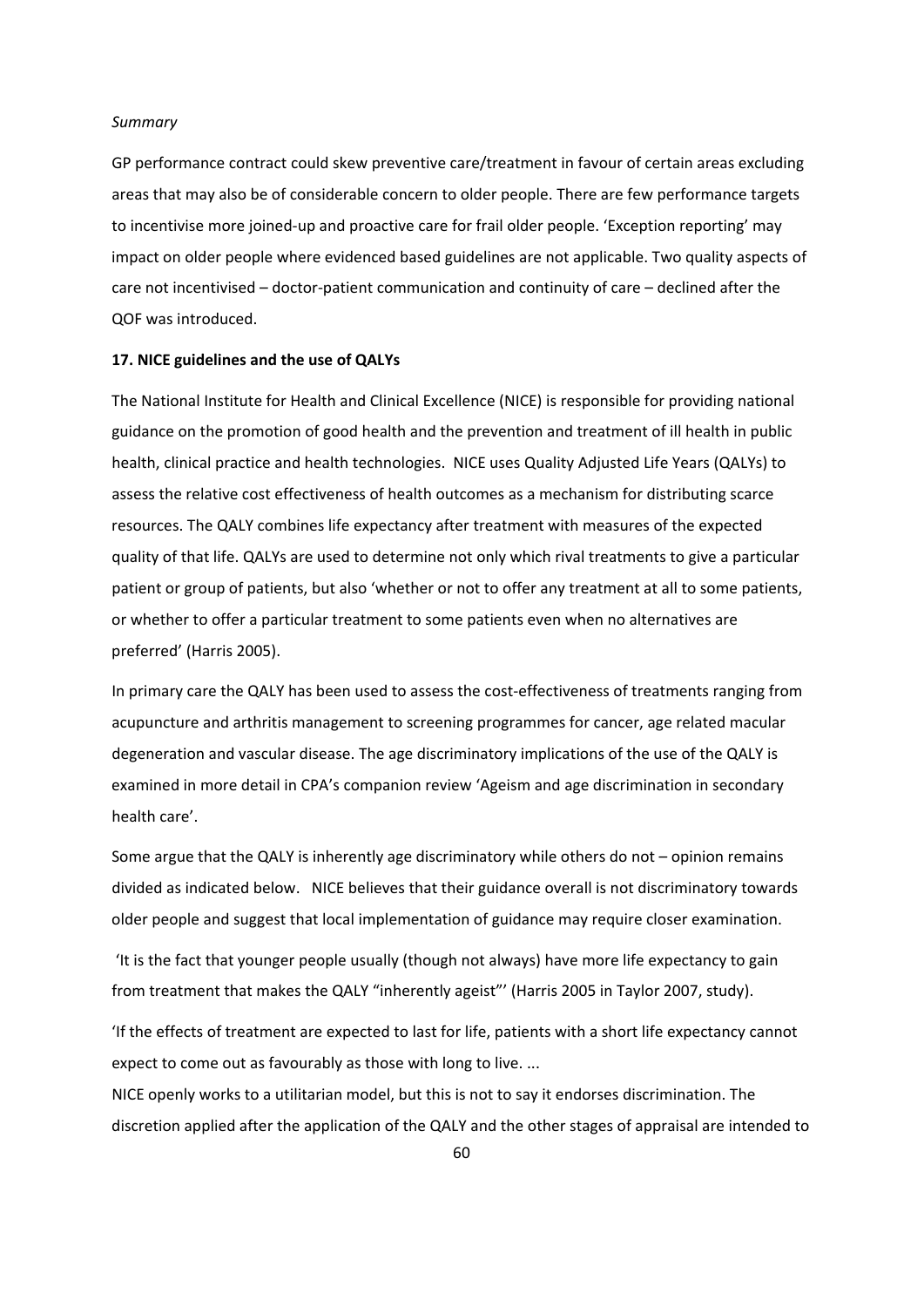account for this. … NICE is applying utilitarian principles and then adapting them to conform to the egalitarian restrictions placed upon them by the NHS. … adaptation and even weighting of the QALY, can never fully reflect the principles supported by the NHS due to the differing ethical basis, and as such NICE should be cautious in applying the results of such a model in situations such as the current Alzheimer's controversy' (Taylor 2007, study).

'Some of the criticisms raised (particularly by John Harris) relate not to whether or not older people "produce" fewer QALYs but instead to the ethical relevance of any difference in outcome. This stance argues that patients have an inviolable right to health care that is not diminished by the size of the likely health benefit. If this basis is correct, then CEA [Cost ‐effectiveness Analysis] (whether using QALYs, life years gained, or any other measure) is a source of indirect age discrimination' (Edlin et al 2008, review).

'...provided costs and the health gains are the same, the incremental cost per QALY will be no different for a three year old than for an 83 year old. The QALY is not therefore inherently ageist...' '...the elderly might in theory be disadvantaged in the evaluation of an exceptionally expensive procedure, device, or drug (given as a single dose or a short course) whose health gain persists over a long period. A child aged three years would then be likely to enjoy more than 70 years of benefit compared to the additional five years that an 80 year old could expect. We cannot, though, think of a single example...' (Rawlins and Dillon 2005, opinion).

Christopher Newdick, in his book 'Who should we treat?', questions the effectiveness of the QALY as a reliable unit of measurement as it has inherent assumptions that older people are less healthy than younger people and suffer from several health problems that will inevitably mean that successful treatment of one aspect will be less effective in terms of overall health benefit. 'Particularly in relation to elderly patients a more sensitive measure of the benefits of care must be found.'

'Many elderly patients will derive terrific benefit from medical treatment and lead full and independent lives thereafter. Thus, a fit elderly person with a life expectancy of 10 years might score (say) 10 x 0.8 = 8 QALYs. Compare this to a younger person with a serious illness and a life expectancy of 30 years, for whom medical intervention will have a limited value. Such a patient might score 30 x 0.5 = 15 QALYs. Too narrow an application of a theory which automatically favoured the maximisation of QALYs would increase the level of disability in society and inflate the costs of health care' (Newdick 2005, study).

61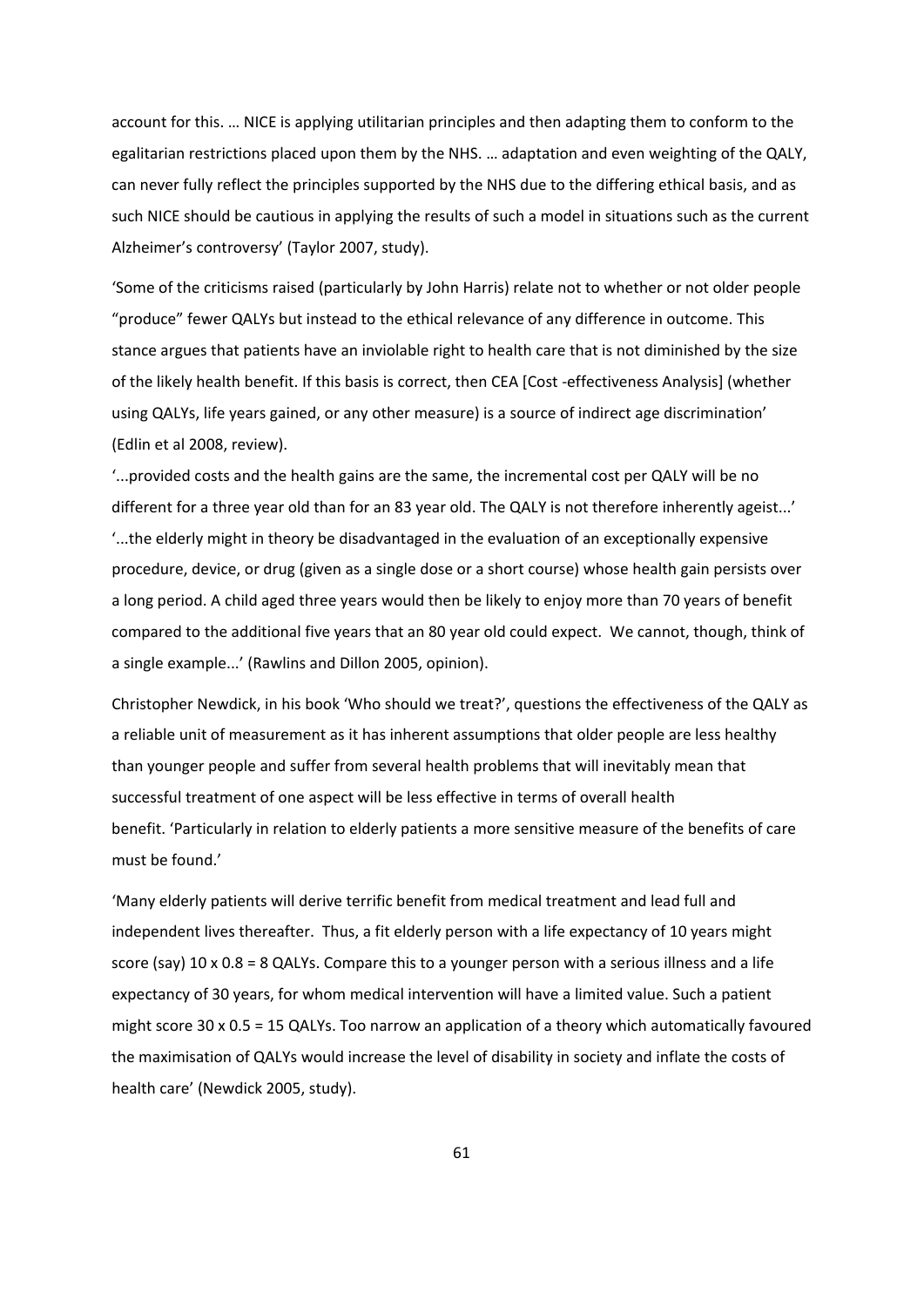Frail, older people with co morbidities may be particularly disadvantaged. The Royal College of Physicians of Edinburgh's written evidence to the Joint Committee on Human Rights (Parliament. Joint Committee of Human Rights 2007) states the use of the QALY by NICE has an inbuilt discriminatory impact and can result in the denial of beneficial treatment for frail, older people 'Benefit should be measured in terms of improvement in function, symptoms, health and quality of life and not by measures of duration of survival alone, which implicitly disadvantage older populations.'

This view is supported by the Royal College of Nursing (Parliament. Joint Committee of Human Rights 2007) which considers the use of QALYs puts older people with chronic illness at risk as the measures focus on physical rather than psychological or social disability. 'Age is a very poor and blunt way to inform decisions about resources. At best it is based on statistical averages and at worst it is based on discrimination.'

NICE decisions are based on the 'best available' evidence but 'the best available evidence is not always very good and is rarely (if ever) complete. It may be of poor quality, lack critical elements or both' (Parliament. Joint Committee of Human Rights 2007).

The QALY divides expert opinion. A recent review of NICE's appraisal procedures found there was a need for further research into the way QALY's were calculated. 'NICE should sponsor or participate in research to determine whether the instruments used to calculate QALYs and capture health benefits are entirely appropriate to NICE's needs and they are applied properly and consistently'. The same review however also stated '...the approach adopted by NICE is fundamentally sound. Indeed I would go further and describe the ICER/QALY approach as quite simply the best tool available to do the job which NICE has been set' (Kennedy 2009, review).

## *Summary*

Opinion is divided over whether the QALY is inherently age discriminatory. The use of QALYs may result in the denial of beneficial treatment for frail, older people. Older populations could be indirectly disadvantaged in NICE's decision‐making due to a poor evidence base for the treatment of older people with multiple conditions. NICE believes their guidance overall is supportive of older people and promotes cost effective beneficial treatments.

## **18. Focus of the NHS**

The population has aged since the establishment of the NHS over 50 years ago where the key focus was on the treatment and care of younger people who had one thing wrong at a time. Older people,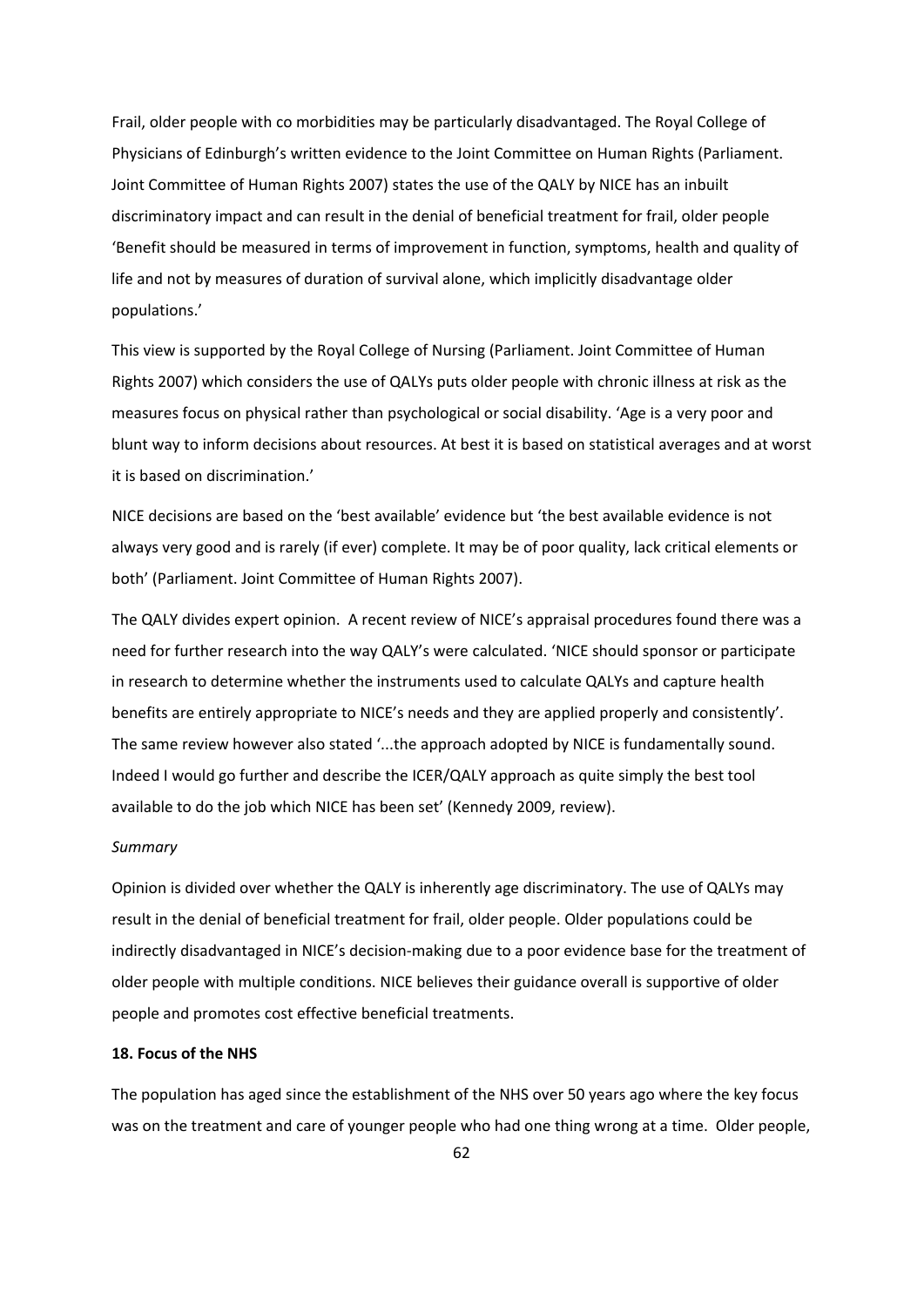many with multiple conditions that can be effectively managed, now constitute the main users of the NHS. There is evidence throughout this review of primary care that the NHS has not changed its focus sufficiently to meet their needs, a structural ageism identified in *Adding Life to Years* 'The failure of NHS Scotland to adapt to the changing needs of a changing population could also be seen as structural ageism' (Scottish Executive 2001, study). It suggests that NHS services as currently organised are unable to meet the needs of increasing numbers of older patients especially those with chronic, multiple and recurrent medical problems. A view supported by Rockwood 'If we design a system for patients with one thing wrong, but patients with several things turn up, the problem lies not with the users but with the system' (quoted in Oliver 2008). A GP reported in *Adding Life to Years* states: 'In my experience the elderly are not denied access to specific acute care services when compared with younger patients. However there is a significant under‐investment in services specifically for the elderly, when compared with acute disease-based services.'

'Were we to engage in blue‐sky thinking, we would certainly not design from scratch systems of which mitigate against high quality care for the largest group of service users' (Oliver 2008, opinion).

'Preferential treatment for younger people may have made sense in 1948, when 40% of people died before they reached 65 years of age, compared with the current 7%. It is less defensible now, given the improvement in longevity, the effectiveness of medical interventions for older people which is apparent in clinical practice, and the compression of morbidity into the last years, or even months, of long and active lives' (Bowling 2007, opinion).

The culture and training of health staff focuses predominantly on ntervention and cure, with less attention to long term holistic care. Research confirms that multidisciplinary teams led by geriatricians achieve better outcomes for people with multiple pathologies and functional problems. 'Comprehensive geriatric assessment, augmented by expertise in history taking, appropriate investigation and holistic assessment, sets the standard for elderly care. In the UK in 2006, 25% of trusts lacked a multidisciplinary falls service (a hallmark of integrated elderly care), despite the fact that falls affect 30% of over‐60‐year‐olds and 40% of over‐70‐year‐olds every year, and are a major cause of morbidity and mortality' (Editorial, *The Lancet* 2008).

#### *Summary*

Older people, many with multiple conditions that can be effectively managed, now constitute the main users of the NHS. Structural ageism in NHS channels service delivery, training and performance management that focuses on treatment and rehabilitation of younger people with acute conditions

63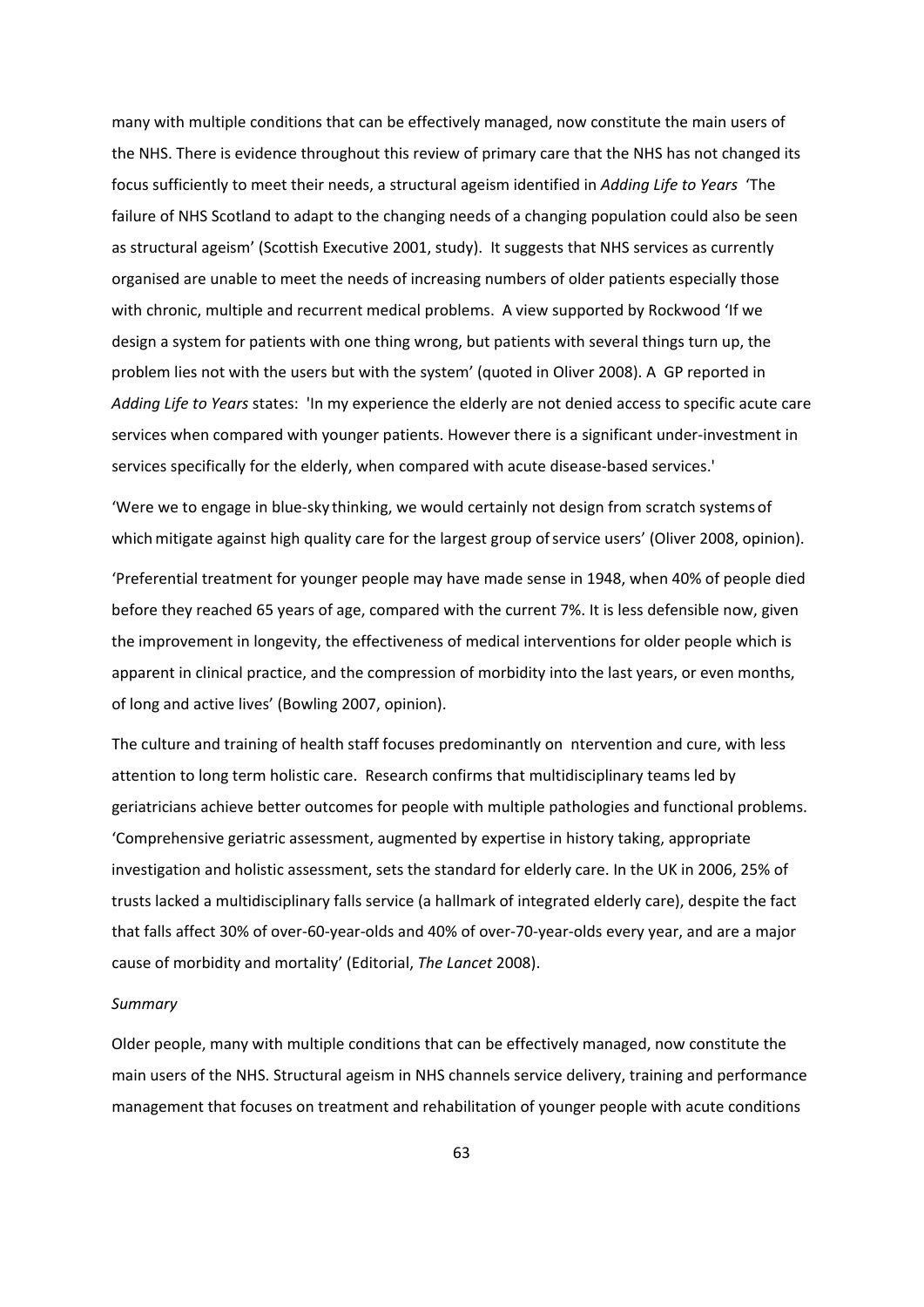rather than long term holistic care. Multidisciplinary teams can achieve better outcomes for people with multiple pathologies and functional problems

# **19. Conclusion**

The aim of this review from the literature is to signpost areas where discrimination may be occurring in primary care. Age discrimination is an unjustifiable difference in treatment based solely on age. It can be direct or indirect in form. Direct age discrimination occurs if people with comparable needs are treated differently on the basis of age alone. Indirect discrimination occurs when a service or practice has no explicit age bias, but still has a disproportionate impact on people in a particular age group, with the result that the needs of that group are not fully met. Discrimination in health care may occur in policies and practices; systems and structures; resources and staffing; health promotion and ageing well.

It is not an easy task to ascertain the extent of discrimination occurring in primary care. The Scottish Executive identified the lack of formal research on age discrimination in health care generally. Most health service contacts are with primary care, and, while data are routinely collected in thousands of separate general practices throughout the UK, its fragmented nature makes it difficult to assess and compare access and quality of care for different age groups. If data from individual practices were aggregated, it potentially could be a resource for audit and determining quality around investigations, diagnoses, referrals, treatment and outcomes, nationally and locally (Gnani and Majeed 2006, study).

The King's Fund (www.kingsfund.co.uk) announced in April 2009 an 18‐month inquiry into the quality of care and services provided by GPs and other health professionals working in general practice in England. The inquiry will examine a number of key areas, including patients' access to care, the quality of diagnosis and referral, and how patients with long‐term conditions are cared for. The outcome is to be a set of measures that can be used to compare and assess the quality of patient care in different practices. As older people are high users of services in primary care, this focused research should help to provide an evidence base on the extent of age related inequities and root out covert discrimination.

Studies of older people's experiences of health services provide valuable circumstantial evidence of discrimination and ageist practices. However sometimes patients themselves do not recognise covert ageist behaviours 'too often age discrimination is not experienced as what it really is by the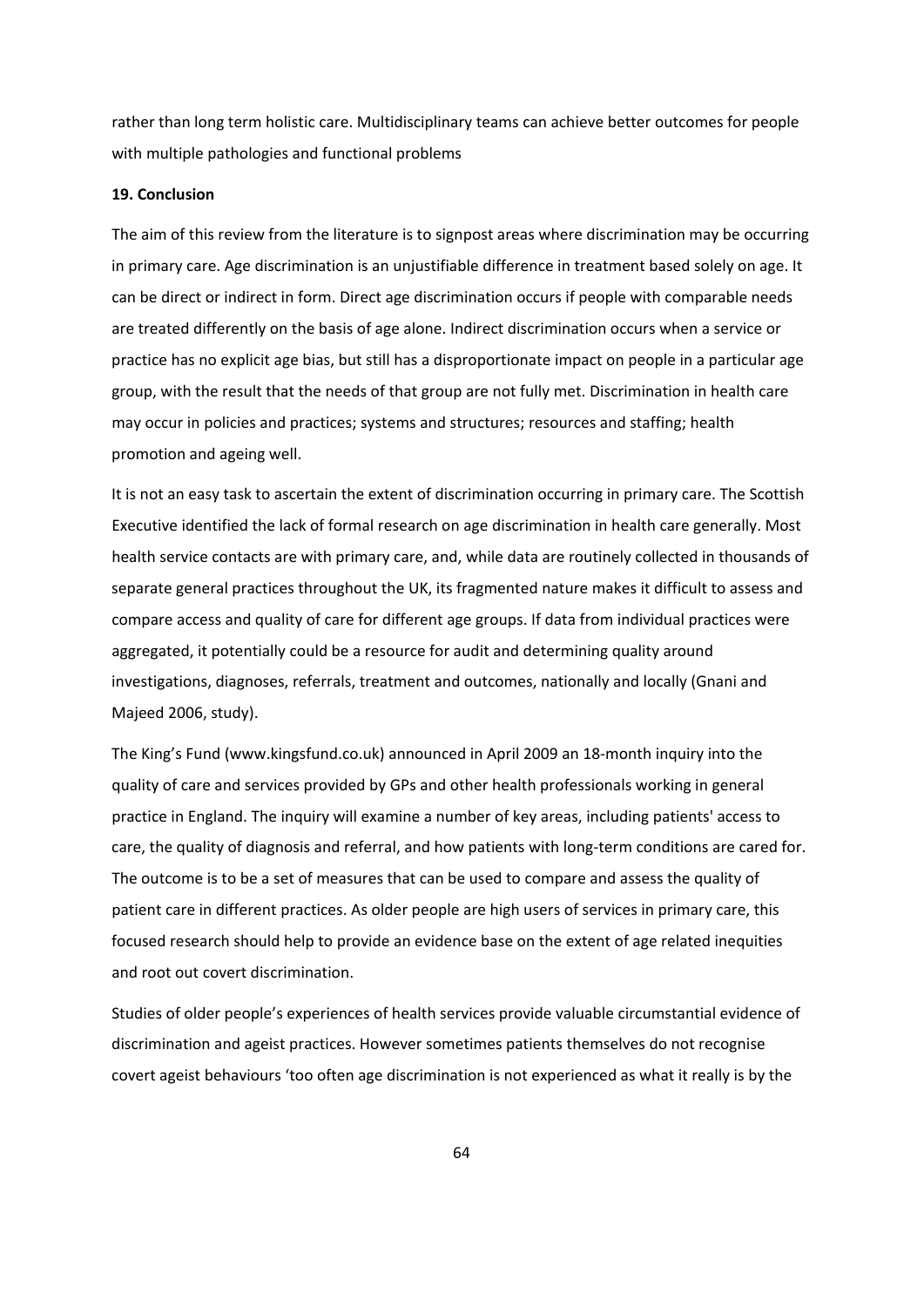older person on the receiving end – they simply accept that their treatment is the normal order of things' (BOPF 2007, group study).

## *19.1. Evidence of discrimination in policies and practice*

The audit by the Healthcare Commission et al (2006, study) found that explicit age discrimination has declined since the National Service Framework for Older People was introduced in 2001. One of the most explicit forms of age discrimination in healthcare in the NHS is the age limits applied to screening programs by invitation.

There is evidence that older people are subject to covert, indirect discrimination. Stereotyping people on the basis of chronological age which can led to older people being excluded from treatments that are shown to be beneficial is a form of indirect discrimination. 'The notion of age based rationing of treatment has become unsustainable and unethical as robust evidence has accumulated that shows comparable outcomes for treatment of older and younger people' (Young 2006, opinion).

Evidence of covert discrimination is shown in limited preventative care for older people; reluctance to refer older people to specialist services; poor quality of care for conditions associated with ageing, which includes under treatment for conditions.

Covert discrimination is demonstrated in shortfalls in receipt of basic recommended care by adults aged 50 or more with common health conditions: cerebrovascular disease (stroke), depression, diabetes mellitus, falls, hearing problems, hypertension, ischaemic heart disease, osteoarthritis, osteoporosis, pain management, smoking cessation, urinary incontinence, and problems with vision (cataract). People with 'geriatric' conditions received less indicated care than those with general medical conditions.

Older people with cardiovascular disease are relatively undertreated and under tested compared with younger people. There is evidence of gender and age inequality in the prescribing of preventative cardiovascular therapies to older people in primary care and there are

There is evidence that people over 75 could be dying prematurely from cancer.

Older age is a factor in deciding to refer for specialist treatment with low referral rates for older people for cholesterol testing, angiography and revascularisation; Parkinson's disease; chronic kidney disease; and cancer.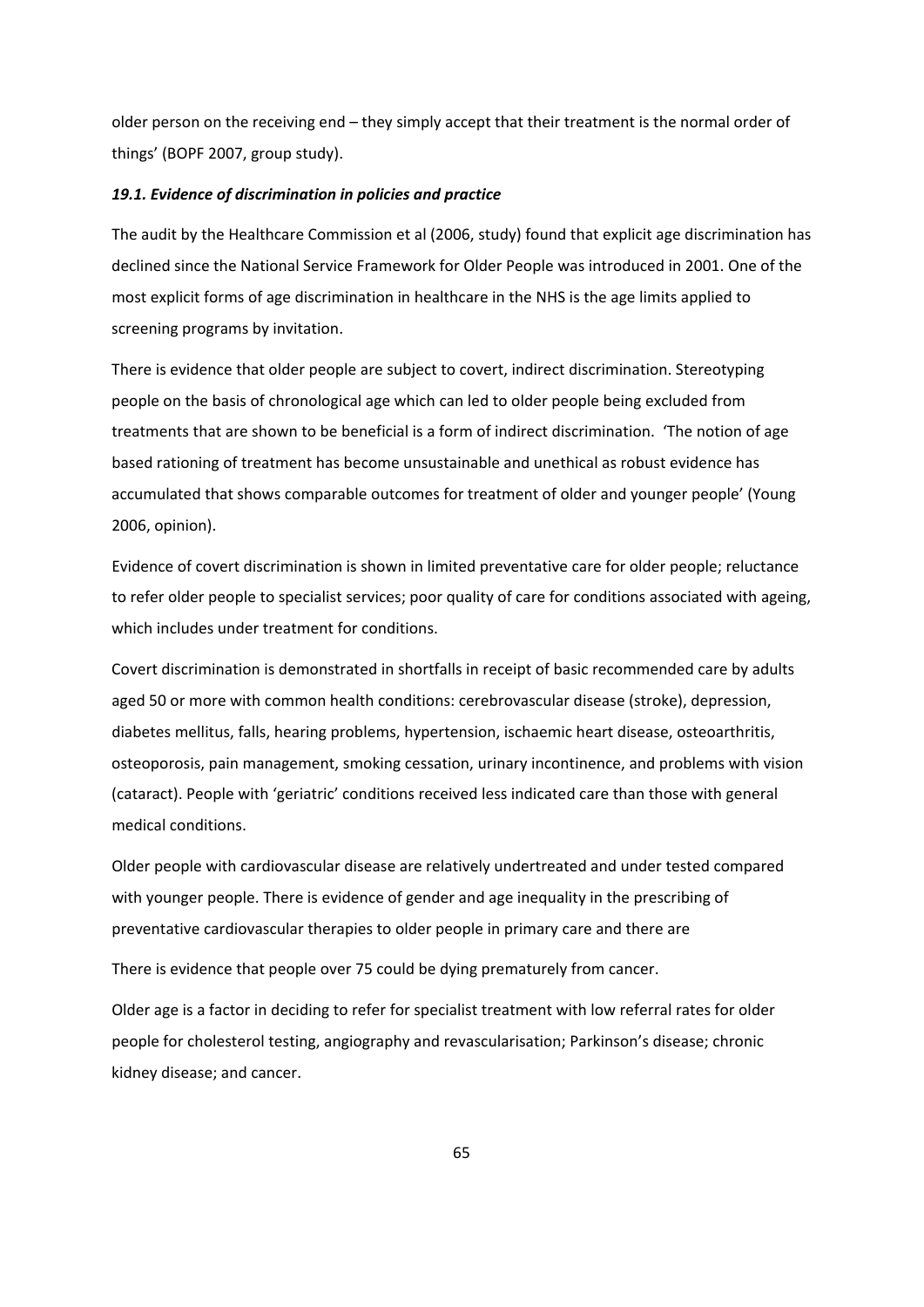The exclusion of older people from drug trials that study efficacy and safety can lead to treatments being withheld purely on the basis of age even though the use of effective therapies for older people can lead to a proportional reduction in mortality as great as or greater than that for younger people. Standards of medicine management in care homes are poor leading to residents being denied prescribed medicine or medicines being improperly administered and monitored.

## *19.3. Evidence of discrimination in systems and structures*

Older people, many with multiple conditions that can be effectively managed, now constitute the main users of the NHS, but there remains a general absence of a multidisciplinary approach to care of older people with complex needs. The current structure of the NHS, with its focus on 'specialisms', creates barriers to treating people with multiple conditions cutting across medical boundaries and care settings. There is evidence that multidisciplinary teams achieve better outcomes for people with multiple pathologies and functional problems.

The lack of education and training around the care of older people in primary care may lead to people with multiple chronic illnesses and functional disability not being properly diagnosed and treated as their condition is put down to 'ageing'. This lack of knowledge of the ageing process and life expectancy amongst health care practitioners can lead them to misjudge older people's quality of life in a negative way and deny them beneficial treatments as a result.

Older people are moved into care homes without a comprehensive assessment and opportunity for rehabilitation, compared to younger people requiring support. There is evidence that the 400,000 older people living in care homes have difficulty accessing the services of a GP and other primary care services. Many care homes residents who would benefit from multidisciplinary rehabilitation and medical treatment for their chronic diseases cannot access them.

Older people have particular problems accessing services for physical reasons, i.e. lack of mobility and suitable transport. Older people favour coordinated access to services featuring key services in one site to include GP, podiatry, physiotherapy, dietician, dental services, exercise facilities. Out of hours services create barriers to access for older people who prefer face to face contact and fear travelling at night to treatment centres.

There is some evidence that the GP performance contract could skew preventive care/treatment in favour of certain areas excluding areas that may also be of considerable importance to older people. There are few performance targets to incentivise more joined-up and proactive care for frail older people.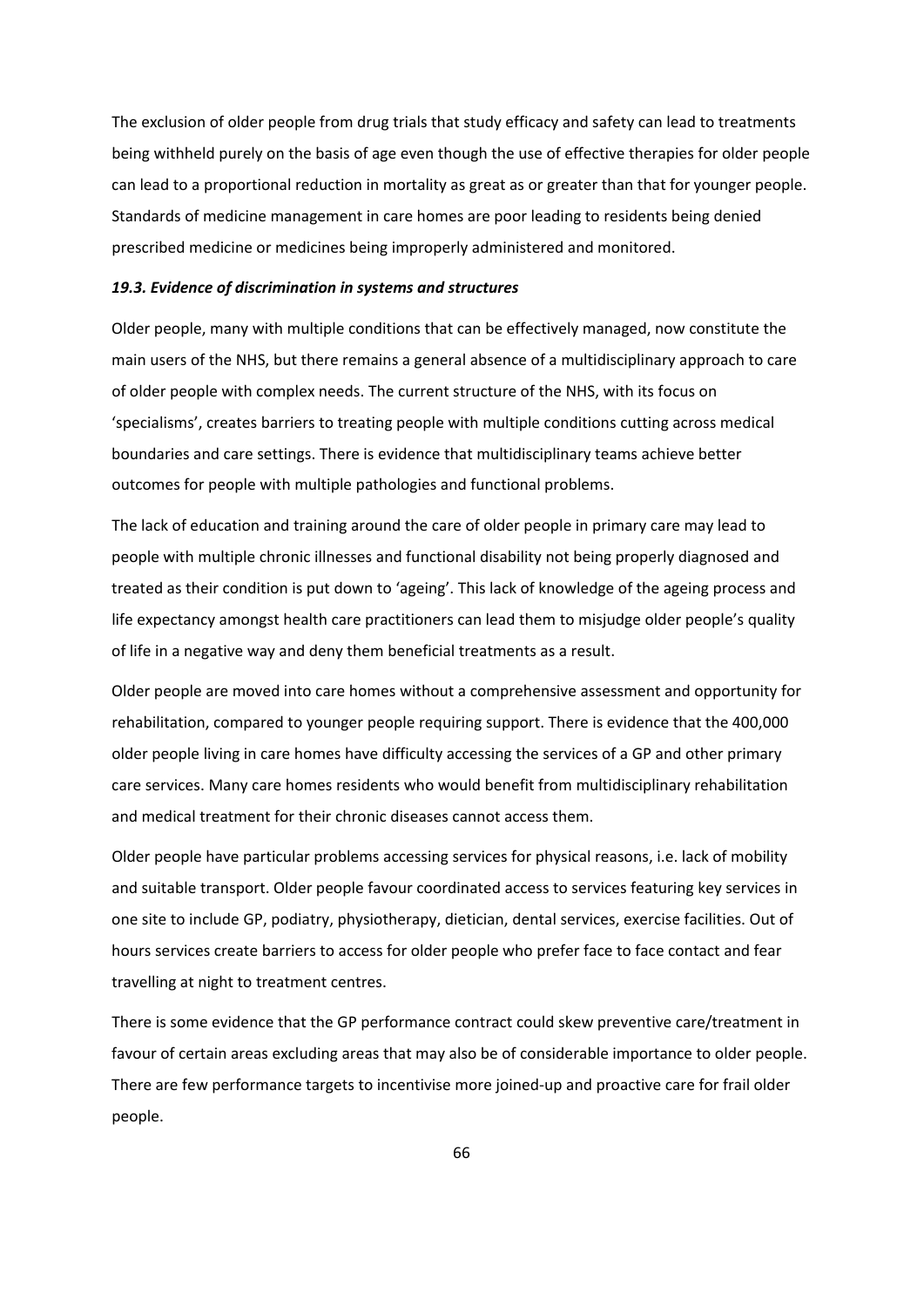Opinion is divided over whether the Quality Adjusted Life Year (QALY) is inherently age discriminatory and can result in the denial of beneficial treatment for frail, older people. The evidence base about risk and benefit in the frail, older population is still limited. However, NICE believes their guidance overall is supportive of older people but it may not be implemented consistently locally.

## *19.4. Evidence of discrimination in resources*

Older people are a numerically important group and one which requires particular services but the evidence suggests there is under‐investment in services that are proportionately more important for older people than younger adults. Discrimination is implicit in a general lack of priority for services that benefit older people, such as chiropody, integrated falls services, continence services and audiology services. Older people have difficulty accessing rehabilitation services and dental services; older people have hearing and vision conditions that are not identified but could be treated; and there can be long waiting times to access aids which would significantly improve quality of life. Palliative care and pain management are identified as being poorly provided for older people within the community and there is evidence of unmet need.

## *19.5. Evidence of discrimination in health promotion and ageing well*

There is evidence that some health care professionals hold negative views about older people influencing their behaviour towards them and potentially failing to take problems that are treatable seriously. Some practitioners may have low expectations of what services and interventions can achieve for older people and make assumptions about their needs and capabilities. GPs ageist attitudes can be a barrier to implementing evidence‐based guidelines in treating older people.

Older people are more likely than younger adults to experience insensitive treatment such as being excluded from conversations or 'talked over' as though they do not exist. Older people can receive poor quality of care that suggests implicit ageism by placing less value on their experiences and quality of life. Practitioners may also underestimate older people's capacity for a good life.

GPs are less likely to discuss life style changes like weight reduction with older people than younger people and smoking, alcohol and safe drinking are less likely to be addressed in health promotion for older people. Information on sexual health and health related behaviour in older people is limited.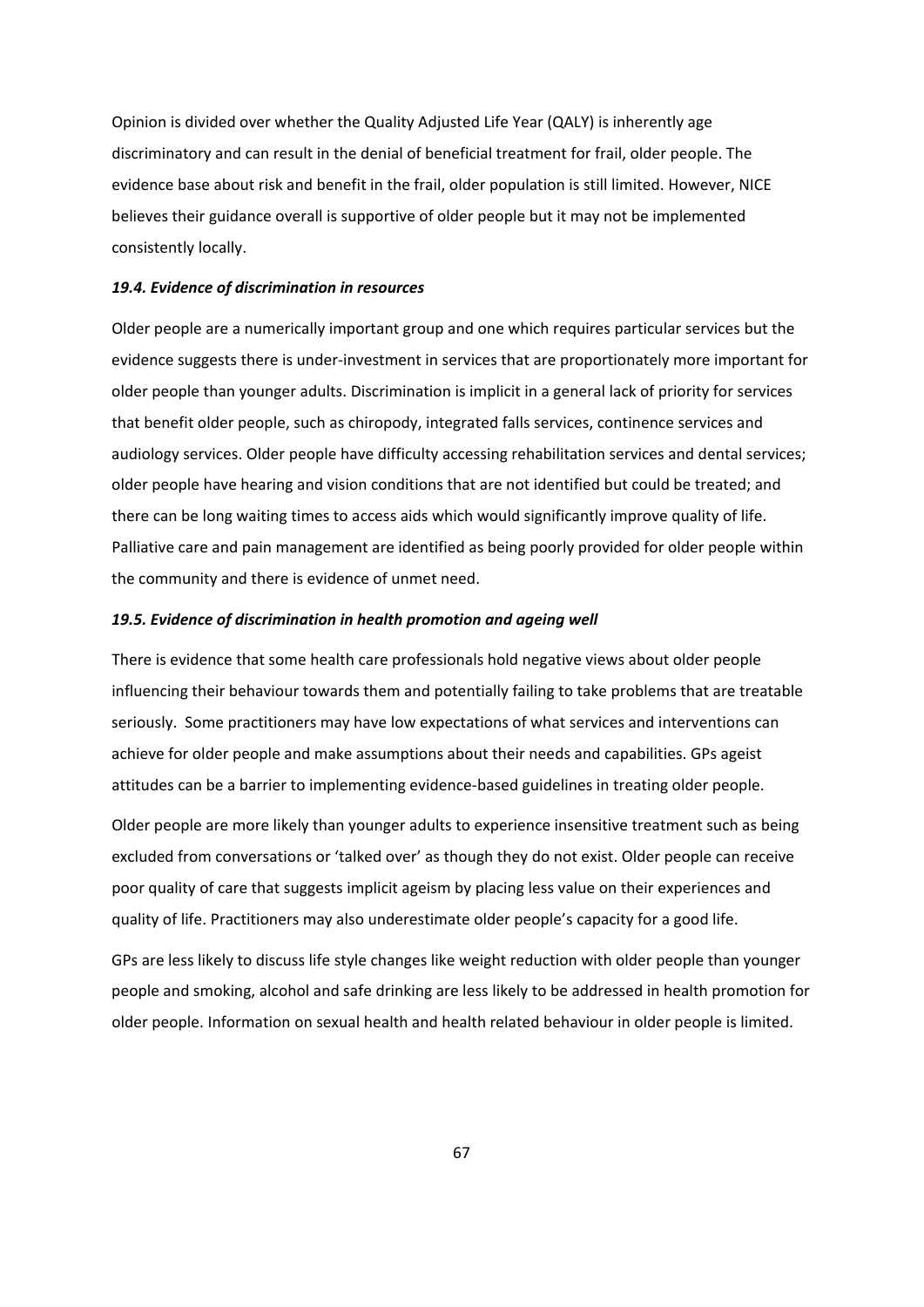#### *19.6. Future research*

#### **GPS**

It is clear from this review that evidence of discrimination in primary care is not straightforward. Different patterns of treatment for patients of different ages or even the same age do not necessarily imply discrimination on the basis of age. However it is widely acknowledged that there is considerable variation in the quality of GP services; there is little objective evidence of the effectiveness of GP referrals to specialists; and there are large variations in overall prescribing rates between GP practices. Until some of these variations are unpicked, possibly utilising new sources of data from GP's electronic records, it is difficult to determine the extent of age discrimination in the provision of services.

How do GPs perceive their roles and responsibilities in terms of managing chronic conditions that affect the quality of life of older people as this area is not clearly defined and information on 'best' processes of care for people with multiple conditions is limited?

Does the GP performance contract skew preventive care/treatment in favour of certain areas with a focus on individuals with single chronic conditions and exclude areas that may be of considerable concern to older people?

## **ATTITUDES/PRACTICE**

Covert discrimination that is difficult to challenge arises from attitudes, custom and practice that practitioners may not recognise as being ageist. Further research could help to bring out instances of this covert discrimination.

## **ACCESSING SERVICES**

Innovative ways of delivering primary care have been introduced to facilitate and broaden access but more research is required to provide evidence about the ways in which these interventions improve access and which methods are most effective in reaching different groups, including users experiences of out of hours services arrangements.

#### **CARE HOME RESIDENTS**

Research is required into the discrimination faced by older people living in care homes who have difficulty accessing the services of a GP and other primary care services, and frail older people with multiple conditions that are untreated. Barriers to accessing specialist healthcare professionals may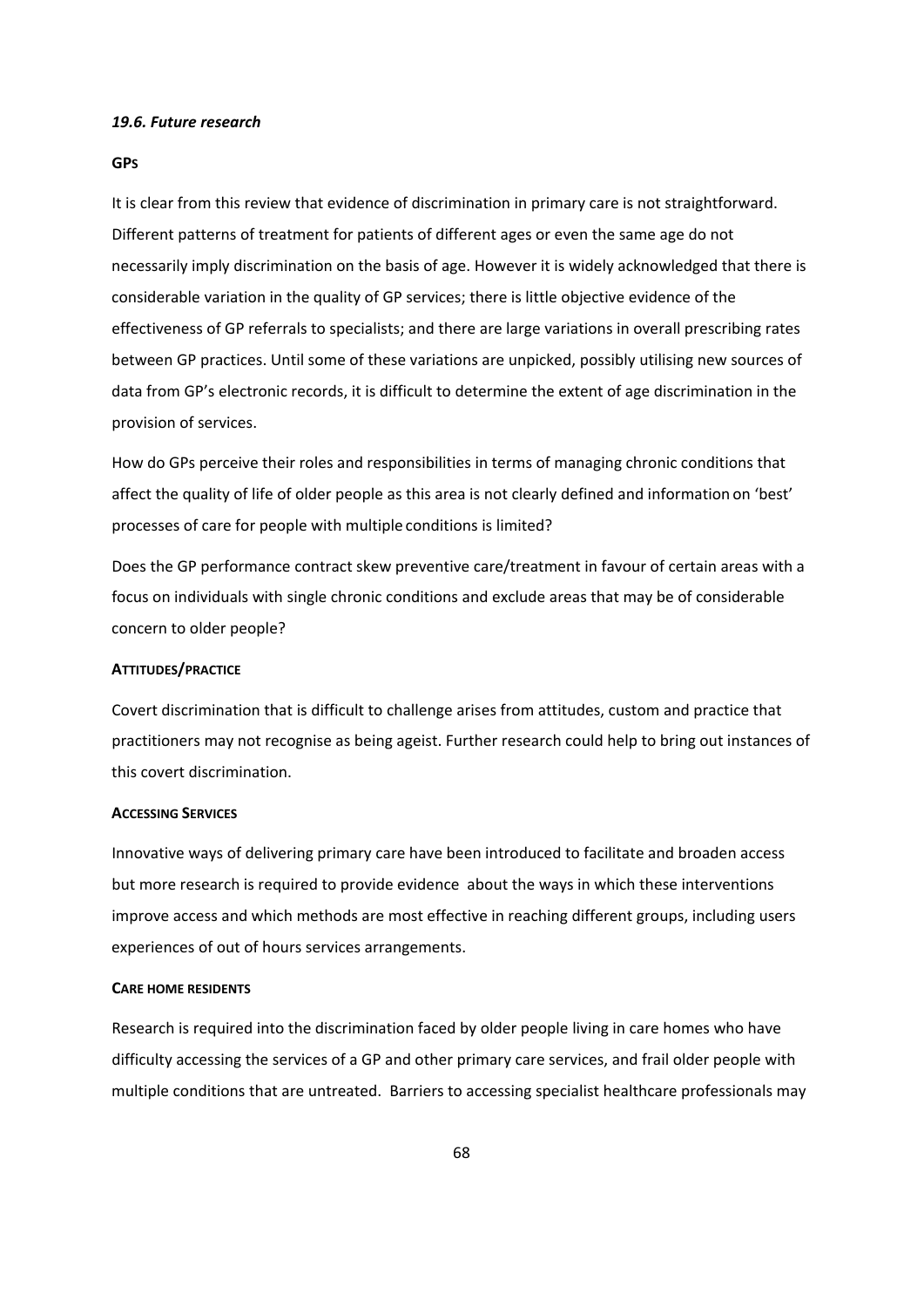be erected by the redefinition of health care needs as social care/personal care needs when an older person moves into care.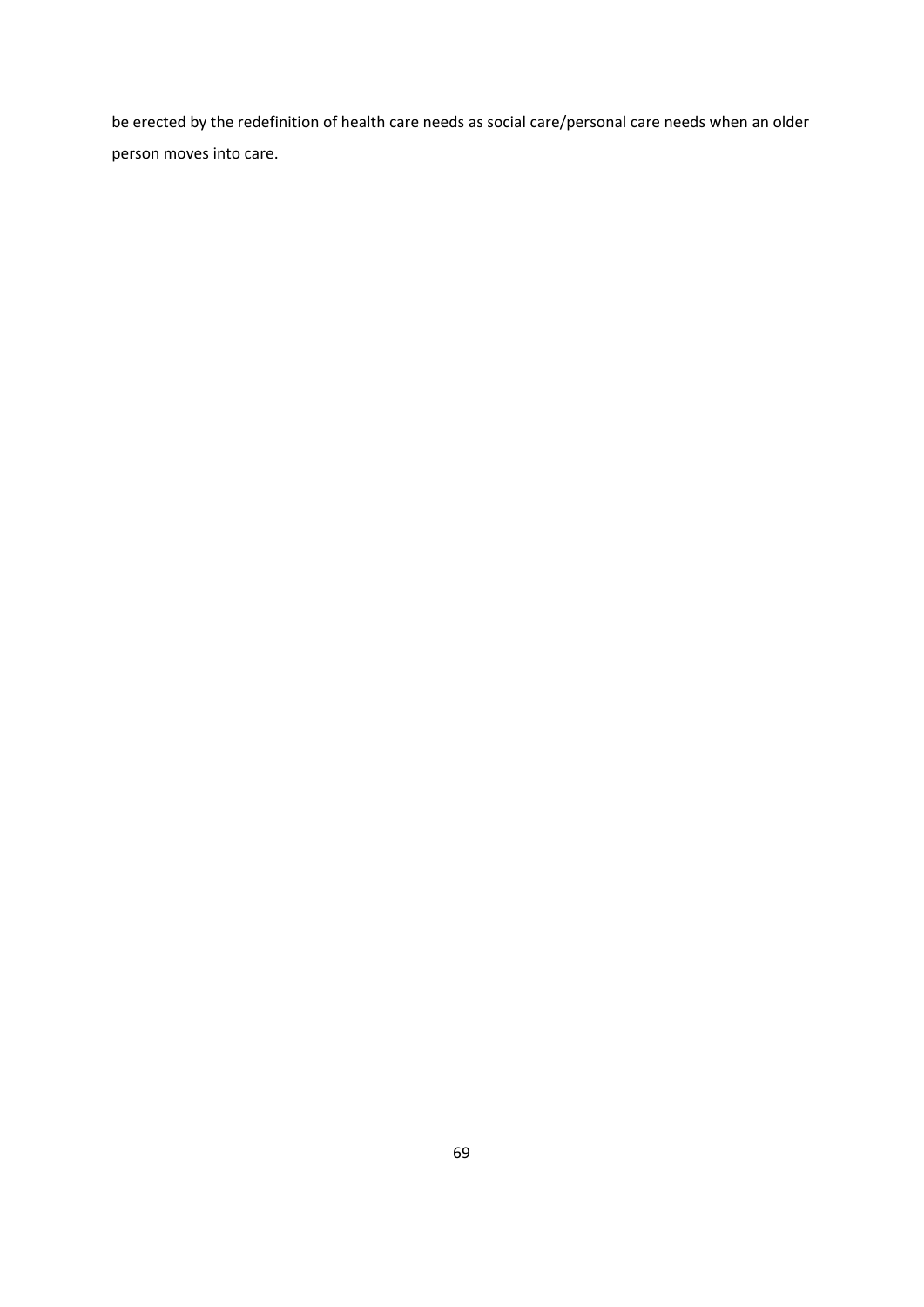# **20. References**

Acheson D (chairman) (1998) *Independent Inquiry into Inequalities in Health: report*, London: The Stationery Office

Adams A, Buckingham C D, Arber S, McKinlay J B, Marceau L and Link C (2006) The influence of patient's age on clinical decision‐making about coronary heart disease in the USA and the UK, *Ageing and Society* 26 (2) : 303‐322

Addington‐Hall J and Altmann D (2000) Which terminally ill cancer patients in the United Kingdom receive care from community specialist palliative care nurses?, *Journal of Advanced Nursing* 32 (4) : 799‐807

Age Concern England (2006) *What older people want from community health and social care services*, London: London: Age Concern England

Age Concern England. Policy Unit (2008) *Primary concerns: older people's access to primary care*, London: Age Concern England

Anderson D; Royal College of Psychiatrists. Faculty of Old Age Psychiatry (2007) *The human rights of older persons in healthcare ‐ response [to the Joint Committee on Human Rights inquiry] from the Faculty of Old Age Psychiatry of the Royal College of Psychiatrists*, http://www.rcpsych.ac.uk/docs/The%20Human%20Rights%20of%20Older%20Persons%20in%20Hea lthcare.doc

Arber S, McKinlay J, Adams A, Marceau L, Link C and O'Donnell A (2006) Patient characteristics and inequalities in doctors' diagnostic and management strategies relating to CHD: a video-simulation experiment, *Social Science & Medicine* 62 (1) : 103‐116

Association of Public Health Observatories (APHO) and West Midlands Public Health Observatory (2008) *Indications of public health in the English regions. 9: Older people*, http://www.wmpho.org.uk/resources/APHO\_OP.pdf

Bandyopadhyay S, Bayer A J and O'Mahony M S (2001) Age and gender bias in statin trials, *Quarterly Journal of Medicine* 94 (3) : 127‐132

Bayliss E A, Edwards A E, Steiner J F and Main D S (2008) Processes of care desired by elderly patients with multimorbidities, *Family Practice* 25 (4) : 287‐293

Bayliss E A, Steiner J F, Fernald D H, Crane L A and Main D S (2003) Descriptions of barriers to self‐ care by persons with comorbid chronic disease, *Annals of Family Medicine* 1 (1) : 15‐21

Bayly J (2005) Falls, fractures and strokes: how is primary care managing under the new GP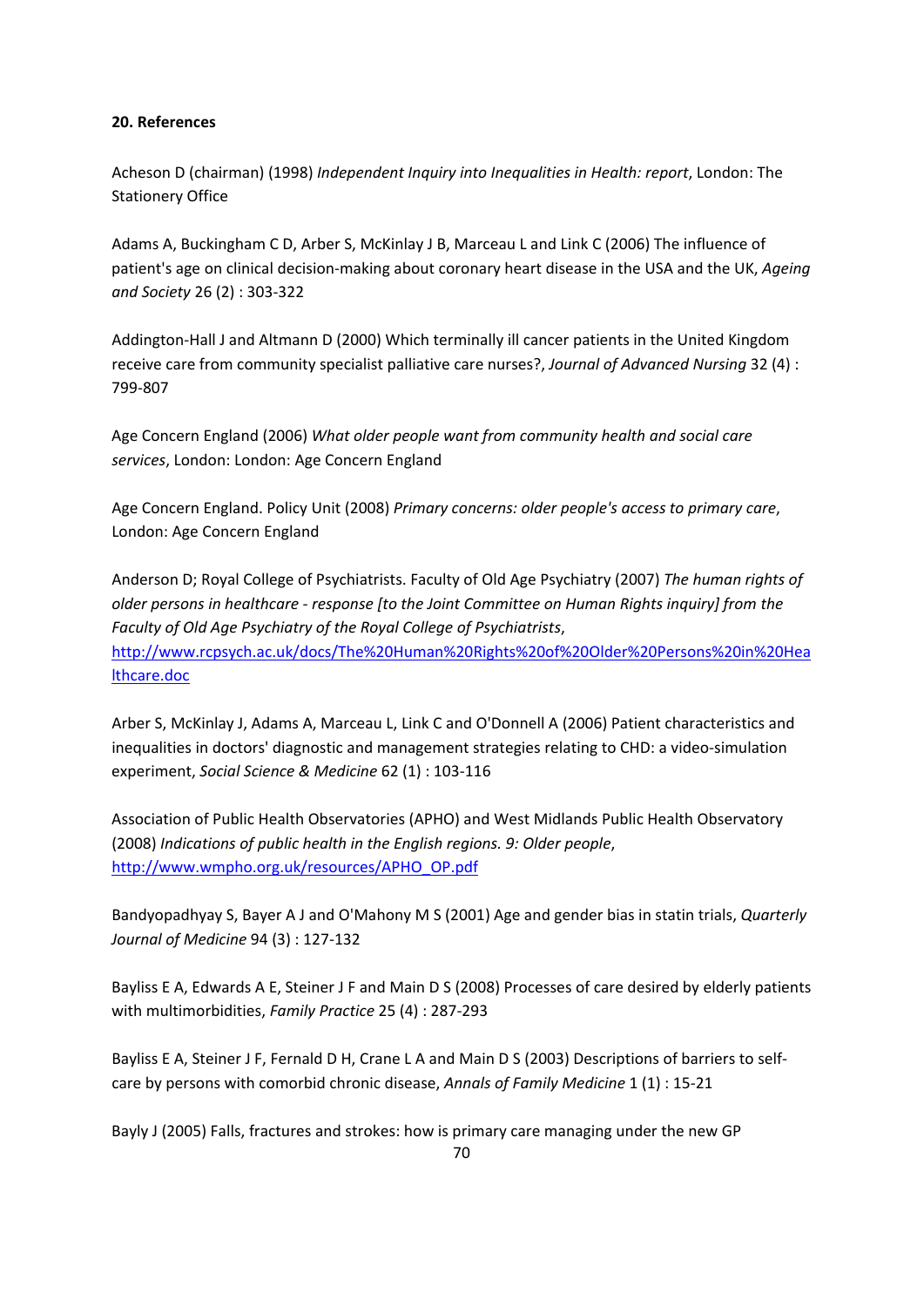contract?, http://www.bgsnet.org.uk/May06NL/13\_falls.htm *BGS Newsletter* (March 2005)

BBC News (2009) *Gap in care 'has to be bridged'*, http://news.bbc.co.uk/1/hi/health/7974994.stm (1 April 2009)

BBC News (2009) *NHS treating more older drinkers*, http://news.bbc.co.uk/1/hi/health/7922002.stm (5 March 2009)

BBC News (2009) *Stroke care 'failing the elderly'*, http://news.bbc.co.uk/1/hi/health/8000642.stm (16 April 2009)

BBC News (2002) *Cancer care 'ageist'*, http://news.bbc.co.uk/1/hi/health/1883505.stm (220 March 2002)

Benbow S J, Walsh A and Gill G V (1997) Diabetes in institutionalised elderly people: a forgotten population?, *British Medical Journal* 314 (7698, 28 June 1997) : 1868‐1869

Bennett R L, Blanks R G and Moss S M (2009) Evaluation of extension of breast screening to women aged 65–70 in England using screening performance measures, *British Journal of Cancer* 100 (7) : 1043‐1047

Berkman B, Rohan B and Sampson S (1994) Myths and biases related to cancer in the elderly, *Cancer* 74 (7, Suppl) : 2004‐2008

Billings J (2006) Staff perceptions of ageist practice in the clinical setting: practice development project, *Quality in Ageing* 7 (2) : 33‐45

Billings J; University of Kent. Centre for Health Services Studies (2003) *Staff perceptions of ageist practice in the clinical setting: practice development project*, http://www.kent.ac.uk/CHSS/docs/staff\_perception\_of\_ageist\_practice.pdf

Birmingham K (2008) Discriminating between the old, *Nursing Older People* 20 (4) : 3

Blagojevic M, Jinks C and Jordan K P (2008) The influence of consulting primary care on knee pain in older people: a prospective cohort study, *Annals of the Rheumatic Diseases* 67 : 1702‐1709

Bonastre J, Le Pen C, Anderson P, Ganz A, Berto P and Berdeaux G (2002) The epidemiology, economics and quality of life burden of age-related macular degeneration in France, Germany, Italy and the United Kingdom, *European Journal of Health Economics* 3 (2) : 94‐102

Bowers H, Secker J, Llanes M and Webb D; Health Development Agency; Older People's Programme. National Evaluation Team (2003) *The gap years: rediscovering mid‐life as the route to healthy active* ageing - a report of a national evaluation of eight pilots focusing on improving health for people in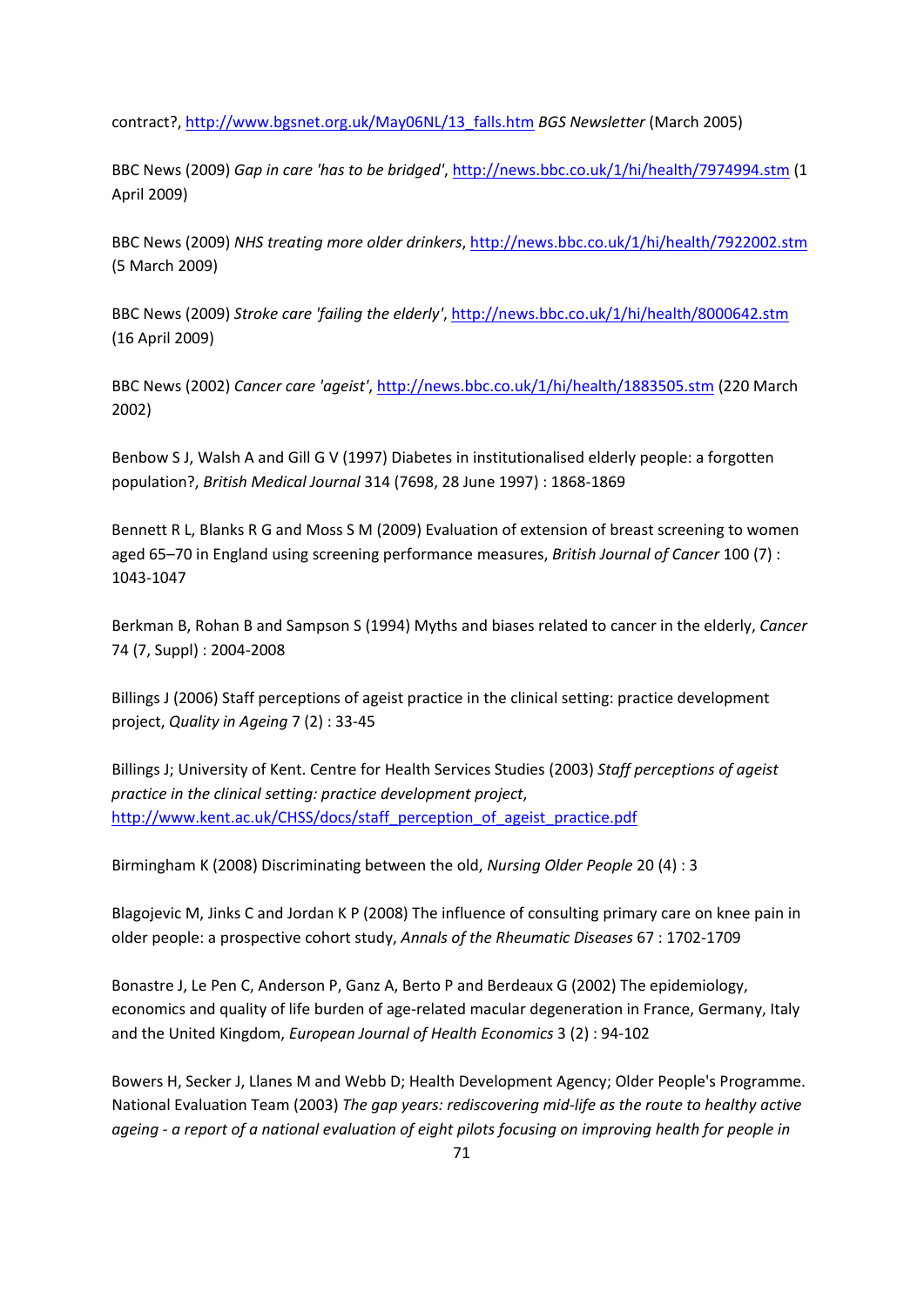*mid‐life (50 to 65 years)*, http://www.hda‐online.org.uk/documents/gap‐years.pdf

Bowling A (2007) Honour your father and mother: ageism in medicine, *British Journal of General Practice* 57 (538) : 347‐348

Bowling A, Harries C, Forrest D and Harvey N (2006) Variations in cardiac interventions: doctors' practices and views, *Family Practice* 23 (4) : 427‐436

Bowman C E (2007) Important campaigns poorly served by misconceived editorial: Health and welfare of older people in care homes, http://www.bmj.com/cgi/eletters/334/7600/913#165075 *British Medical Journal (rapid responses)* (8 May 2007)

Bristol Older People's Forum (2007) *Family doctor survey 2007* (BOPF Opinion research survey, no 7), Bristol: Bristol Older People's Forum

Bristol South and West Primary Care Trust (2006) *Commissioning better dental services for older people*, Bristol: Bristol South and West Primary Care Trust

British Dental Association (2009) *The British Dental Association oral health inequalities policy*, http://www.bda.org/Images/oral\_health\_inequalities\_policy.pdf

British Dental Association (2003) *Oral healthcare for older people 2020 vision.* (A BDA Key issue policy paper), London: British Dental Association

British Geriatrics Society (2007) *The human rights of older persons in healthcare call for evidence: submission by the BGS to the UK Parliament, Joint Committee on Human Rights* (British Geriatrics Society Position Paper),

http://www.bgs.org.uk/Publications/Position%20Papers/psn\_human\_rights.htm (February 2007)

British Geriatrics Society (2007) *Stroke: Best Practice Guide 6.3*, http://www.bgs.org.uk/Publications/Compendium/compend\_6.3.htm

Bryan S, Parkin D, Donaldson C (1991) Chiropody and the QALY: a case study in assigning categories of disability and distress to patients, *Health Policy* 18 (2) : 169‐185

Burford D C, Kirby M and Austoker J; NHS Screening Programmes (2009) *Prostate Cancer Risk Management Programme; information for primary care: PSA testing in asymptomatic men. 2nd ed*, http://www.cancerscreening.nhs.uk/prostate/prostate‐booklet‐text.pdf

Butler R N (1969) Age‐ism: another form of bigotry, *The Gerontologist* 9 (4, part I) : 243‐246

Bytheway B (1995) *Ageism.* (Rethinking ageing series), Buckingham: Open University Press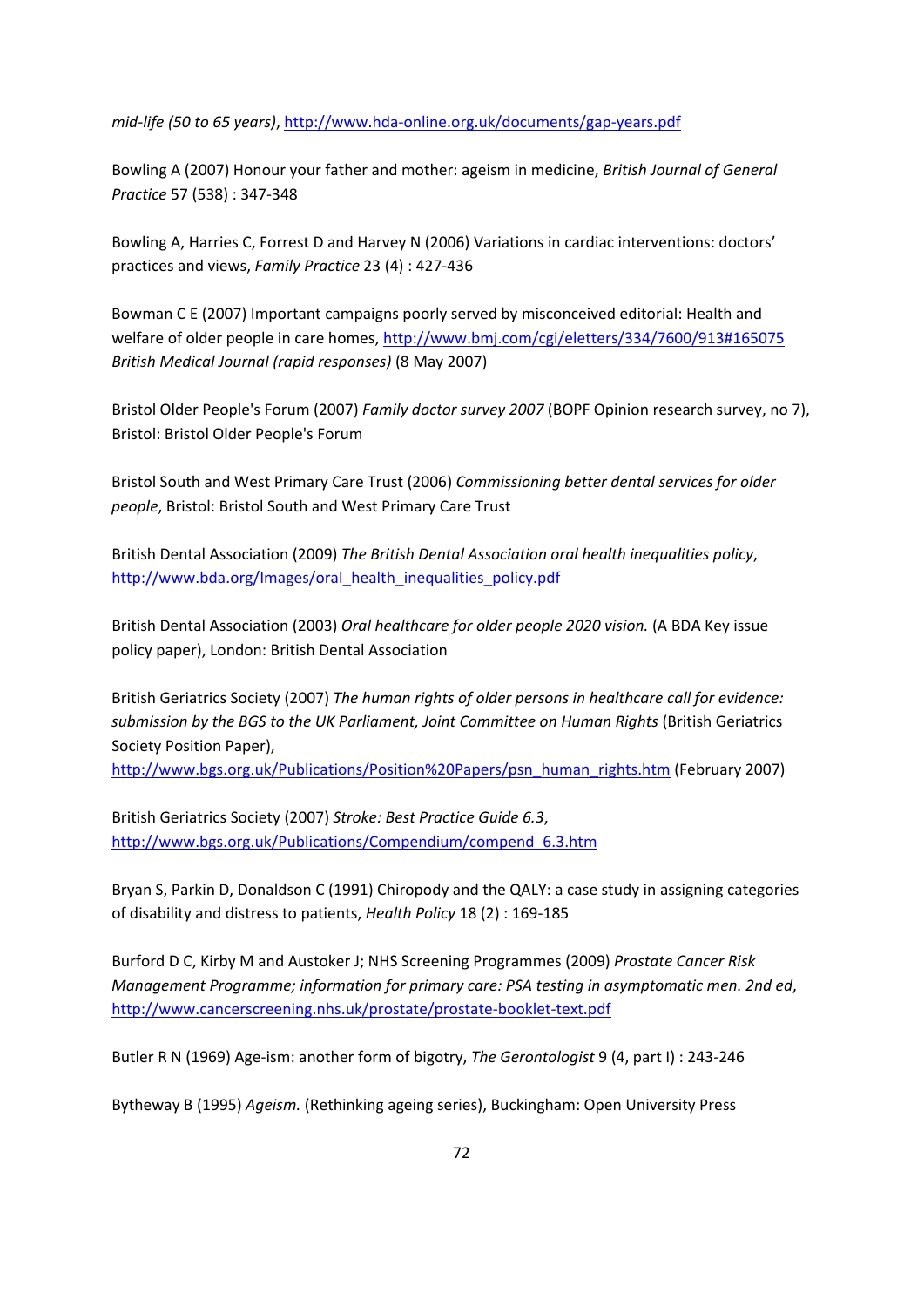Bytheway B and Johnson J (1990) On defining ageism, *Critical Social Policy* 10 (2) : 27‐39

Campbell S M, Reeves D, Kontopantelis E, Sibbald B and Roland M (2009) Effects of pay for performance on the quality of primary care in England, *New England Journal of Medicine* 361 (4) : 368‐378

Campbell S; Visibility (2005) *Deteriorating vision, falls and older people: the links*, Glasgow: Visibility

Carey I M, De Wilde S, Harris T, Victor C, Richards N, Hilton S R and Cook D G (2008) What factors predict potentially inappropriate primary care prescribing in older people? Analysis of UK primary care patient record database, *Drugs and Aging* 25 (8) : 693‐706

Carruthers I and Ormondroyd J; Department of Health (2009) *Achieving age equality in health and social care: a report to the Secretary of State for Health ... October 2009*, http://www.dh.gov.uk/en/Publicationsandstatistics/Publications/PublicationsPolicyAndGuidance/D H\_107278

Carruthers I and Ormondroyd J; Department of Health, National Development Team for Inclusion, Social Care Institute for Excellence, University of West of England. Faculty of Health and Social Care, Centre for Policy on Ageing and University of Leeds (2009) *Achieving age equality in health and social care: annex to a report to the Secretary of State for Health ... October 2009: working papers ..*, http://www.dh.gov.uk/en/Publicationsandstatistics/Publications/PublicationsPolicyAndGuidance/D H\_107278

Centre for Policy on Ageing (2009) *Ageism and age discrimination in mental health care in the United Kingdom: a review from the literature; commissioned by the Department of Health*, London: Centre for Policy on Ageing

Centre for Policy on Ageing (2009) *Ageism and age discrimination in secondary health care in the United Kingdom: a review from the literature; commissioned by the Department of Health*, London: Centre for Policy on Ageing

Centre for Policy on Ageing (2009) *Ageism and age discrimination in social care in the United Kingdom: a review from the literature; commissioned by the Department of Health*, London: Centre for Policy on Ageing

Centre for Policy on Ageing (2008) *Research on eliminating age discrimination in health, social care and mental health services.* (CPA briefings), London: Centre for Policy on Ageing

Chapman J L, Zechel A, Carter Y H and Abbott S (2004) Systematic review of recent innovations in service provision to improve access to primary care, *British Journal of General Practice* 54 (502) : 374‐381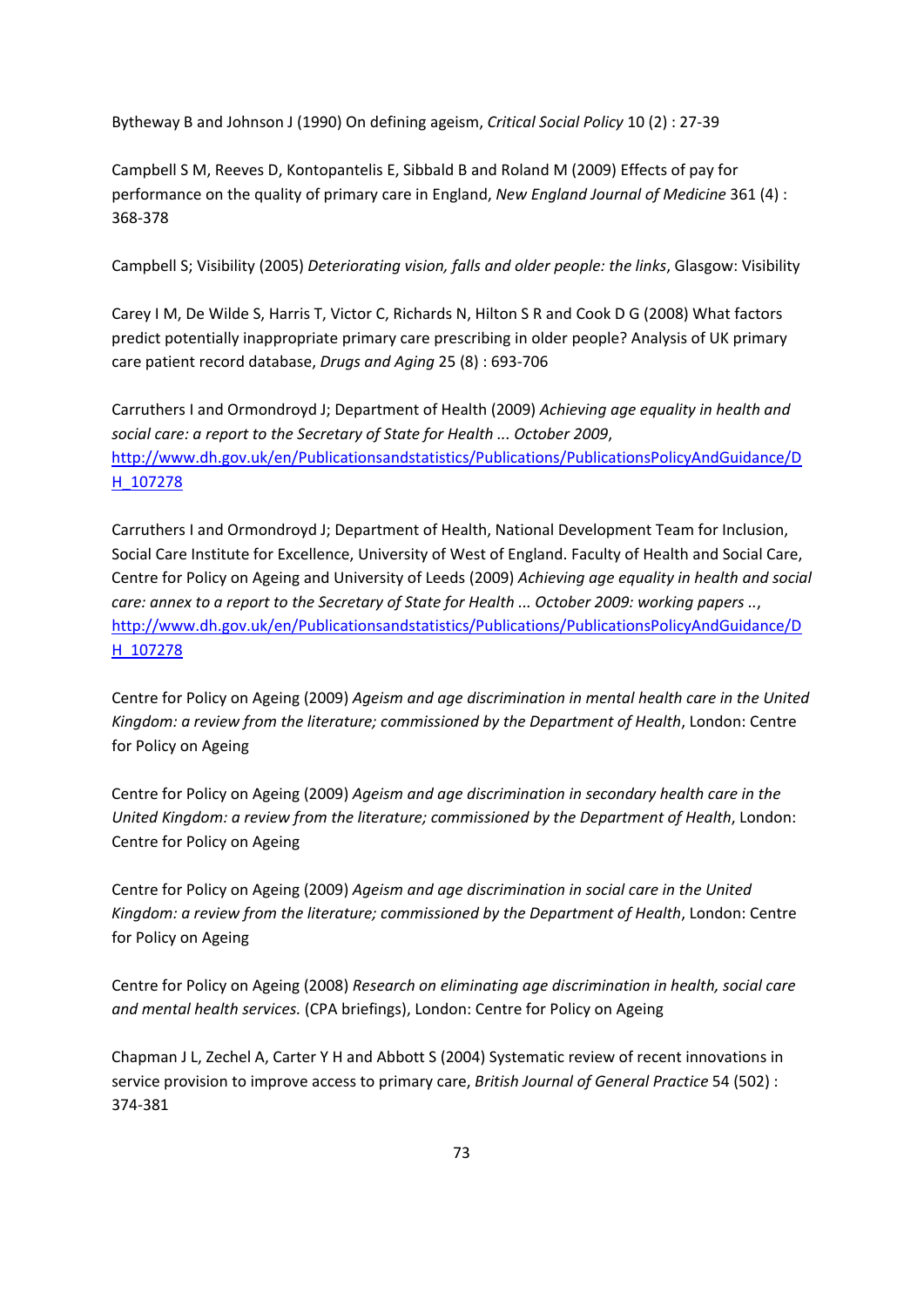Chesson R and Duthie J (2000) Staff attitudes to physiotherapy and activities in private nursing homes, *Elderly Care* 12 (1) : 11‐13

Chiva A and Stears D (2001) *Promoting the health of older people ‐ the next step in health generation*, Buckingham: Open University Press

Chopdar A, Chakravarthy U and Verma D (2003) Age related macular degeneration, *British Medical Journal* 326 (7387, 1 March 2003) : 485‐488

Citizens Advice Bureau (2009) *Submission to the Department of Health: National review of age discrimination in health and social care.* (Evidence), London: Citizens Advice Bureau

Clark A M, Sharp C and Macintyre P D (2002) Role of age in moderating access to cardiac rehabilitation in Scotland, *Ageing and Society* 22 (4) : 501‐515

Clark J (2001) Preventive home visits to elderly people: their effectiveness cannot be judged by randomised controlled trials, *British Medical Journal* 323 (7315, 29 September 2001) : 708

Clark J, Buttigeig M, Bodycombe‐James M, Eaton N, Kelly A, Merrell J, Palmer‐Thomas J, Parke S and Symonds A; University of Wales Swansea. School of Health Science (2000) *A review of health visiting and school nursing services in Wales*, Swansea: University of Wales Swansea, School of Health Science

Commission for Social Care Inspection (2006) *Handled with care? Managing medication for residents of care homes and children's homes ‐ a follow up study*, London: Commission for Social Care Inspection

Cranney M, Warren E, Barton S, Gardner K and Walley T (2001) Why do GPs not implement evidence‐based guidelines? A descriptive study, *Family Practice* 18 (4) : 359‐363

Crome P and Natarajan I (2004) The National Service Framework for older people ‐ England's approach to ending age discrimination in services and therapeutics, *Drugs and Aging* 21 (8) : 499‐510

Crome P and Pollock K (2004) Age‐discrimination in prescribing: accounting for concordance, *Reviews in Clinical Gerontology* 14 (1) : 1‐4

Davies E and Higginson I J (2004a) *Better palliative care for older people*, Copenhagen: World Health Organization Regional Office for Europe

Davies E and Higginson I J (2004b) *Palliative care: the solid facts*, Copenhagen: World Health Organization Regional Office for Europe

De Laine C, Scammell J and Heaslip V (2003) Continuing professional development: older people.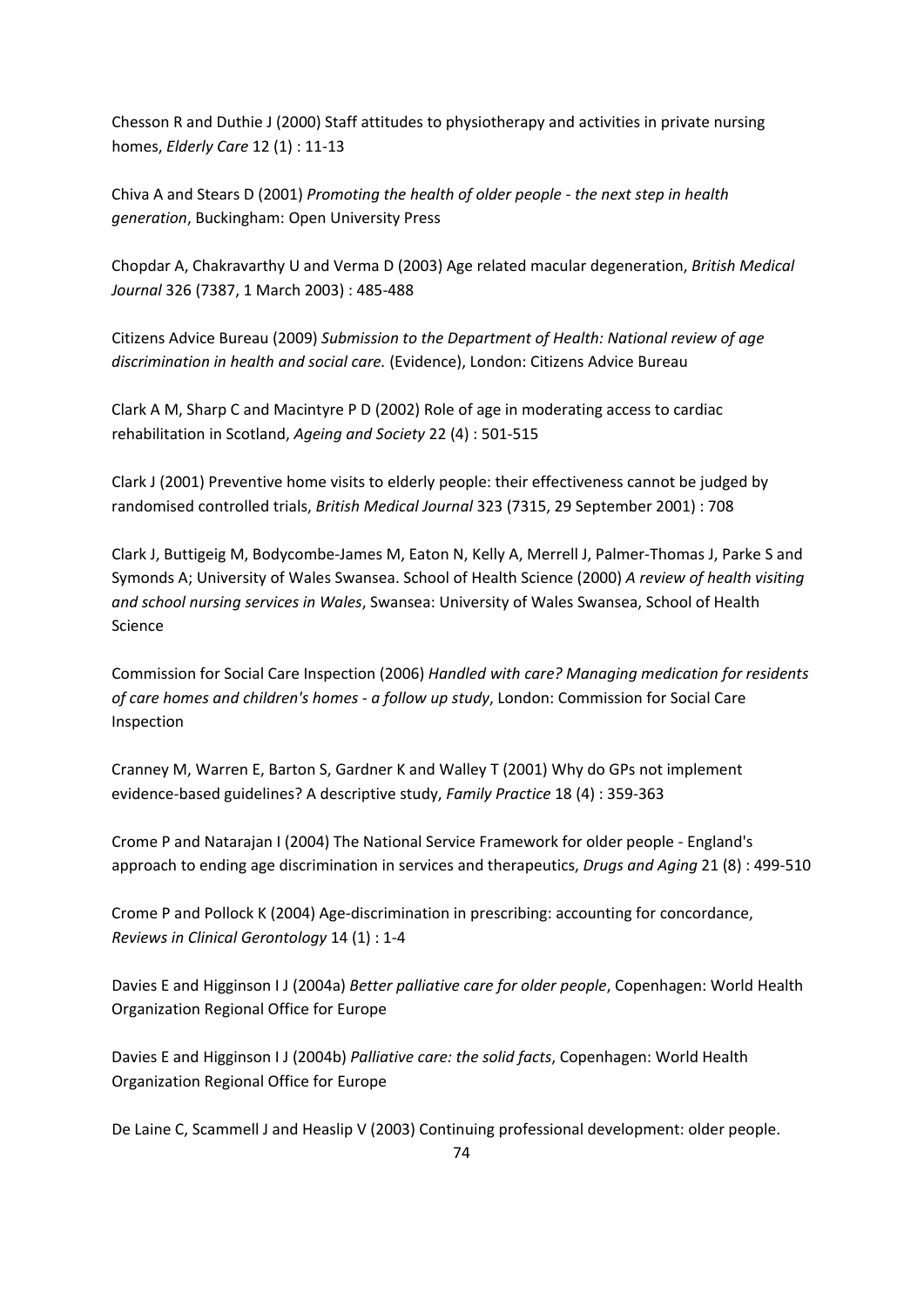Continence care and policy initiatives... [This CPD was previously published in Nursing Standard vol 17, no 7, 2002], *Primary Health Care* 13 (1) : 43‐51

De Wilde S, Carey I M, Bremner S A, Richards N, Hilton S R and Cook D G (2003) Evolution of statin prescribing 1994‐2001: a case of agism but not of sexism?, *Heart (British Cardiac Society)* 89 (4) : 417‐421

De Wilde S, Carey I M, Emmas C, Richards N and Cook D G (2006) Trends in the prevalence of diagnosed atrial fibrillation, its treatment with anticoagulation and predictors of such treatment in UK primary care, *Heart (British Cardiac Society)* 92 (8) : 1064‐1070

Denneboom W, Dautzenberg M G, Grol R and De Smet P A G N (2007) Treatment reviews of older people on polypharmacy in primary care: cluster controlled trial comparing two approaches, *British Journal of General Practice* 57 (542) : 723‐731

Department of Health (2008) *End of life care strategy: promoting high quality care for all adults at the end of life: equality impact assessment*,

http://www.dh.gov.uk/en/Publicationsandstatistics/Publications/PublicationsPolicyAndGuidance/D H\_086277

Department of Health (2007) *Cancer reform strategy*, London: Department of Health

Department of Health (2002) *National service framework for older people: interim report on age discrimination*, London: Department of Health

Department of Health and NHS Executive (2001) *National service framework for older people.* (Health service circular HSC 2001/7; Local authority circular LAC (2001)12), London: Department of Health

Department of Health; Royal College of General Practitioners; Royal Pharmaceutical Society and NHS Primary Care Contracting (2009) *Guidance and competences for the provision of services using practitioners with special interests (PwSIs): older people*, http://www.pcc.nhs.uk/uploads/pwsis/March%202009/updated\_older\_people.pdf

Dey I and Fraser N (2000) Age‐based rationing in the allocation of health care, *Journal of Aging and Health* 12 (4) : 511‐537

Dockter L and Keene S (2009) Ageism in chemotherapy, *The Internet Journal of World Health and Societal Politics* 6 (1)

Dolan T A, McNaughton C A, Davidson S N and Mitchell G S (1992) Patient age and general dentists' treatment decisions, *Special Care in Dentistry* 12 (1) : 15‐20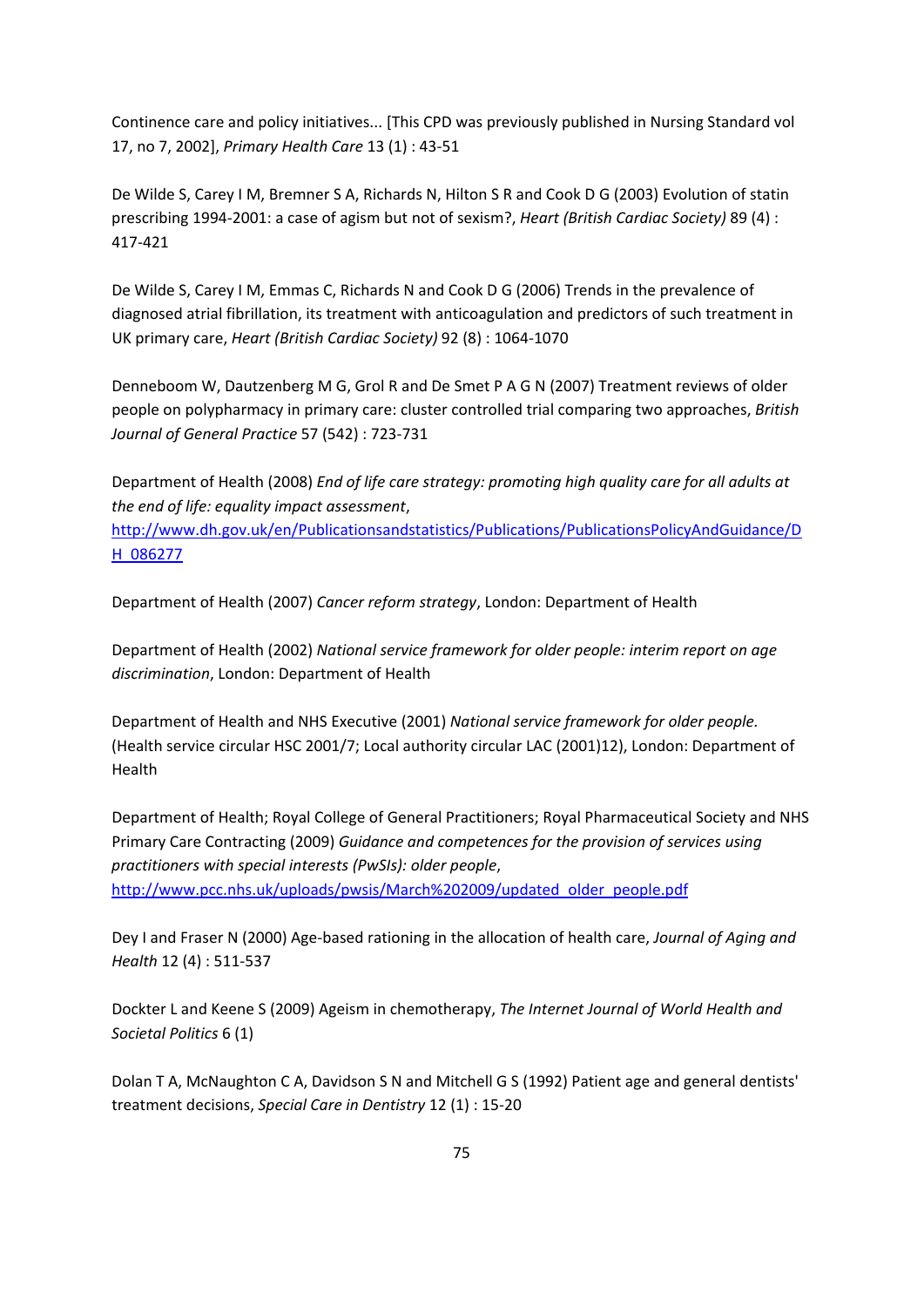Donnelly L (2008) Don't treat the old and unhealthy, say doctors, *Daily Telegraph* (27 January 2008)

Donovan J L, Martin R M, Neal D E and Hamdy F C (2005) Prostate cancer: screening approaches, *British Journal of Hospital Medicine* 66 (11) : 623‐626

Eastleigh Southern Parishes Older People's Forum (2008) *Pills & perils: repeat prescribing for older patients*, http://www.hsrpp.org.uk/2009/PillsAndPerils.pdf

Edlin R, Round J, McCabe C, Sculpher M, Claxton K and Cookson R; University of Leeds. Faculty of Medicine and Health. Leeds Institute of Health Sciences (2008) *Cost‐effectiveness analysis and ageism: a review of the theoretical literature; prepared for the Department of Health*, http://www.leeds.ac.uk/lihs/auhe/papers/cea\_ageism.pdf

Elkan R, Kendrick D, Dewey M, Hewitt M, Robinson J, Blair M, Williams D and Brummell K (2001) Effectiveness of home based support for older people: systematic review and meta‐analysis, *British Medical Journal* 323 (7315, 29 September 2001) : 719‐725

Evans B J W and Rowlands G (2004) Correctable visual impairment in older people: a major unmet need, *Ophthalmic and Physiological Optics* 24 (3) : 161‐180

Fahey T, Montgomery A A, Barnes J and Protheroe J (2003) Quality of care for elderly residents in nursing homes and elderly people living at home: controlled observational study, *British Medical Journal* 326 (7389, 15 March 2003) : 580‐583

Fallon M and Dunlop R (2002) Palliative care ‐ or is it?, *Palliative Medicine* 16 (1) : 1‐3

Fee L, Cronin A, Simmons R and Choudry S; Health Education Authority (1999) *Assessing older people's health and social needs: qualitative research investigating health beliefs and social factors relevant to older people's health*, London: Health Education Authority

Fletcher A, Donoghue M and Owen C (2001) *Low vision services for people with age‐related macular degeneration in the UK: a review of services needed and provision*, Denbigh: Macular Disease Society

Flicker L (2008) Should geriatric medicine remain a specialty? Yes., *British Medical Journal* 337 (7661, 12 July 2008) : 78‐79

Fortin M, Lapointe L, Hudon C and Vanasse A (2005) Multimorbidity is common to family practice: is it commonly researched?, *Canadian Family Physician* 51 (2) : 245‐245

Foster J, Dale J and Jessopp L (2001) A qualitative study of older people's views of out‐of‐hours services, *British Journal of General Practice* 51 (470) : 719‐723

Francis R (1994) Established osteoporosis ‐ the case for treatment, *Geriatric Medicine* 24 (4) : 37‐38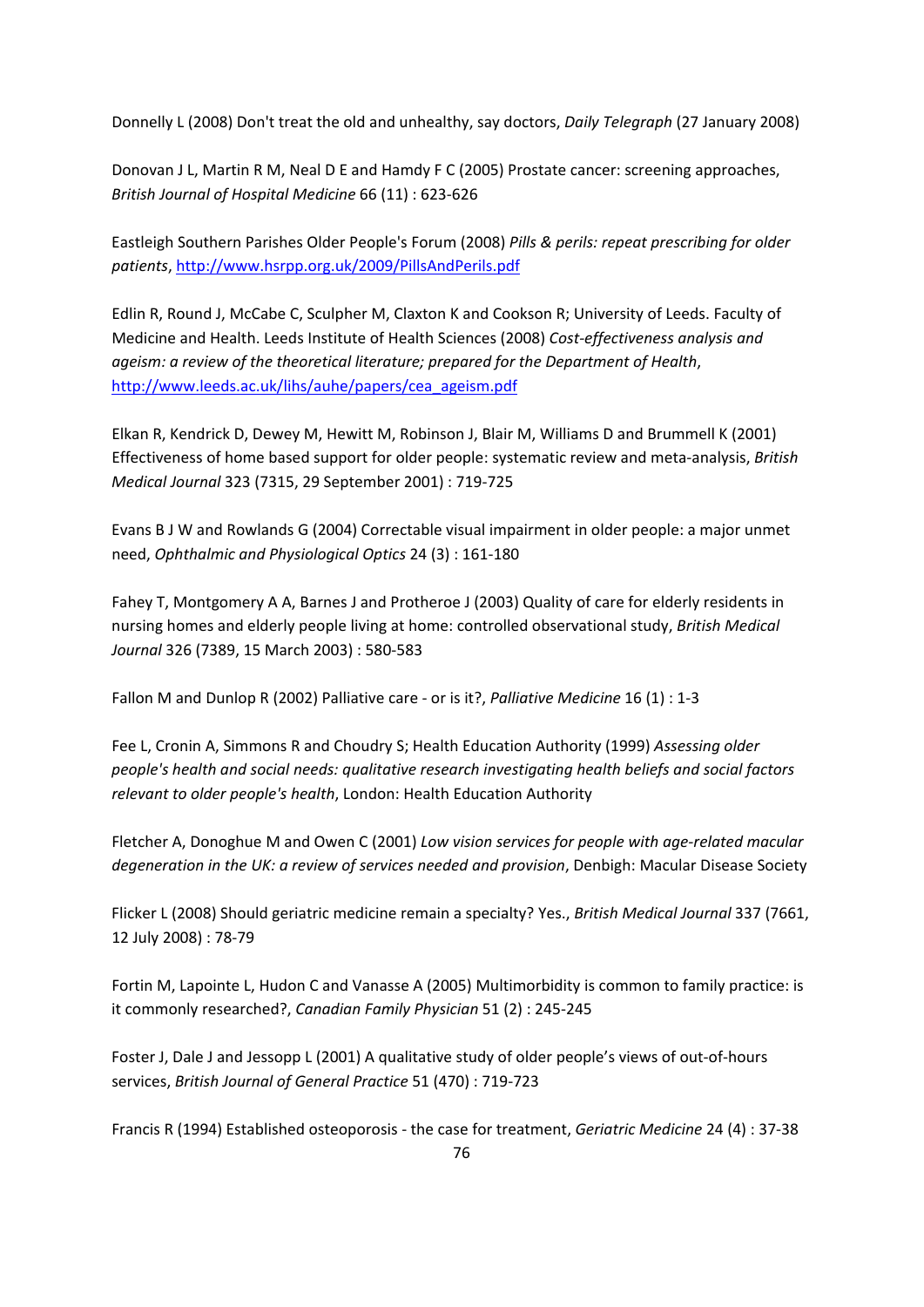Fuat A, Pali A, Hungin S and Murphy J J (2003) Barriers to accurate diagnosis and effective management of heart failure in primary care: qualitative study, *British Medical Journal* 326 (7382, 25 January 2003) : 196‐200

Gerodontology Association ( 2005) Meeting the challenges of oral health for older people: a strategic review; commissioned and funded by the Department of Health, *Gerodontology* 22 (Suppl 1) : 1‐48

Glendinning C, Jacobs S, Alborz A and Hahn M (2002) A survey of access to medical services in nursing and residential homes in England, *British Journal of General Practice* 52 : 545‐548

Gnani S and Majeed A; Imperial College London, Department of Primary Care and Social Medicine (2006) *A user's guide to data collected in primary care in England*, Cambridge: Eastern Region Public Health Observatory

Godlovitch G (2003) Age discrimination in trials and treatment: old dogs and new tricks, *Monash Bioethics Review* 22 (3) : 66‐77

Gott M, Hinchliff S and Galena E (2004) General practitioner attitudes to discussing sexual health issues with older people, *Social Science & Medicine* 58 (11) : 2093‐2103

Goyder E C, McNally P G and Botha J L (2000) Inequalities in access to diabetes care: evidence from a historical cohort study, *Quality in Health Care* 9 (2) : 85‐90

Granville G (2001) The National Service Framework for Older People ‐ "the promotion of health and active life in older age", *Generations Review* 11 (3) : 6‐8

Gray C S, Crabtree H L, O'Connell J E and Allen E D (1999) Waiting in the dark: cataract surgery in older people, *British Medical Journal* 318 (7195, 22 May 1999) : 1367‐1368

Gray J, Millett C, O'Sullivan C, Omar R Z and Majeed A (2006) Association of age, sex and deprivation with quality indicators for diabetes: population‐based cross sectional survey in primary care, *Journal of the Royal Society of Medicine* 99 (11) : 576‐581

Gregg E W, Engelgau M M and Narayan V (2002) Complications of diabetes in elderly people, *British Medical Journal* 325 (7370, 26 October 2002) : 916‐917

Guagliardo M F (2004) Spatial accessibility of primary care: concepts, methods and challenges, http://www.ij‐healthgeographics.com/content/3/1/3 *International Journal of Health Geographics* 3 (3)

Habicht D W, Witham M D and McMurdo M E (2008) The under‐representation of older people in clinical trials: barriers and potential solutions, *Journal of Nutrition, Health and Aging* 12 (3) : 194‐196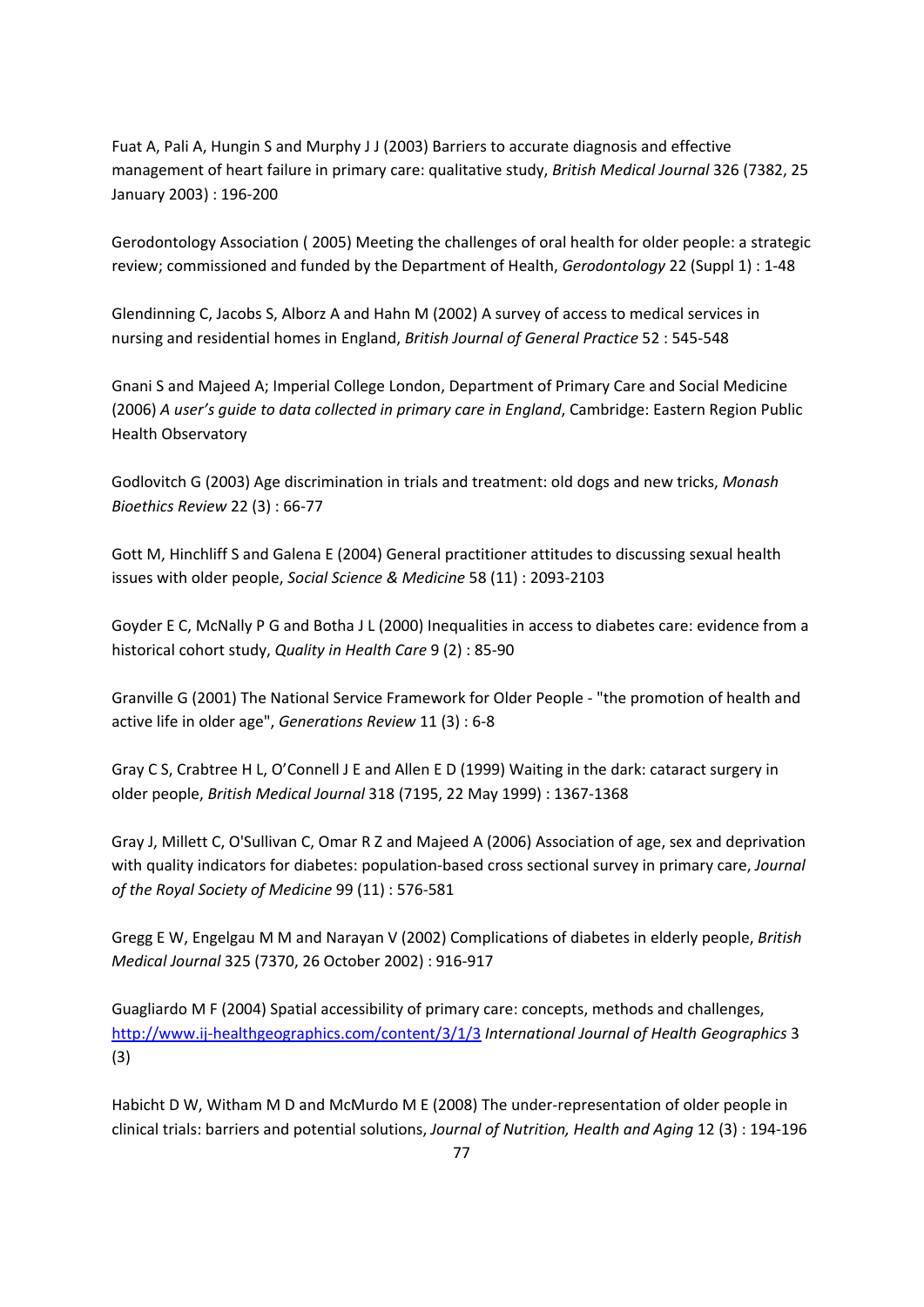Harries C, Forres D, Harvey N, McClelland A and Bowling A (2007) Which doctors are influenced by a patient's age? A multi-method study of angina treatment in general practice, cardiology and gerontology, *Quality and Safety in Health Care* 16 (1) : 23‐27

Harris J (2005a) It's not NICE to discriminate, *Journal of Medical Ethics* 31 (7) : 373‐375

Harris J (2005b) Nice and not so nice, *Journal of Medical Ethics* 31 (12) : 685‐688

Harrop A, Jopling K and contributors; Age Concern and Help the Aged (2009) *One voice: shaping our ageing society*, London: Age Concern and Help the Aged

Harvey I, Frankel S and Marks R (1997) Foot morbidity and exposure to chiropody ‐ population based study, *British Medical Journal* 315 (7115, 25 October 1997) : 1054‐1055

Health Service Journal (2008) Sixty not out: managers' survey, *Health Service Journal* 118 (10 January 2008) : 28‐30

Healthcare Commission (2007) *Pushing the boundaries: improving services for people with heart failure*, London: Healthcare Commission

Healthcare Commission, Audit Commission and Commission for Social Care Inspection (2006) *Living well in later life: a review of progress against the National Service Framework for Older People*, London: Healthcare Commission

Heath I (2002) Long term care for older people: increasing pressure for change, *British Medical Journal* 324 (7353, 29 June 2002) : 1534‐1535

Heath I, Hippisley‐Cox J and Smeeth L (2007) Measuring quality through performance: measuring performance and missing the point?, *British Medical Journal* 335 (7629, 24 November 2007) : 1075‐ 1076

Heath I, Rubinstein A, Stange K C and van Driel M L (2009) Quality in primary health care: a multidimensional approach to complexity, *British Medical Journal* 338 (7700, 18 April 2009) : 911‐ 913

Help the Aged (2009) *Specialist doctors label the NHS institutionally ageist and demand a law to bring it to an end.* (Press release, 27 January 2009), http://press.helptheaged.org.uk/\_press/Releases/\_items/\_Specialist+doctors+label+the+NHS+instit

utionally+ageist+and+demand+a+law+to+bring+it+to+an+end.htm

Help the Aged (2008) *Extracting the evidence: the oral health and dental care needs of older people: policy statement*, http://policy.helptheaged.org.uk/NR/rdonlyres/BFD24136‐8841‐49B5‐BE23‐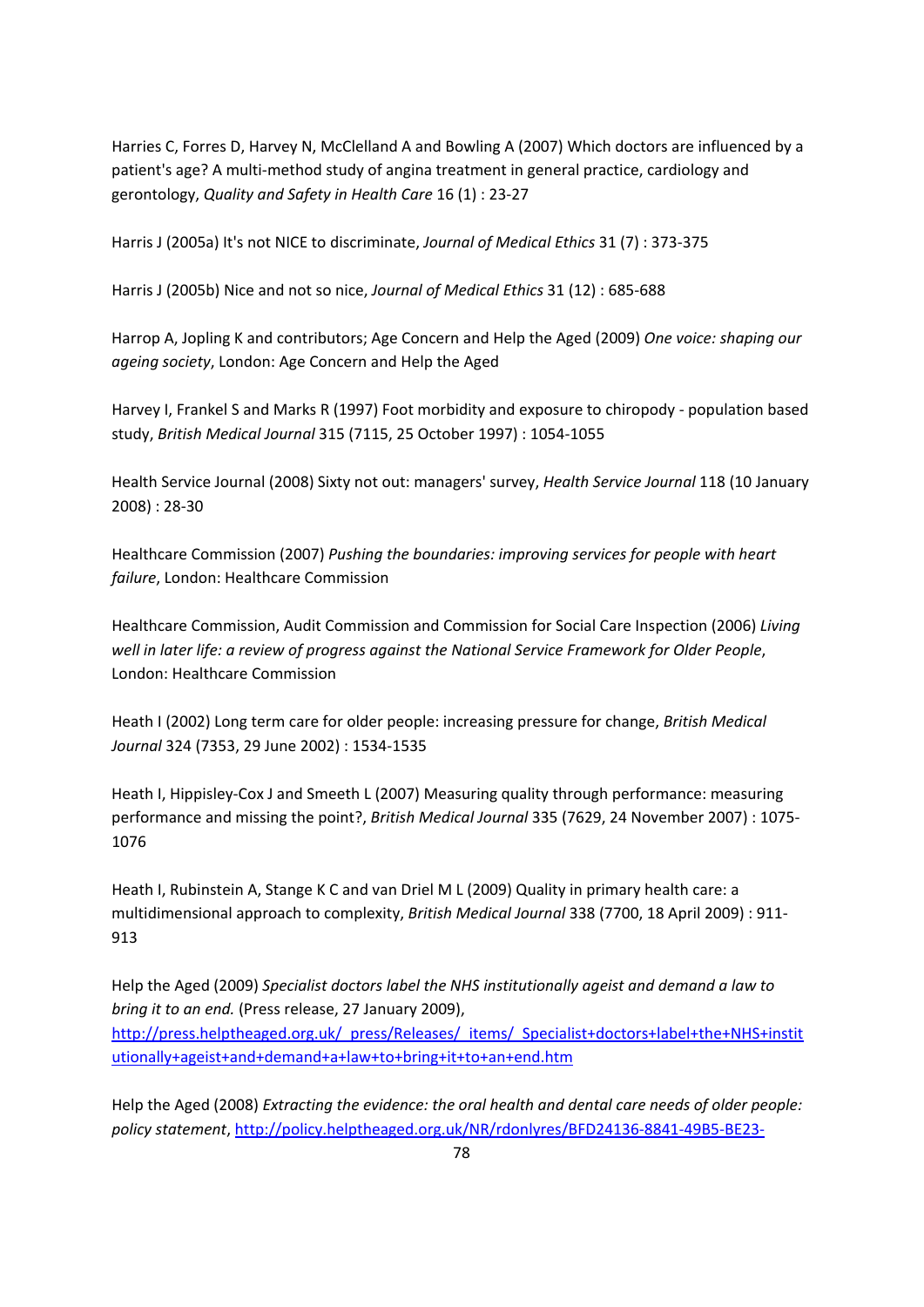4093E08882BD/0/extracting\_evidence\_090208.pdf.

Help the Aged (2007) Access to GPs in care homes still non‐existent for many, http://www.medicalnewstoday.com/articles/77840.php *Medical News Today* (26 July 2007)

Help the Aged (2006) *Improvements in NHS dental services deemed vital for older people*, London: Help the Aged

Hewstone M (1989) *Causal attribution: from cognitive processes to collective beliefs*, Oxford: Basil Blackwell

Hippisley‐Cox J, Pringle M, Cater R, Coupland C and Meal A (2005) Coronary heart disease prevention and age inequalities: the first year of the National Service Framework for CHD., *British Journal of General Practice* 55 (514) : 369‐375

Hirani V and Malbut K; National Centre for Social Research. Joint Health Surveys Unit, Royal Free and University College Medical School. Department of Epidemiology and Public Health, Department of Health and Office for National Statistics (2002) *Health survey for England 2000: The health of older people: Disability among older people*, London: TSO

Husk J, Potter J and Lowe D; Royal College of Physicians. Clinical Effectiveness and Evaluation Unit (2006) *National audit of the organisation of services for falls and bone health for older people; commissioned by the Healthcare Commission*, http://www.rcplondon.ac.uk/college/ceeu/fbhop/nationalauditreportfinal30jan2006.pdf

Iliffe S ( 2004) The development of a short instrument to identify common unmet needs in older people in general practice, *British Journal of General Practice* 54 (509) : 914‐918

Iliffe S, Patterson L and Gould M M (1998) *Health care for older people ‐ practitioner perspectives in a changing society*, London: BMJ Books

InnovE (2009) *Continuous quality improvement in diabetes services: findings from DiabetesE: fourth national report*, http://www.innove.co.uk/

Jacobson T A (2006) Overcoming 'ageism' bias in the treatment of hypercholesterolaemia : a review of safety issues with statins in the elderly, *Drug Safety* 29 (5) : 421‐448

Järvinen T L N, Sievänen H, Khan K M, Heinonen A and Kannus P (2008) Shifting the focus in fracture prevention from osteoporosis to falls, *British Medical Journal* 336 (7636, 19 January 2008) : 124‐126

Jerant A F, Franks P, Jackson J E and Doescher M P (2004) Age-related disparities in cancer screening: analysis of 2001 Behavioral Risk Factor Surveillance System data, *Annals of Family Medicine* 2 (5) : 481‐487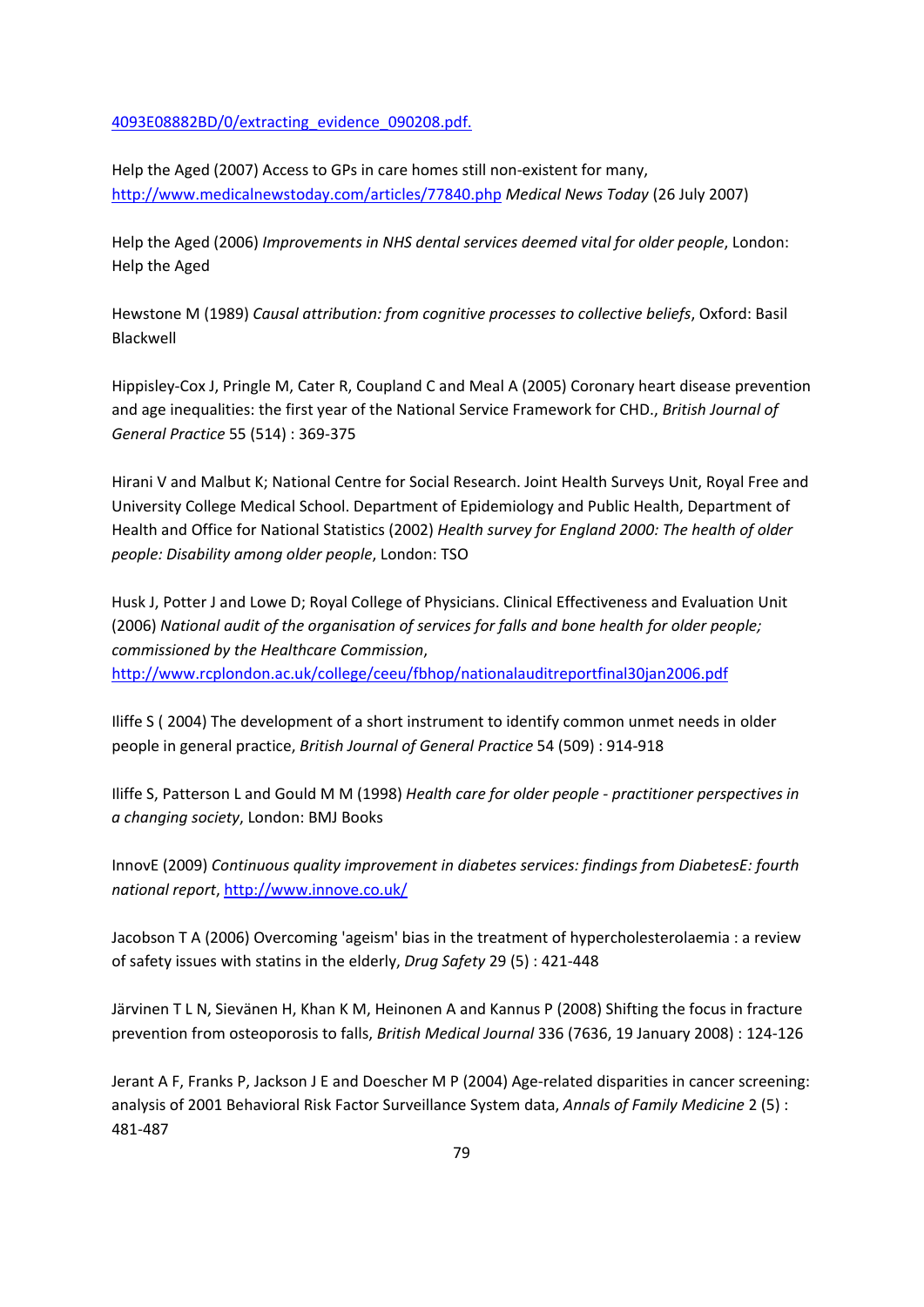Kearney N, Miller M, Paul J and Smith K (2000) Oncology healthcare professionals' attitudes toward elderly people, *Annals of Oncology* 11 (5) : 599‐602

Kennedy I; National Institute for Health and Clinical Excellence (2009) *Appraising the value of innovation and other benefits: a short study for NICE*, http://www.nice.org.uk/media/98F/5C/KennedyStudyFinalReport.pdf

Kerr S, Watson H, Tolson D, Lough M and Brown M (2006) Smoking after the age of 65 years: a qualitative exploration of older current and former smokers' views on smoking, stopping smoking, and smoking cessation resources and services, *Health and Social Care in the Community* 14 (6) : 572‐ 582

Killoran A, Howse K and Dalley G (eds) (1997) *Promoting the health of older people: a compendium*, London: Centre for Policy on Ageing; Health Education Authority

Kumar A and Allcock N; Help the Aged; University of Nottingham and British Pain Society (2008) *Pain in older people: reflections and experiences from older person's perspective*, London: Help the Aged

Lamb A (2002) Medicine and ageing: an agenda for progress, *Clinical Medicine* 2 (3) : 259‐262

Lancet (2008) Who cares for the elderly? Editorial, *The Lancet* 371 (9617, 22 March 2008) : 959

Lauder W (1993) Health promotion in the elderly, *British Journal of Nursing* 2 (8) : 401‐404

Lavelle K, Moran A, Howell A, Bundred N, Campbell M and Todd C (2007) Older women with operable breast cancer are less likely to have surgery, *British Journal of Surgery* 94 (10) : 1209‐1215

Lavelle K, Todd C, Moran A, Howell A, Bundred N and Campbell M (2007) Non-standard management of breast cancer increases with age in the UK: a population based cohort of women >65 years, *British Journal of Cancer* 96 (8, 23 April 2007) : 1197‐1203

Lavelle M (2003) Pain management and the older person: older people feel pain too - conference report, *Quality in Ageing* 4 (1) : 32‐36

Le Couteur D G, Hilmer S N, Glasgow N, Naganathan V and Cumming R G (2004) Prescribing in older people, *Australian Family Physician* 33 (10) : 777‐782

Le Grand J (2002) Further tales from the British National Health Service, *Health Affairs* 21 (3) : 116‐ 128

Lee F and Patel H (2002) Prostate cancer: management and controversies, *Hospital Medicine* 63 (8) : 465‐470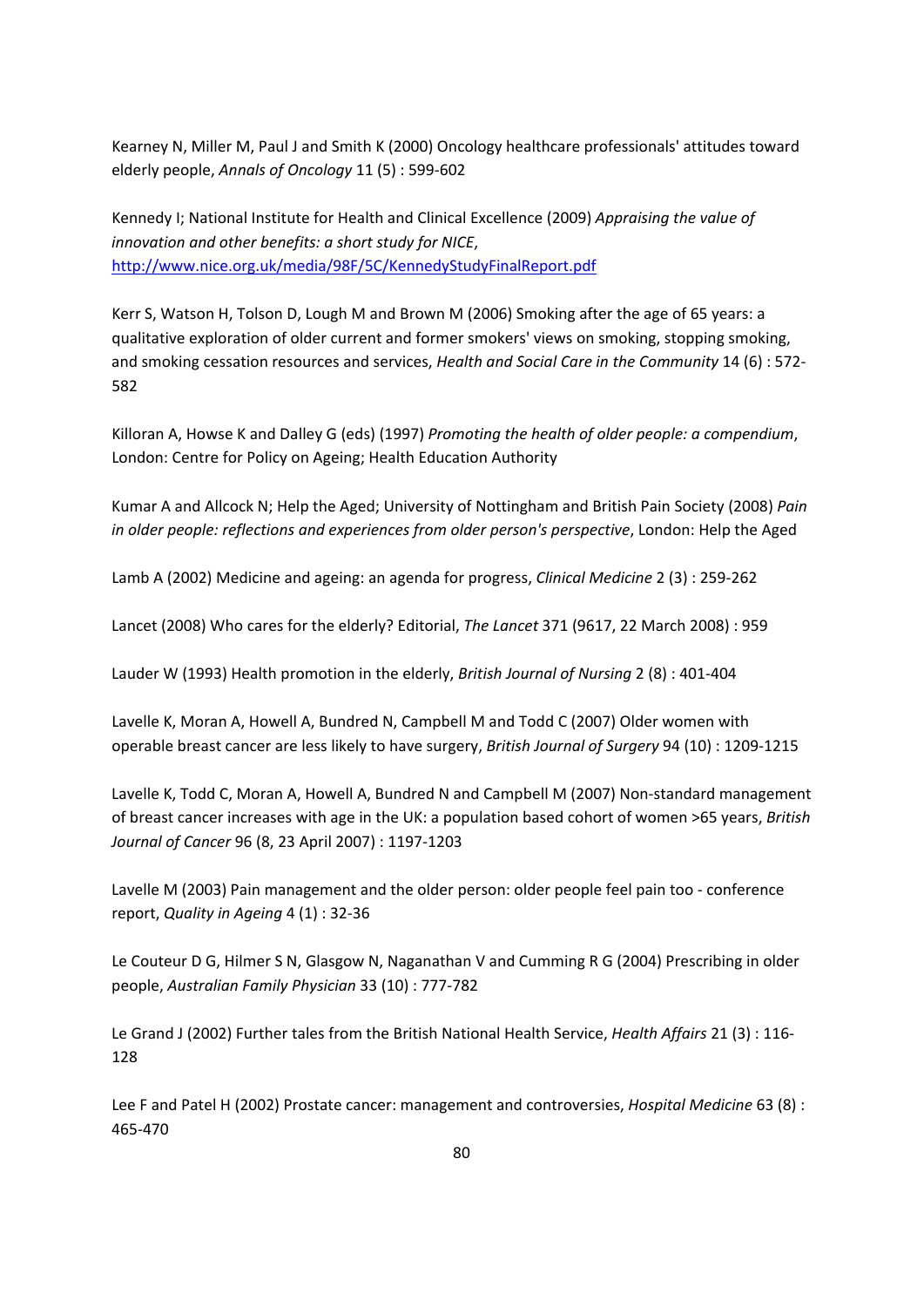Lee P Y, Alexander K P, Hammill B G, Pasquali S K and Peterson E D (2001) Representation of elderly persons and women in published randomized trials of acute coronary syndromes, *JAMA, the Journal of the American Medical Association* 286 (6) : 708‐719

Levenson R (2003) Institutional ageism, *Community Care* (1481, 17 July 2003) : 42‐43

Levy B R (2001) Eradication of ageism requires addressing the enemy within, *The Gerontologist* 41 (3) : 578‐579

MacMahon D (2001) Evidence of ageism in Parkinson's disease management by GPs, http://www.bmj.com/cgi/eletters/322/7287/668 *British Medical Journal (rapid responses)* (17 March 2001)

MacMahon D, Grosset D, Macphee M and Turner K (2006) Parkinson's disease: ageism in prescribing, *Geriatric Medicine* 36 (5 (Suppl)) : 23‐26

Macnicol J (2006) *Age discrimination: an historical and contemporary analysis*, Cambridge: Cambridge University Press

Macular Disease Society (2005) *Playing games with patients' sight: patients with wet related age‐ related macular degeneration (AMD) reach treatment centres too late: a briefing and call to action*, www.rnib.org.uk/xpedio/groups/public/documents/publicwebsite/public\_mdsw.doc

Mangin D, Sweeney K and Heath I (2007) Preventive health care in elderly people needs rethinking, *British Medical Journal* 335 (7614, 11 August) : 285‐287

Manthorpe J, Iliffe S, Clough R, Cornes M, Bright L, Moriarty J and Older People Researching Social Issues (OPRSI) (2008) Elderly people's perspectives on health and well-being in rural communities in England: findings from the evaluation of the National Service Framework for Older People, *Health and Social Care in the Community* 16 (5) : 460‐468

Marshall T (2000) Ageism occurs in prevention of heart disease too, *British Medical Journal* 320 (7241, 15 April 2000) : 1077

Martin F C, Treml J, Husk J, Grant R and Spencer‐Williams M; Royal College of Physicians. Clinical Effectiveness and Evaluation Unit (2009) *National audit of the organisation of services for falls and bone health of older people 2009; commissioned by Healthcare Quality Improvement Partnership*, http://www.rcplondon.ac.uk/clinical‐standards/ceeu/Current‐work/Falls/Documents/National‐Falls‐ and‐Bone‐Health‐Public‐Audit‐Report‐March‐2009.pdf

Martin R M (2007) Commentary: Prostate cancer is omnipresent, but should we screen for it?, *International Journal of Epidemiology* 36 (2) : 278‐280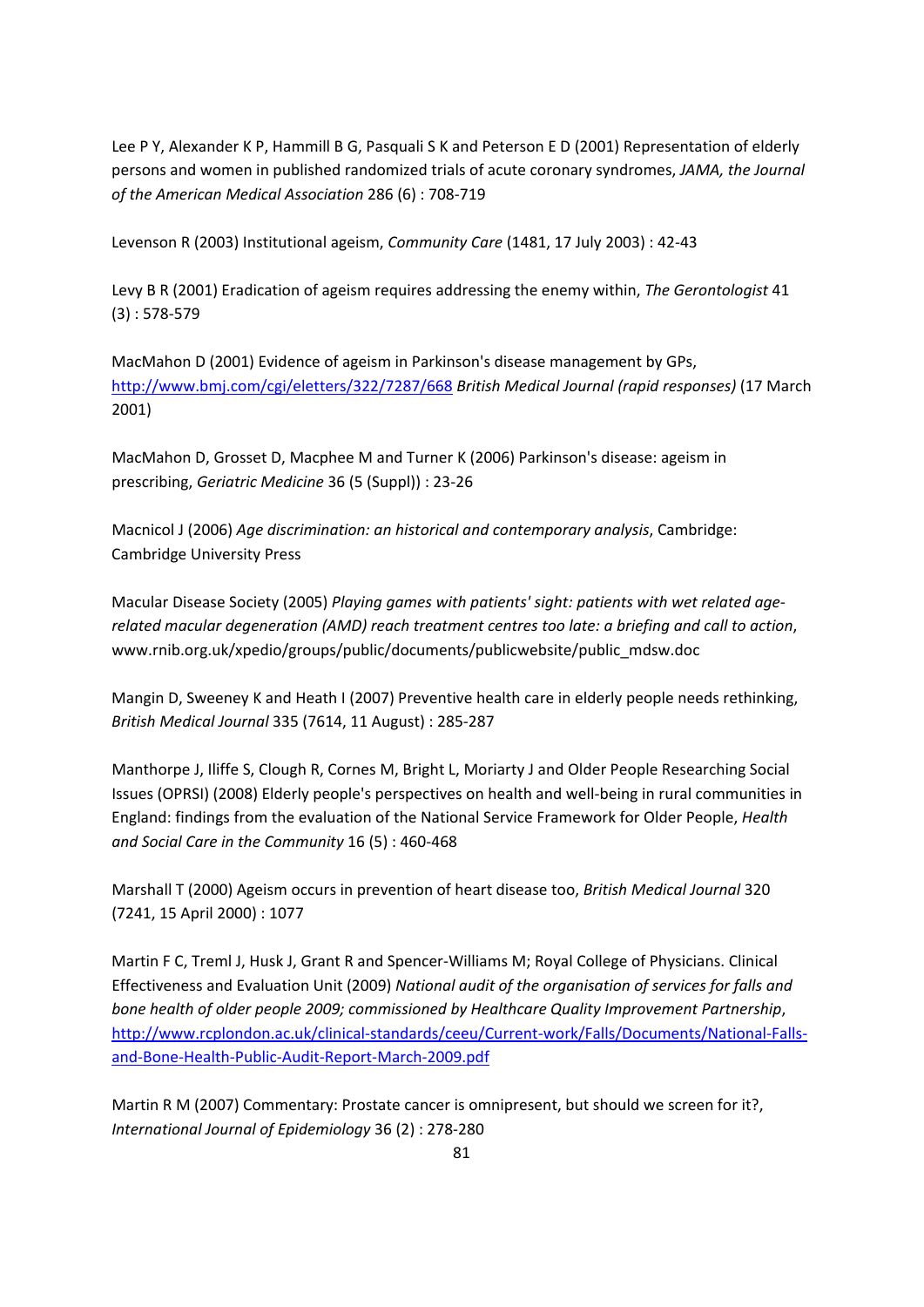Mathews K and Finch J (2006) Provision of palliative care education in nursing homes, *Nursing Times* 102 (5, 31 January 2006) : 36‐40

Mauck K F and Clarke B L (2006) Diagnosis, screening, prevention, and treatment of osteoporosis, *Mayo Clinic Proceedings* 81 (5) : 662‐672

Mayor S ( 2008) Osteoporosis experts launch guidance to fill gaps left by NICE, *BMJ* 337 : a2204

McDougall G J, Weber B A, Dziuk T W and Heneghan R (2000) The controversy of prostate screening, *Geriatric Nursing* 21 (5) : 245‐248

McGarry J (2008) Exploring relationships between older people and nurses at home, *Nursing Times* 104 (28, 15 July 2008) : 32‐33

McGlone E and Fitzgerald F; National Council on Ageing and Older People, Ireland (2005) *Perceptions of ageism in health and social services in Ireland: report based on research undertaken by Eileen McGlone and Fiona Fitzgerald, QE5*, Dublin: National Council on Ageing and Older People

McGovern MP, Boroujerdi MA, Taylor MW, Williams DJ, Hannaford PC, Lefevre KE amd Simpson CR (2008) The effect of the UK incentive‐based contract on the management of patients with coronary heart disease in primary care, *Family Practice* 25 (1) : 33‐39

McKee K J, Parker S G, Elvish J, Clubb V J, El Nahas M, Kendray D and Creamer N (2005) The quality of life of older and younger people who receive renal replacement therapy, *Ageing and Society* 25 (6) : 903‐923

McMurdo M E T and Witham M D ( 2007) Health and welfare of older people in care homes, *British Medical Journal* 334 (7600, 5 May 2007) : 913‐914

Milton J C, Hill‐Smith I and Jackson S H D (2008) Prescribing for older people, *British Medical Journal* 336 (7644, 15 March 2008) : 606‐609

Mitchell J, Bradley P, Anderson S J, Ffytche T and Bradley C (2002) Perceived quality of health care in macular disease: a survey of members of the Macular Disease Society, *British Journal of Ophthalmology* 86 : 777‐781

Mold F, McKevitt C and Wolfe C (2003) A review and commentary of the social factors which influence stroke care ‐ issues of inequality in qualitative literature, *Health and Social Care in the Community* 11 (5) : 405‐414

Morris J, Barrett J, Tadd W, Chambers N, Hurst P, Wardle J, Wagg A, Gladman J and Holmes P (2007) Better-targeted health care will ensure care home residents human rights and dignity,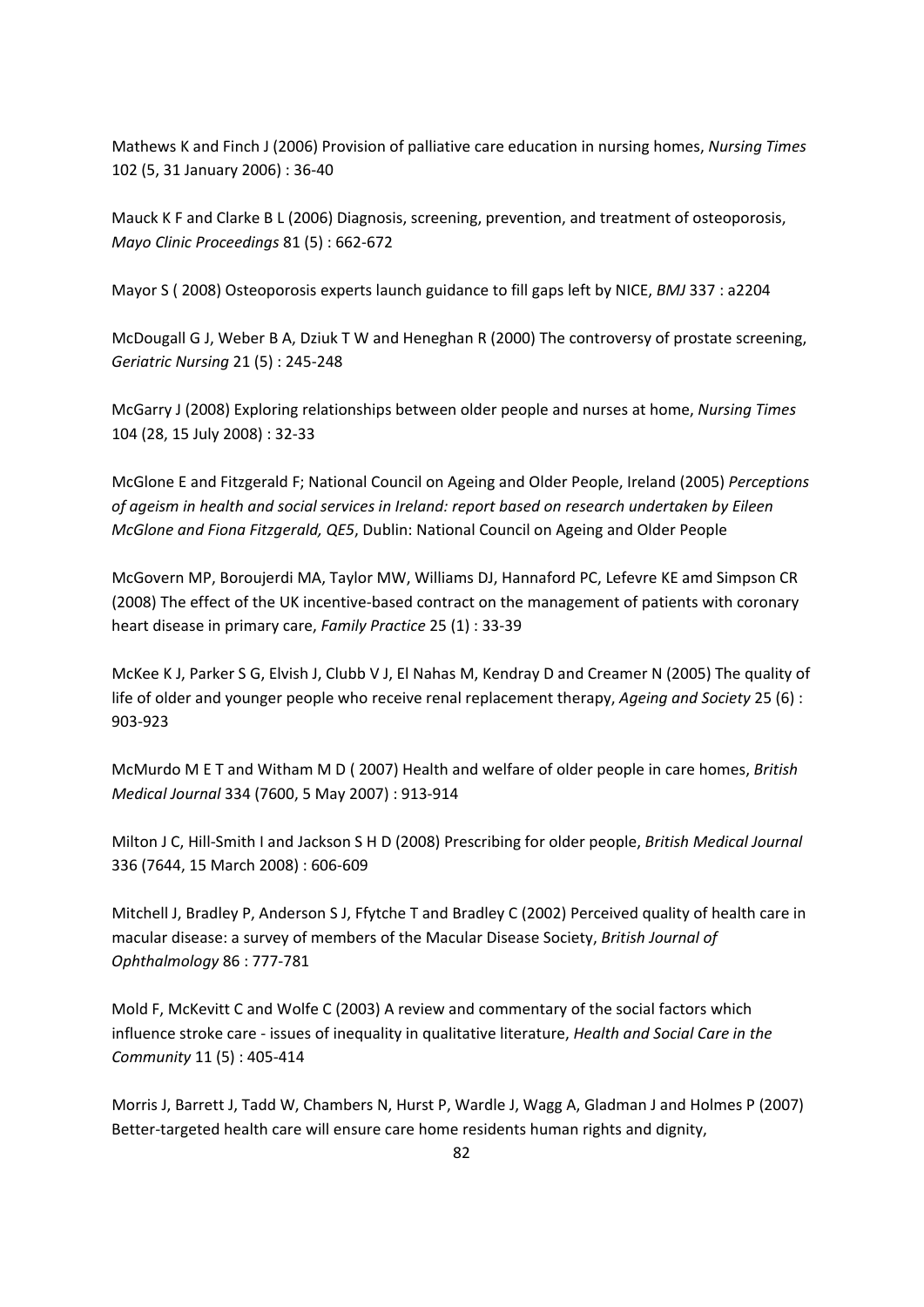http://www.bmj.com/cgi/eletters/334/7600/913#165182 *British Medical Journal (rapid responses)* (9 May 2007)

Mukhopadhyay I, Lally F and Crome P (2007) Appropriate prescribing in older people, *Reviews in Clinical Gerontology* 17 (2) : 139‐151

Murtagh M J, Cresswell T and Bailey K; Northern and Yorkshire Public Health Observatory (2003) *Ageing and inequalities:tackling inequalities in older people's health in the North East of England*, https://www.nepho.org.uk/view\_file.php?c=360

National Centre for Social Research. Joint Health Surveys Unit, Department of Health. Information Centre, and Royal Free and University College Medical School. Department of Epidemiology and Public Health (2007) *Health survey for England 2005: The health of older people*, http://www.ic.nhs.uk/default.asp?sID=1174999361712

National Collaborating Centre for Mental Health, National Institute for Health and Clinical Excellence and Social Care Institute for Excellence (2007) *Dementia: a NICE‐SCIE guideline on supporting people with dementia and their carers in health and social care.* (National clinical practice guideline no 42), Leicester: The British Psychological Society and Gaskell

National Council for Hospice and Specialist Palliative Care Services (2004) *The House of Commons Health Committee Inquiry into Palliative care: submission of evidence*, http://www.ncpc.org.uk/download/publications/archive/The\_House\_of\_Commons\_Inquiry.pdf

Navaneethan S, Aloudat S and Singh S (2008) A systematic review of patient and health system characteristics associated with late referral in chronic kidney disease, *BMC Nephrology* 9 (3)

Newdick C (2005) *Who should we treat? : rights, rationing, and resources in the NHS; 2nd ed*, Oxford: Oxford University Press

NHS Scotland. Expert Group on Healthcare of Older People (2001) *Adding life to years: report of the Expert Group on Healthcare of Older People*, Edinburgh: Scottish Executive

NICE (National Institute for Health and Clinical Excellence) (2008) *Social value judgements: principles for the development of NICE guidance. 2nd ed*, London: National Institute for Health and Clinical Excellence

Noble C (2001) Access is denied, *Nursing Standard* 15 (47) : 16‐17

Noel P H, Frueh B C, Larme A C and Pugh J A (2005) Collaborative care needs and preferences of primary care patients with multimorbidity, *Health Expectations* 8 (1) : 54‐63

O'Dea G, Kerrison S and Pollock A M (2000) Access to health care in nursing homes: a survey in one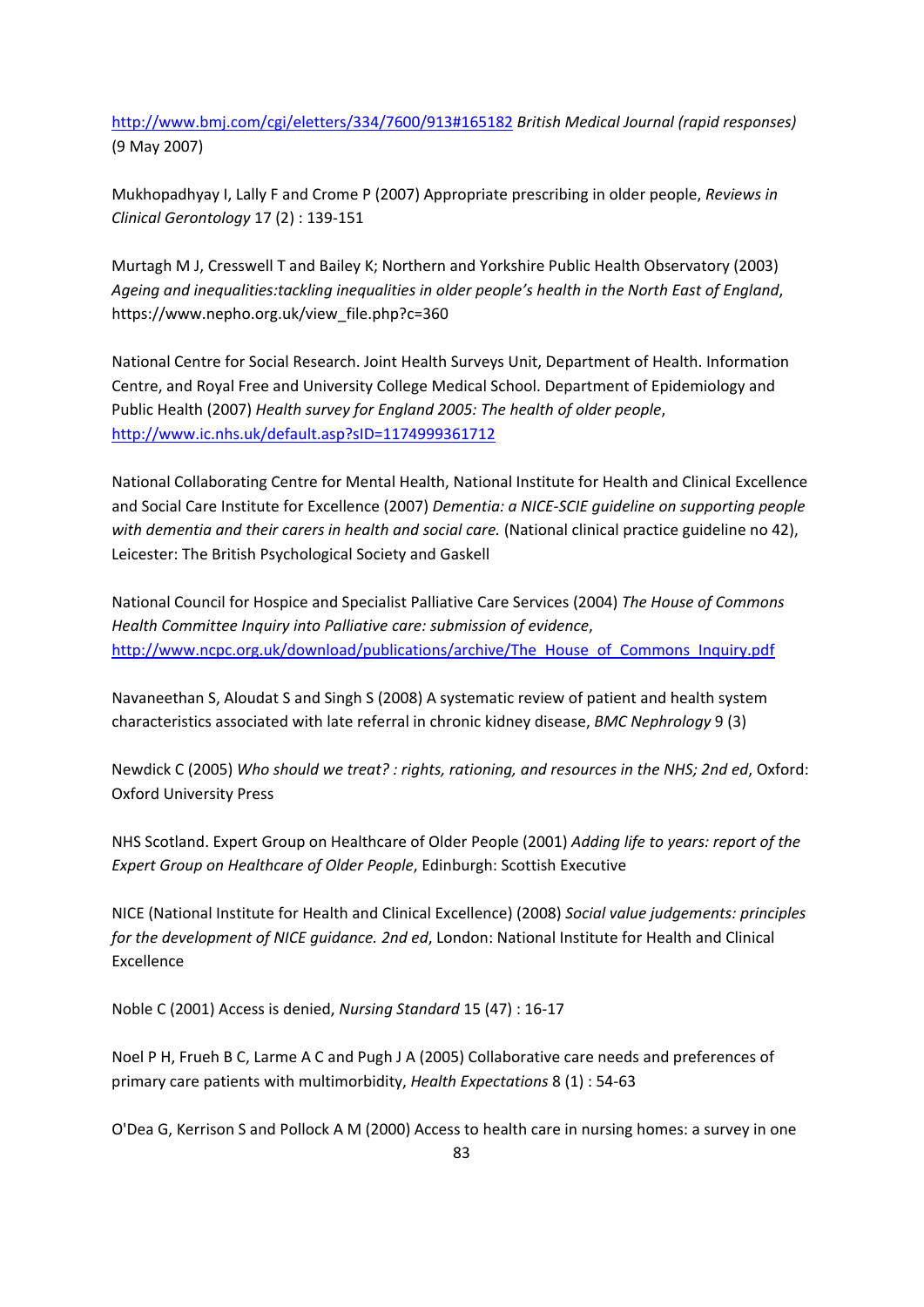English health authority, *Health and Social Care in the Community* 8 (3) : 180‐185

O'Donnell C A (2000) Variation in GP referral rates: what can we learn from the literature? , *Family Practice* 17 (6) : 462‐471

Oliver D (2008) 'Acopia' and 'social admission' are not diagnoses: why older people deserve better, *Journal of the Royal Society of Medicine* 101 (4) : 168‐174

O'Mahony D and Gallagher P F (2008) Inappropriate prescribing in the older population: need for new criteria, *Age and Ageing* 37 (2) : 138‐141

Parkinson's Disease Society (2008) *Life with Parkinson's today: room for improvement: results of the UK's largest every survey of people with Parkinson's and carers*, London: Parkinson's Disease Society

Parliament. House of Commons. Health Committee (2008) *Dental services: fifth report, Health Committee, session 2007/08* (HC 289, session 2007/08), http://www.parliament.the‐stationery‐ office.com/pa/cm200708/cmselect/cmhealth/289/28902.htm

Parliament. House of Commons Health Committee (2008) *Health inequalities. Vol 1: Written evidence.* (HC 422‐I, session 2007/08), http://www.publications.parliament.uk/pa/cm200708/cmselect/cmhealth/422/422ii.pdf

Parliament. House of Commons Health Committee (2008) *Health inequalities. Vol 2: Written evidence.* (HC 422‐II, session 2007/08), http://www.publications.parliament.uk/pa/cm200708/cmselect/cmhealth/422/422ii.pdf

Parliament. House of Commons. Health Committee. (2007) *Audiology services: fifth report of session 2006–07; report, together with formal minutes, oral and written evidence.* (HC 392 2006/07), London: TSO

Parliament. Joint Committee on Human Rights (2007) *The human rights of older people in healthcare: eighteenth report of session 2006‐07, House of Lords, House of Commons, Joint Committee on Human Rights ‐ Vol 1: Report and formal minutes.* (HL 156‐I 2006/07; HC 278‐I 2006/07), London: TSO

Parliament. Joint Committee on Human Rights (2007) *The human rights of older people in healthcare: eighteenth report of session 2006‐07, House of Lords, House of Commons, Joint Committee on Human Rights ‐ Vol 2: Oral and written evidence.* (HL 156‐II 2006/07; HC 278‐II 2006/07), London: TSO

Paterson H (2000) Oral health in long‐term care settings, *Nursing Older People* 12 (7) : 14‐17

Patterson M; English Community Care Association (2008) *Can we afford the doctor? GP retainers and*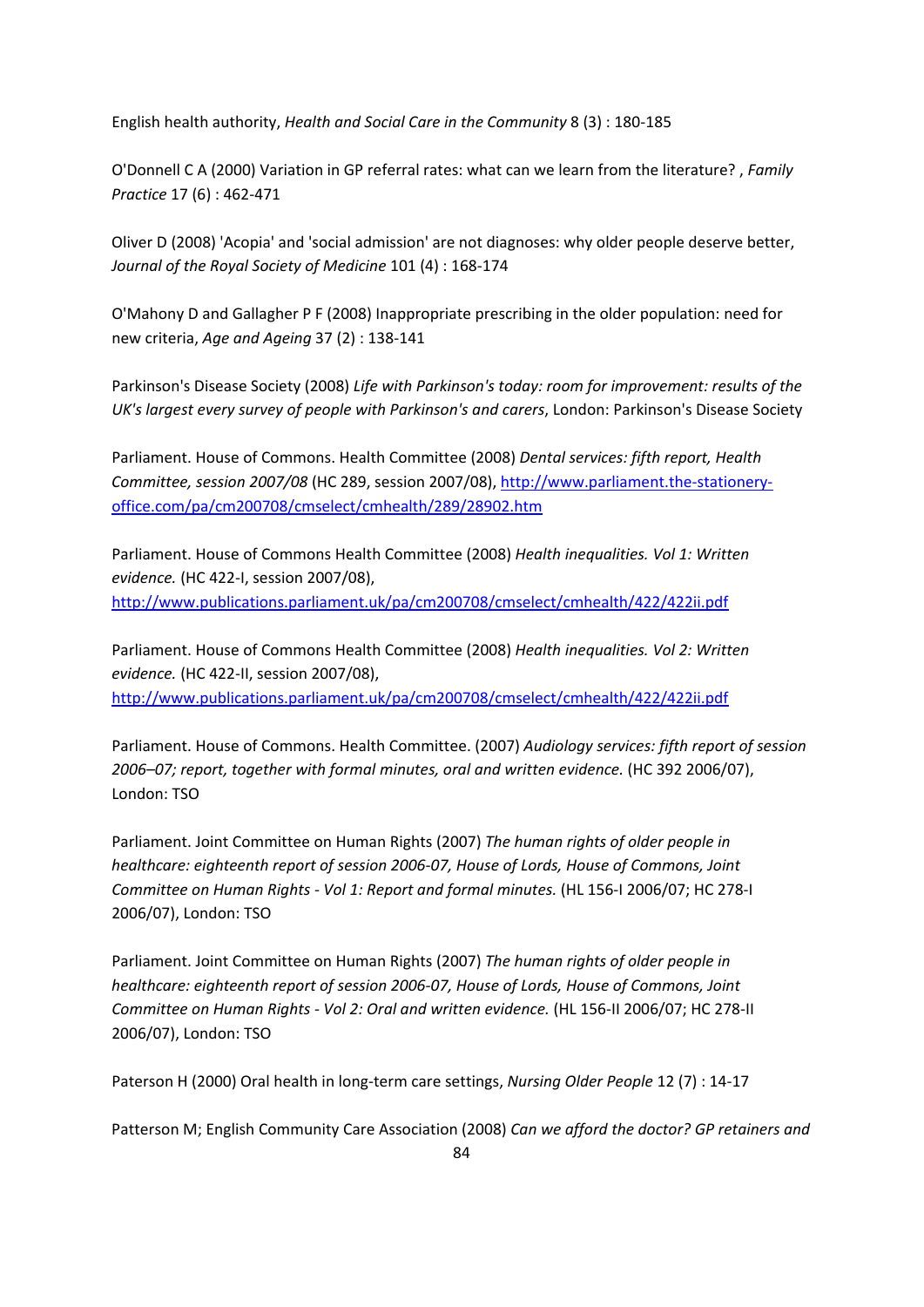*care homes*, London: English Community Care Association

Patterson M; English Community Care Association (2008) *PostCode Tariff: PCTs and GP retainers in care homes*, London: English Community Care Association

Peat G, McCarney R and Croft P (2001) Knee pain and osteoarthritis in older adults: a review of community burden and current use of primary health care, *Annals of the Rheumatic Diseases* 60 (2) : 91‐97

Premaor M O, Pilbrow L, Tonkin C, Adams M, Parker R A and Compston J (2009) Low rates of treatment in postmenopausal women with a history of low trauma fractures: results of audit in a Fracture Liaison Service, http://qjmed.oxfordjournals.org/cgi/content/abstract/hcp154v1 *QJM*

Pritchard K I (2007) Have we been guilty of ageism in the primary treatment of breast cancer?, *British Journal of Cancer* 96 (7) : 1011‐1012

Quarini C and Gosney M (2009) Review of the evidence for a colorectal cancer screening programme in elderly people, *Age and Ageing* 38 (5) : 503‐508

Raleigh V S, Scobie S, Cook A, Jones S, Irons R and Halt K; Commission for Health Improvement (2004) *Unpacking the patients' perspective ‐ variations in NHS patient experience in England*, London: Commission for Health Improvement

Ramsay S E, Morris R W, Papacosta O, Lennon L T, Thomas M C and Whincup P H (2005) Secondary prevention of coronary heart disease in older British men: extent of inequalities before and after implementation of the National Service Framework, *Journal of Public Health* 27 (4) : 338‐344

Rawlins M and Dillon A (2005) NICE discrimination, *Journal of Medical Ethics* 31 (12) : 683‐684

Rawlins M D and Culyer A J (2004) National Institute for Clinical Excellence and its value judgments, *British Medical Journal* 329 (7459, 24 July 2004) : 224‐227

Ray S, Sharp E and Abrams D; Age Concern England and University of Kent. Centre for the Study of Group Processes (2006) *Ageism: a benchmark of public attitudes in Britain*, London: Age Concern England; Canterbury: Centre for the Study of Group Processes,

Redditch and Bromsgrove PCT (2005) *Health equity audit into age discrimination ‐ access to NHS dentistry*,

http://www.worcestershirehealth.nhs.uk/RBPCT\_Library/board\_meetings/June\_05/For\_info/ENC%2 017%20age%20discrim%20‐%20dentistry.doc.

Reed J, Cook M, Cook G, Inglis P and Clarke C (2006) Specialist services for older people ‐ issues of negative and positive ageism, *Ageing and Society* 26 (6) : 849‐865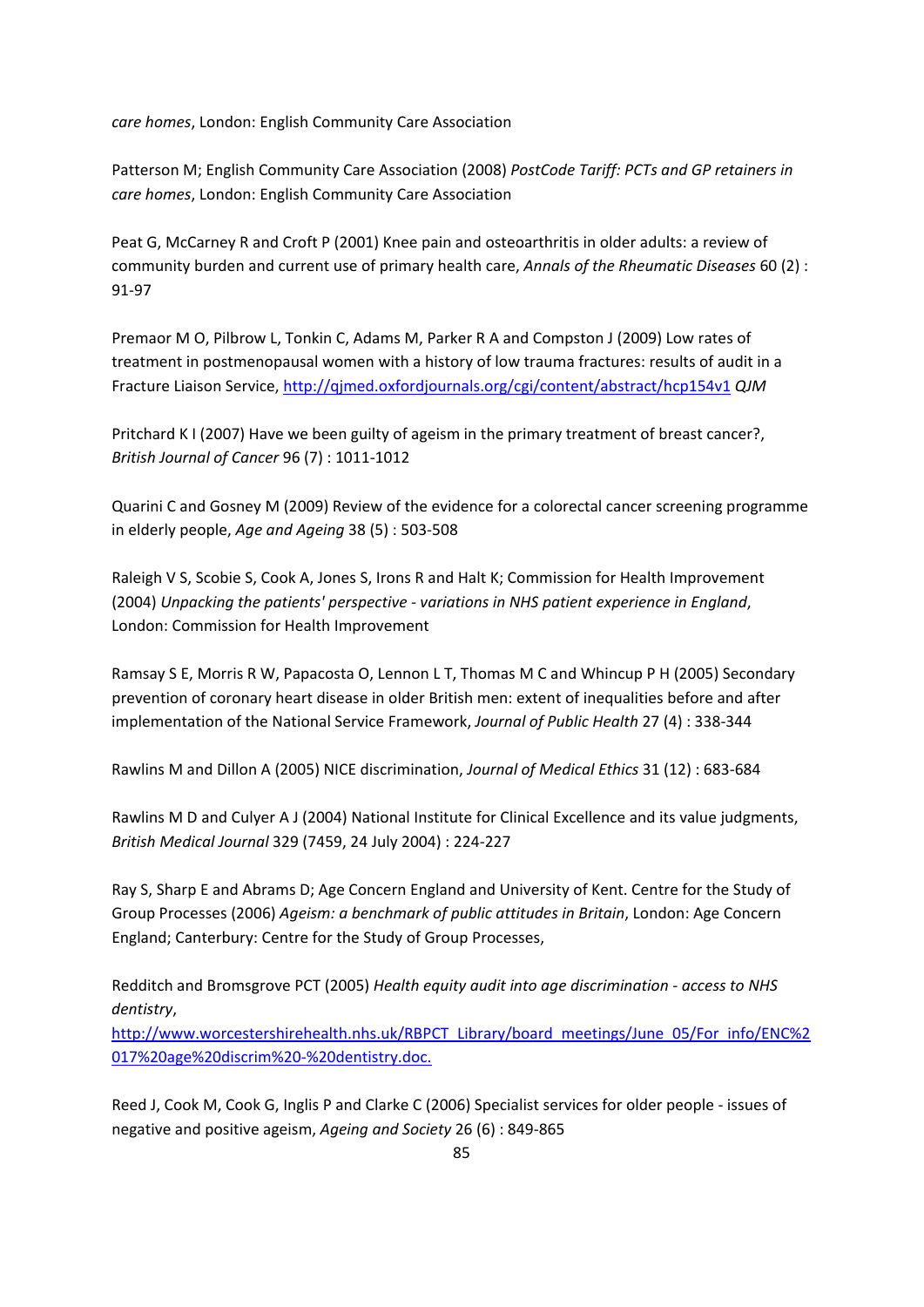Reed J, Stanley D and Clarke C (2004) *Health, well‐being and older people*, Bristol: Policy Press

Rehwagen C (2005) Older people are wrongly excluded from drug trials, *British Medical Journal* 331 (7529, 10 December 2005) : 1360‐c

Reid F D A, Cook D G and Whincup P H (2002) Use of statins in the secondary prevention of coronary heart disease: is treatment equitable?, *Heart* 88 (1) : 15‐19

Reidy A, Minassian D C, Vafidis G, Joseph J, Farrow S, Wu J, Desai P and Connolly A (1998) Prevalence of serious eye disease and visual impairment in a north London population: population based, cross‐ sectional study, *British Medical Journal* 316 (7145, 30 May 1998) : 1643‐1646

Reidy A, Minassian DC, Vafidis G, Joseph J, Farrow S, Wu J, Desai P and Connolly A (1998) Prevalence of serious eye disease and visual impairment in a north London population: population based, cross sectional study, *British Medical Journal* 316 (7145, 30 May 1998) : 1643‐1646

Rhind G and Macphee G (2006) Ageism in medicine: a problem for all, *British Journal of Hospital Medicine* 67 (12) : 624‐625

Richards S H, Pound P, Dickens A, Greco M and Campbell J L (2007) Exploring users' experiences of accessing out‐of‐hours primary medical care services, *Quality and Safety in Health Care* 16 (6) : 469‐ 477

Roberts C G P, Guallar E and Rodriguez A ( 2007) Efficacy and safety of statin monotherapy in older adults: a meta‐analysis, *Journals of Gerontology Series A: Biological Sciences and Medical Sciences* 62A (8) : 879‐887

Roberts E and Robinson J; King's Fund (2000) *Age discrimination in health and social care.* (Briefing note) , London: King's Fund

Roberts E and Seymour L (2002) *Old habits die hard: tackling age discrimination in health and social care : summary report findings*, London: King's Fund

Rochon P A, Bronskill S E and Gurwitz J H (2002) Health care for older people: Scottish report has international relevance, *British Medical Journal* 324 (7348, 25 May 2002) : 1231‐1232

Rockwood K (2005) What would make a definition of frailty successful?, *Age and Ageing* 34 (5) : 432‐ 434

Roland M (2007) The Quality and Outcomes Framework: too early for a final verdict, *British Journal of General Practice* 57 (540) : 525‐527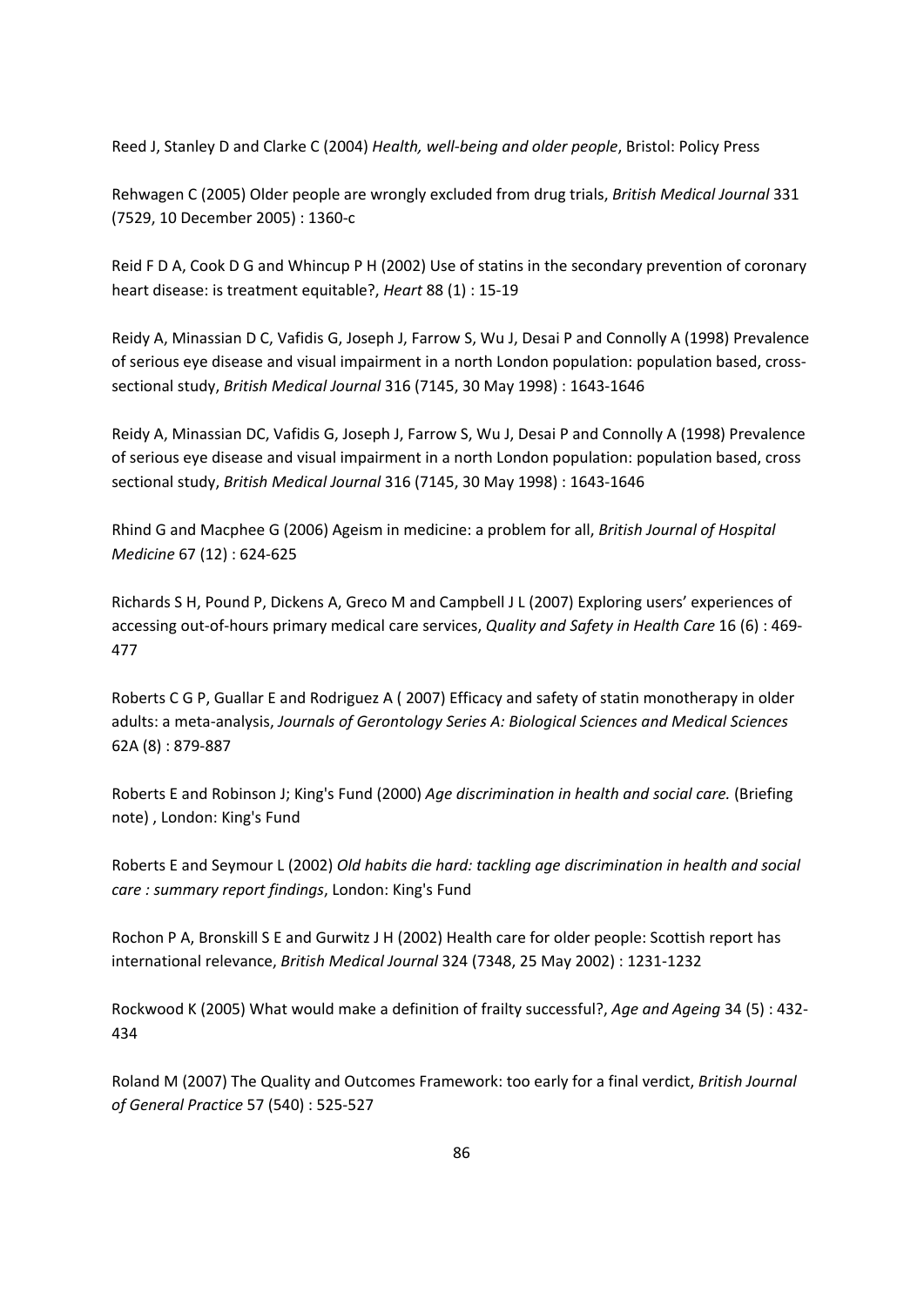Rosowsky E (2005) Ageism and professional training in aging: who will be there to help?, *Generations (American Society on Aging)* 29 (3) : 55‐58

Routledge P A, O'Mahony M S and Woodhouse K W (2004) Adverse drug reactions in elderly patients, *British Journal of Clinical Pharmacology* 57 (2) : 121‐126

Seymour J (1998) The unsound barrier, *Nursing Times* 94 (20 May 1998) : 56‐58

Sigfrid L A, Turner C, Crook D and Ray S (2006) Using the UK primary care Quality and Outcomes Framework to audit health care equity: preliminary data on diabetes management, *Journal of Public Health* 28 (3) : 221‐225

Sims R J A, Cassidy M J D and Masud T (2003) The increasing number of older patients with renal disease, *British Medical Journal* 327 (7413, 30 August 2003) : 463‐465

Smith C (2006) Making the link: ageing and sight loss, *Journal of Integrated Care* 14 (3) : 32‐38

Smith P C and York N (2004) Quality incentives: the case Of UK general practitioners , *Health Affairs* 23 (3) : 112‐118

Smith S M and O'Dowd T (2007) Chronic diseases: what happens when they come in multiples?, *British Journal of General Practice* 57 (537) : 268‐270

Speight P M, Palmer S, Moles D R, Downer M C, Smith D H, Henriksson and Augustovski F (2006) The cost‐effectiveness of screening for oral cancer in primary care: executive summary, *Health Technology Assessment* 10 (14)

Starfield B ( 1998) *Primary care: balancing health needs, services, and technology. Rev ed*, New York: Oxford University Press

Starfield B (1994) Is primary care essential?, *The Lancet* 344 (8930) : 1129‐1133

Steel N, Bachmann M, Maisey S, Shekelle P, Breeze E and Marmot M (2008) Self reported receipt of care consistent with 32 quality indicators: national population survey of adults aged 50 or more in England, *British Medical Journal* 337 (14 August 2008) : a957

Steel N, Maisey S, Clark A, Fleetcroft R and Howe A (2007) Quality of clinical primary care and targeted incentive payments: an observational study, *British Journal of General Practice* 57 (539) : 449‐454

Stoddart H, Donovan J, Whitley E, Sharp D and Harvey I (2001) Urinary incontinence in older people in the community: a neglected problem?, *British Journal of General Practice* 51 (468) : 548‐552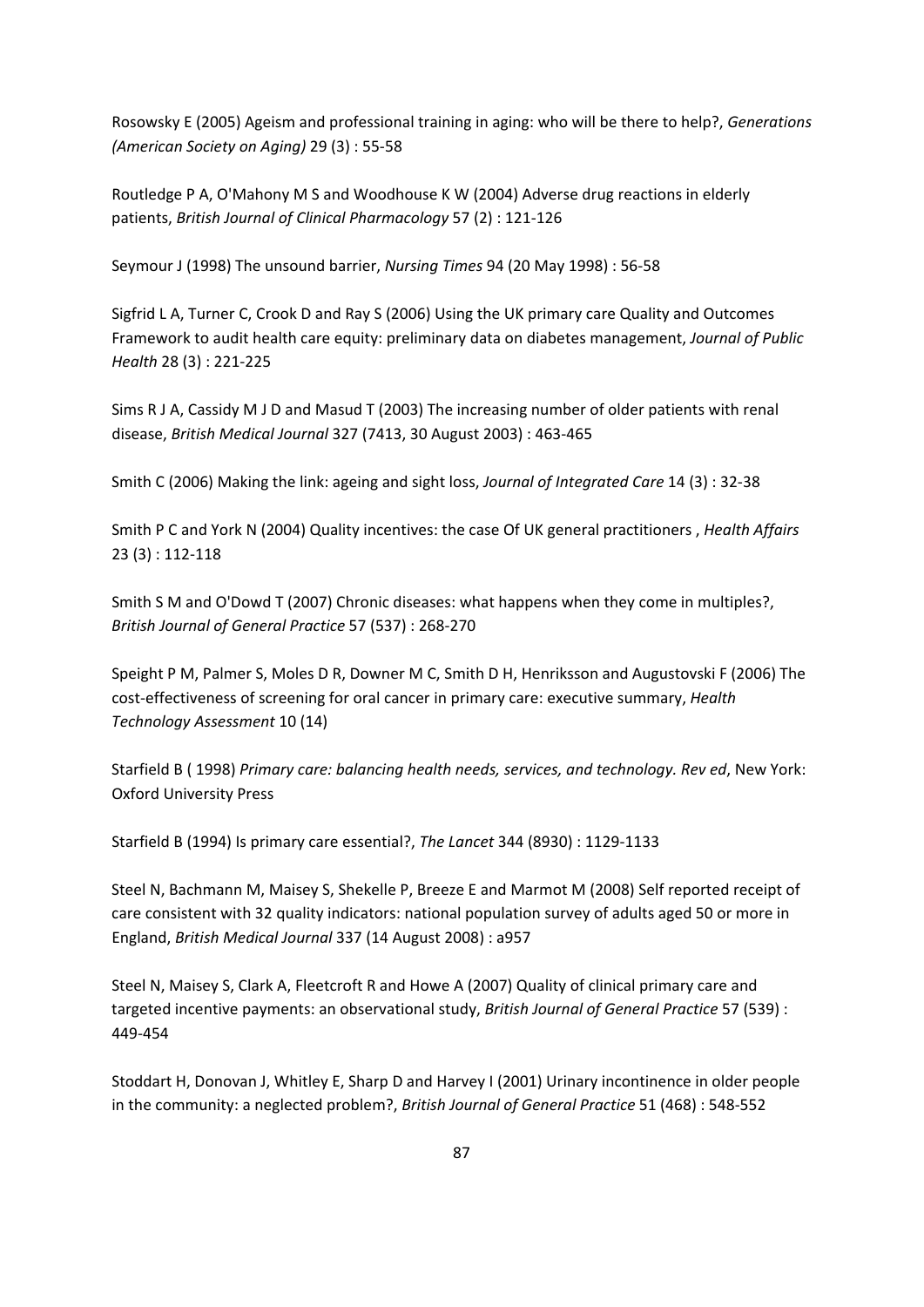Strandberg T E, Pitkala K H and Tilvis R S (2008) Statin treatment is associated with clearly reduced mortality risk of cardiovascular patients aged 75 years and older: letter to the editor, *Journals of Gerontology Series A: Biological Sciences and Medical Sciences* 63A (2) : 213‐214

Summerton N (2000) General practitioners and cancer, *British Medical Journal* 320 (7242, 22 April 2000) : 1090‐1091

Taylor J G (2007) NICE, Alzheimer's and the QALY, *Clinical Ethics* 2 (1) : 50‐54

Thomas S and MacMahon D (2002) Managing Parkinson's disease in long‐term care *(Continuing professional development: Parkinson's disease)* , *Nursing Older People* 14 (9) : 23‐31

Thomson S and Crome P (2002) Appropriate prescribing in older people, *Reviews in Clinical Gerontology* 12 (3) : 213‐220

Tinker A (1997) *Older people in modern society.* 4th ed. (Longman social policy in modern Britain series), Harlow: Longman

Tod A M, Lacey E A and McNeill F (2002) 'I'm still waiting...': barriers to accessing cardiac rehabilitation services, *Journal of Advanced Nursing* 40 (4) : 421‐432

Turnbull P J (2001) Failure to measure serum cholesterol in elderly people ‐ ageism or science?, *Ageing & Health (Institute of Ageing and Health, West Midlands)* (7) : 49‐53

Turner K (2006) Counteracting ageism in Parkinson's disease: a challenge for nurse specialists, *British Journal of Neuroscience Nursing* 2 (7) : 327‐331

Turner N J, Haward R A and Mulley G P (1999) Cancer in old age ‐ is it inadequately investigated and treated?, *British Medical Journal* 319 (7205, 31 July) : 309‐312

Usher C, Bennett K and Feely J (2004) Evidence for a gender and age inequality in the prescribing of preventative cardiovascular therapies to the elderly in primary care, *Age and Ageing* 33 (5) : 500‐502

van der Hooft C S, Jong G W, Dieleman J P, Verhamme K M, van der Cammen T J, Stricker B H and Sturkenboom M C (2005) Inappropriate drug prescribing in older adults: the updated 2002 Beers criteria ‐ a population‐based cohort study, *British Journal of Clinical Pharmacology* 60 (2) : 137‐144

Wagg A, Mian S, Lowe D and Potter J; Royal College of Physicians. Clinical Effectiveness and Evaluation Unit and Royal College of Physicians, Healthcare for Older People Programme (2005) *Report of the national audit of continence care for older people (65 years and above) in England, Wales and Northern Ireland; prepared on behalf of the Continence Working Party*, London: Royal College of Physicians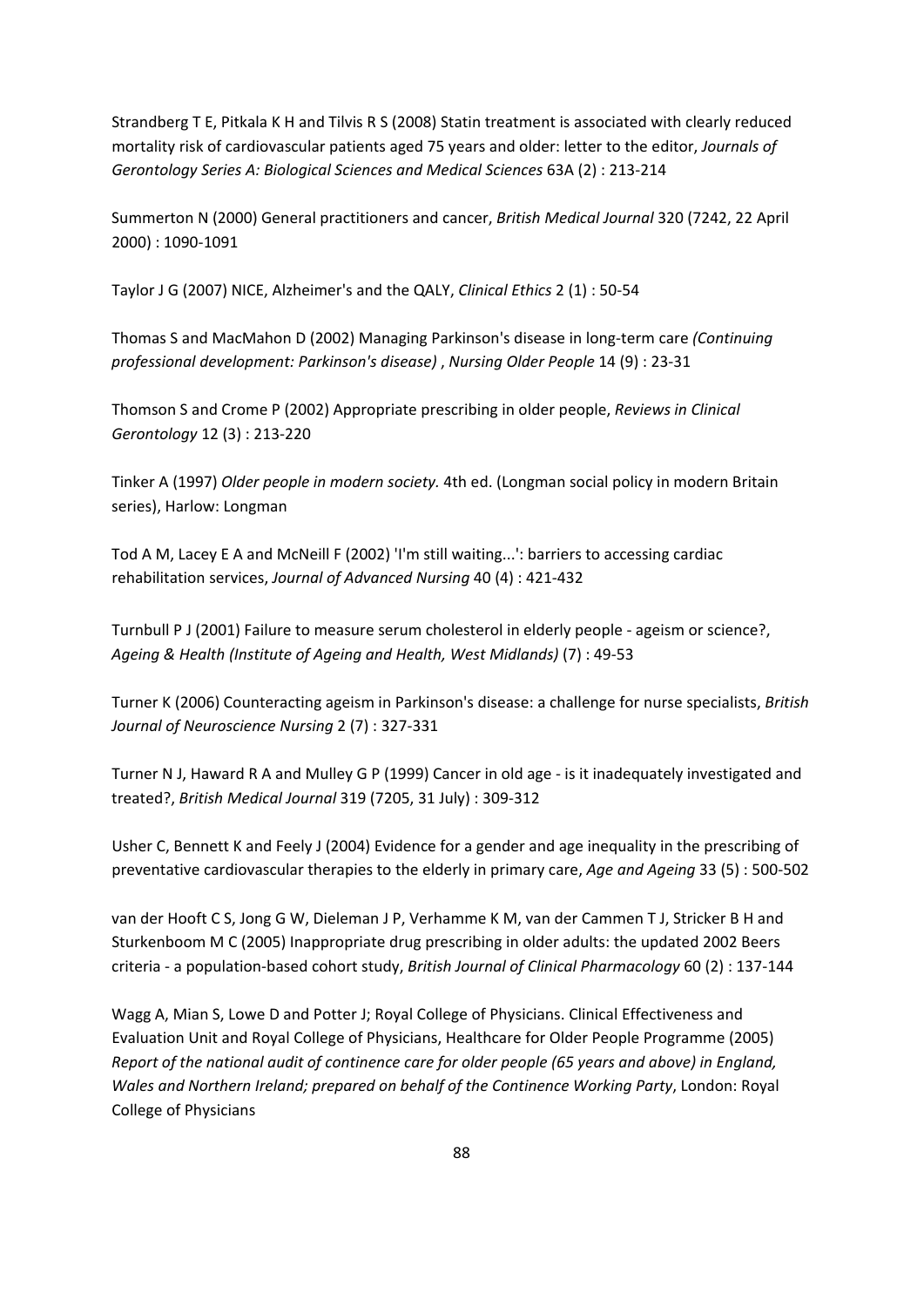Wagg A, Potter J, Peel P, Irwin P, Lowe D and Pearson M ( 2008) National audit of continence care for older people: management of urinary incontinence, *Age and Ageing* 37 (1) : 39‐44

Wait S; International Longevity Centre. Alliance for Health and the Future (2005) *Promoting age equality in health care: a report for the Alliance for Health and the Future*, http://www.eldis.org/UserFiles/File/GHF/Age\_Equality.doc

Ward P R, Noyce P R and St Leger A S (2005) Differential associations between actual and expected GP practice prescribing rates for statins, ACE inhibitors, and beta‐blockers: a cross‐sectional study in England, *Therapeutics and Clinical Risk Management* 1 (1) : 61‐68

Ward P R, Noyce P R and St Leger A S (2004) Are GP practice prescribing rates for coronary heart disease drugs equitable? A cross sectional analysis in four primary care trusts in England, *Journal of Epidemiology and Community Health* 58 : 89‐96

Weir N A, Kotecha M A and Goel K L (2007) Expanding choice options for older patients in relation to practice‐based commissioning: a qualitative study of older patients in a small GP surgery, *Quality in Primary Care* 15 (6) : 331‐337

West R, Fidler J and Vangeli E (2009) *Smoking and smoking cessation in England: findings from the Smoking Toolkit Study*, London: Tobacco Research Group, Cancer Research UK, Health Behaviour Centre, University College London

West Suffolk Older People's Voice, Age Concern Suffolk, Suffolk Primary Care Trust and Suffolk County Council (2008) *Primary care access and responsiveness: older people's experiences of their general practice*,

http://www.onesuffolk.co.uk/AgeConcern/Aboutus/WestSuffolkOlderPeoplesPanel.htm

West Suffolk Older People's Voice, Age Concern Suffolk, Suffolk West Primary Care Trust and Suffolk County Council (2005) *Age discrimination ‐ affecting older people*, http://www.onesuffolk.co.uk/AgeConcern/Aboutus/WestSuffolkOlderPeoplesPanel.htm

White C (1999) Upper age limit should be raised for cancer screening, *British Medical Journal* 318 (7187, 27 March 1999) : 831

Williams D, Bennett K and Feely J (2003) Evidence for an age and gender bias in the secondary prevention of ischaemic heart disease in primary care, *British Journal of Clinical Pharmacology* 55 (6) : 604‐608

Wilson A and Parker H ( 2003) Intermediate care and general practitioners: an uncertain relationship: guest editorial, *Health & Social Care in the Community* 11(2) : 81‐84